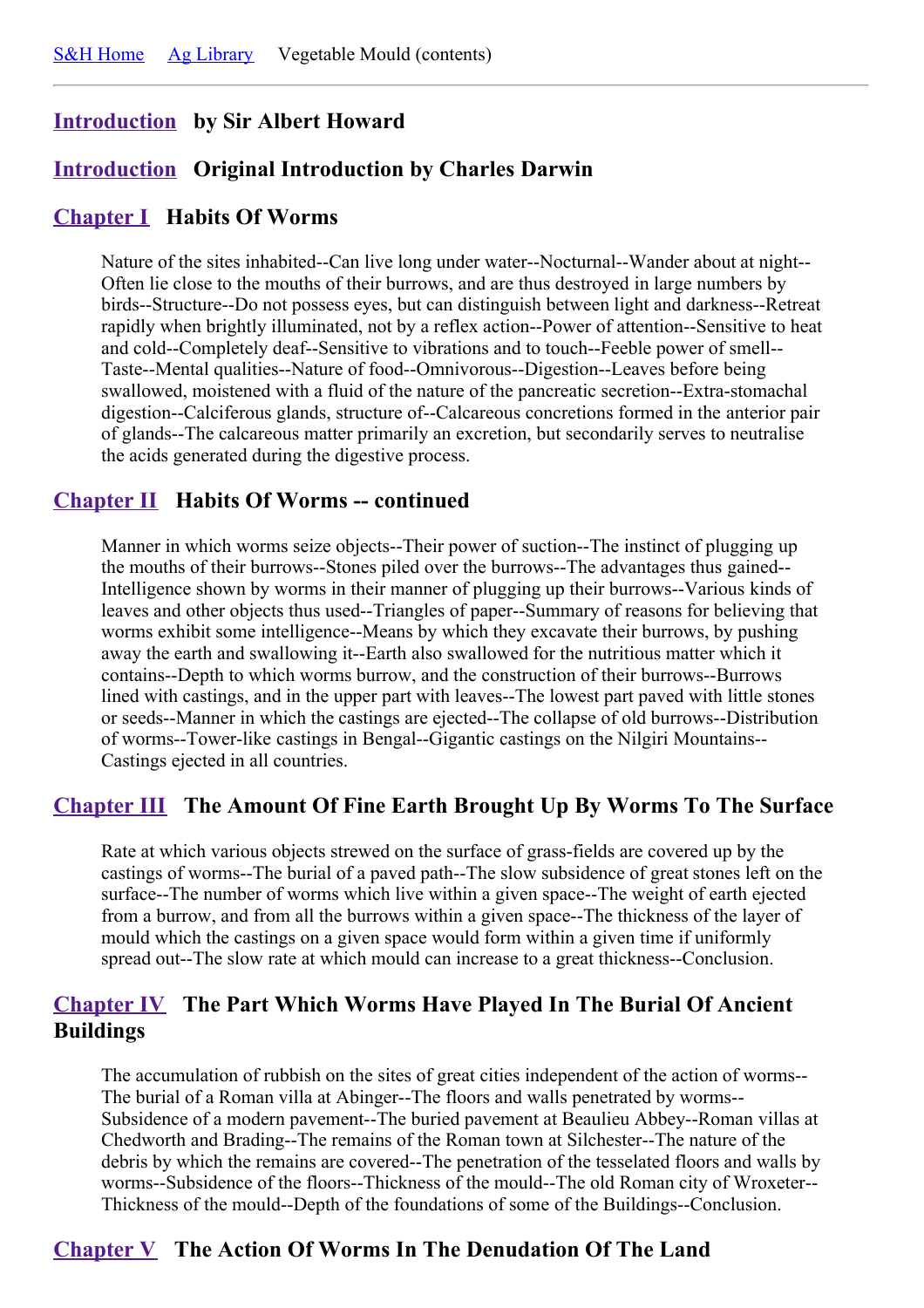Evidence of the amount of denudation which the land has undergone--Sub-aerial denudation-- The deposition of dust--Vegetable mould, its dark colour and fine texture largely due to the action of worms--The disintegration of rocks by the humus-acids --Similar acids apparently generated within the bodies of worms--The action of these acids facilitated by the continued movement of the particles of earth--A thick bed of mould checks the disintegration of the underlying soil and rocks. Particles of stone worn or triturated in the gizzards of worms-- Swallowed stones serve as mill-stones--The levigated state of the castings--Fragments of brick in the castings over ancient buildings well rounded. The triturating power of worms not quite insignificant under a geological point of view.

## **[Chapter](#page-72-0) VI The Denudation Of The Land -- continued**

Denudation aided by recently ejected castings flowing down inclined grass-covered surfaces-- The amount of earth which annually flows downwards--The effect of tropical rain on worm castings--The finest particles of earth washed completely away from castings--The disintegration of dried castings into pellets, and their rolling down inclined surfaces--The formation of little ledges on hill-sides, in part due to the accumulation of disintegrated castings--Castings blown to leeward over level land--An attempt to estimate the amount thus blown--The degradation of ancient encampments and tumuli--The preservation of the crowns and furrows on land anciently ploughed--The formation and amount of mould over the Chalk formation.

## **[Chapter](#page-78-0) VII Conclusion**

Summary of the part which worms have played in the history of the world--Their aid in the disintegration of rocks--In the denudation of the land--In the preservation of ancient remains-- In the preparation of the soil for the growth of plants--Mental powers of worms--Conclusion.

### **[Footnotes](#page-83-0)**

S&H [Home](http://www.soilandhealth.org/) Ag [Library](http://www.soilandhealth.org/01aglibrary/01aglibwelcome.html) Vegetable Mould (contents)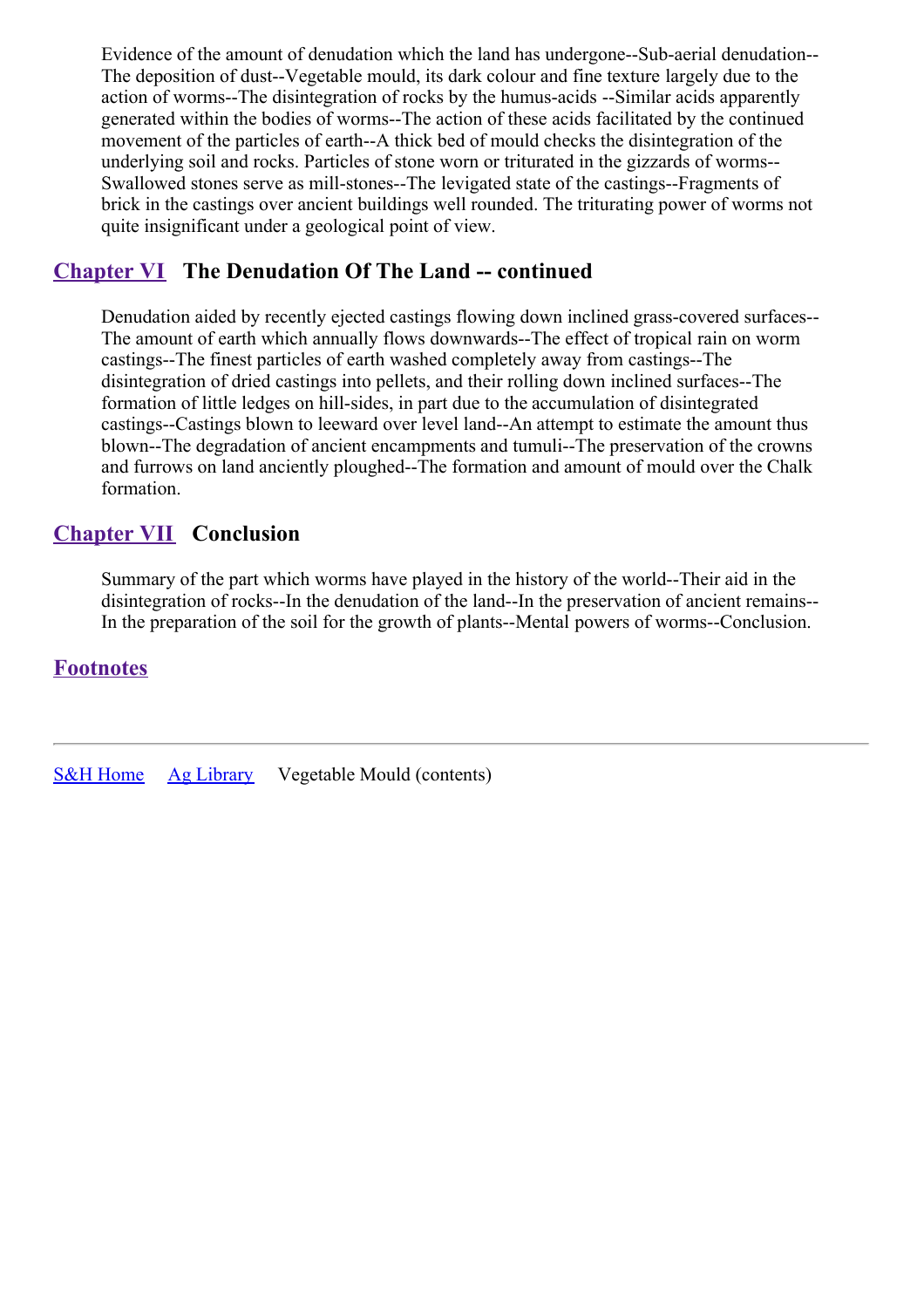# **Introduction**

From an edition published by Faber and Faber, London, 1945

#### **by Sir Albert Howard**

WHEN I first learned from the publishers of their intention to reprint Charles Darwin's *The Formation of Vegetable Mould* as one of their contributions to the discussion of the principles underlying farming and gardening, the timeliness of this step needed no argument. At a period when present-day agricultural and horticultural teaching and research are being critically examined with a view to their speedy reform, only good could result from the re-publication of the results of some forty years' observation, experiment, and thought devoted by our greatest naturalist to the part played by earthworms in the history of the world and, in particular, to the manner in which they prepare the ground for the growth of plants and of seedlings of all kinds. When this intimation was followed by a request to write an introduction which would link up Darwin's work with the recent results on the earthworm and with the present controversy about artificially stimulated crops, I at once agreed.

For some time I had been seeking for the most effective and convincing foundation on which the reformed agriculture of the West could be based and which would, at the same time, direct future agricultural research into biological channels. Here lay ready to hand an ideal starting point and, moreover, one which would compel attention to the role of the unseen labour force of the soil and to factors which the advocates of chemical farming could not lightly dismiss. No more effective basis for the organic farming and gardening of to-morrow could be found than the long and painstaking investigations described in this volume. It would help to accomplish for the temperate regions what King's *Farmers of Forty Centuries* has already done for the tropics and subtropics.

If this book, which deals with the formation of vegetable mould through the action of earthworms, is the real foundation for the study of the principles underlying farming and gardening, why should the renewed study of such a well-known work be necessary to-day? Why did the book fail to influence agricultural teaching and research when it first appeared in 1881? The answer to these questions will be found in the manner in which investigations on farming have developed since 1840, when Liebig's *Chemistry in its Applications to Agriculture and Physiology* was published. This essay, coupled with the results of the well-known wheat experiments on the Broadbalk field at Rothamsted, exercised a profound influence on the minds of investigators and farmers alike. Till about the end of the nineteenth century agricultural science was still a branch of chemistry. *The Formation of Vegetable Mould* through the Action of Worms, therefore, appeared when the ideas founded on the Liebig and Rothamsted traditions were at their zenith. It occurred to no one that the manner in which earthworms (1) periodically expose the surface soil to the air, (2) sift it so that no stones larger than the particles they can swallow are left in it, and (3) at the same time mingle the mould intimately together like a gardener who prepares fine soil for his choicest plants - were all matters of the most profound significance in crop production. The attention of all concerned was directed solely to the chemistry of the soil water, i.e. to a single factor only of a vast biological complex.

That Darwin's work was without influence on agricultural education in the 'nineties I know from personal experience, for it was during the academic year of 1896-7 that I attended the various courses of lectures necessary to obtain the University Diploma of Agriculture at Cambridge. No references to earthworms and their work in preparing the food materials needed by crops were made in the lectures on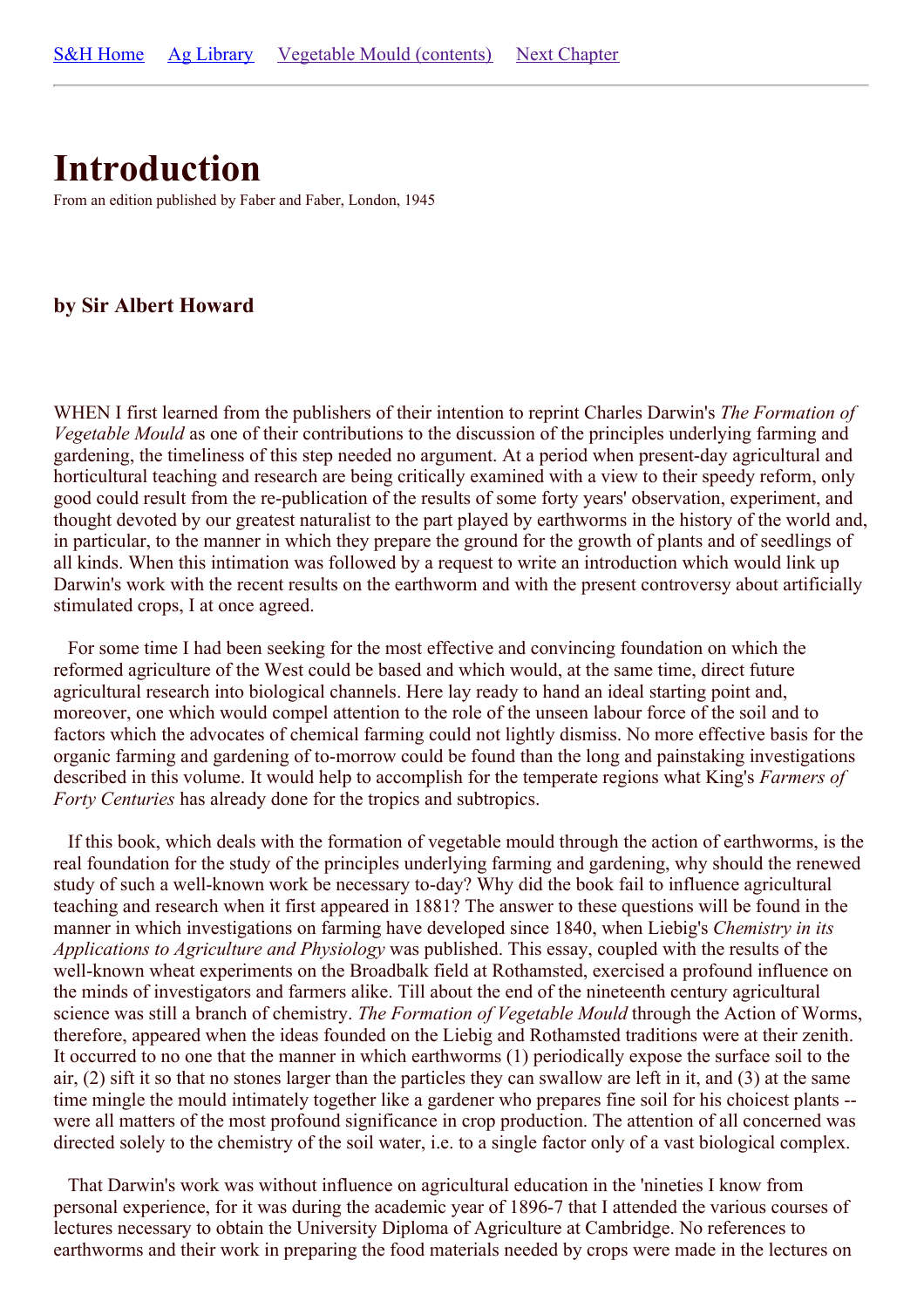agricultural chemistry offered to me: I never even heard Darwin's name mentioned in connection with the maintenance of soil fertility, but I was told much of the virtues of artificial manures for increasing crops and of the efficacy of poison sprays for controlling plant diseases. It was not till the next two academic years, 1897-9, when studying for Parts I and II of the Natural Sciences Tripos that I first came into intimate contact with Darwin's books, including the one dealing with his studies of the earthworm. Later, during my Indian service (1905-31) when I became deeply interested in the preparation of humus on a large scale, the place of the earthworm and of the termite in converting crude vegetable matter into food materials for the crop appeared more and more important as the years passed.

But it was after my retirement from service in India in 1931, when steps were taken to bring the largescale preparation of humus to the notice of the farming community, that I began to realize the urgent necessity of preserving the earthworms in the farms and gardens of Great Britain from destruction. Case after case came under my observation where the continued application of artificial manures and the use of poison sprays like lime sulphur and tar oils for keeping the pests of fruit trees in check led to the destruction of earthworms on a colossal scale.

Eventually during the years 1935-8 I was able to pay the closest attention to the way artificial manures either reduce or eliminate altogether the earthworm population. On some 3,000 acres of land near Spalding in south Lincolnshire, the property of the late Mr. George Caudwell, I spent many weeks in working out an improved method of green-manuring for the potato crop and was given every possible facility and help by my host in getting to the bottom of potato growing on the alluvial soils of Holbeach Marsh. On Mr. Caudwell's farms about 1,500 acres of potatoes were raised every year on artificials only, and for a time exceptionally heavy crops had been obtained. But by 1935 the soil was showing distinct signs of wearing out and steps had to be taken to increase the content of organic matter. My opinion was asked as to the best method of doing this. I recommended a return to mixed farming which should include laying down a few hundred acres every year to temporary leys and the return to the old East Anglian custom of mucking the second clover crop before ploughing under in the late summer. This, however, would have involved a considerable reduction in the area under potatoes, to allow for the maintenance of cattle and pigs and the production of large quantities of farmyard manure. Unfortunately both the beef and the pig trade at that time were under a cloud and Mr. Caudwell considered my proposals would not pay at the prices of meat then ruling.

He pressed me to suggest some alternative for increasing the organic content of his land, making the best use of about 1,000 tons of farmyard manure produced by his team of some hundred horses. This manure was therefore used to activate a green-manure crop of beans raised on the land under peas, which were always grown between two potato crops. The peas were cut in early July, carried to the shelling machines, the pulpy residues being returned immediately to the surface of the same land which, in the brief interval, had been ploughed and sown with beans. On this layer of pea haulm pulp a moderate dressing of farmyard manure (about five tons to the acre) was immediately spread, so that the newly sown bean land was covered with a double layer of organic matter -- pea haulm pulp below and farmyard manure above: the raw materials needed to manufacture a thin coating of humus on the surface of the soil under the growing beans were thus provided. The beans soon grew through this fermenting layer, which the young foliage kept moist. By October the beans were in flower and from three to four feet high. They were lightly turned under, together with the layer of humus which had, in the meantime, formed on the surface. The green crop was in this way provided with a very efficient activator as well as ample oxygen for conversion into humus. Nitrification took place before the next crop of potatoes was planted the following year. This method of green-manuring worked well and the tilth markedly improved. But besides this dressing of organic matter Mr. Caudwell insisted on applying about 15 cwt. to the acre of a complete artificial manure containing a large quantity of sulphate of ammonia. To keep blight at bay the potatoes were frequently dusted with copper salts.

The effect of all this was a heavy crop of potatoes, but the exceedingly sparse earthworm population did not increase as it might have done had no chemicals been used. Here was an excellent opportunity of observing the effect of humus supplemented by artificials on the earthworm population. These animals found such soil conditions unsuitable and no obvious increase in their numbers occurred.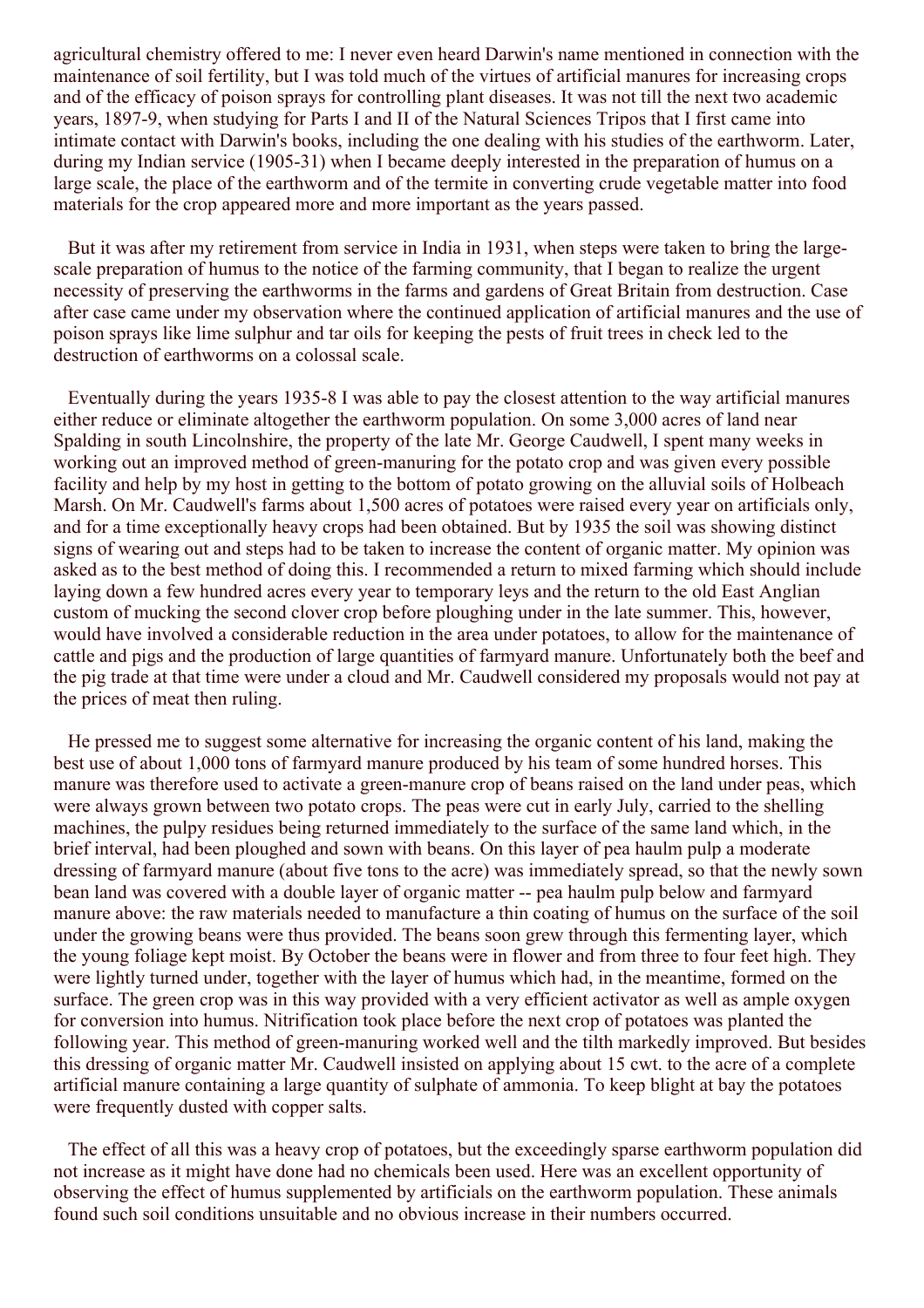<span id="page-4-0"></span>This agreed with another observation of some interest, which was frequently repeated. In following the ploughs in the autumn and spring in the Spalding area, I always found that where heavy dressings of artificials were used every year, with or without organic matter, earthworms were rare. I sometimes walked half a mile after the ploughs and cultivators without seeing one. Further, on this artificially manured land the dense flocks of seabirds which so often follow the plough were seldom to be seen. These birds had evidently learnt from experience that certain areas of Holbeach Marsh were not worth while as feeding grounds.

In the course of these green-manure experiments in Lincolnshire I spent some time in studying the earthworms on land similar to Mr. Caudwell's farms but which were regularly dressed with farmyard manure. Here earthworms were abundant and in some of the old tunnels I frequently observed the reaction of the roots of the potato (King Edward) to fresh worm casts. The fine roots often followed these tunnels downwards, but whenever they passed the earthworm casts a fine network of roots was given off laterally which penetrated the casts in all directions. Obviously the potato was making full use of these accumulations.

Why do the roots of the potato always invade earthworm casts? The answer is to be found in the work of a number of investigators. In 1890 Wollny began a study of the place of earthworms in agriculture (*Forschungen auf der Gebiet der Agrikultur-Physik*, 13, 1890, s. 381). He found, as a result of five years' work with cereals and legumes, that the mere addition of earthworms to soil led to a marked increase of grain (35 to 50 per cent) and of straw (40 per cent) above that of similar cultures without earthworms. Equally favourable results were obtained with flax, potatoes, and beetroots. In not a single instance did his cultures suffer any damage from earthworms. No support was, therefore, obtained for the common assertion that earthworms pull up young plants and carry them into the mouths of their burrows. Having seen for himself that soil containing earthworms was considerably more fertile than a soil free from these animals, Wollny set to work to ascertain the cause. He found that earthworms markedly improved the permeability of soils and led to better aeration. As regards the chemical composition of the soil inhabited by earthworms, he observed a considerable increase in the soluble nitrogen and in the available minerals as compared with similar worm-free soil. How far these results were due to the worm casts or to the dead earthworms was, however, not determined.

Wollny's work was afterwards confirmed by a number of investigators. In 1910 Russell (*Journal of Agricultural Science*, 3, 1910, p. 246) showed that earthworms contain 1.5 to 2 per cent of nitrogen and decompose rapidly and completely, thus furnishing plant food to the soil in which they die. In 1942 H. J. M. Jacobson of the Connecticut Experiment Station compared the composition of the earthworm casts and uncontaminated soil from the farm of Christopher M. Gallup at North Stonington and obtained the following results:

|                          | <b>Lb. per Million of Soil Castings</b> |                        |       |  |
|--------------------------|-----------------------------------------|------------------------|-------|--|
|                          | <b>Casts</b>                            | Soil 0-6 in. over soil |       |  |
| Nitrate nitrogen         | 22                                      | 4.5                    | 4.89  |  |
| Available<br>phosphate   | 150                                     | 20.8                   | 7.21  |  |
| Replaceable<br>potassium | 357.8                                   | 31.9                   | 11.22 |  |
| Humus                    | 89,500                                  | 57,800                 | 1.55  |  |

Curtis has summed up these interesting results in a press note issued by the Connecticut Station, which was reproduced in the *Gardeners' Chronicle* of 17th July 1943. These analytical results amplify and restate in terms of chemistry Darwin's conclusion that 'worms prepare the ground in an excellent manner for the growth of fibrous-rooted plants and for seedlings of all kinds'. They also direct attention to a sadly neglected branch of the chemistry of the soil -- the part played by the waste products of the soil population in plant nutrition. A detailed account of these Connecticut investigations has just been published in *Soil Science* (58, 1944, pp. 367-75).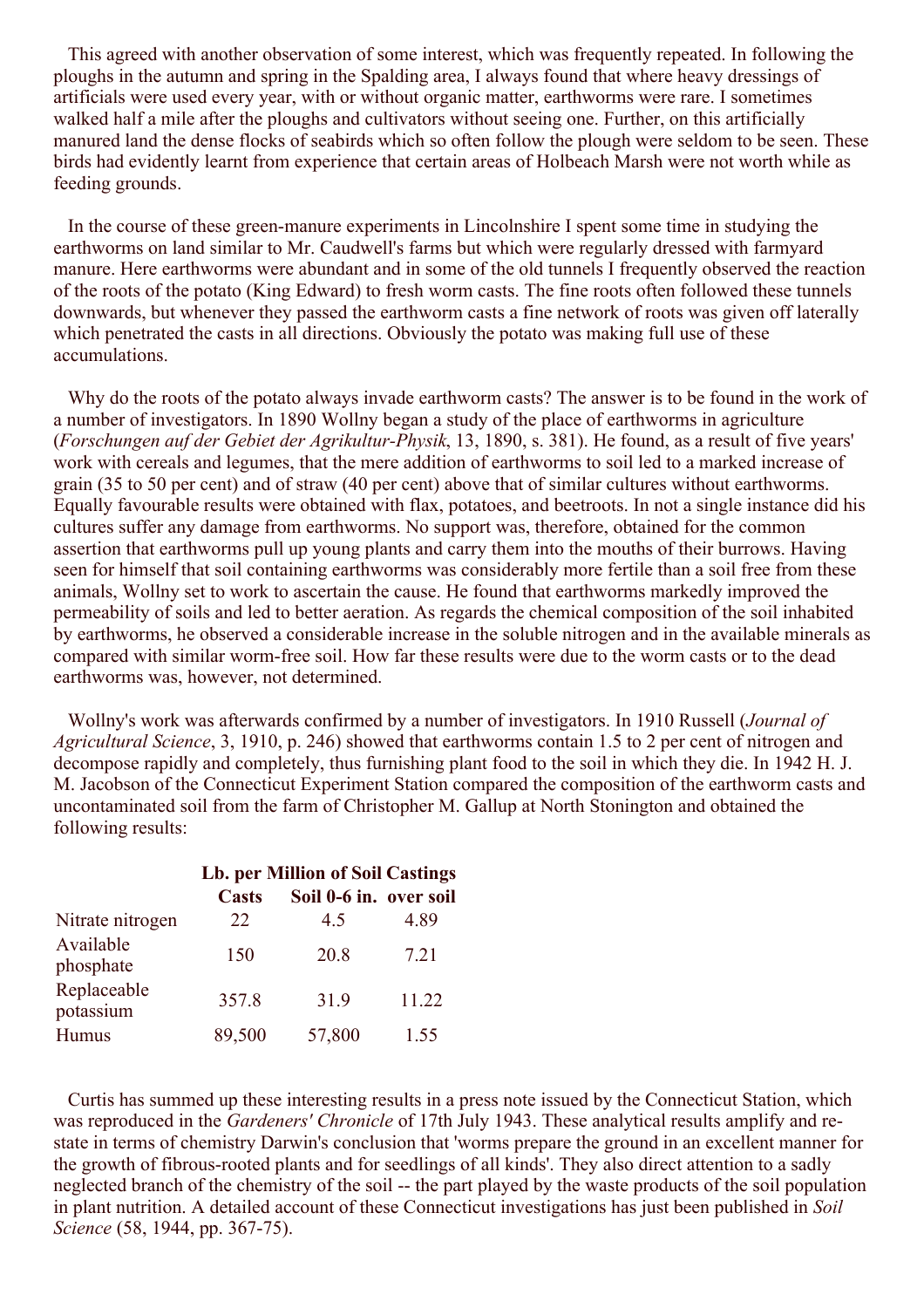How does a dressing of a complete artificial manure affect the rest of the soil's animal population? It is a matter of common knowledge that chemical manures influence the number of animals like moles and toads. Both these prey on earthworms. That moles do not work in land which has been treated with chemicals is well known. An interesting confirmation of this fact was recorded in an account of some experiments on grassland in Scotland early this century. Between plots manured with farmyard manure strips were treated with a complete artificial. It was observed that the moles, which were abundant in the two dunged plots, always moved from one of these plots to the other in a straight line across the artificially manured plot between and never threw up any molehills on this land. They seemed to know by instinct that such areas were useless as feeding grounds. From such a simple experiment as this much could be learned. The deleterious effect of artificials on the earthworm population could easily be demonstrated by a set of counts. The reaction of moles to artificials would be obvious from the absence of molehills. If the behaviour of the grazing animal is watched, it will be found that the two dunged plots will be grazed to the ground, while the artificially manured plots are only lightly picked over. When, therefore, in the cycle - humus-filled soil, the grass carpet, and the animal -- a substitute for humus is introduced in the shape of chemicals, the earthworms first abandon such soil, the moles follow suit, while the grazing animal records an adverse verdict on the quality of the forage.

These results have been confirmed in the United States where sulphate of ammonia is sometimes used to destroy the earthworms on golf putting greens and tennis lawns because the castings interfere with these games by clinging to the ball. In *Farmers' Bulletin 1569* of the United States Department of Agriculture published in 1935 it is stated: 'The results of three years' application of ammonium sulphate to sod on the experimental farm of the Department of Agriculture at Arlington, Pa., for fertilizing purposes have shown incidentally that earthworms were eliminated from the plots where this chemical was used. When applied to soils which are naturally neutral or slightly acid in character, this fertilizer creates a strongly acid condition that is distasteful to the worms and they disappear.'

The use of artificial manures is not the only modern practice which destroys the earthworm. Hardly less injurious are the poison sprays such as Bordeaux mixture and other powders containing copper salts, tar oils, and the lime sulphur washes used for the control of insect pests. Perhaps the most complete account of such results is that given by Dreidax in the *Archiv für Pflanzenbau*, 7, 1921, and in *Rationelle Landwirtschaft*, Wilhelm Andermann, Berlin, 1927. The first of these papers concludes with a long list of references dealing among other matters with investigations on the earthworm since *The Formation of Vegetable Mould* was published in 1881. In the latter work Dreidax sums up his observations on the deleterious effects of poison sprays on the earthworm population of vineyards in Germany.

While examining a vineyard situated in the Markgraf near Auggen in South Baden, in which poison sprays were constantly used, he found a surprising fall from the abundant earthworm population of meadows and orchards under grass adjoining the vineyard to that of the vineyard itself. The growth of the vines always corresponded closely with the number of earthworms: the rows next the grass border were well developed: the vines in the centre of the vineyard, where there were no earthworms, did badly. In this investigation the earthworm population under the grass border invariably stopped dead wherever poison sprays reached the turf.

A visit to almost any orchard in Kent during the spring immediately after the trees are sprayed with tar oils or lime sulphur will be sufficient to prove how harmful this spraying is to the earthworm population. The ground soon afterwards is covered with a carpet of dead worms.

It is in the United States of America that Darwin's studies of the earthworm have of recent years attracted most attention and have also been carried further in a number of useful directions. The reader interested in these developments should begin with the work of Dr. Oliver who, in 1937, published *Our Friend the Earthworm*, which contains a detailed account of his studies. Starting life as a doctor, quite by chance he read Darwin's account of the work of the earthworm and at once began to investigate the relation of these animals to crop production. Soon he obtained evidence which fully confirmed Darwin's findings. Thus was started a series of experiments on the culture of earthworms, on the production of new types by hybridization, and the distribution of egg capsules for the purpose of re-stocking and improving derelict land almost devoid of these creatures. His success was immediate and in two years he sold his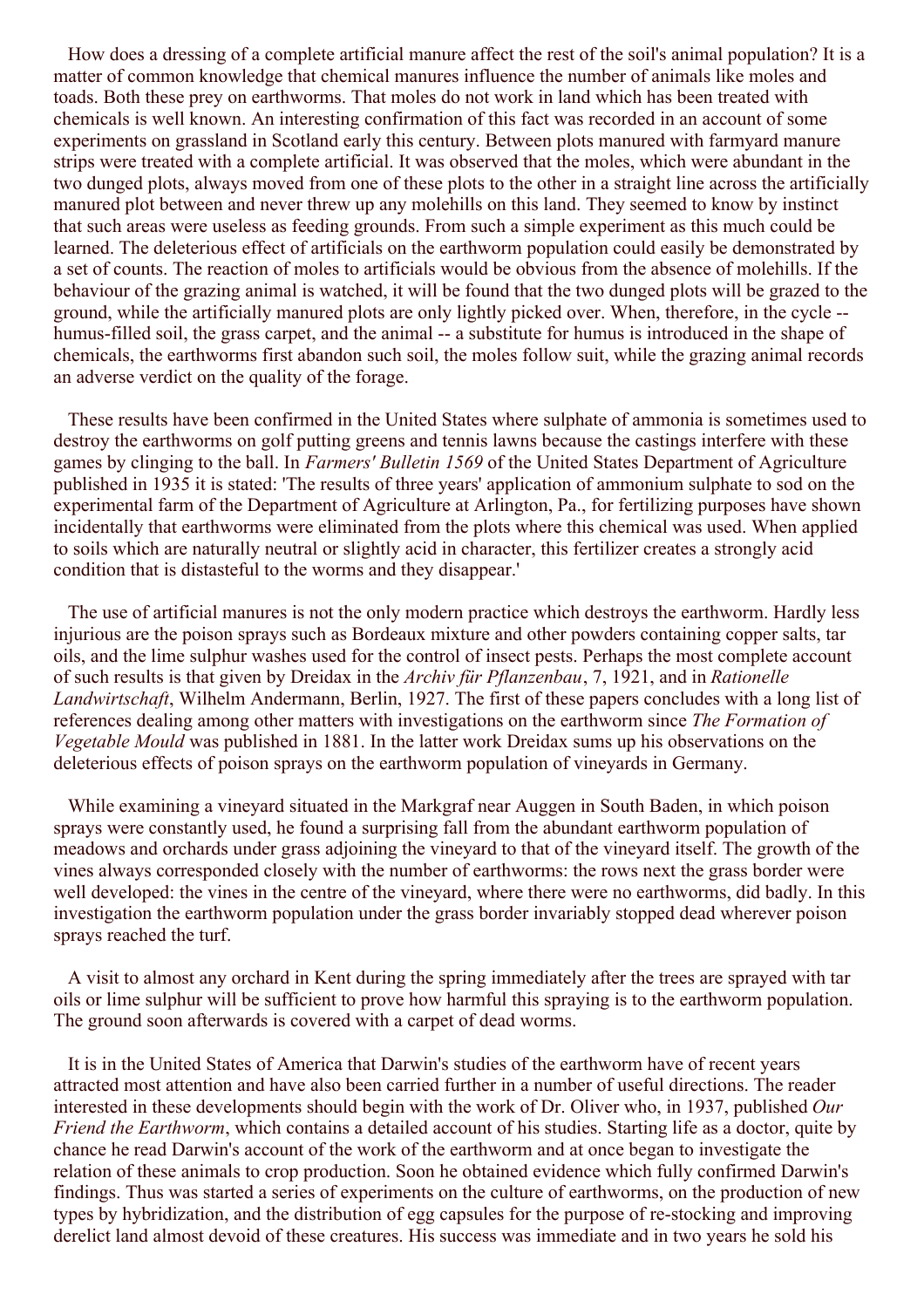medical practice and set up as a landscape engineer, his main work being to improve private estates and public parks. By 1920 he had become independent and was able to move to Los Angeles, where he pursued his investigations on a ten-acre experimental farm. In 1937 he published his results in the abovementioned work of three volumes, which has helped hundreds of farmers all over the United States to restore fertility to barren land in which the earthworm population had been destroyed by artificial manures and poison sprays.

One factor in Oliver's career must be emphasized. His mind was prepared for the message contained in *The Formation of Vegetable Mould* by his early connection with farming, a detailed account of which will be found in the issue of *Organic Gardening* (The Rodale Press, Emmaus, Pa., U.S.A.) of June 1943. As a small boy, he went to live with his grandfather in Huron County, Ohio, on a 160-acre family holding which had been farmed continuously for sixty years on organic lines. This farm was divided into four blocks of 40 acres, one of which was taken up by the homestead, garden, orchard, and park, the other three blocks being used for mixed farming. In the centre of the whole 160 acres was the farmyard of 2 acres, which communicated directly with each of the four 40-acre blocks by large, swinging gates. In the centre of the farmyard, in which the livestock were kept during the winter, was the compost pit, 50 feet wide and 100 feet long, which had been excavated to a depth of 2 feet. Down the middle line of this compost pit about 20 feet from each end were two heavy posts about 12 feet high, each connected with the barn by a cable furnished with large travelling baskets, by which the manure from the great barn was transported each morning to the compost pit, where it was evenly spread. When necessary the contents of the compost pit could be flooded by gravity flow from a neighbouring stream, which also supplied the drinking troughs of the livestock. The heart of this farm, on which crop failures were unknown, was the compost pit and its vast earthworm population of several millions.

An essential item of the daily work of the farm was the care of this compost pit. Every morning the barn was cleared of the droppings of the livestock, which were evenly spread, together with all the available soiled litter, on the compost heap. When about a foot deep, several tons of red clay from the floor of a pond were distributed all over the compost pit. In this way the vast earthworm population was supplied with organic and mineral food. After the spring thaw, the upper layer of the compost pit was removed and the rich dark crumbling layer of sweet-smelling worm casts was removed by shovels into wagons and spread on the fields just in front of the ploughs. In this way an effective addition to the food materials needed by the new crop, as well as a copious supply of earthworms and egg capsules, was given to the land. Care was always taken to leave behind in the compost pit an adequate supply of earthworm castings, which acted 'as a 'mother substance' for the composting of the surplus top material when that was returned to the pit and composting was re-started.

This early experience naturally influenced Oliver in his later work. He had observed in his boyhood that earthworms will thrive and that a concentration of many thousands to the cubic yard is possible, provided a suitable environment, sufficient moisture, and above all ample food are supplied.

Another feature of this Ohio farm was the regular rotation practised -- two straw crops (wheat and maize) -- followed by a temporary ley of mixed timothy and clover. Every year some forty acres of this ley were turned under. These areas always contained an unbelievable earthworm population.

A further detail must be mentioned. Four acres were in orchard, while other fruit trees were planted in the hedgerows. Oliver's grandfather never allowed these trees to be cultivated. His motto was: 'Never disturb the soil under a tree. The earthworms are the best people for taking care of a tree and I don't want them disturbed.'

Oliver concludes the autobiographical fragment, from which the above account of his grandfather's farm is taken, with the following words:

'In this example of my grandfather's earthworm farm, we have the technique of utilizing the earthworm in general farming operations either on a large or on a small scale. From my experience as a small boy growing up on this farm with much friendly and loving instruction from my grandfather on the subject of earthworms, and in my own work covering a period of more than forty years, I am fully convinced that the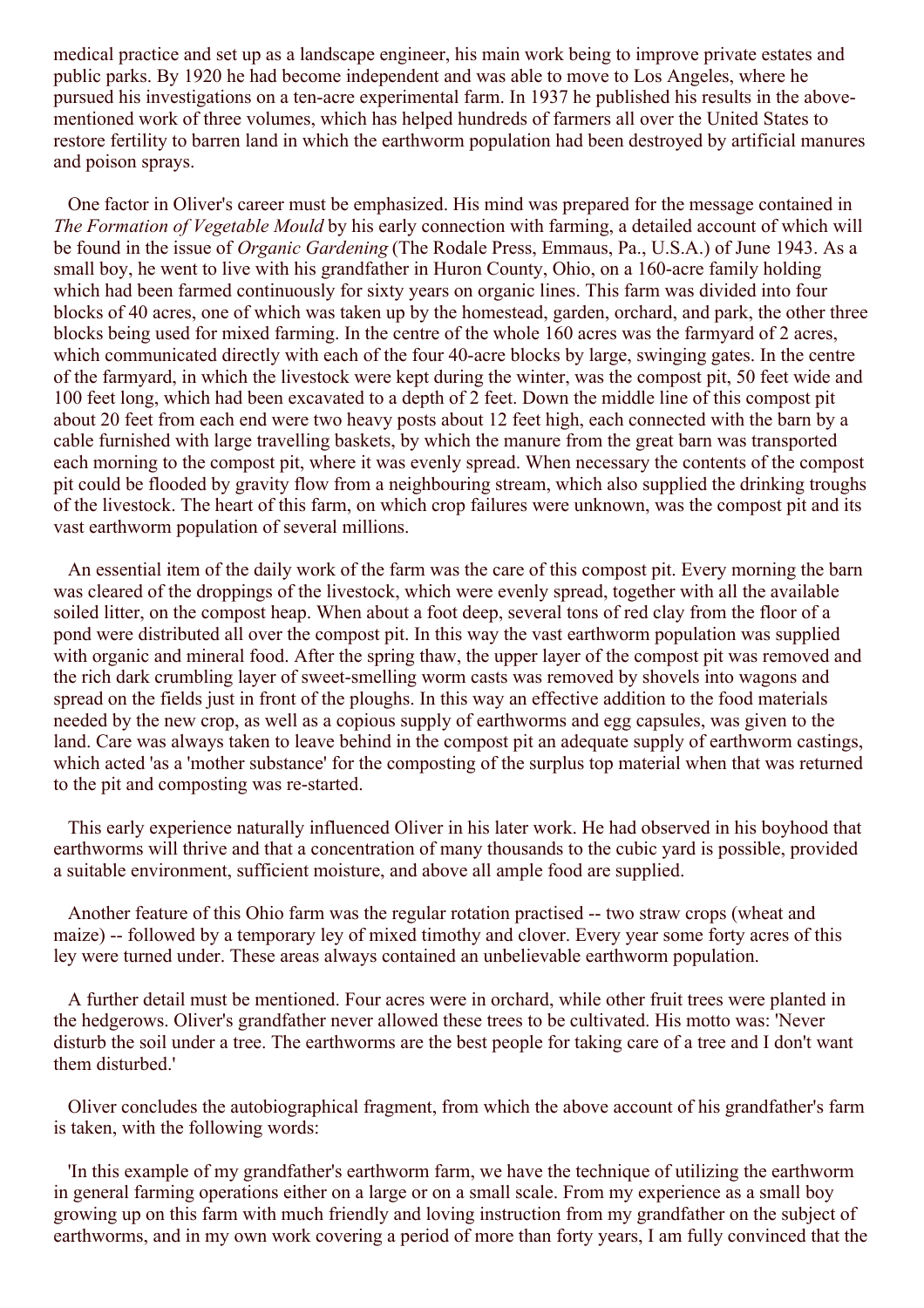eventual salvation of the soil of our country will include the harnessing of the earthworm as one of the major measures. And from my experience I know that the soil can be made to produce several times as much food as the present average through the proper harnessing and utilization of the earthworm under control.'

The preceding paragraph will help to explain the origin of the present-day interest in the place of the earthworm in farming, which is rapidly growing in the United States of America and which is now linked up with the campaign against artificial manures and poison sprays.

There is a growing volume of evidence from all over the world that agriculture took the wrong road when artificial manures were introduced to stimulate crop production and when poison sprays became common to check insect and fungous pests. Both these agencies destroy the earthworm and thus deprive the farmer of an important member of his unpaid labour force. There is also a strong case for believing that one of the roots of present-day disease in crops, livestock, and mankind can be traced to an impoverished soil and that these troubles are aggravated by the use of chemical manures.

The publication of the evidence which indicates that all is not well in our farming and gardening has very naturally disturbed the advocates of chemical farming. What has been described as the war in the soil has broken out and is now in full swing. The most effective way for all concerned of conducting this contest will be to pose to Mother Earth herself the question: What is your decision in this battle between organic and inorganic manuring? When this decision has been duly given, it will have to be interpreted. Live stock can be relied upon to say that the grain, fodder and forage raised with humus is far superior to that obtained with the help of chemicals. The earthworms will unhesitatingly plump for organic manuring. We can read their message by a simple count and by observing their general condition and activities.

There is no better soil analyst than the lowly earthworm. Our most experienced gardeners invariably judge the condition of their plots by the earthworm content. If in the autumn cultivation one large well-fed active lob-worm is turned up with each spadeful of soil, they consider that their land is in excellent condition for the next year's crop. If, on the other hand, earthworms are few in number, pale in colour, and rolled up in a ball, they consider that a good dressing of organic manure is needed (King, F. C., *Gardening with Compost*, Faber and Faber, 1944, pp. 70-76). All this agrees with the way the tribesmen in the Sahara judge the fertility of the soils of the oases by the number of the earthworm casts. These, as we have seen, constitute the perfect food for plants. Obviously we should do all in our power to increase this supply by providing the earthworms with the food and with the working conditions they need.

In directing attention to one of Nature's chief agents for restoring and maintaining the fertility of our soils, the publication of this new edition of Darwin's book will do much to establish the truth that Nature is the supreme farmer and gardener, and that the study of her ways will provide us with the one thing we need -- sound and reliable direction.

-- Albert Howard, 14 Liskeard Gardens, Blackheath, S.E.3. 4th January 1945.

**S&H [Home](http://www.soilandhealth.org/)** Ag [Library](http://www.soilandhealth.org/01aglibrary/01aglibwelcome.html) [Vegetable](#page-0-0) Mould (contents) Next [Chapter](#page-8-0)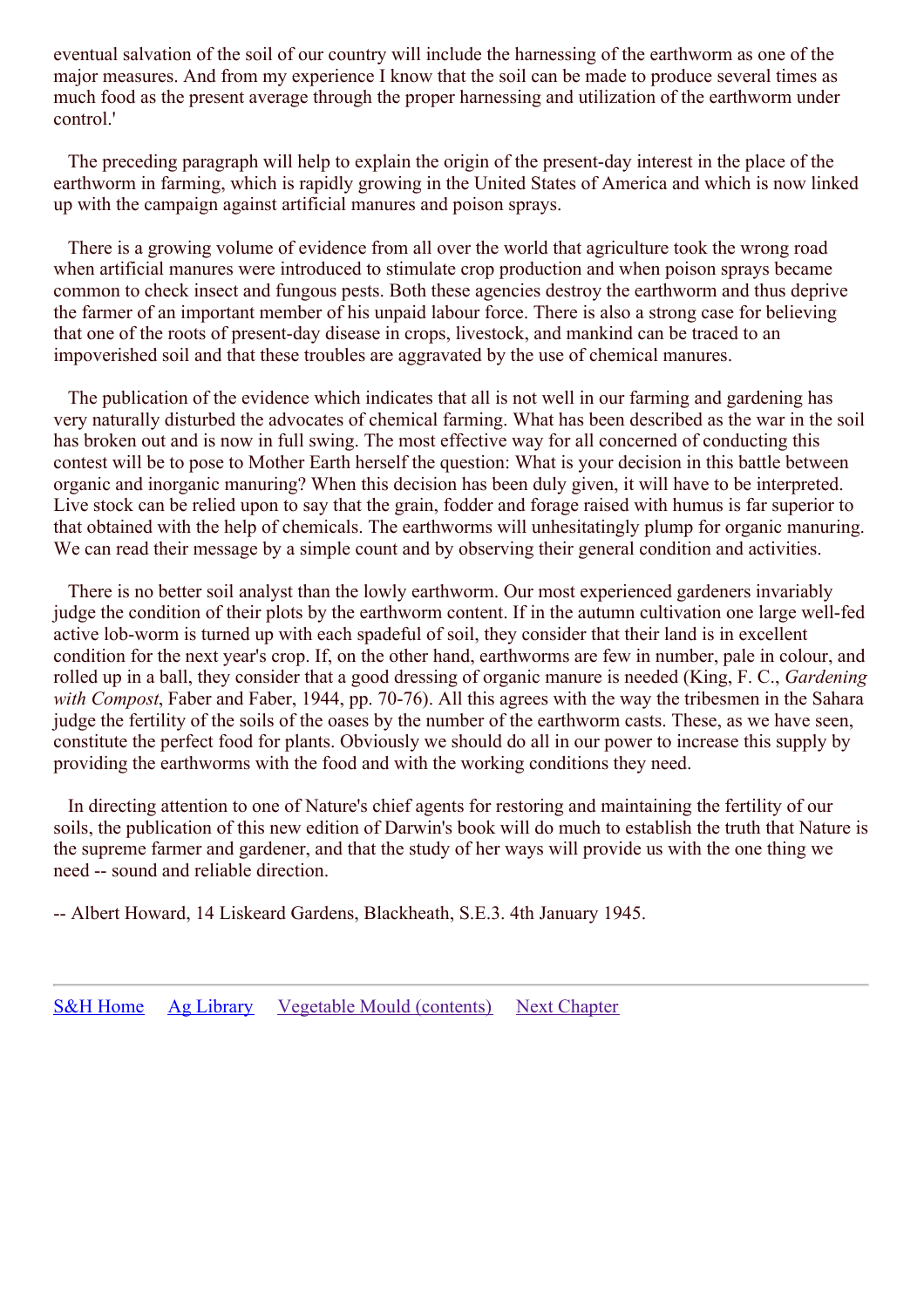# <span id="page-8-0"></span>**The Formation of Vegetable Mould**

## **Through the Action of Worms**

## **with Observations on their Habits**

**by Charles Darwin**

# **Introduction**

The share which worms have taken in the formation of the layer of vegetable mould, which covers the whole surface of the land in every moderately humid country, is the subject of the present volume. This mould is generally of a blackish colour and a few inches in thickness. In different districts it differs but little in appearance, although it may rest on various subsoils. The uniform fineness of the particles of which it is composed is one of its chief characteristic features; and this may be well observed in any gravelly country, where a recently-ploughed field immediately adjoins one which has long remained undisturbed for pasture, and where the vegetable mould is exposed on the sides of a ditch or hole. The subject may appear an insignificant one, but we shall see that it possesses some interest; and the maxim "de minimis non curat lex," does not apply to science. Even Elie de Beaumont, who generally undervalues small agencies and their accumulated effects, remarks: {[1](#page-83-0)} "La couche tres-mince de la terre vegetale est un monument d'une haute antiquite, et, par le fait de sa permanence, un objet digne d'occuper le geologue, et capable de lui fournir des remarques interessantes." Although the superficial layer of vegetable mould as a whole no doubt is of the highest antiquity, yet in regard to its permanence, we shall hereafter see reason to believe that its component particles are in most cases removed at not a very slow rate, and are replaced by others due to the disintegration of the underlying materials.

As I was led to keep in my study during many months worms in pots filled with earth, I became interested in them, and wished to learn how far they acted consciously, and how much mental power they displayed. I was the more desirous to learn something on this head, as few observations of this kind have been made, as far as I know, on animals so low in the scale of organization and so poorly provided with sense-organs, as are earth-worms.

In the year 1837, a short paper was read by me before the Geological Society of London,  $\{2\}$  $\{2\}$  $\{2\}$  "On the Formation of Mould," in which it was shown that small fragments of burnt marl, cinders, etc., which had been thickly strewed over the surface of several meadows, were found after a few years lying at the depth of some inches beneath the turf, but still forming a layer. This apparent sinking of superficial bodies is due, as was first suggested to me by Mr. Wedgwood of Maer Hall in Staffordshire, to the large quantity of fine earth continually brought up to the surface by worms in the form of castings. These castings are sooner or later spread out and cover up any object left on the surface. I was thus led to conclude that all the vegetable mould over the whole country has passed many times through, and will again pass many times through, the intestinal canals of worms. Hence the term "animal mould" would be in some respects more appropriate than that commonly used of "vegetable mould."

Ten years after the publication of my paper, M. D'Archiac, evidently influenced by the doctrines of Elie de Beaumont, wrote about my "singuliere theorie," and objected that it could apply only to "les prairies basses et humides;" and that "les terres labourees, les bois, les prairies elevees, n'apportent aucune preuve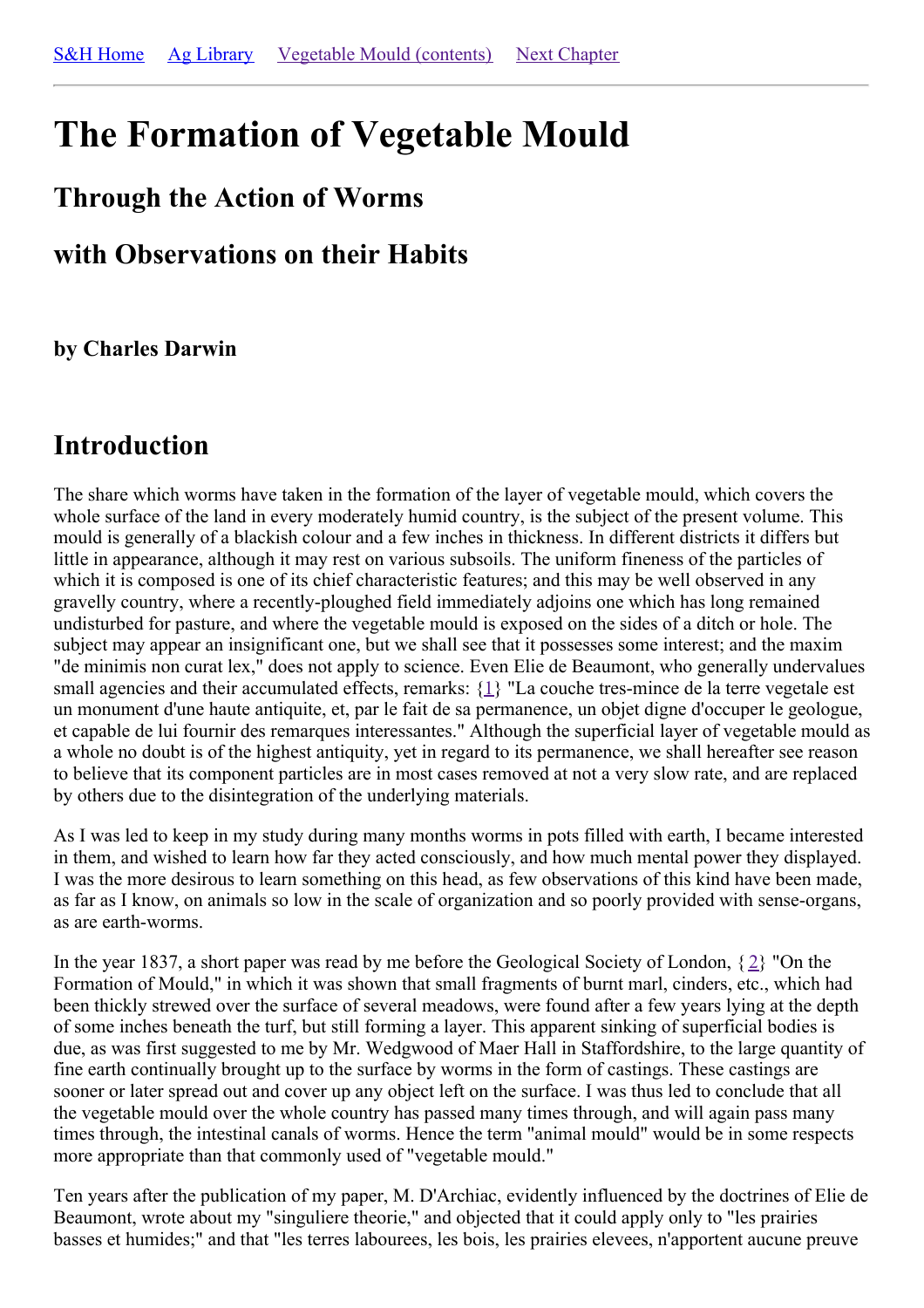a l'appui de cette maniere de voir." {[3](#page-83-0)} But M. D'Archiac must have thus argued from inner consciousness and not from observation, for worms abound to an extraordinary degree in kitchen gardens where the soil is continually worked, though in such loose soil they generally deposit their castings in any open cavities or within their old burrows instead of on the surface. Hensen estimates that there are about twice as many worms in gardens as in corn-fields. {[4](#page-83-0)} With respect to "prairies elevees," I do not know how it may be in France, but nowhere in England have I seen the ground so thickly covered with castings as on commons, at a height of several hundred feet above the sea. In woods again, if the loose leaves in autumn are removed, the whole surface will be found strewed with castings. Dr. King, the superintendent of the Botanic Garden in Calcutta, to whose kindness I am indebted for many observations on earth-worms, informs me that he found, near Nancy in France, the bottom of the State forests covered over many acres with a spongy layer, composed of dead leaves and innumerable worm-castings. He there heard the Professor of "Amenagement des Forets" lecturing to his pupils, and pointing out this case as a "beautiful example of the natural cultivation of the soil; for year after year the thrown-up castings cover the dead leaves; the result being a rich humus of great thickness."

In the year 1869, Mr. Fish {[5](#page-83-0)} rejected my conclusions with respect to the part which worms have played in the formation of vegetable mould, merely on account of their assumed incapacity to do so much work. He remarks that "considering their weakness and their size, the work they are represented to have accomplished is stupendous." Here we have an instance of that inability to sum up the effects of a continually recurrent cause, which has often retarded the progress of science, as formerly in the case of geology, and more recently in that of the principle of evolution.

Although these several objections seemed to me to have no weight, yet I resolved to make more observations of the same kind as those published, and to attack the problem on another side; namely, to weigh all the castings thrown up within a given time in a measured space, instead of ascertaining the rate at which objects left on the surface were buried by worms. But some of my observations have been rendered almost superfluous by an admirable paper by Hensen, already alluded to, which appeared in 1877. [{6](#page-83-0)} Before entering on details with respect to the castings, it will be advisable to give some account of the habits of worms from my own observations and from those of other naturalists.

[FIRST EDITION, October 10th, 1881.]

S&H [Home](http://www.soilandhealth.org/) Ag [Library](http://www.soilandhealth.org/01aglibrary/01aglibwelcome.html) [Vegetable](#page-0-0) Mould (contents) Next [Chapter](#page-14-0)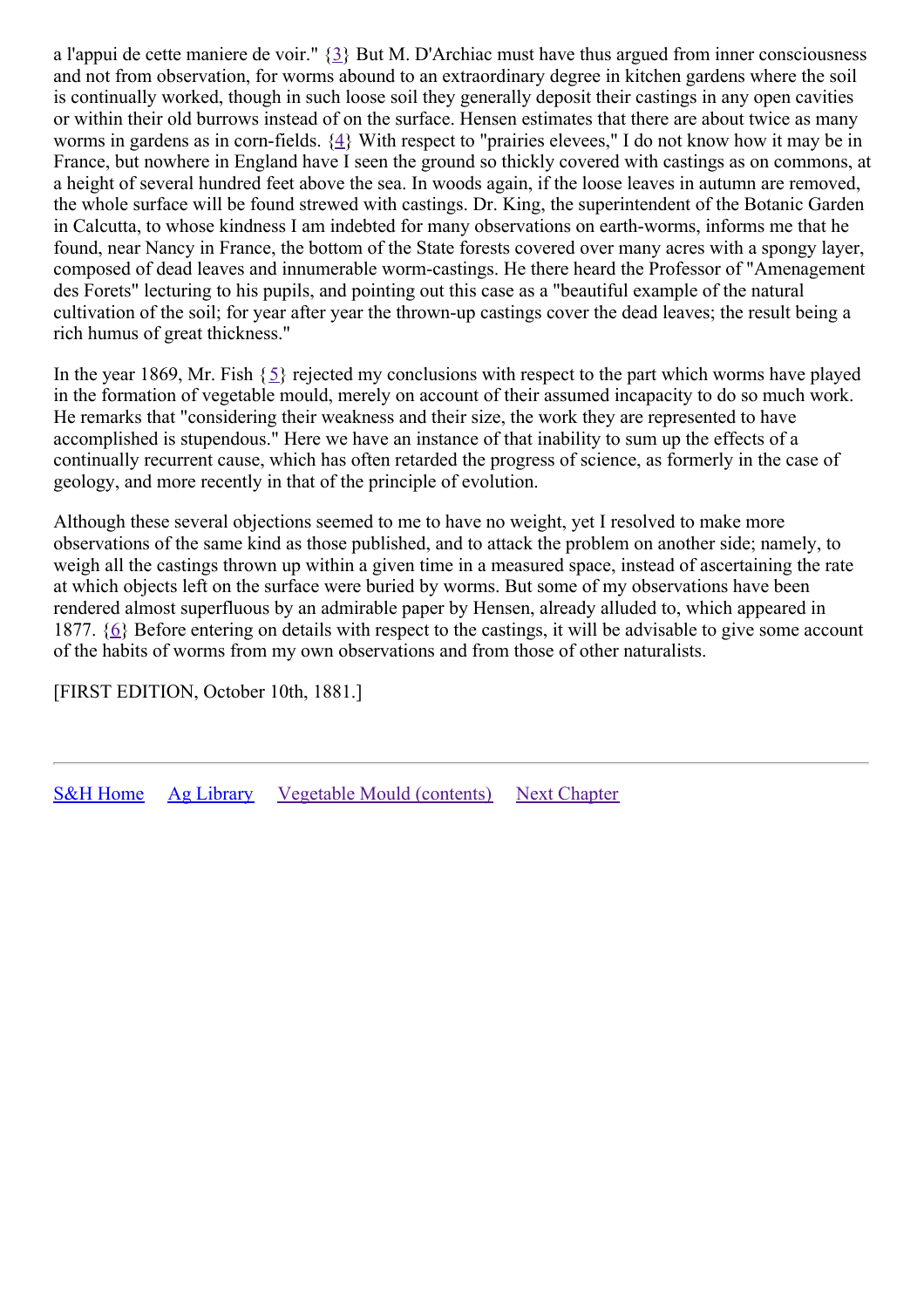# **Chapter I--Habits Of Worms**

Nature of the sites inhabited--Can live long under water--Nocturnal--Wander about at night-- Often lie close to the mouths of their burrows, and are thus destroyed in large numbers by birds--Structure--Do not possess eyes, but can distinguish between light and darkness--Retreat rapidly when brightly illuminated, not by a reflex action--Power of attention--Sensitive to heat and cold--Completely deaf--Sensitive to vibrations and to touch--Feeble power of smell-- Taste--Mental qualities--Nature of food--Omnivorous--Digestion--Leaves before being swallowed, moistened with a fluid of the nature of the pancreatic secretion--Extra-stomachal digestion--Calciferous glands, structure of--Calcareous concretions formed in the anterior pair of glands--The calcareous matter primarily an excretion, but secondarily serves to neutralise the acids generated during the digestive process.

Earth-worms are distributed throughout the world under the form of a few genera, which externally are closely similar to one another. The British species of Lumbricus have never been carefully monographed; but we may judge of their probable number from those inhabiting neighbouring countries. In Scandinavia there are eight species, according to Eisen;  $\{7\}$  $\{7\}$  $\{7\}$  but two of these rarely burrow in the ground, and one inhabits very wet places or even lives under the water. We are here concerned only with the kinds which bring up earth to the surface in the form of castings. Hoffmeister says that the species in Germany are not well known, but gives the same number as Eisen, together with some strongly marked varieties. [{8](#page-83-0)}

Earth-worms abound in England in many different stations. Their castings may be seen in extraordinary numbers on commons and chalk-downs, so as almost to cover the whole surface, where the soil is poor and the grass short and thin. But they are almost or quite as numerous in some of the London parks, where the grass grows well and the soil appears rich. Even on the same field worms are much more frequent in some places than in others, without any visible difference in the nature of the soil. They abound in paved court-yards close to houses; and an instance will be given in which they had burrowed through the floor of a very damp cellar. I have seen worms in black peat in a boggy field; but they are extremely rare, or quite absent in the drier, brown, fibrous peat, which is so much valued by gardeners. On dry, sandy or gravelly tracks, where heath with some gorse, ferns, coarse grass, moss and lichens alone grow, hardly any worms can be found. But in many parts of England, wherever a path crosses a heath, its surface becomes covered with a fine short sward. Whether this change of vegetation is due to the taller plants being killed by the occasional trampling of man and animals, or to the soil being occasionally manured by the droppings from animals, I do not know.  $\{9\}$  $\{9\}$  $\{9\}$  On such grassy paths worm-castings may often be seen. On a heath in Surrey, which was carefully examined, there were only a few castings on these paths, where they were much inclined; but on the more level parts, where a bed of fine earth had been washed down from the steeper parts and had accumulated to a thickness of a few inches, worm-castings abounded. These spots seemed to be overstocked with worms, so that they had been compelled to spread to a distance of a few feet from the grassy paths, and here their castings had been thrown up among the heath; but beyond this limit, not a single casting could be found. A layer, though a thin one, of fine earth, which probably long retains some moisture, is in all cases, as I believe, necessary for their existence; and the mere compression of the soil appears to be in some degree favourable to them, for they often abound in old gravel walks, and in footpaths across fields.

Beneath large trees few castings can be found during certain seasons of the year, and this is apparently due to the moisture having been sucked out of the ground by the innumerable roots of the trees; for such places may be seen covered with castings after the heavy autumnal rains. Although most coppices and woods support many worms, yet in a forest of tall and ancient beech-trees in Knole Park, where the ground beneath was bare of all vegetation, not a single casting could be found over wide spaces, even during the autumn. Nevertheless, castings were abundant on some grass-covered glades and indentations which penetrated this forest. On the mountains of North Wales and on the Alps, worms, as I have been informed, are in most places rare; and this may perhaps be due to the close proximity of the subjacent rocks, into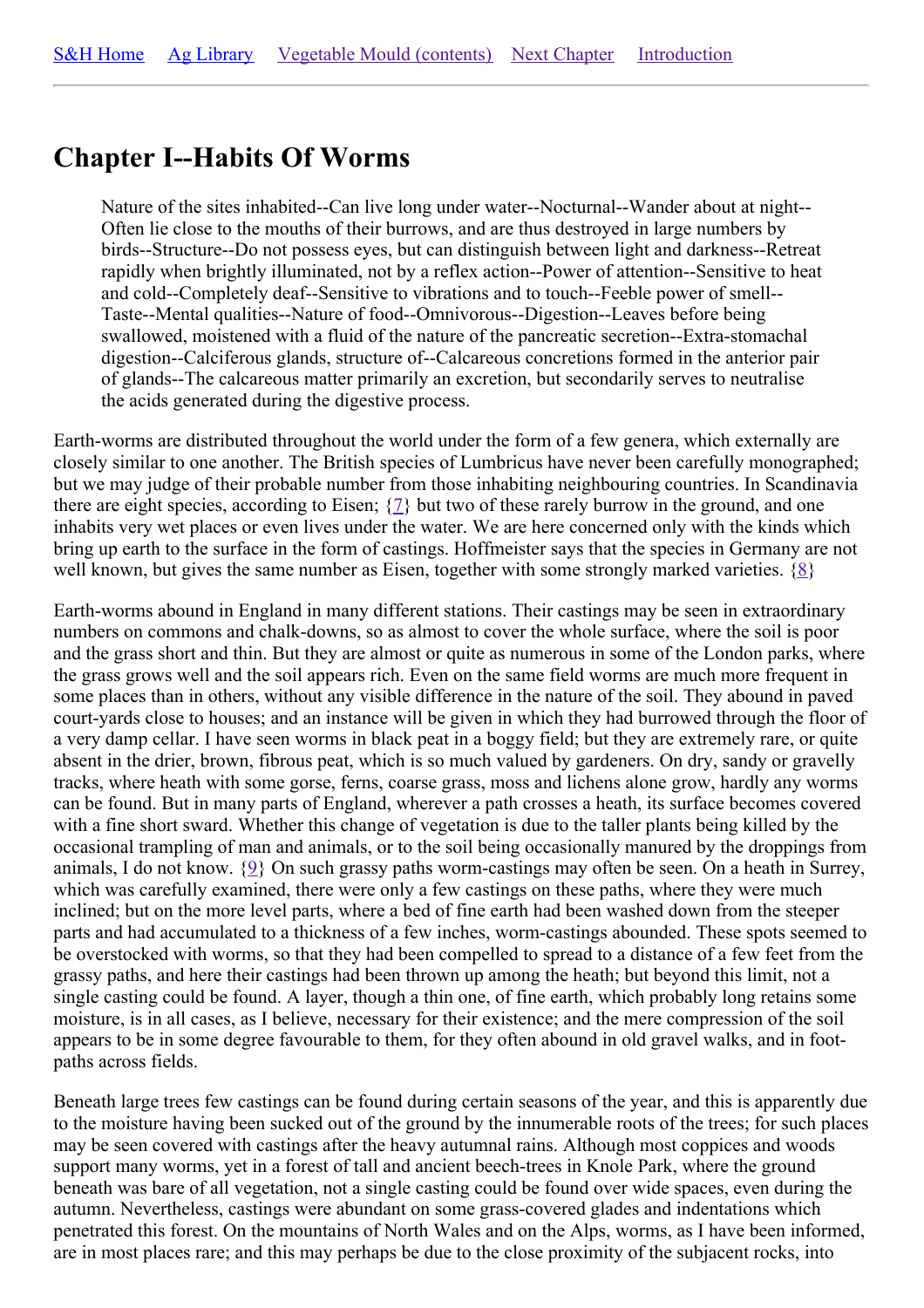which worms cannot burrow during the winter so as to escape being frozen. Dr. McIntosh, however, found worm-castings at a height of 1500 feet on Schiehallion in Scotland. They are numerous on some hills near Turin at from 2000 to 3000 feet above the sea, and at a great altitude on the Nilgiri Mountains in South India and on the Himalaya.

Earth-worms must be considered as terrestrial animals, though they are still in one sense semi-aquatic, like the other members of the great class of annelids to which they belong. M. Perrier found that their exposure to the dry air of a room for only a single night was fatal to them. On the other hand he kept several large worms alive for nearly four months, completely submerged in water. {[10](#page-81-0)} During the summer when the ground is dry, they penetrate to a considerable depth and cease to work, as they do during the winter when the ground is frozen. Worms are nocturnal in their habits, and at night may be seen crawling about in large numbers, but usually with their tails still inserted in their burrows. By the expansion of this part of their bodies, and with the help of the short, slightly reflexed bristles, with which their bodies are armed, they hold so fast that they can seldom be dragged out of the ground without being torn into pieces. [{11](#page-81-0)} During the day they remain in their burrows, except at the pairing season, when those which inhabit adjoining burrows expose the greater part of their bodies for an hour or two in the early morning. Sick individuals, which are generally affected by the parasitic larvae of a fly, must also be excepted, as they wander about during the day and die on the surface. After heavy rain succeeding dry weather, an astonishing number of dead worms may sometimes be seen lying on the ground. Mr. Galton informs me that on one such occasion (March, 1881), the dead worms averaged one for every two and a half paces in length on a walk in Hyde Park, four paces in width. He counted no less than 45 dead worms in one place in a length of sixteen paces. From the facts above given, it is not probable that these worms could have been drowned, and if they had been drowned they would have perished in their burrows. I believe that they were already sick, and that their deaths were merely hastened by the ground being flooded.

It has often been said that under ordinary circumstances healthy worms never, or very rarely, completely leave their burrows at night; but this is an error, as White of Selborne long ago knew. In the morning, after there has been heavy rain, the film of mud or of very fine sand over gravel-walks is often plainly marked with their tracks. I have noticed this from August to May, both months included, and it probably occurs during the two remaining months of the year when they are wet. On these occasions, very few dead worms could anywhere be seen. On January 31, 1881, after a long- continued and unusually severe frost with much snow, as soon as a thaw set in, the walks were marked with innumerable tracks. On one occasion, five tracks were counted crossing a space of only an inch square. They could sometimes be traced either to or from the mouths of the burrows in the gravel-walks, for distances between 2 or 3 up to 15 yards. I have never seen two tracks leading to the same burrow; nor is it likely, from what we shall presently see of their sense-organs, that a worm could find its way back to its burrow after having once left it. They apparently leave their burrows on a voyage of discovery, and thus they find new sites to inhabit.

Morren states  $\{12\}$  $\{12\}$  $\{12\}$  that worms often lie for hours almost motionless close beneath the mouths of their burrows. I have occasionally noticed the same fact with worms kept in pots in the house; so that by looking down into their burrows, their heads could just be seen. If the ejected earth or rubbish over the burrows be suddenly removed, the end of the worm's body may very often be seen rapidly retreating. This habit of lying near the surface leads to their destruction to an immense extent. Every morning during certain seasons of the year, the thrushes and blackbirds on all the lawns throughout the country draw out of their holes an astonishing number of worms, and this they could not do, unless they lay close to the surface. It is not probable that worms behave in this manner for the sake of breathing fresh air, for we have seen that they can live for a long time under water. I believe that they lie near the surface for the sake of warmth, especially in the morning; and we shall hereafter find that they often coat the mouths of their burrows with leaves, apparently to prevent their bodies from coming into close contact with the cold damp earth. It is said that they completely close their burrows during the winter.

Structure.--A few remarks must be made on this subject. The body of a large worm consists of from 100 to 200 almost cylindrical rings or segments, each furnished with minute bristles. The muscular system is well developed. Worms can crawl backwards as well as forwards, and by the aid of their affixed tails can retreat with extraordinary rapidity into their burrows. The mouth is situated at the anterior end of the body, and is provided with a little projection (lobe or lip, as it has been variously called) which is used for prehension. Internally, behind the mouth, there is a strong pharynx, shown in the accompanying diagram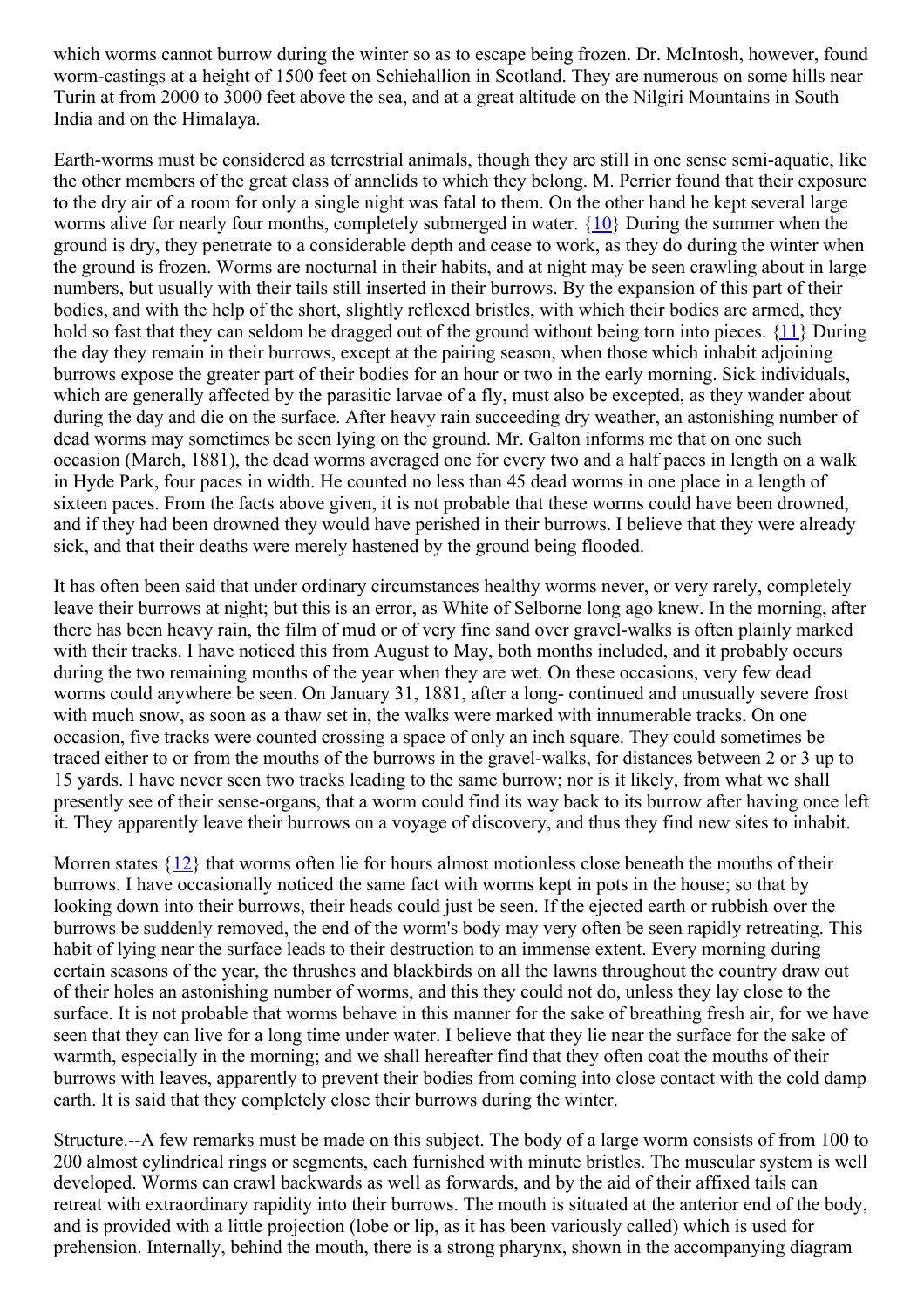(Fig. 1) which is pushed forwards when the animal eats, and this part corresponds, according to Perrier, with the protrudable trunk or proboscis of other annelids. The pharynx leads into the oesophagus, on each side of which in the lower part there are three pairs of large glands, which secrete a surprising amount of carbonate of lime. These calciferous glands are highly remarkable, for nothing like them is known in any other animal. Their use will be discussed when we treat of the digestive process. In most of the species, the oesophagus is enlarged into a crop in front of the gizzard. This latter organ is lined with a smooth thick chitinous membrane, and is surrounded by weak longitudinal, but powerful transverse muscles. Perrier saw these muscles in energetic action; and, as he remarks, the trituration of the food must be chiefly effected by this organ, for worms possess no jaws or teeth of any kind. Grains of sand and small stones, from the 1/20 to a little more than the 1/10 inch in diameter, may generally be found in their gizzards and intestines. As it is certain that worms swallow many little stones, independently of those swallowed while excavating their burrows, it is probable that they serve, like mill-stones, to triturate their food. The gizzard opens into the intestine, which runs in a straight course to the vent at the posterior end of the body. The intestine presents a remarkable structure, the typhlosolis, or, as the old anatomists called it, an intestine within an intestine; and Claparede  $\{13\}$  $\{13\}$  $\{13\}$  has shown that this consists of a deep longitudinal involution of the walls of the intestine, by which means an extensive absorbent surface is gained.



Fig. 1. Diagram of the alimentary canal of an earthworm (Lumbricus), copied from Ray Lankester in *Quart. Journ. of Microscop. Soc.,* vol. xv, N.S. pl. vii.

The circulatory system is well developed. Worms breathe by their skin, as they do not possess any special respiratory organs. The two sexes are united in the same individual, but two individuals pair together. The nervous system is fairly well developed; and the two almost confluent cerebral ganglia are situated very near to the anterior end of the body.

Senses.--Worms are destitute of eyes, and at first I thought that they were quite insensible to light; for those kept in confinement were repeatedly observed by the aid of a candle, and others out of doors by the aid of a lantern, yet they were rarely alarmed, although extremely timid animals. Other persons have found no difficulty in observing worms at night by the same means. [{14](#page-81-0)}

Hoffmeister, however, states  $\{15\}$  $\{15\}$  $\{15\}$  that worms, with the exception of a few individuals, are extremely sensitive to light; but he admits that in most cases a certain time is requisite for its action. These statements led me to watch on many successive nights worms kept in pots, which were protected from currents of air by means of glass plates. The pots were approached very gently, in order that no vibration of the floor should be caused. When under these circumstances worms were illuminated by a bull's-eye lantern having slides of dark red and blue glass, which intercepted so much light that they could be seen only with some difficulty, they were not at all affected by this amount of light, however long they were exposed to it. The light, as far as I could judge, was brighter than that from the full moon. Its colour apparently made no difference in the result. When they were illuminated by a candle, or even by a bright paraffin lamp, they were not usually affected at first. Nor were they when the light was alternately admitted and shut off. Sometimes, however, they behaved very differently, for as soon as the light fell on them, they withdrew into their burrows with almost instantaneous rapidity. This occurred perhaps once out of a dozen times. When they did not withdraw instantly, they often raised the anterior tapering ends of their bodies from the ground, as if their attention was aroused or as if surprise was felt; or they moved their bodies from side to side as if feeling for some object. They appeared distressed by the light; but I doubt whether this was really the case, for on two occasions after withdrawing slowly, they remained for a long time with their anterior extremities protruding a little from the mouths of their burrows, in which position they were ready for instant and complete withdrawal.

When the light from a candle was concentrated by means of a large lens on the anterior extremity, they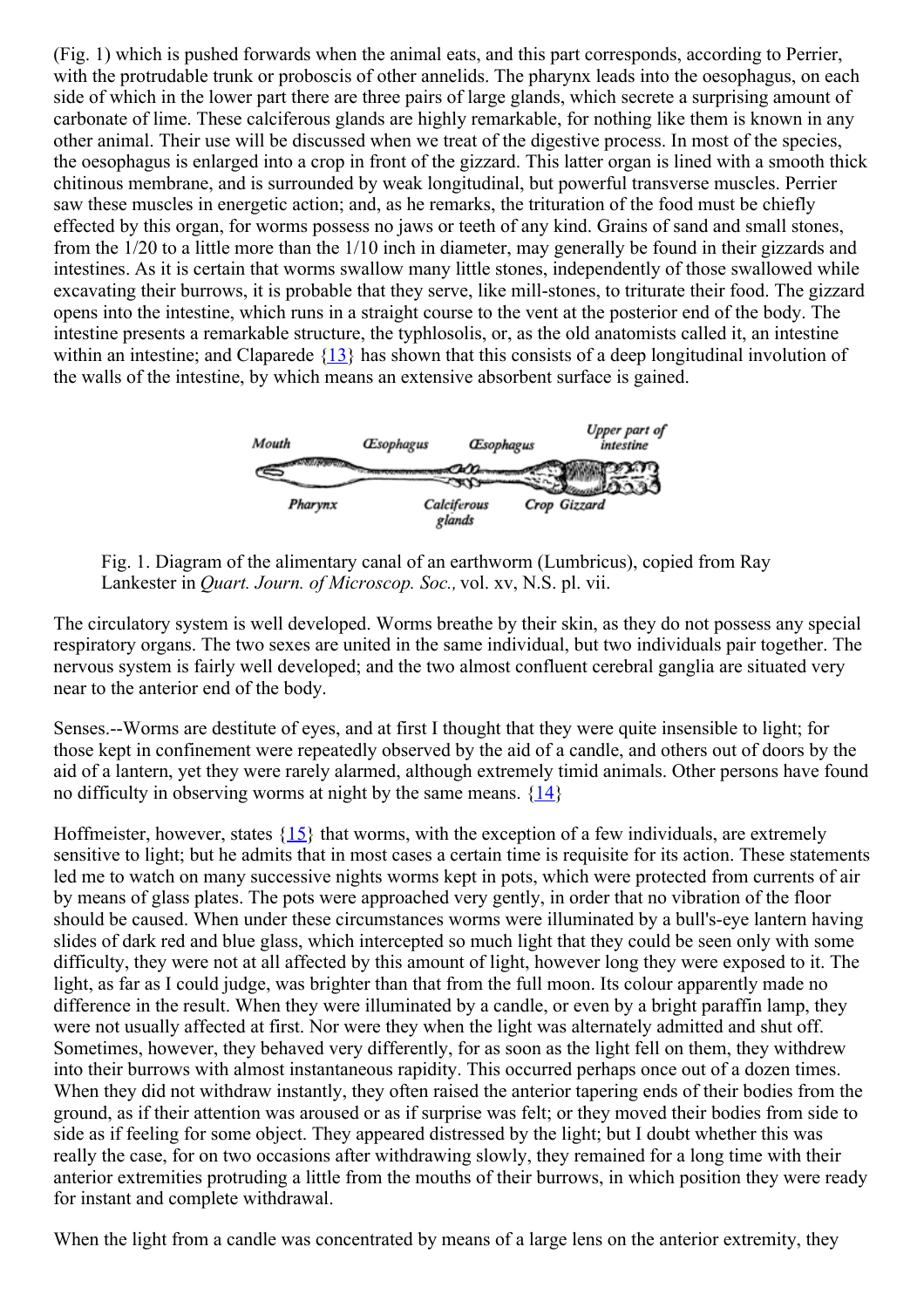generally withdrew instantly; but this concentrated light failed to act perhaps once out of half a dozen trials. The light was on one occasion concentrated on a worm lying beneath water in a saucer, and it instantly withdrew into its burrow. In all cases the duration of the light, unless extremely feeble, made a great difference in the result; for worms left exposed before a paraffin lamp or a candle invariably retreated into their burrows within from five to fifteen minutes; and if in the evening the pots were illuminated before the worms had come out of their burrows, they failed to appear.

From the foregoing facts it is evident that light affects worms by its intensity and by its duration. It is only the anterior extremity of the body, where the cerebral ganglia lie, which is affected by light, as Hoffmeister asserts, and as I observed on many occasions. If this part is shaded, other parts of the body may be fully illuminated, and no effect will be produced. As these animals have no eyes, we must suppose that the light passes through their skins, and in some manner excites their cerebral ganglia. It appeared at first probable that the different manner in which they were affected on different occasions might be explained, either by the degree of extension of their skin and its consequent transparency, or by some particular incident of the light; but I could discover no such relation. One thing was manifest, namely, that when worms were employed in dragging leaves into their burrows or in eating them, and even during the short intervals whilst they rested from their work, they either did not perceive the light or were regardless of it; and this occurred even when the light was concentrated on them through a large lens. So, again, whilst they are paired, they will remain for an hour or two out of their burrows, fully exposed to the morning light; but it appears from what Hoffmeister says that a light will occasionally cause paired individuals to separate.

When a worm is suddenly illuminated and dashes like a rabbit into its burrow--to use the expression employed by a friend--we are at first led to look at the action as a reflex one. The irritation of the cerebral ganglia appears to cause certain muscles to contract in an inevitable manner, independently of the will or consciousness of the animal, as if it were an automaton. But the different effect which a light produced on different occasions, and especially the fact that a worm when in any way employed and in the intervals of such employment, whatever set of muscles and ganglia may then have been brought into play, is often regardless of light, are opposed to the view of the sudden withdrawal being a simple reflex action. With the higher animals, when close attention to some object leads to the disregard of the impressions which other objects must be producing on them, we attribute this to their attention being then absorbed; and attention implies the presence of a mind. Every sportsman knows that he can approach animals whilst they are grazing, fighting or courting, much more easily than at other times. The state, also, of the nervous system of the higher animals differs much at different times, for instance, a horse is much more readily startled at one time than at another. The comparison here implied between the actions of one of the higher animals and of one so low in the scale as an earth-worm, may appear far-fetched; for we thus attribute to the worm attention and some mental power, nevertheless I can see no reason to doubt the justice of the comparison.

Although worms cannot be said to possess the power of vision, their sensitiveness to light enables them to distinguish between day and night; and they thus escape extreme danger from the many diurnal animals which prey on them. Their withdrawal into their burrows during the day appears, however, to have become an habitual action; for worms kept in pots covered by glass plates, over which sheets of black paper were spread, and placed before a north-east window, remained during the day-time in their burrows and came out every night; and they continued thus to act for a week. No doubt a little light may have entered between the sheets of glass and the blackened paper; but we know from the trials with coloured glass, that worms are indifferent to a small amount of light.

Worms appear to be less sensitive to moderate radiant heat than to a bright light. I judge of this from having held at different times a poker heated to dull redness near some worms, at a distance which caused a very sensible degree of warmth in my hand. One of them took no notice; a second withdrew into its burrow, but not quickly; the third and fourth much more quickly, and the fifth as quickly as possible. The light from a candle, concentrated by a lens and passing through a sheet of glass which would intercept most of the heat-rays, generally caused a much more rapid retreat than did the heated poker. Worms are sensitive to a low temperature, as may be inferred from their not coming out of their burrows during a frost.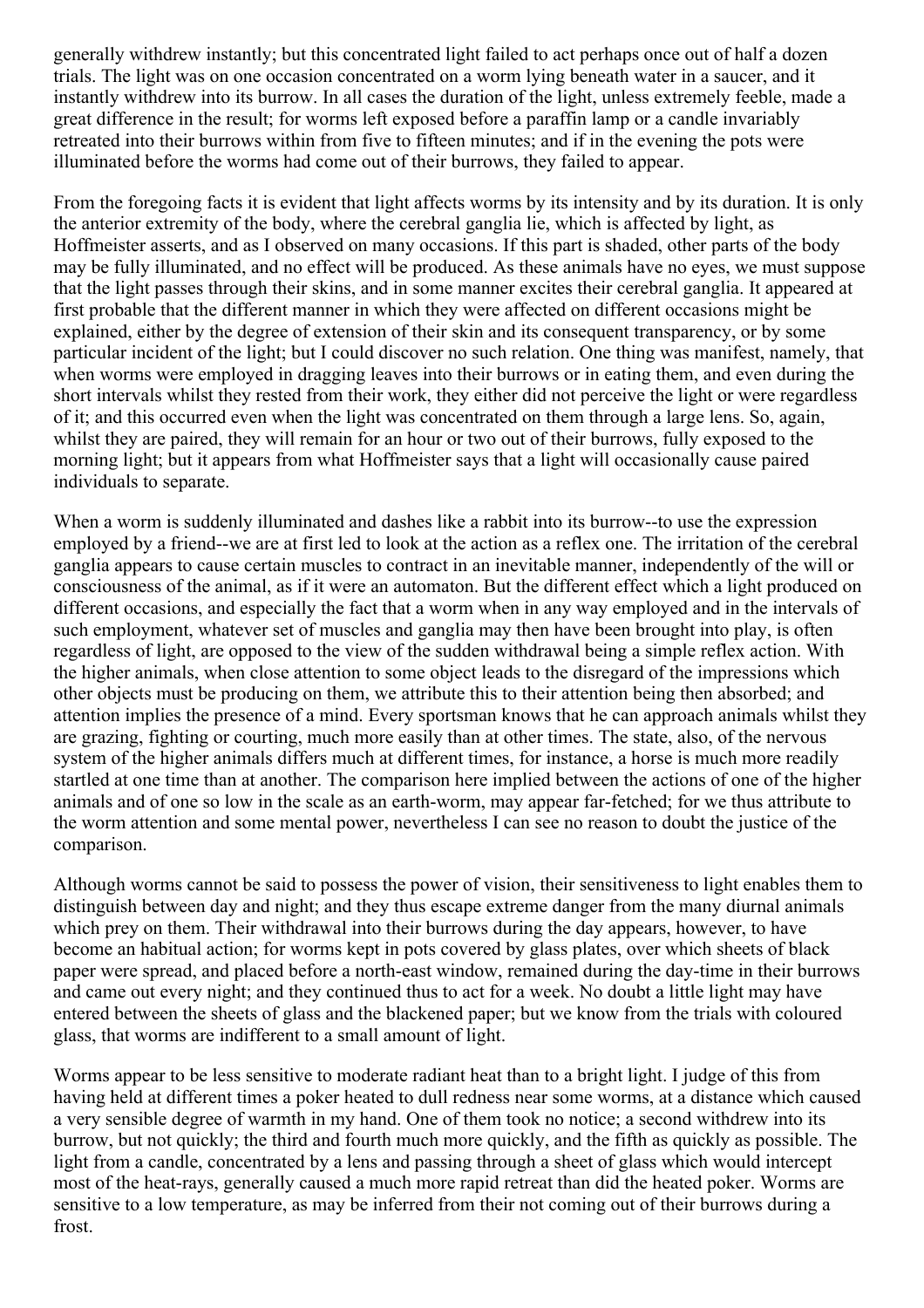<span id="page-14-0"></span>Worms do not possess any sense of hearing. They took not the least notice of the shrill notes from a metal whistle, which was repeatedly sounded near them; nor did they of the deepest and loudest tones of a bassoon. They were indifferent to shouts, if care was taken that the breath did not strike them. When placed on a table close to the keys of a piano, which was played as loudly as possible, they remained perfectly quiet.

Although they are indifferent to undulations in the air audible by us, they are extremely sensitive to vibrations in any solid object. When the pots containing two worms which had remained quite indifferent to the sound of the piano, were placed on this instrument, and the note C in the bass clef was struck, both instantly retreated into their burrows. After a time they emerged, and when G above the line in the treble clef was struck they again retreated. Under similar circumstances on another night one worm dashed into its burrow on a very high note being struck only once, and the other worm when C in the treble clef was struck. On these occasions the worms were not touching the sides of the pots, which stood in saucers; so that the vibrations, before reaching their bodies, had to pass from the sounding board of the piano, through the saucer, the bottom of the pot and the damp, not very compact earth on which they lay with their tails in their burrows. They often showed their sensitiveness when the pot in which they lived, or the table on which the pot stood, was accidentally and lightly struck; but they appeared less sensitive to such jars than to the vibrations of the piano; and their sensitiveness to jars varied much at different times.

It has often been said that if the ground is beaten or otherwise made to tremble, worms believe that they are pursued by a mole and leave their burrows. From one account that I have received, I have no doubt that this is often the case; but a gentleman informs me that he lately saw eight or ten worms leave their burrows and crawl about the grass on some boggy land on which two men had just trampled while setting a trap; and this occurred in a part of Ireland where there were no moles. I have been assured by a Volunteer that he has often seen many large earth-worms crawling quickly about the grass, a few minutes after his company had fired a volley with blank cartridges. The Peewit (Tringa vanellus, Linn.) seems to know instinctively that worms will emerge if the ground is made to tremble; for Bishop Stanley states (as I hear from Mr. Moorhouse) that a young peewit kept in confinement used to stand on one leg and beat the turf with the other leg until the worms crawled out of their burrows, when they were instantly devoured. Nevertheless, worms do not invariably leave their burrows when the ground is made to tremble, as I know by having beaten it with a spade, but perhaps it was beaten too violently.

The whole body of a worm is sensitive to contact. A slight puff of air from the mouth causes an instant retreat. The glass plates placed over the pots did not fit closely, and blowing through the very narrow chinks thus left, often sufficed to cause a rapid retreat. They sometimes perceived the eddies in the air caused by quickly removing the glass plates. When a worm first comes out of its burrow, it generally moves the much extended anterior extremity of its body from side to side in all directions, apparently as an organ of touch; and there is some reason to believe, as we shall see in the next chapter, that they are thus enabled to gain a general notion of the form of an object. Of all their senses that of touch, including in this term the perception of a vibration, seems much the most highly developed.

In worms the sense of smell apparently is confined to the perception of certain odours, and is feeble. They were quite indifferent to my breath, as long as I breathed on them very gently. This was tried, because it appeared possible that they might thus be warned of the approach of an enemy. They exhibited the same indifference to my breath whilst I chewed some tobacco, and while a pellet of cotton-wool with a few drops of millefleurs perfume or of acetic acid was kept in my mouth. Pellets of cotton- wool soaked in tobacco juice, in millefleurs perfume, and in paraffin, were held with pincers and were waved about within two or three inches of several worms, but they took no notice. On one or two occasions, however, when acetic acid had been placed on the pellets, the worms appeared a little uneasy, and this was probably due to the irritation of their skins. The perception of such unnatural odours would be of no service to worms; and as such timid creatures would almost certainly exhibit some signs of any new impression, we may conclude that they did not perceive these odours.

The result was different when cabbage-leaves and pieces of onion were employed, both of which are devoured with much relish by worms. Small square pieces of fresh and half-decayed cabbage- leaves and of onion bulbs were on nine occasions buried in my pots, beneath about 0.25 of an inch of common garden soil; and they were always discovered by the worms. One bit of cabbage was discovered and removed in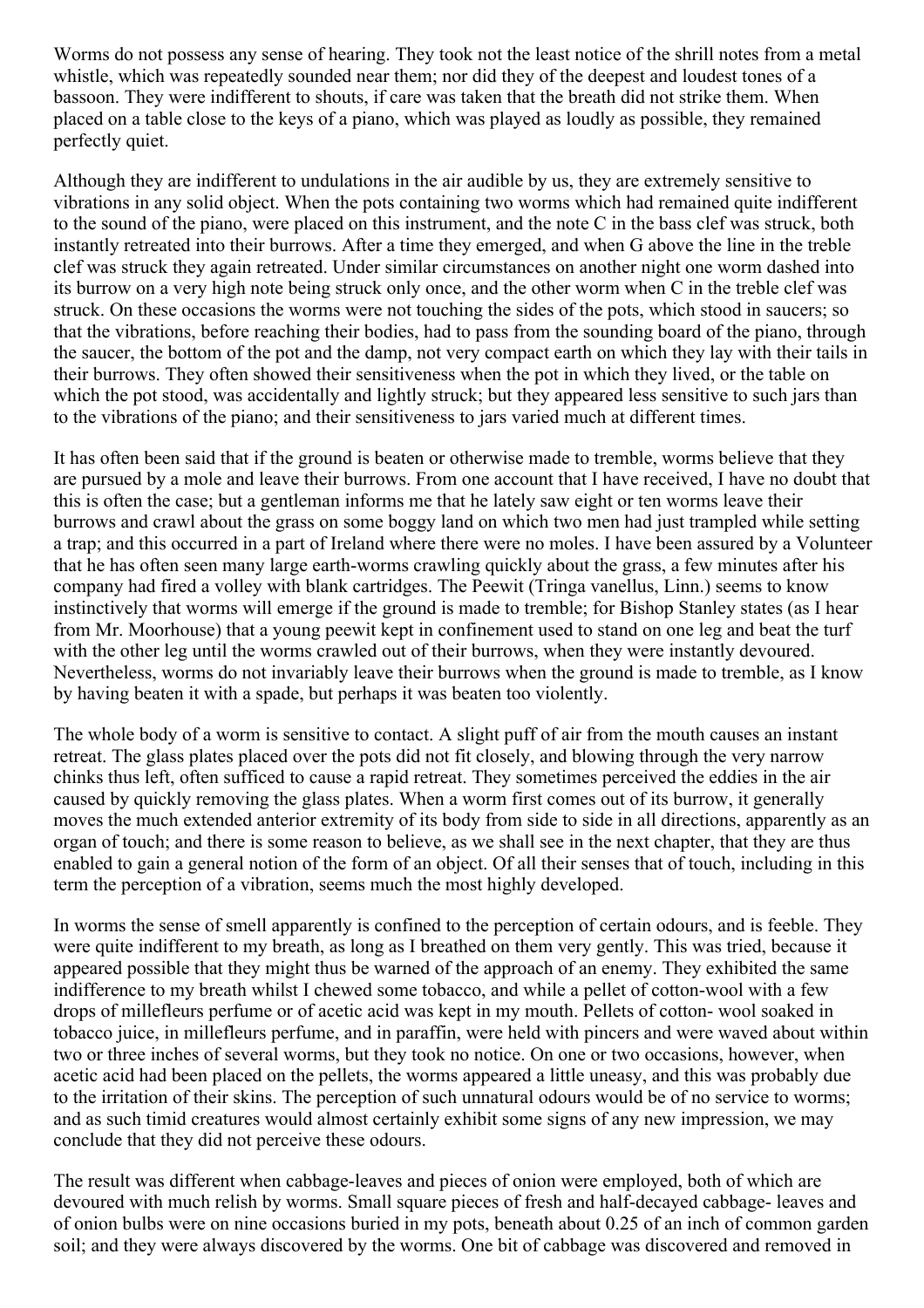the course of two hours; three were removed by the next morning, that is, after a single night; two others after two nights; and the seventh bit after three nights. Two pieces of onion were discovered and removed after three nights. Bits of fresh raw meat, of which worms are very fond, were buried, and were not discovered within forty-eight hours, during which time they had not become putrid. The earth above the various buried objects was generally pressed down only slightly, so as not to prevent the emission of any odour. On two occasions, however, the surface was well watered, and was thus rendered somewhat compact. After the bits of cabbage and onion had been removed, I looked beneath them to see whether the worms had accidentally come up from below, but there was no sign of a burrow; and twice the buried objects were laid on pieces of tin-foil which were not in the least displaced. It is of course possible that the worms whilst moving about on the surface of the ground, with their tails affixed within their burrows, may have poked their heads into the places where the above objects were buried; but I have never seen worms acting in this manner. Some pieces of cabbage-leaf and of onion were twice buried beneath very fine ferruginous sand, which was slightly pressed down and well watered, so as to be rendered very compact, and these pieces were never discovered. On a third occasion the same kind of sand was neither pressed down nor watered, and the pieces of cabbage were discovered and removed after the second night. These several facts indicate that worms possess some power of smell; and that they discover by this means odoriferous and much-coveted kinds of food.

It may be presumed that all animals which feed on various substances possess the sense of taste, and this is certainly the case with worms. Cabbage-leaves are much liked by worms; and it appears that they can distinguish between different varieties; but this may perhaps be owing to differences in their texture. On eleven occasions pieces of the fresh leaves of a common green variety and of the red variety used for pickling were given them, and they preferred the green, the red being either wholly neglected or much less gnawed. On two other occasions, however, they seemed to prefer the red. Half-decayed leaves of the red variety and fresh leaves of the green were attacked about equally. When leaves of the cabbage, horseradish (a favourite food) and of the onion were given together, the latter were always, and manifestly preferred. Leaves of the cabbage, lime-tree, Ampelopsis, parsnip (Pastinaca), and celery (Apium) were likewise given together; and those of the celery were first eaten. But when leaves of cabbage, turnip, beet, celery, wild cherry and carrots were given together, the two latter kinds, especially those of the carrot, were preferred to all the others, including those of celery. It was also manifest after many trials that wild cherry leaves were greatly preferred to those of the lime-tree and hazel (Corylus). According to Mr. Bridgman the half-decayed leaves of Phlox verna are particularly liked by worms.  $\{16\}$  $\{16\}$  $\{16\}$ 

Pieces of the leaves of cabbage, turnip, horse-radish and onion were left on the pots during 22 days, and were all attacked and had to be renewed; but during the whole of this time leaves of an Artemisia and of the culinary sage, thyme and mint, mingled with the above leaves, were quite neglected excepting those of the mint, which were occasionally and very slightly nibbled. These latter four kinds of leaves do not differ in texture in a manner which could make them disagreeable to worms; they all have a strong taste, but so have the four first mentioned kinds of leaves; and the wide difference in the result must be attributed to a preference by the worms for one taste over another.

Mental Qualities.--There is little to be said on this head. We have seen that worms are timid. It may be doubted whether they suffer as much pain when injured, as they seem to express by their contortions. Judging by their eagerness for certain kinds of food, they must enjoy the pleasure of eating. Their sexual passion is strong enough to overcome for a time their dread of light. They perhaps have a trace of social feeling, for they are not disturbed by crawling over each other's bodies, and they sometimes lie in contact. According to Hoffmeister they pass the winter either singly or rolled up with others into a ball at the bottom of their burrows. [{17](#page-81-0)} Although worms are so remarkably deficient in the several sense-organs, this does not necessarily preclude intelligence, as we know from such cases as those of Laura Bridgman; and we have seen that when their attention is engaged, they neglect impressions to which they would otherwise have attended; and attention indicates the presence of a mind of some kind. They are also much more easily excited at certain times than at others. They perform a few actions instinctively, that is, all the individuals, including the young, perform such actions in nearly the same fashion. This is shown by the manner in which the species of Perichaeta eject their castings, so as to construct towers; also by the manner in which the burrows of the common earth-worm are smoothly lined with fine earth and often with little stones, and the mouths of their burrows with leaves. One of their strongest instincts is the plugging up the mouths of their burrows with various objects; and very young worms act in this manner. But some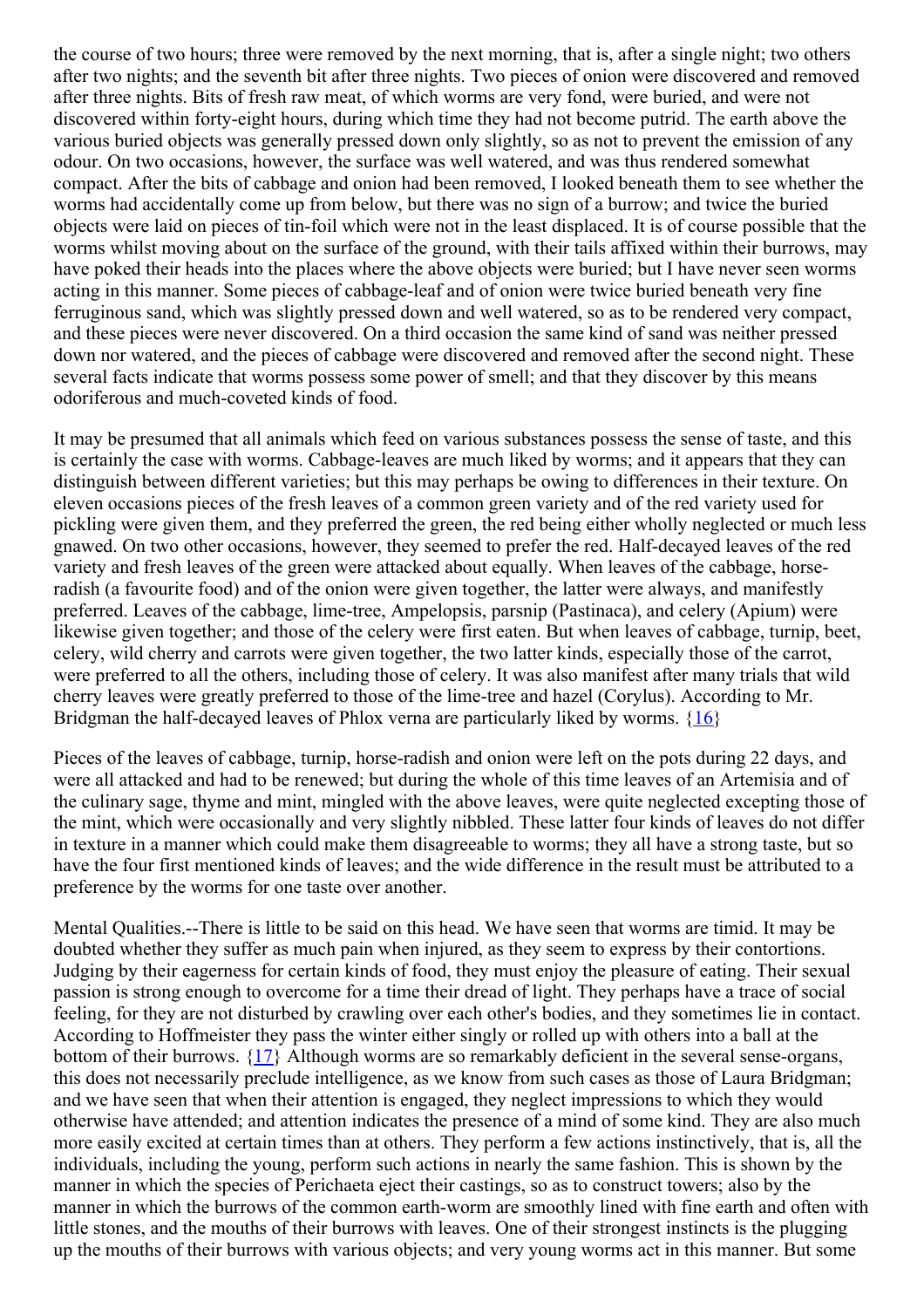degree of intelligence appears, as we shall see in the next chapter, to be exhibited in this work,--a result which has surprised me more than anything else in regard to worms.

Food and Digestion.--Worms are omnivorous. They swallow an enormous quantity of earth, out of which they extract any digestible matter which it may contain; but to this subject I must recur. They also consume a large number of half-decayed leaves of all kinds, excepting a few which have an unpleasant taste or are too tough for them; likewise petioles, peduncles, and decayed flowers. But they will also consume fresh leaves, as I have found by repeated trials. According to Morren [{18](#page-81-0)} they will eat particles of sugar and liquorice; and the worms which I kept drew many bits of dry starch into their burrows, and a large bit had its angles well rounded by the fluid poured out of their mouths. But as they often drag particles of soft stone, such as of chalk, into their burrows, I feel some doubt whether the starch was used as food. Pieces of raw and roasted meat were fixed several times by long pins to the surface of the soil in my pots, and night after night the worms could be seen tugging at them, with the edges of the pieces engulfed in their mouths, so that much was consumed. Raw fat seems to be preferred even to raw meat or to any other substance which was given them, and much was consumed. They are cannibals, for the two halves of a dead worm placed in two of the pots were dragged into the burrows and gnawed; but as far as I could judge, they prefer fresh to putrid meat, and in so far I differ from Hoffmeister.

Leon Fredericq states [{19](#page-81-0)} that the digestive fluid of worms is of the same nature as the pancreatic secretion of the higher animals; and this conclusion agrees perfectly with the kinds of food which worms consume. Pancreatic juice emulsifies fat, and we have just seen how greedily worms devour fat; it dissolves fibrin, and worms eat raw meat; it converts starch into grape-sugar with wonderful rapidity, and we shall presently show that the digestive fluid of worms acts on starch. [{20](#page-81-0)} But they live chiefly on half-decayed leaves; and these would be useless to them unless they could digest the cellulose forming the cell-walls; for it is well known that all other nutritious substances are almost completely withdrawn from leaves, shortly before they fall off. It has, however, now been ascertained that some forms of cellulose, though very little or not at all attacked by the gastric secretion of the higher animals, are acted on by that from the pancreas.  $\{21\}$  $\{21\}$  $\{21\}$ 

The half-decayed or fresh leaves which worms intend to devour, are dragged into the mouths of their burrows to a depth of from one to three inches, and are then moistened with a secreted fluid. It has been assumed that this fluid serves to hasten their decay; but a large number of leaves were twice pulled out of the burrows of worms and kept for many weeks in a very moist atmosphere under a bell-glass in my study; and the parts which had been moistened by the worms did not decay more quickly in any plain manner than the other parts. When fresh leaves were given in the evening to worms kept in confinement and examined early on the next morning, therefore not many hours after they had been dragged into the burrows, the fluid with which they were moistened, when tested with neutral litmus paper, showed an alkaline reaction. This was repeatedly found to be the case with celery, cabbage and turnip leaves. Parts of the same leaves which had not been moistened by the worms, were pounded with a few drops of distilled water, and the juice thus extracted was not alkaline. Some leaves, however, which had been drawn into burrows out of doors, at an unknown antecedent period, were tried, and though still moist, they rarely exhibited even a trace of alkaline reaction.

The fluid, with which the leaves are bathed, acts on them whilst they are fresh or nearly fresh, in a remarkable manner; for it quickly kills and discolours them. Thus the ends of a fresh carrot-leaf, which had been dragged into a burrow, were found after twelve hours of a dark brown tint. Leaves of celery, turnip, maple, elm, lime, thin leaves of ivy, and, occasionally those of the cabbage were similarly acted on. The end of a leaf of Triticum repens, still attached to a growing plant, had been drawn into a burrow, and this part was dark brown and dead, whilst the rest of the leaf was fresh and green. Several leaves of lime and elm removed from burrows out of doors were found affected in different degrees. The first change appears to be that the veins become of a dull reddish-orange. The cells with chlorophyll next lose more or less completely their green colour, and their contents finally become brown. The parts thus affected often appeared almost black by reflected light; but when viewed as a transparent object under the microscope, minute specks of light were transmitted, and this was not the case with the unaffected parts of the same leaves. These effects, however, merely show that the secreted fluid is highly injurious or poisonous to leaves; for nearly the same effects were produced in from one to two days on various kinds of young leaves, not only by artificial pancreatic fluid, prepared with or without thymol, but quickly by a solution of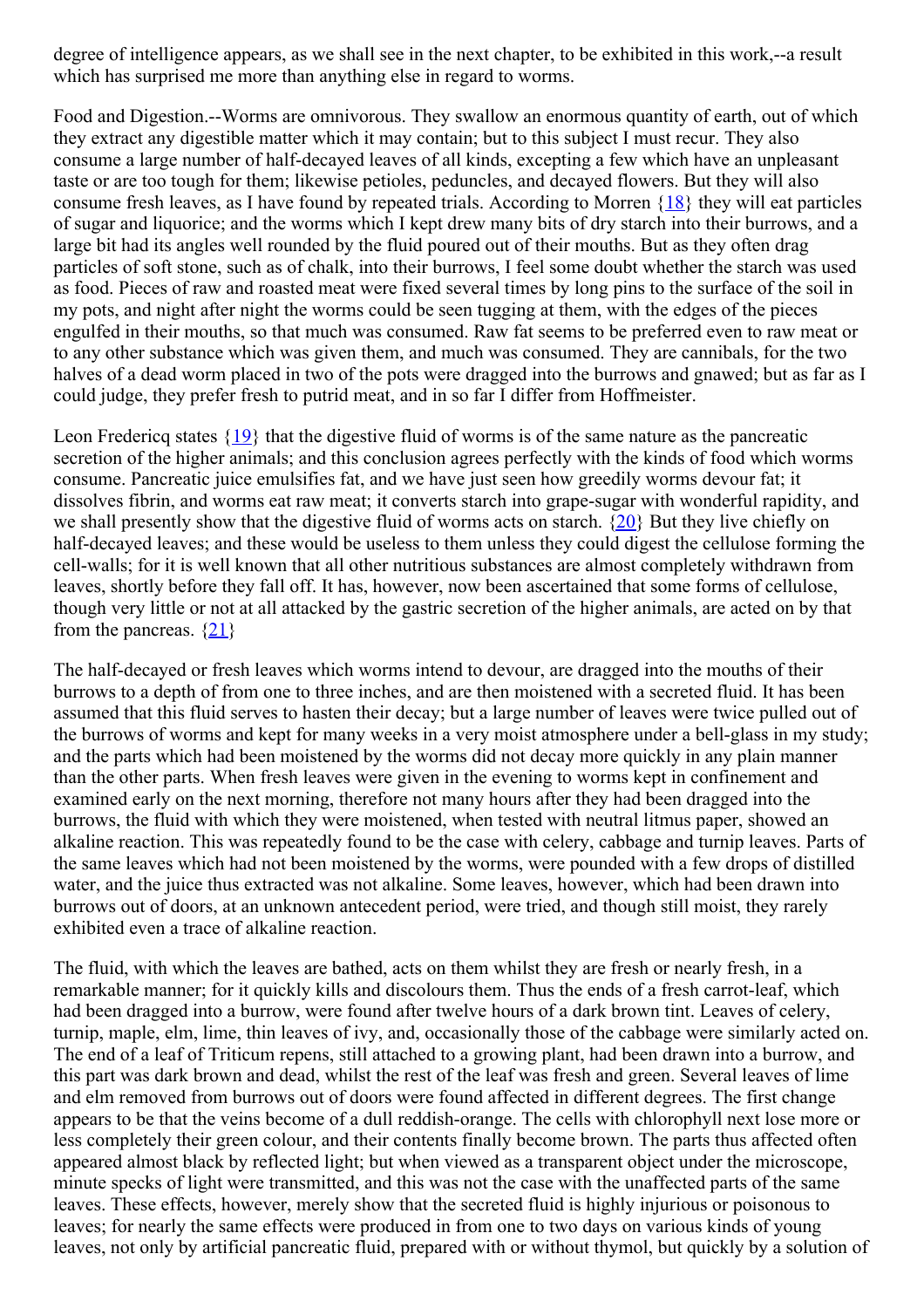thymol by itself. On one occasion leaves of Corylus were much discoloured by being kept for eighteen hours in pancreatic fluid, without any thymol. With young and tender leaves immersion in human saliva during rather warm weather, acted in the same manner as the pancreatic fluid, but not so quickly. The leaves in all these cases often became infiltrated with the fluid.

Large leaves from an ivy plant growing on a wall were so tough that they could not be gnawed by worms, but after four days they were affected in a peculiar manner by the secretion poured out of their mouths. The upper surfaces of the leaves, over which the worms had crawled, as was shown by the dirt left on them, were marked in sinuous lines, by either a continuous or broken chain of whitish and often starshaped dots, about 2 mm. in diameter. The appearance thus presented was curiously like that of a leaf, into which the larva of some minute insect had burrowed. But my son Francis, after making and examining sections, could nowhere find that the cell-walls had been broken down or that the epidermis had been penetrated. When the section passed through the whitish dots, the grains of chlorophyll were seen to be more or less discoloured, and some of the palisade and mesophyll cells contained nothing but broken down granular matter. These effects must be attributed to the transudation of the secretion through the epidermis into the cells.

The secretion with which worms moisten leaves likewise acts on the starch-granules within the cells. My son examined some leaves of the ash and many of the lime, which had fallen off the trees and had been partly dragged into worm-burrows. It is known that with fallen leaves the starch-grains are preserved in the guard-cells of the stomata. Now in several cases the starch had partially or wholly disappeared from these cells, in the parts which had been moistened by the secretion; while it was still well preserved in the other parts of the same leaves. Sometimes the starch was dissolved out of only one of the two guard-cells. The nucleus in one case had disappeared, together with the starch-granules. The mere burying of limeleaves in damp earth for nine days did not cause the destruction of the starch-granules. On the other hand, the immersion of fresh lime and cherry leaves for eighteen hours in artificial pancreatic fluid, led to the dissolution of the starch- granules in the guard-cells as well as in the other cells.

From the secretion with which the leaves are moistened being alkaline, and from its acting both on the starch-granules and on the protoplasmic contents of the cells, we may infer that it resembles in nature not saliva, [{22](#page-81-0)} but pancreatic secretion; and we know from Fredericq that a secretion of this kind is found in the intestines of worms. As the leaves which are dragged into the burrows are often dry and shrivelled, it is indispensable for their disintegration by the unarmed mouths of worms that they should first be moistened and softened; and fresh leaves, however soft and tender they may be, are similarly treated, probably from habit. The result is that they are partially digested before they are taken into the alimentary canal. I am not aware of any other case of extra-stomachal digestion having been recorded. The boaconstrictor is said to bathe its prey with saliva, but this is doubtful; and it is done solely for the sake of lubricating its prey. Perhaps the nearest analogy may be found in such plants as Drosera and Dionaea; for here animal matter is digested and converted into peptone not within a stomach, but on the surfaces of the leaves.

Calciferous Glands.--These glands (see Fig. 1), judging from their size and from their rich supply of blood-vessels, must be of much importance to the animal. But almost as many theories have been advanced on their use as there have been observers. They consist of three pairs, which in the common earth-worm debouch into the alimentary canal in advance of the gizzard, but posteriorly to it in Urochaeta and some other genera.  $\{23\}$  $\{23\}$  $\{23\}$  The two posterior pairs are formed by lamellae, which, according to Claparede, are diverticula from the oesophagus. [{24](#page-81-0)} These lamellae are coated with a pulpy cellular layer, with the outer cells lying free in infinite numbers. If one of these glands is punctured and squeezed, a quantity of white pulpy matter exudes, consisting of these free cells. They are minute, and vary in diameter from 2 to 6 microns. They contain in their centres a little excessively fine granular matter; but they look so like oil globules that Claparede and others at first treated them with ether. This produces no effect; but they are quickly dissolved with effervescence in acetic acid, and when oxalate of ammonia is added to the solution a white precipitate is thrown down. We may therefore conclude that they contain carbonate of lime. If the cells are immersed in a very little acid, they become more transparent, look like ghosts, and are soon lost to view; but if much acid is added, they disappear instantly. After a very large number have been dissolved, a flocculent residue is left, which apparently consists of the delicate ruptured cell-walls. In the two posterior pairs of glands the carbonate of lime contained in the cells occasionally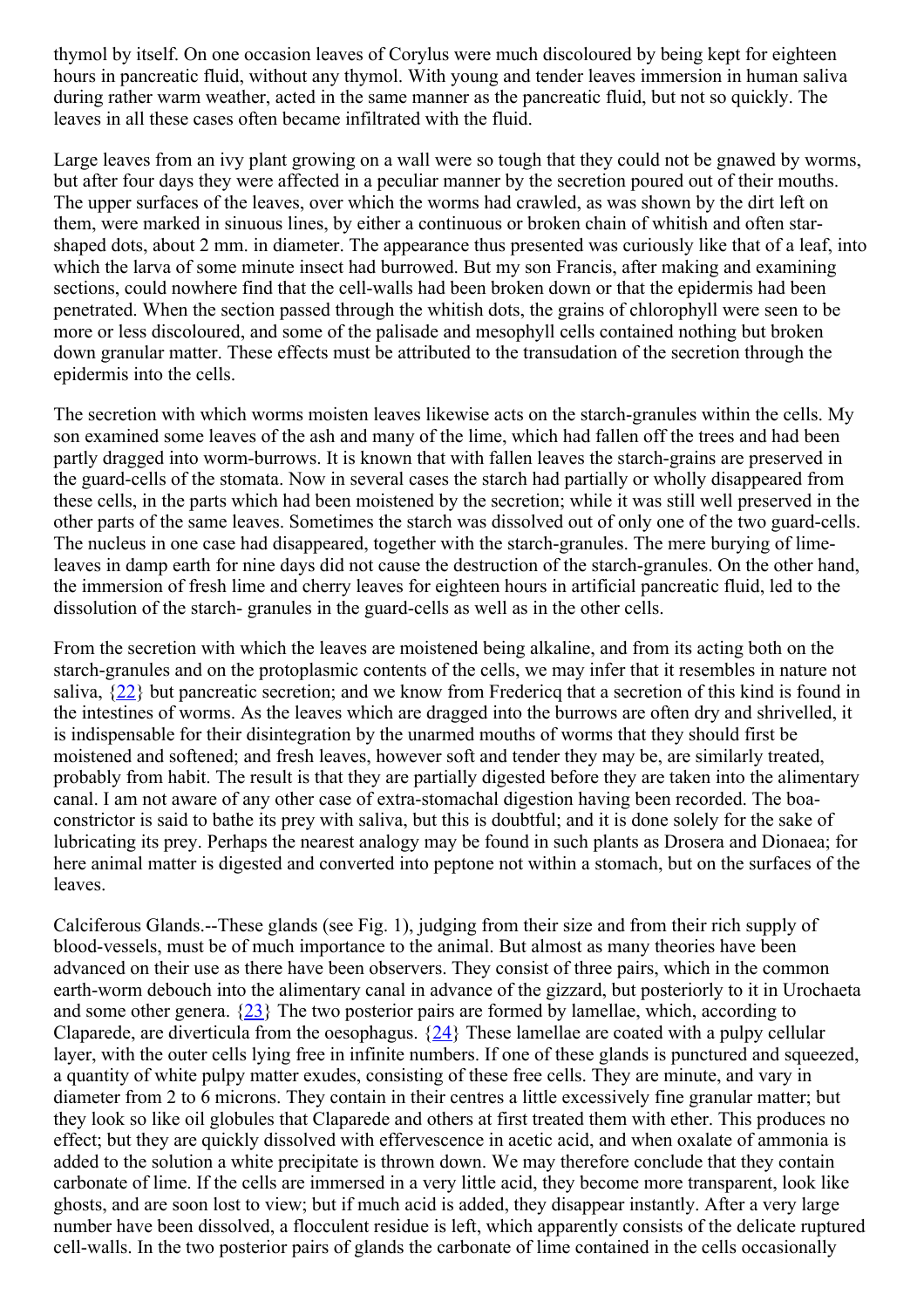aggregates into small rhombic crystals or into concretions, which lie between the lamellae; but I have seen only one case, and Claparede only a very few such cases.

The two anterior glands differ a little in shape from the four posterior ones, by being more oval. They differ also conspicuously in generally containing several small, or two or three larger, or a single very large concretion of carbonate of lime, as much as 1.5 mm. in diameter. When a gland includes only a few very small concretions, or, as sometimes happens, none at all, it is easily overlooked. The large concretions are round or oval, and exteriorly almost smooth. One was found which filled up not only the whole gland, as is often the case, but its neck; so that it resembled an olive-oil flask in shape. These concretions when broken are seen to be more or less crystalline in structure. How they escape from the gland is a marvel; but that they do escape is certain, for they are often found in the gizzard, intestines, and in the castings of worms, both with those kept in confinement and those in a state of nature.

Claparede says very little about the structure of the two anterior glands, and he supposes that the calcareous matter of which the concretions are formed is derived from the four posterior glands. But if an anterior gland which contains only small concretions is placed in acetic acid and afterwards dissected, or if sections are made of such a gland without being treated with acid, lamellae like those in the posterior glands and coated with cellular matter could be plainly seen, together with a multitude of free calciferous cells readily soluble in acetic acid. When a gland is completely filled with a single large concretion, there are no free cells, as these have been all consumed in forming the concretion. But if such a concretion, or one of only moderately large size, is dissolved in acid, much membranous matter is left, which appears to consist of the remains of the formerly active lamellae. After the formation and expulsion of a large concretion, new lamellae must be developed in some manner. In one section made by my son, the process had apparently commenced, although the gland contained two rather large concretions, for near the walls several cylindrical and oval pipes were intersected, which were lined with cellular matter and were quite filled with free calciferous cells. A great enlargement in one direction of several oval pipes would give rise to the lamellae.

Besides the free calciferous cells in which no nucleus was visible, other and rather larger free cells were seen on three occasions; and these contained a distinct nucleus and nucleolus. They were only so far acted on by acetic acid that the nucleus was thus rendered more distinct. A very small concretion was removed from between two of the lamellae within an anterior gland. It was imbedded in pulpy cellular matter, with many free calciferous cells, together with a multitude of the larger, free, nucleated cells, and these latter cells were not acted on by acetic acid, while the former were dissolved. From this and other such cases I am led to suspect that the calciferous cells are developed from the larger nucleated ones; but how this was effected was not ascertained.

When an anterior gland contains several minute concretions, some of these are generally angular or crystalline in outline, while the greater number are rounded with an irregular mulberry-like surface. Calciferous cells adhered to many parts of these mulberry-like masses, and their gradual disappearance could be traced while they still remained attached. It was thus evident that the concretions are formed from the lime contained within the free calciferous cells. As the smaller concretions increase in size, they come into contact and unite, thus enclosing the now functionless lamellae; and by such steps the formation of the largest concretions could be followed. Why the process regularly takes place in the two anterior glands, and only rarely in the four posterior glands, is quite unknown. Morren says that these glands disappear during the winter; and I have seen some instances of this fact, and others in which either the anterior or posterior glands were at this season so shrunk and empty, that they could be distinguished only with much difficulty.

With respect to the function of the calciferous glands, it is probable that they primarily serve as organs of excretion, and secondarily as an aid to digestion. Worms consume many fallen leaves; and it is known that lime goes on accumulating in leaves until they drop off the parent-plant, instead of being re-absorbed into the stem or roots, like various other organic and inorganic substances.  $\{25\}$  $\{25\}$  $\{25\}$  The ashes of a leaf of an acacia have been known to contain as much as 72 per cent. of lime. Worms therefore would be liable to become charged with this earth, unless there were some special means for its excretion; and the calciferous glands are well adapted for this purpose. The worms which live in mould close over the chalk, often have their intestines filled with this substance, and their castings are almost white. Here it is evident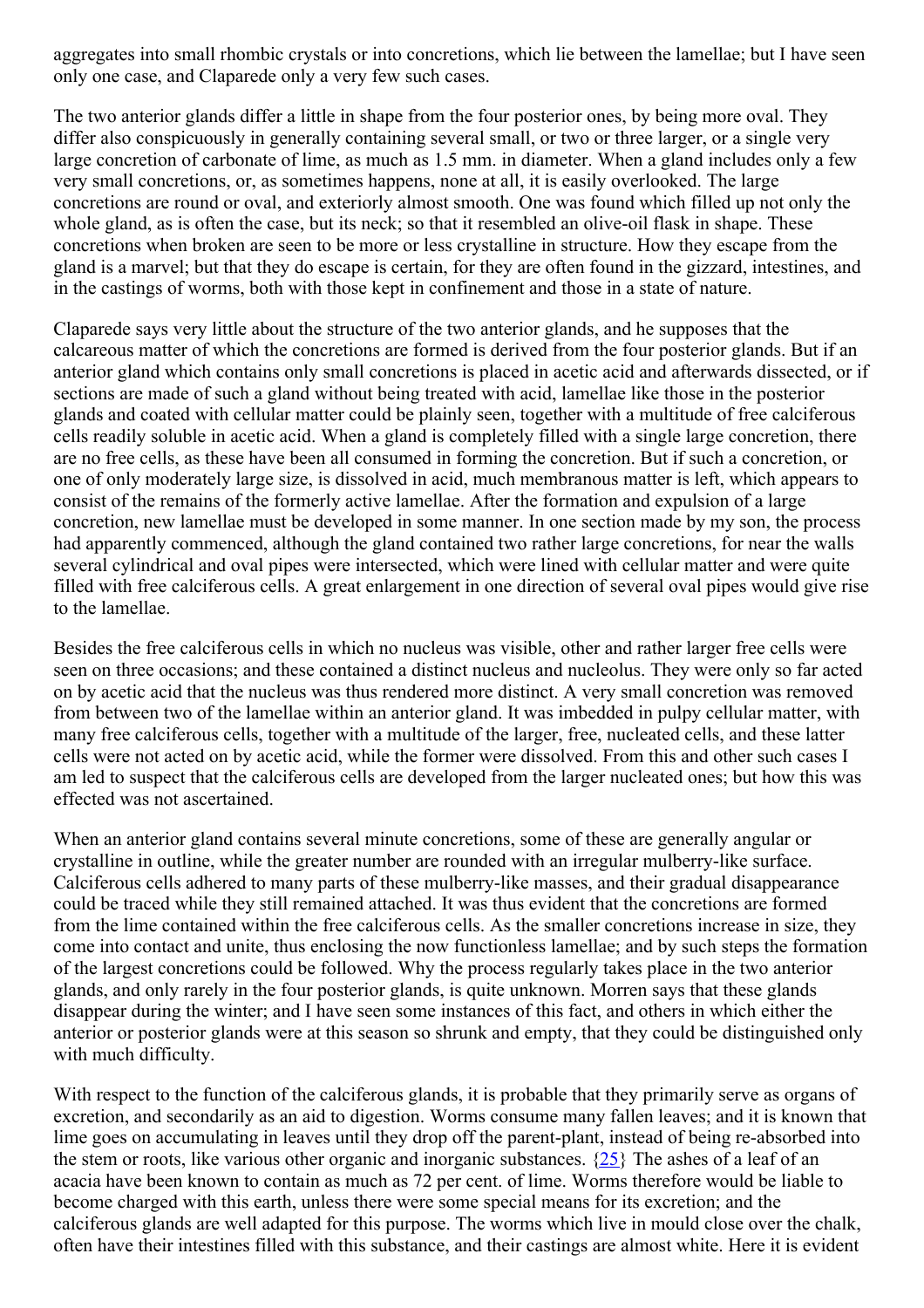that the supply of calcareous matter must be super-abundant. Nevertheless with several worms collected on such a site, the calciferous glands contained as many free calciferous cells, and fully as many and large concretions, as did the glands of worms which lived where there was little or no lime; and this indicates that the lime is an excretion, and not a secretion poured into the alimentary canal for some special purpose.

On the other hand, the following considerations render it highly probable that the carbonate of lime, which is excreted by the glands, aids the digestive process under ordinary circumstances. Leaves during their decay generate an abundance of various kinds of acids, which have been grouped together under the term of humus acids. We shall have to recur to this subject in our fifth chapter, and I need here only say that these acids act strongly on carbonate of lime. The half-decayed leaves which are swallowed in such large quantities by worms would, therefore, after they have been moistened and triturated in the alimentary canal, be apt to produce such acids. And in the case of several worms, the contents of the alimentary canal were found to be plainly acid, as shown by litmus paper. This acidity cannot be attributed to the nature of the digestive fluid, for pancreatic fluid is alkaline; and we have seen that the secretion which is poured out of the mouths of worms for the sake of preparing the leaves for consumption, is likewise alkaline. The acidity can hardly be due to uric acid, as the contents of the upper part of the intestine were often acid. In one case the contents of the gizzard were slightly acid, those of the upper intestines being more plainly acid. In another case the contents of the pharynx were not acid, those of the gizzard doubtfully so, while those of the intestine were distinctly acid at a distance of 5 cm. below the gizzard. Even with the higher herbivorous and omnivorous animals, the contents of the large intestine are acid. "This, however, is not caused by any acid secretion from the mucous membrane; the reaction of the intestinal walls in the larger as in the small intestine is alkaline. It must therefore arise from acid fermentations going on in the contents themselves . . . In Carnivora the contents of the coecum are said to be alkaline, and naturally the amount of fermentation will depend largely on the nature of the food."  $\{26\}$  $\{26\}$  $\{26\}$ 

With worms not only the contents of the intestines, but their ejected matter or the castings, are generally acid. Thirty castings from different places were tested, and with three or four exceptions were found to be acid; and the exceptions may have been due to such castings not having been recently ejected; for some which were at first acid, were on the following morning, after being dried and again moistened, no longer acid; and this probably resulted from the humus acids being, as is known to be the case, easily decomposed. Five fresh castings from worms which lived in mould close over the chalk, were of a whitish colour and abounded with calcareous matter; and these were not in the least acid. This shows how effectually carbonate of lime neutralises the intestinal acids. When worms were kept in pots filled with fine ferruginous sand, it was manifest that the oxide of iron, with which the grains of silex were coated, had been dissolved and removed from them in the castings.

The digestive fluid of worms resembles in its action, as already stated, the pancreatic secretion of the higher animals; and in these latter, "pancreatic digestion is essentially alkaline; the action will not take place unless some alkali be present; and the activity of an alkaline juice is arrested by acidification, and hindered by neutralization."  $\{27\}$  $\{27\}$  $\{27\}$  Therefore it seems highly probable that the innumerable calciferous cells, which are poured from the four posterior glands into the alimentary canal of worms, serve to neutralise more or less completely the acids there generated by the half-decayed leaves. We have seen that these cells are instantly dissolved by a small quantity of acetic acid, and as they do not always suffice to neutralise the contents of even the upper part of the alimentary canal, the lime is perhaps aggregated into concretions in the anterior pair of glands, in order that some may be carried down to the posterior parts of the intestine, where these concretions would be rolled about amongst the acid contents. The concretions found in the intestines and in the castings often have a worn appearance, but whether this is due to some amount of attrition or of chemical corrosion could not be told. Claparede believes that they are formed for the sake of acting as mill-stones, and of thus aiding in the trituration of the food. They may give some aid in this way; but I fully agree with Perrier that this must be of quite subordinate importance, seeing that the object is already attained by stones being generally present in the gizzards and intestines of worms.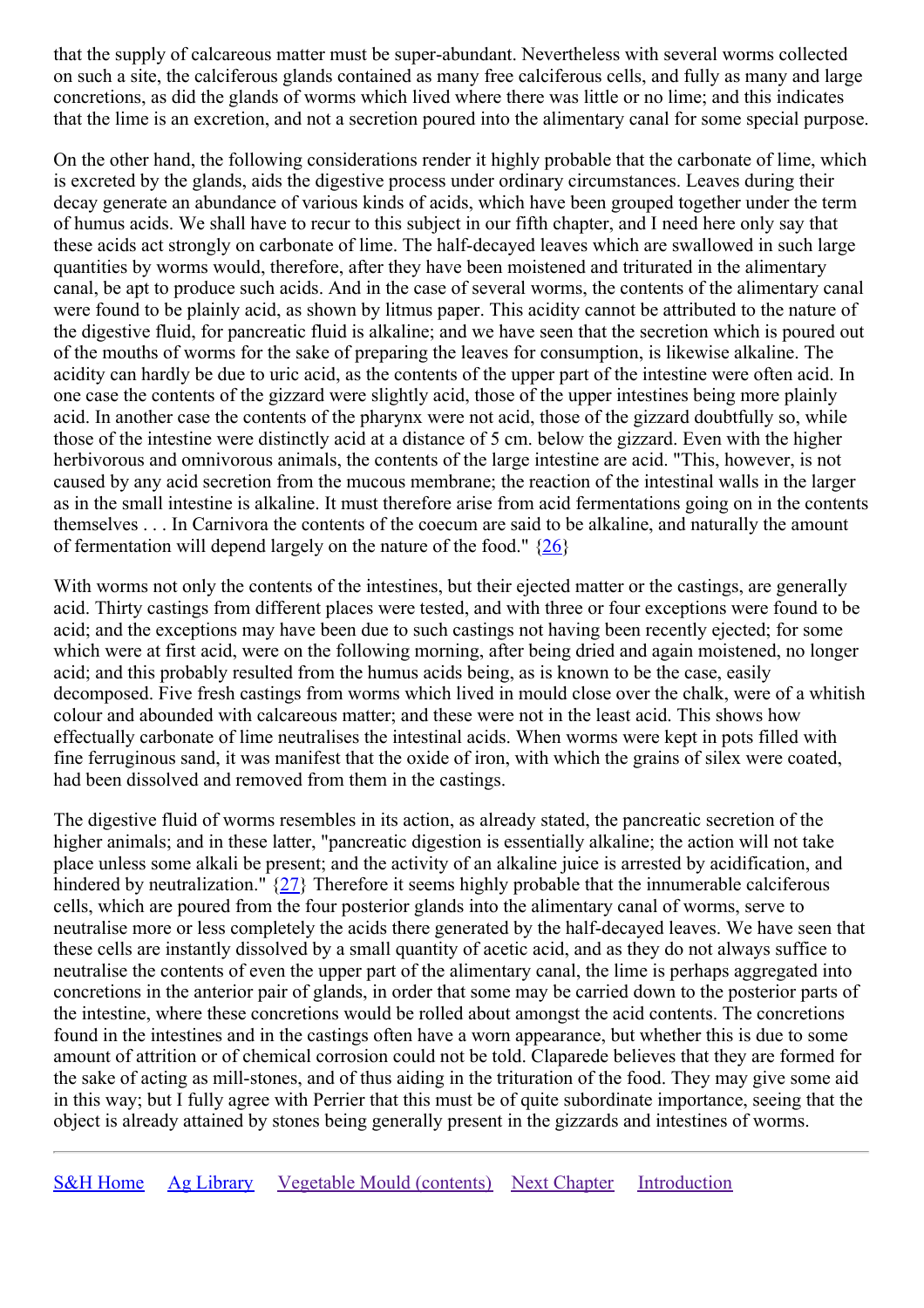# **Chapter II--Habits Of Worms--continued.**

Manner in which worms seize objects--Their power of suction--The instinct of plugging up the mouths of their burrows--Stones piled over the burrows--The advantages thus gained-- Intelligence shown by worms in their manner of plugging up their burrows--Various kinds of leaves and other objects thus used--Triangles of paper--Summary of reasons for believing that worms exhibit some intelligence--Means by which they excavate their burrows, by pushing away the earth and swallowing it--Earth also swallowed for the nutritious matter which it contains--Depth to which worms burrow, and the construction of their burrows--Burrows lined with castings, and in the upper part with leaves--The lowest part paved with little stones or seeds--Manner in which the castings are ejected--The collapse of old burrows--Distribution of worms--Tower-like castings in Bengal--Gigantic castings on the Nilgiri Mountains-- Castings ejected in all countries.

In the pots in which worms were kept, leaves were pinned down to the soil, and at night the manner in which they were seized could be observed. The worms always endeavoured to drag the leaves towards their burrows; and they tore or sucked off small fragments, whenever the leaves were sufficiently tender. They generally seized the thin edge of a leaf with their mouths, between the projecting upper and lower lip; the thick and strong pharynx being at the same time, as Perrier remarks, pushed forward within their bodies, so as to afford a point of resistance for the upper lip. In the case of broad flat objects they acted in a wholly different manner. The pointed anterior extremity of the body, after being brought into contact with an object of this kind, was drawn within the adjoining rings, so that it appeared truncated and became as thick as the rest of the body. This part could then be seen to swell a little; and this, I believe, is due to the pharynx being pushed a little forwards. Then by a slight withdrawal of the pharynx or by its expansion, a vacuum was produced beneath the truncated slimy end of the body whilst in contact with the object; and by this means the two adhered firmly together.  $\{28\}$  $\{28\}$  $\{28\}$  That under these circumstances a vacuum was produced was plainly seen on one occasion, when a large worm lying beneath a flaccid cabbage leaf tried to drag it away; for the surface of the leaf directly over the end of the worm's body became deeply pitted. On another occasion a worm suddenly lost its hold on a flat leaf; and the anterior end of the body was momentarily seen to be cup-formed. Worms can attach themselves to an object beneath water in the same manner; and I saw one thus dragging away a submerged slice of an onion-bulb.

The edges of fresh or nearly fresh leaves affixed to the ground were often nibbled by the worms; and sometimes the epidermis and all the parenchyma on one side was gnawed completely away over a considerable space; the epidermis alone on the opposite side being left quite clean. The veins were never touched, and leaves were thus sometimes partly converted into skeletons. As worms have no teeth and as their mouths consist of very soft tissue, it may be presumed that they consume by means of suction the edges and the parenchyma of fresh leaves, after they have been softened by the digestive fluid. They cannot attack such strong leaves as those of sea-kale or large and thick leaves of ivy; though one of the latter after it had become rotten was reduced in parts to the state of a skeleton.

Worms seize leaves and other objects, not only to serve as food, but for plugging up the mouths of their burrows; and this is one of their strongest instincts. They sometimes work so energetically that Mr. D. F. Simpson, who has a small walled garden where worms abound in Bayswater, informs me that on a calm damp evening he there heard so extraordinary a rustling noise from under a tree from which many leaves had fallen, that he went out with a light and discovered that the noise was caused by many worms dragging the dry leaves and squeezing them into the burrows. Not only leaves, but petioles of many kinds, some flower-peduncles, often decayed twigs of trees, bits of paper, feathers, tufts of wool and horse- hairs are dragged into their burrows for this purpose. I have seen as many as seventeen petioles of a Clematis projecting from the mouth of one burrow, and ten from the mouth of another. Some of these objects, such as the petioles just named, feathers, etc., are never gnawed by worms. In a gravel-walk in my garden I found many hundred leaves of a pine-tree (P. austriaca or nigricans) drawn by their bases into burrows.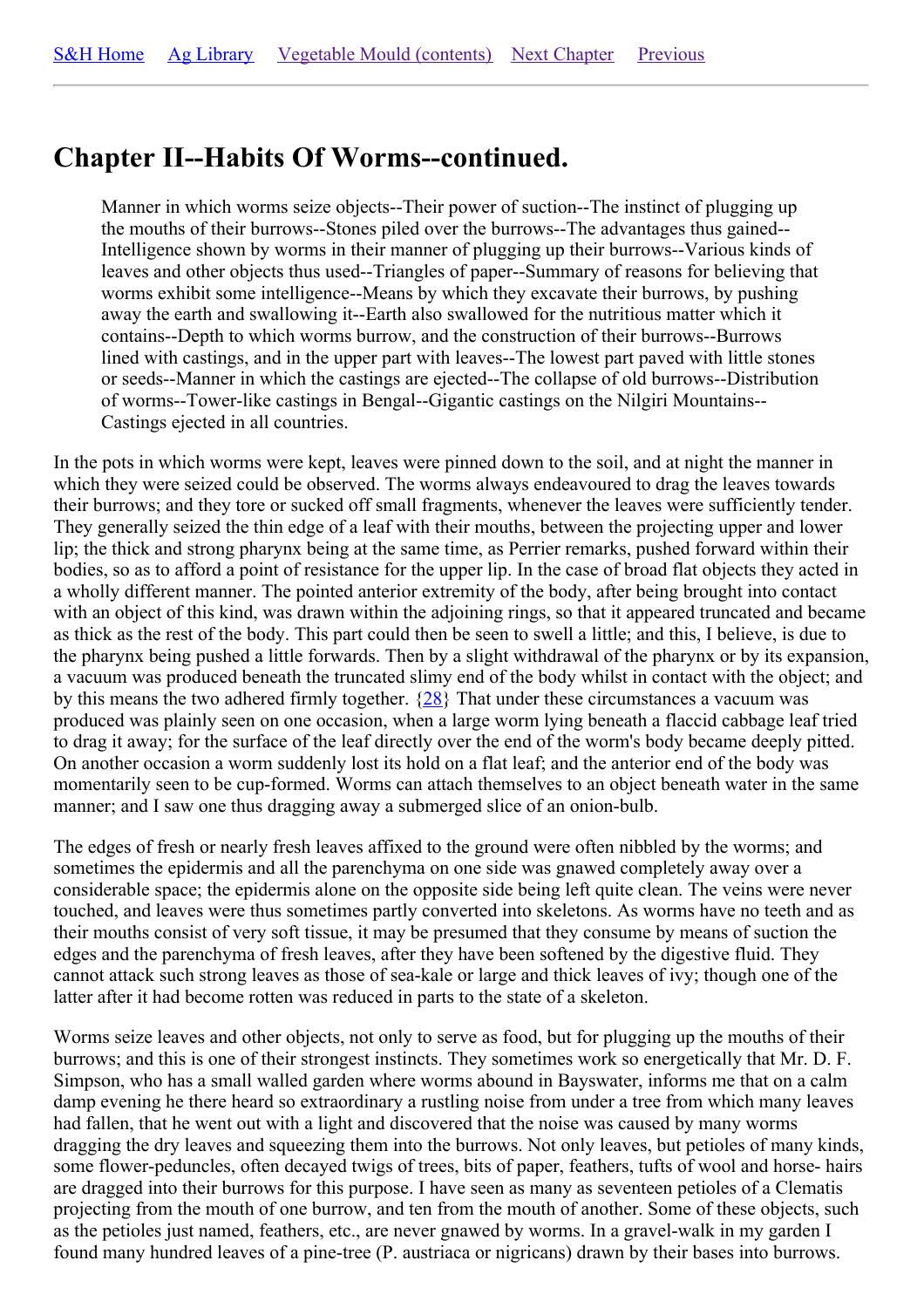The surfaces by which these leaves are articulated to the branches are shaped in as peculiar a manner as is the joint between the leg-bones of a quadruped; and if these surfaces had been in the least gnawed, the fact would have been immediately visible, but there was no trace of gnawing. Of ordinary dicotyledonous leaves, all those which are dragged into burrows are not gnawed. I have seen as many as nine leaves of the lime-tree drawn into the same burrow, and not nearly all of them had been gnawed; but such leaves may serve as a store for future consumption. Where fallen leaves are abundant, many more are sometimes collected over the mouth of a burrow than can be used, so that a small pile of unused leaves is left like a roof over those which have been partly dragged in.

A leaf in being dragged a little way into a cylindrical burrow is necessarily much folded or crumpled. When another leaf is drawn in, this is done exteriorly to the first one, and so on with the succeeding leaves; and finally all become closely folded and pressed together. Sometimes the worm enlarges the mouth of its burrow, or makes a fresh one close by, so as to draw in a still larger number of leaves. They often or generally fill up the interstices between the drawn-in leaves with moist viscid earth ejected from their bodies; and thus the mouths of the burrows are securely plugged. Hundreds of such plugged burrows may be seen in many places, especially during the autumnal and early winter months. But, as will hereafter be shown, leaves are dragged into the burrows not only for plugging them up and for food, but for the sake of lining the upper part or mouth.

When worms cannot obtain leaves, petioles, sticks, etc., with which to plug up the mouths of their burrows, they often protect them by little heaps of stones; and such heaps of smooth rounded pebbles may frequently be seen on gravel-walks. Here there can be no question about food. A lady, who was interested in the habits of worms, removed the little heaps of stones from the mouths of several burrows and cleared the surface of the ground for some inches all round. She went out on the following night with a lantern, and saw the worms with their tails fixed in their burrows, dragging the stones inwards by the aid of their mouths, no doubt by suction. "After two nights some of the holes had 8 or 9 small stones over them; after four nights one had about 30, and another 34 stones." [{29](#page-81-0)} One stone--which had been dragged over the gravel-walk to the mouth of a burrow weighed two ounces; and this proves how strong worms are. But they show greater strength in sometimes displacing stones in a well-trodden gravel-walk; that they do so, may be inferred from the cavities left by the displaced stones being exactly filled by those lying over the mouths of adjoining burrows, as I have myself observed.

Work of this kind is usually performed during the night; but I have occasionally known objects to be drawn into the burrows during the day. What advantage the worms derive from plugging up the mouths of their burrows with leaves, etc., or from piling stones over them, is doubtful. They do not act in this manner at the times when they eject much earth from their burrows; for their castings then serve to cover the mouths. When gardeners wish to kill worms on a lawn, it is necessary first to brush or rake away the castings from the surface, in order that the lime-water may enter the burrows. [{30](#page-81-0)} It might be inferred from this fact that the mouths are plugged up with leaves, etc., to prevent the entrance of water during heavy rain; but it may be urged against this view that a few, loose, well-rounded stones are ill-adapted to keep out water. I have moreover seen many burrows in the perpendicularly cut turf-edgings to gravelwalks, into which water could hardly flow, as well plugged as burrows on a level surface. It is not probable that the plugs or piles of stones serve to conceal the burrows from scolopendras, which, according to Hoffmeister, [{31](#page-81-0)} are the bitterest enemies of worms, or from the larger species of Carabus and Staphylinus which attack them ferociously, for these animals are nocturnal, and the burrows are opened at night. May not worms when the mouth of the burrow is protected be able to remain with safety with their heads close to it, which we know that they like to do, but which costs so many of them their lives? Or may not the plugs check the free ingress of the lowest stratum of air, when chilled by radiation at night, from the surrounding ground and herbage? I am inclined to believe in this latter view: firstly, because when worms were kept in pots in a room with a fire, in which case cold air could not enter the burrows, they plugged them up in a slovenly manner; and secondarily, because they often coat the upper part of their burrows with leaves, apparently to prevent their bodies from coming into close contact with the cold damp earth. Mr. E. Parfitt has suggested to me that the mouths of the burrows are closed in order that the air within them may be kept thoroughly damp, and this seems the most probable explanation of the habit. But the plugging-up process may serve for all the above purposes.

Whatever the motive may be, it appears that worms much dislike leaving the mouths of their burrows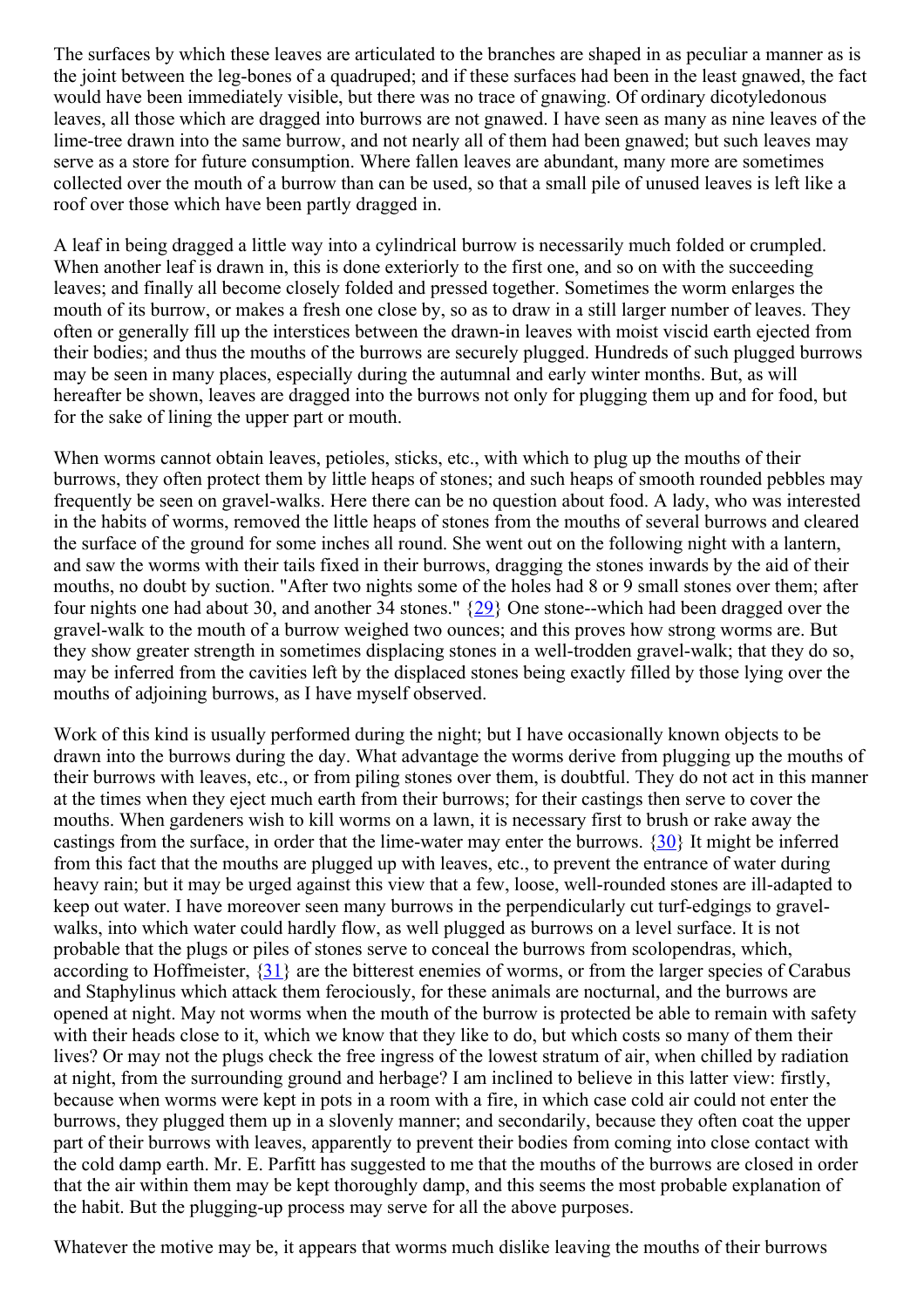open. Nevertheless they will reopen them at night, whether or not they can afterwards close them. Numerous open burrows may be seen on recently-dug ground, for in this case the worms eject their castings in cavities left in the ground, or in the old burrows instead of piling them over the mouths of their burrows, and they cannot collect objects on the surface by which the mouths might be protected. So again on a recently disinterred pavement of a Roman villa at Abinger (hereafter to be described) the worms pertinaciously opened their burrows almost every night, when these had been closed by being trampled on, although they were rarely able to find a few minute stones wherewith to protect them.

Intelligence shown by worms in their manner of plugging up their burrows.--If a man had to plug up a small cylindrical hole, with such objects as leaves, petioles or twigs, he would drag or push them in by their pointed ends; but if these objects were very thin relatively to the size of the hole, he would probably insert some by their thicker or broader ends. The guide in his case would be intelligence. It seemed therefore worth while to observe carefully how worms dragged leaves into their burrows; whether by their tips or bases or middle parts. It seemed more especially desirable to do this in the case of plants not natives to our country; for although the habit of dragging leaves into their burrows is undoubtedly instinctive with worms, yet instinct could not tell them how to act in the case of leaves about which their progenitors knew nothing. If, moreover, worms acted solely through instinct or an unvarying inherited impulse, they would draw all kinds of leaves into their burrows in the same manner. If they have no such definite instinct, we might expect that chance would determine whether the tip, base or middle was seized. If both these alternatives are excluded, intelligence alone is left; unless the worm in each case first tries many different methods, and follows that alone which proves possible or the most easy; but to act in this manner and to try different methods makes a near approach to intelligence.

In the first place 227 withered leaves of various kinds, mostly of English plants, were pulled out of wormburrows in several places. Of these, 181 had been drawn into the burrows by or near their tips, so that the foot-stalk projected nearly upright from the mouth of the burrow; 20 had been drawn in by their bases, and in this case the tips projected from the burrows; and 26 had been seized near the middle, so that these had been drawn in transversely and were much crumpled. Therefore 80 per cent. (always using the nearest whole number) had been drawn in by the tip, 9 per cent. by the base or foot-stalk, and 11 per cent. transversely or by the middle. This alone is almost sufficient to show that chance does not determine the manner in which leaves are dragged into the burrows.

Of the above 227 leaves, 70 consisted of the fallen leaves of the common lime-tree, which is almost certainly not a native of England. These leaves are much acuminated towards the tip, and are very broad at the base with a well-developed foot-stalk. They are thin and quite flexible when half-withered. Of the 70, 79 per cent. had been drawn in by or near the tip; 4 per cent. by or near the base; and 17 per cent. transversely or by the middle. These proportions agree very closely, as far as the tip is concerned, with those before given. But the percentage drawn in by the base is smaller, which may be attributed to the breadth of the basal part of the blade. We here, also, see that the presence of a foot- stalk, which it might have been expected would have tempted the worms as a convenient handle, has little or no influence in determining the manner in which lime leaves are dragged into the burrows. The considerable proportion, viz., 17 per cent., drawn in more or less transversely depends no doubt on the flexibility of these halfdecayed leaves. The fact of so many having been drawn in by the middle, and of some few having been drawn in by the base, renders it improbable that the worms first tried to draw in most of the leaves by one or both of these methods, and that they afterwards drew in 79 per cent. by their tips; for it is clear that they would not have failed in drawing them in by the base or middle.

The leaves of a foreign plant were next searched for, the blades of which were not more pointed towards the apex than towards the base. This proved to be the case with those of a laburnum (a hybrid between Cytisus alpinus and laburnum) for on doubling the terminal over the basal half, they generally fitted exactly; and when there was any difference, the basal half was a little the narrower. It might, therefore, have been expected that an almost equal number of these leaves would have been drawn in by the tip and base, or a slight excess in favour of the latter. But of 73 leaves (not included in the first lot of 227) pulled out of worm-burrows, 63 per cent. had been drawn in by the tip; 27 per cent. by the base, and 10 per cent. transversely. We here see that a far larger proportion, viz., 27 per cent. were drawn in by the base than in the case of lime leaves, the blades of which are very broad at the base, and of which only 4 per cent. had thus been drawn in. We may perhaps account for the fact of a still larger proportion of the laburnum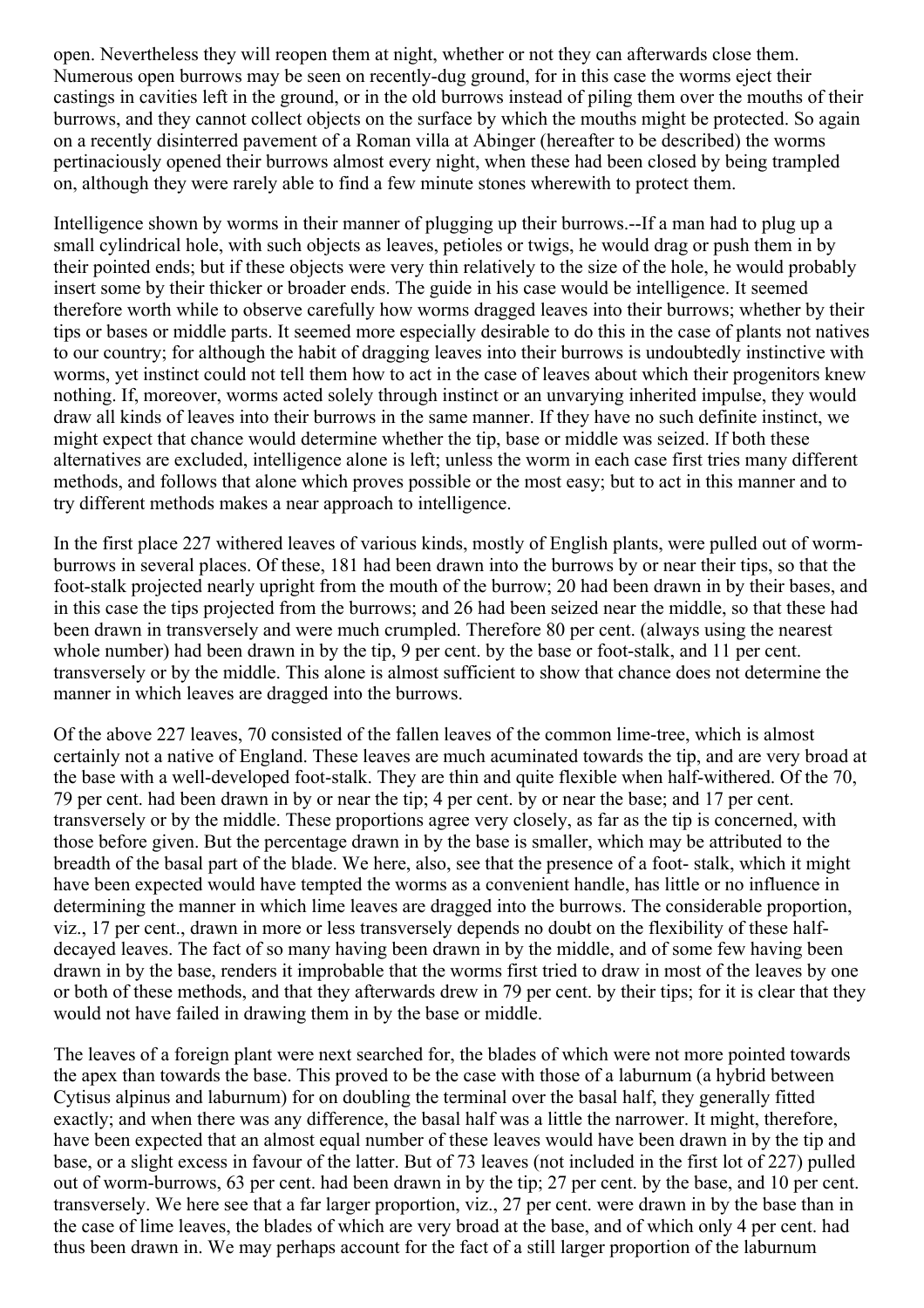leaves not having been drawn in by the base, by worms having acquired the habit of generally drawing in leaves by their tips and thus avoiding the foot-stalk. For the basal margin of the blade in many kinds of leaves forms a large angle with the foot- stalk; and if such a leaf were drawn in by the foot-stalk, the basal margin would come abruptly into contact with the ground on each side of the burrow, and would render the drawing in of the leaf very difficult.

Nevertheless worms break through their habit of avoiding the foot-stalk, if this part offers them the most convenient means for drawing leaves into their burrows. The leaves of the endless hybridised varieties of the Rhododendron vary much in shape; some are narrowest towards the base and others towards the apex. After they have fallen off, the blade on each side of the midrib often becomes curled up while drying, sometimes along the whole length, sometimes chiefly at the base, sometimes towards the apex. Out of 28 fallen leaves on one bed of peat in my garden, no less than 23 were narrower in the basal quarter than in the terminal quarter of their length; and this narrowness was chiefly due to the curling in of the margins. Out of 36 fallen leaves on another bed, in which different varieties of the Rhododendron grew, only 17 were narrower towards the base than towards the apex. My son William, who first called my attention to this case, picked up 237 fallen leaves in his garden (where the Rhododendron grows in the natural soil) and of these 65 per cent. could have been drawn by worms into their burrows more easily by the base or foot-stalk than by the tip; and this was partly due to the shape of the leaf and in a less degree to the curling in of the margins: 27 per cent. could have been drawn in more easily by the tip than by the base: and 8 per cent. with about equal ease by either end. The shape of a fallen leaf ought to be judged of before one end has been drawn into a burrow, for after this has happened, the free end, whether it be the base or apex, will dry more quickly than the end imbedded in the damp ground; and the exposed margins of the free end will consequently tend to become more curled inwards than they were when the leaf was first seized by the worm. My son found 91 leaves which had been dragged by worms into their burrows, though not to a great depth; of these 66 per cent. had been drawn in by the base or foot-stalk; and 34 per cent, by the tip. In this case, therefore, the worms judged with a considerable degree of correctness how best to draw the withered leaves of this foreign plant into their burrows; notwithstanding that they had to depart from their usual habit of avoiding the foot-stalk.

On the gravel-walks in my garden a very large number of leaves of three species of Pinus (P. austriaca, nigricans and sylvestris) are regularly drawn into the mouths of worm burrows. These leaves consist of two so-called needles, which are of considerable length in the two first and short in the last named species, and are united to a common base; and it is by this part that they are almost invariably drawn into the burrows. I have seen only two or at most three exceptions to this rule with worms in a state of nature. As the sharply pointed needles diverge a little, and as several leaves are drawn into the same burrow, each tuft forms a perfect chevaux de frise. On two occasions many of these tufts were pulled up in the evening, but by the following morning fresh leaves had been pulled in, and the burrows were again well protected. These leaves could not be dragged into the burrows to any depth, except by their bases, as a worm cannot seize hold of the two needles at the same time, and if one alone were seized by the apex, the other would be pressed against the ground and would resist the entry of the seized one. This was manifest in the above mentioned two or three exceptional cases. In order, therefore, that worms should do their work well, they must drag pine-leaves into their burrows by their bases, where the two needles are conjoined. But how they are guided in this work is a perplexing question.

This difficulty led my son Francis and myself to observe worms in confinement during several nights by the aid of a dim light, while they dragged the leaves of the above named pines into their burrows. They moved the anterior extremities of their bodies about the leaves, and on several occasions when they touched the sharp end of a needle they withdrew suddenly as if pricked. But I doubt whether they were hurt, for they are indifferent to very sharp objects, and will swallow even rose-thorns and small splinters of glass. It may also be doubted, whether the sharp ends of the needles serve to tell them that this is the wrong end to seize; for the points were cut off many leaves for a length of about one inch, and fifty-seven of them thus treated were drawn into the burrows by their bases, and not one by the cut-off ends. The worms in confinement often seized the needles near the middle and drew them towards the mouths of their burrows; and one worm tried in a senseless manner to drag them into the burrow by bending them. They sometimes collected many more leaves over the mouths of their burrows (as in the case formerly mentioned of lime-leaves) than could enter them. On other occasions, however, they behaved very differently; for as soon as they touched the base of a pine-leaf, this was seized, being sometimes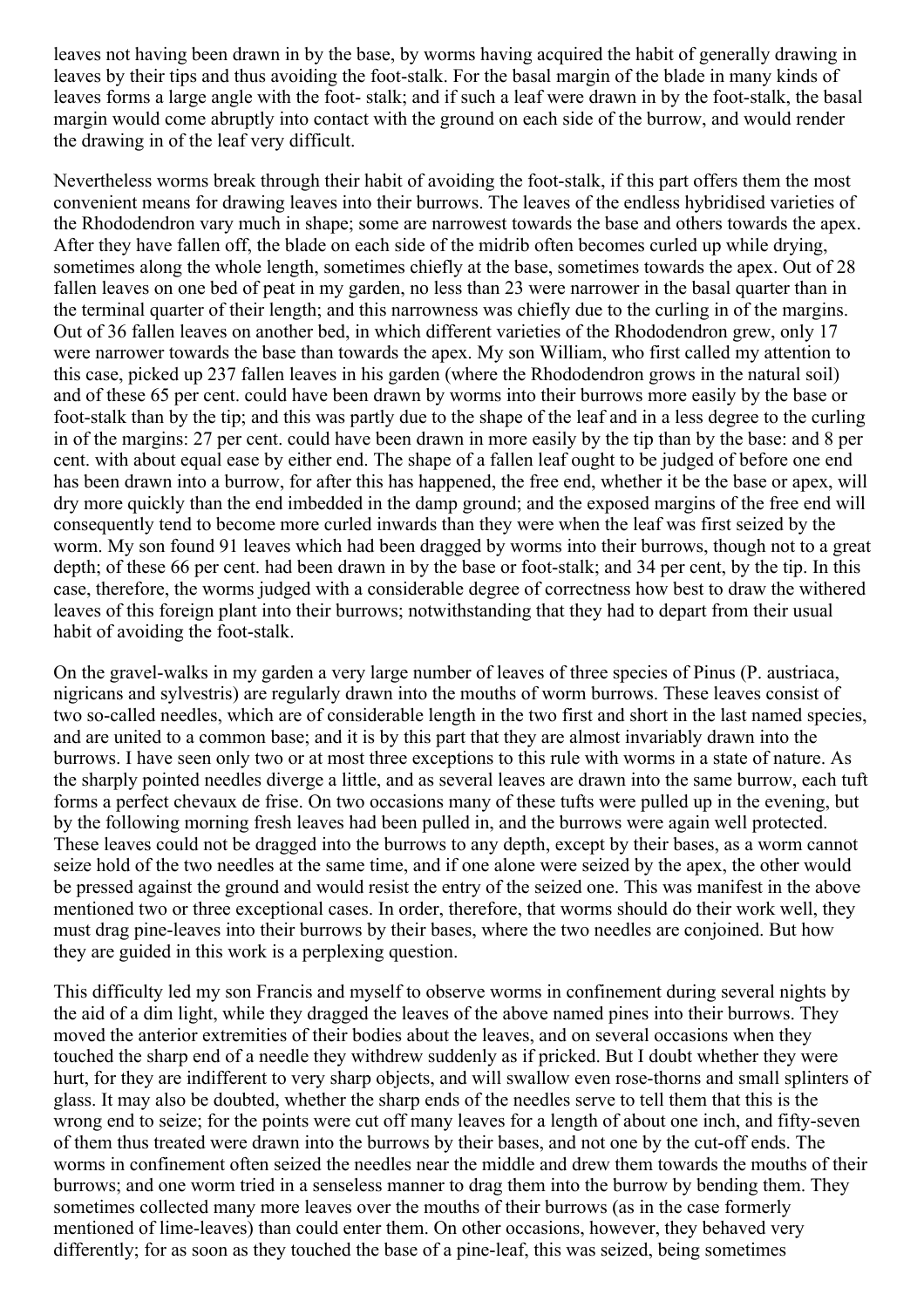completely engulfed in their mouths, or a point very near the base was seized, and the leaf was then quickly dragged or rather jerked into their burrows. It appeared both to my son and myself as if the worms instantly perceived as soon as they had seized a leaf in the proper manner. Nine such cases were observed, but in one of them the worm failed to drag the leaf into its burrow, as it was entangled by other leaves lying near. In another case a leaf stood nearly upright with the points of the needles partly inserted into a burrow, but how placed there was not seen; and then the worm reared itself up and seized the base, which was dragged into the mouth of the burrow by bowing the whole leaf. On the other hand, after a worm had seized the base of a leaf, this was on two occasions relinquished from some unknown motive.

As already remarked, the habit of plugging up the mouths of the burrows with various objects, is no doubt instinctive in worms; and a very young one, born in one of my pots, dragged for some little distance a Scotch-fir leaf, one needle of which was as long and almost as thick as its own body. No species of pine is endemic in this part of England, it is therefore incredible that the proper manner of dragging pine-leaves into the burrows can be instinctive with our worms. But as the worms on which the above observations were made, were dug up beneath or near some pines, which had been planted there about forty years, it was desirable to prove that their actions were not instinctive. Accordingly, pine-leaves were scattered on the ground in places far removed from any pine-tree, and 90 of them were drawn into the burrows by their bases. Only two were drawn in by the tips of the needles, and these were not real exceptions, as one was drawn in for a very short distance, and the two needles of the other cohered. Other pine-leaves were given to worms kept in pots in a warm room, and here the result was different; for out of 42 leaves drawn into the burrows, no less than i6 were drawn in by the tips of the needles. These worms, however, worked in a careless or slovenly manner; for the leaves were often drawn in to only a small depth; sometimes they were merely heaped over the mouths of the burrows, and sometimes none were drawn in. I believe that this carelessness may be accounted for either by the warmth of the air, or by its dampness, as the pots were covered by glass plates; the worms consequently did not care about plugging up their holes effectually. Pots tenanted by worms and covered with a net which allowed the free entrance of air, were left out of doors for several nights, and now 72 leaves were all properly drawn in by their bases.

It might perhaps be inferred from the facts as yet given, that worms somehow gain a general notion of the shape or structure of pine-leaves, and perceive that it is necessary for them to seize the base where the two needles are conjoined. But the following cases make this more than doubtful. The tips of a large number of needles of P. austriaca were cemented together with shell-lac dissolved in alcohol, and were kept for some days, until, as I believe, all odour or taste had been lost; and they were then scattered on the ground where no pine-trees grew, near burrows from which the plugging had been removed. Such leaves could have been drawn into the burrows with equal ease by either end; and judging from analogy and more especially from the case presently to be given of the petioles of Clematis montana, I expected that the apex would have been preferred. But the result was that out of 121 leaves with the tips cemented, which were drawn into burrows, 108 were drawn in by their bases, and only 13 by their tips. Thinking that the worms might possibly perceive and dislike the smell or taste of the shell-lac, though this was very improbable, especially after the leaves had been left out during several nights, the tips of the needles of many leaves were tied together with fine thread. Of leaves thus treated 150 were drawn into burrows--123 by the base and 27 by the tied tips; so that between four land five times as many were drawn in by the base as by the tip. It is possible that the short cut-off ends of the thread with which they were tied, may have tempted the worms to drag in a larger proportional number by the tips than when cement was used. Of the leaves with tied and cemented tips taken together (271 in number) 85 per cent. were drawn in by the base and 15 per cent. by the tips. We may therefore infer that it is not the divergence of the two needles which leads worms in a state of nature almost invariably to drag pine-leaves into their burrows by the base. Nor can it be the sharpness of the points of the needles which determines them; for, as we have seen, many leaves with the points cut off were drawn in by their bases. We are thus led to conclude, that with pineleaves there must be something attractive to worms in the base, notwithstanding that few ordinary leaves are drawn in by the base or foot-stalk.

Petioles.--We will now turn to the petioles or foot-stalks of compound leaves, after the leaflets have fallen off. Those from Clematis montana, which grew over a verandah, were dragged early in January in large numbers into the burrows on an adjoining gravel- walk, lawn, and flower-bed. These petioles vary from 2.5 to 4.5 inches in length, are rigid and of nearly uniform thickness, except close to the base where they thicken rather abruptly, being here about twice as thick as in any other part. The apex is somewhat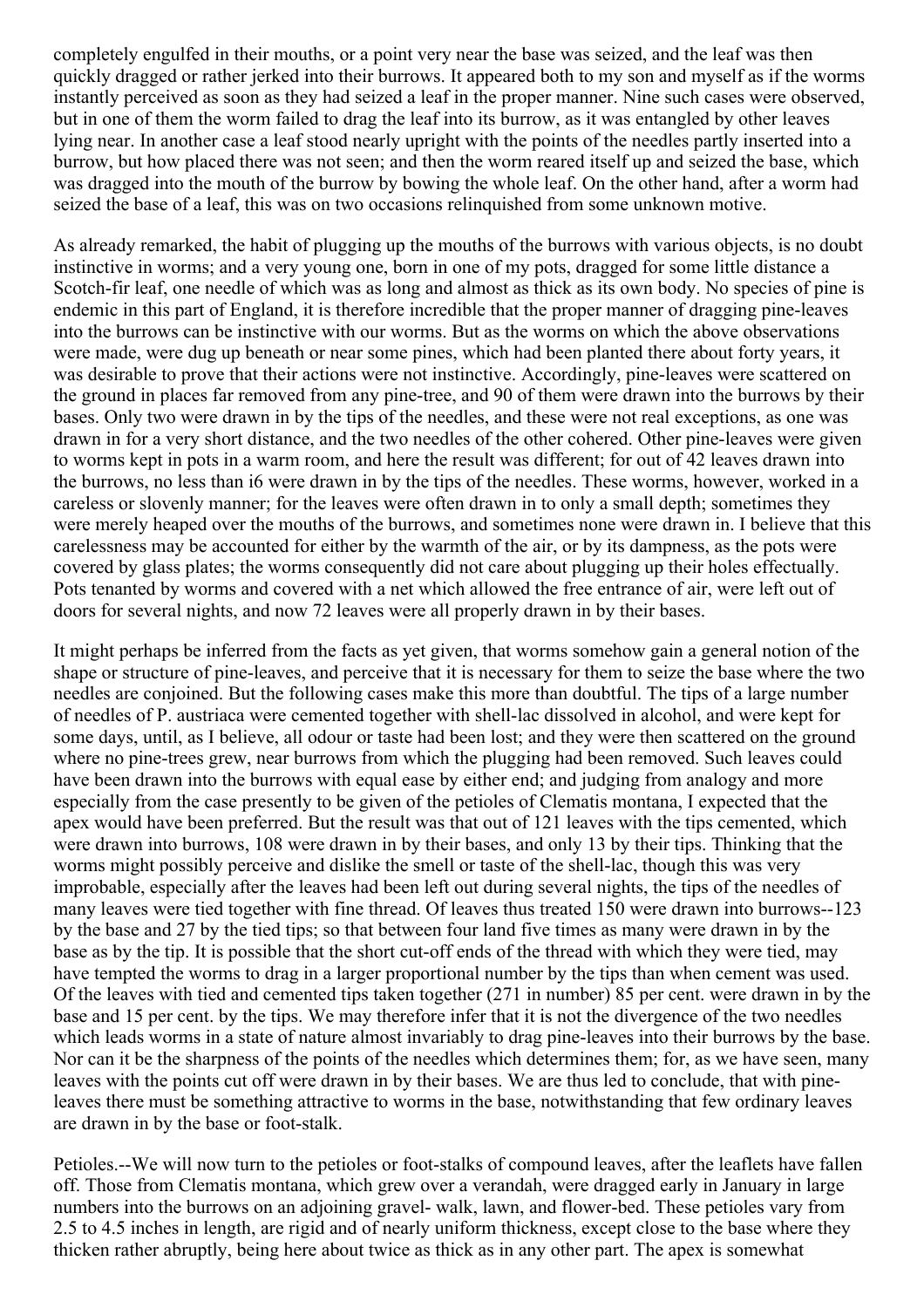pointed, but soon withers and is then easily broken off. Of these petioles, 314 were pulled out of burrows in the above specified sites; and it was found that 76 per cent. had been drawn in by their tips, and 24 per cent by their bases; so that those drawn in by the tip were a little more than thrice as many as those drawn in by the base. Some of those extracted from the well-beaten gravel- walk were kept separate from the others; and of these (59 in number) nearly five times as many had been drawn in by the tip as by the base; whereas of those extracted from the lawn and flower- bed, where from the soil yielding more easily, less care would be necessary in plugging up the burrows, the proportion of those drawn in by the tip (130) to those drawn in by the base (48) was rather less than three to one. That these petioles had been dragged into the burrows for plugging them up, and not for food, was manifest, as neither end, as far as I could see, had been gnawed. As several petioles are used to plug up the same burrow, in one case as many as 10, and in another case as many as 15, the worms may perhaps at first draw in a few by the thicker end so as to save labour; but afterwards a large majority are drawn in by the pointed end, in order to plug up the hole securely.

The fallen petioles of our native ash-tree were next observed, and the rule with most objects, viz., that a large majority are dragged into the burrows by the more pointed end, had not here been followed; and this fact much surprised me at first. These petioles vary in length from 5 to 8.5 inches; they are thick and fleshy towards the base, whence they taper gently towards the apex, which is a little enlarged and truncated where the terminal leaflet had been originally attached. Under some ash-trees growing in a grassfield, 229 petioles were pulled out of worm burrows early in January, and of these 51.5 per cent. had been drawn in by the base, and 48.5 per cent. by the apex. This anomaly was however readily explained as soon as the thick basal part was examined; for in 78 out of 103 petioles, this part had been gnawed by worms, just above the horse-shoe shaped articulation. In most cases there could be no mistake about the gnawing; for ungnawed petioles which were examined after being exposed to the weather for eight additional weeks had not become more disintegrated or decayed near the base than elsewhere. It is thus evident that the thick basal end of the petiole is drawn in not solely for the sake of plugging up the mouths of the burrows, but as food. Even the narrow truncated tips of some few petioles had been gnawed; and this was the case in 6 out of 37 which were examined for this purpose. Worms, after having drawn in and gnawed the basal end, often push the petioles out of their burrows; and then drag in fresh ones, either by the base for food, or by the apex for plugging up the mouth more effectually. Thus, out of 37 petioles inserted by their tips, 5 had been previously drawn in by the base, for this part had been gnawed. Again, I collected a handful of petioles lying loose on the ground close to some plugged-up burrows, where the surface was thickly strewed with other petioles which apparently had never been touched by worms; and 14 out of 47 (i.e. nearly one-third), after having had their bases gnawed had been pushed out of the burrows and were now lying on the ground. From these several facts we may conclude that worms draw in some petioles of the ash by the base to serve as food, and others by the tip to plug up the mouths of their burrows in the most efficient manner.

The petioles of Robinia pseudo-acacia vary from 4 or 5 to nearly 12 inches in length; they are thick close to the base before the softer parts have rotted off, and taper much towards the upper end. They are so flexible that I have seen some few doubled up and thus drawn into the burrows of worms. Unfortunately these petioles were not examined until February, by which time the softer parts had completely rotted off, so that it was impossible to ascertain whether worms had gnawed the bases, though this is in itself probable. Out of 121 petioles extracted from burrows early in February, 68 were imbedded by the base, and 53 by the apex. On February 5 all the petioles which had been drawn into the burrows beneath a Robinia, were pulled up; and after an interval of eleven days, 35 petioles had been again dragged in, 19 by the base, and 16 by the apex. Taking these two lots together, 56 per cent. were drawn in by the base, and 44 per cent. by the apex. As all the softer parts had long ago rotted off, we may feel sure, especially in the latter case, that none had been drawn in as food. At this season, therefore, worms drag these petioles into their burrows indifferently by either end, a slight preference being given to the base. This latter fact may be accounted for by the difficulty of plugging up a burrow with objects so extremely thin as are the upper ends. In support of this view, it may be stated that out of the 16 petioles which had been drawn in by their upper ends, the more attenuated terminal portion of 7 had been previously broken off by some accident.

Triangles of paper.--Elongated triangles were cut out of moderately stiff writing-paper, which was rubbed with raw fat on both sides, so as to prevent their becoming excessively limp when exposed at night to rain and dew. The sides of all the triangles were three inches in length, with the bases of 120 one inch, and of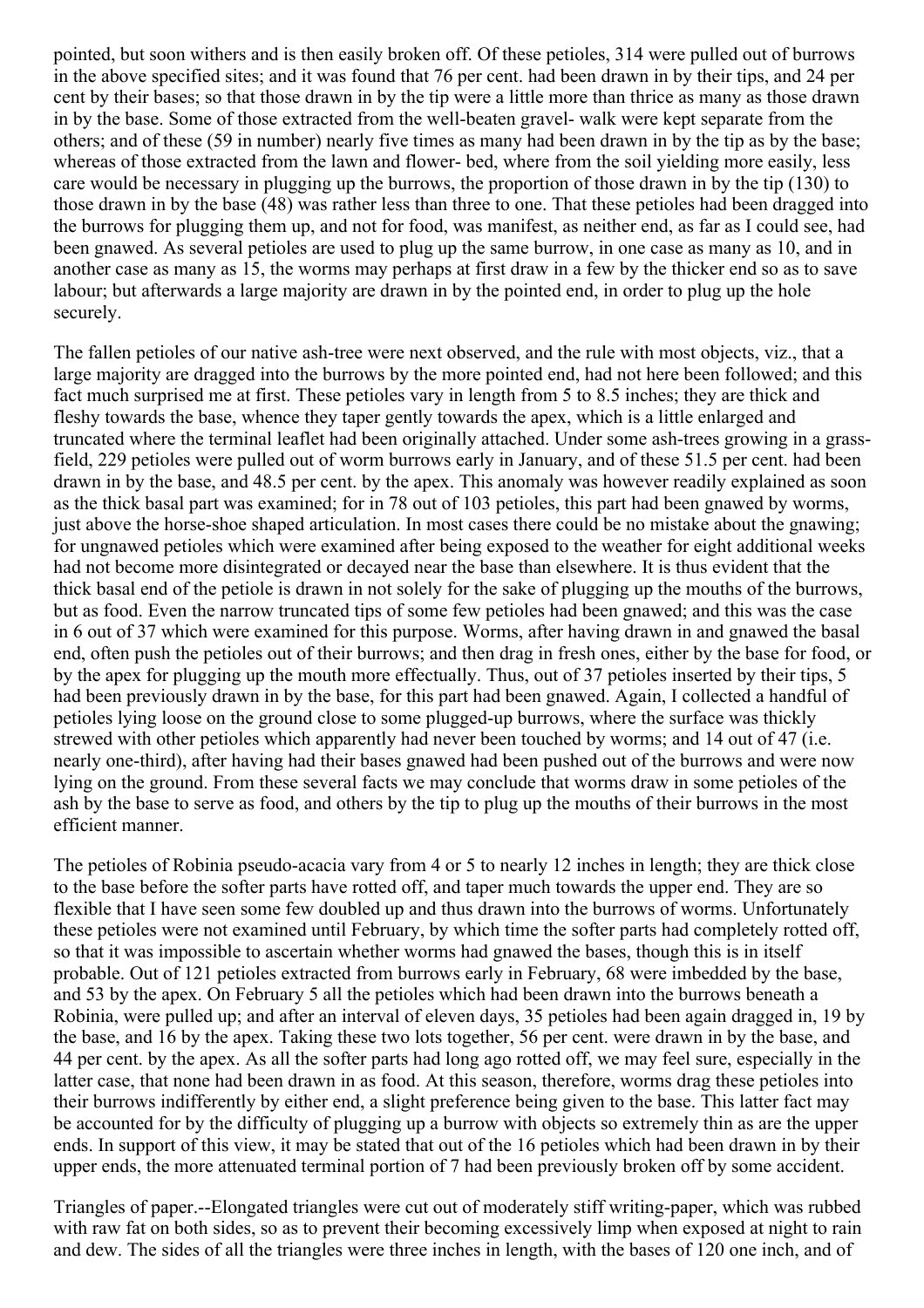the other 183 half an inch in length. These latter triangles were very narrow or much acuminated.  $\{32\}$  $\{32\}$  $\{32\}$  As a check on the observations presently to be given, similar triangles in a damp state were seized by a very narrow pair of pincers at different points and at all inclinations with reference to the margins, and were then drawn into a short tube of the diameter of a worm-burrow. If seized by the apex, the triangle was drawn straight into the tube, with its margins infolded; if seized at some little distance from the apex, for instance at half an inch, this much was doubled back within the tube. So it was with the base and basal angles, though in this case the triangles offered, as might have been expected, much more resistance to being drawn in. If seized near the middle the triangle was doubled up, with the apex and base left sticking out of the tube. As the sides of the triangles were three inches in length, the result of their being drawn into a tube or into a burrow in different ways, may be conveniently divided into three groups: those drawn in by the apex or within an inch of it; those drawn in by the base or within an inch of it; and those drawn in by any point in the middle inch.

In order to see how the triangles would be seized by worms, some in a damp state were given to worms kept in confinement. They were seized in three different manners in the case of both the narrow and broad triangles: viz., by the margin; by one of the three angles, which was often completely engulfed in their mouths; and lastly, by suction applied to any part of the flat surface. If lines parallel to the base and an inch apart, are drawn across a triangle with the sides three inches in length, it will be divided into three parts of equal length. Now if worms seized indifferently by chance any part, they would assuredly seize on the basal part or division far oftener than on either of the two other divisions. For the area of the basal to the apical part is as 5 to 1, so that the chance of the former being drawn into a burrow by suction, will be as 5 to 1, compared with the apical part. The base offers two angles and the apex only one, so that the former would have twice as good a chance (independently of the size of the angles) of being engulfed in a worm's mouth, as would the apex. It should, however, be stated that the apical angle is not often seized by worms; the margin at a little distance on either side being preferred. I judge of this from having found in 40 out of 46 cases in which triangles had been drawn into burrows by their apical ends, that the tip had been doubled back within the burrow for a length of between 1/20 of an inch and 1 inch. Lastly, the proportion between the margins of the basal and apical parts is as 3 to 2 for the broad, and 2.5 to 2 for the narrow triangles. From these several considerations it might certainly have been expected, supposing that worms seized hold of the triangles by chance, that a considerably larger proportion would have been dragged into the burrows by the basal than by the apical part; but we shall immediately see how different was the result.

Triangles of the above specified sizes were scattered on the ground in many places and on many successive nights near worm-burrows, from which the leaves, petioles, twigs, etc., with which they had been plugged, were removed. Altogether 303 triangles were drawn by worms into their burrows: 12 others were drawn in by both ends, but as it was impossible to judge by which end they had been first seized, these are excluded. Of the 303, 62 per cent. had been drawn in by the apex (using this term for all drawn in by the apical part, one inch in length); 15 per cent. by the middle; and 23 per cent. by the basal part. If they had been drawn indifferently by any point, the proportion for the apical, middle and basal parts would have been 33.3 per cent. for each; but, as we have just seen, it might have been expected that a much larger proportion would have been drawn in by the basal than by any other part. As the case stands, nearly three times as many were drawn in by the apex as by the base. If we consider the broad triangles by themselves, 59 per cent. were drawn in by the apex, 25 per cent. by the middle, and 16 per cent. by the base. Of the narrow triangles, 65 per cent. were drawn in by the apex, 14 per cent, by the middle, and 21 per cent. by the base; so that here those drawn in by the apex were more than 3 times as many as those drawn in by the base. We may therefore conclude that the manner in which the triangles are drawn into the burrows is not a matter of chance.

In eight cases, two triangles had been drawn into the same burrow, and in seven of these cases, one had been drawn in by the apex and the other by the base. This again indicates that the result is not determined by chance. Worms appear sometimes to revolve in the act of drawing in the triangles, for five out of the whole lot had been wound into an irregular spire round the inside of the burrow. Worms kept in a warm room drew 63 triangles into their burrows; but, as in the case of the pine-leaves, they worked in a rather careless manner, for only 44 per cent. were drawn in by the apex, 22 per cent. by the middle, and 33 per cent. by the base. In five cases, two triangles were drawn into the same burrow.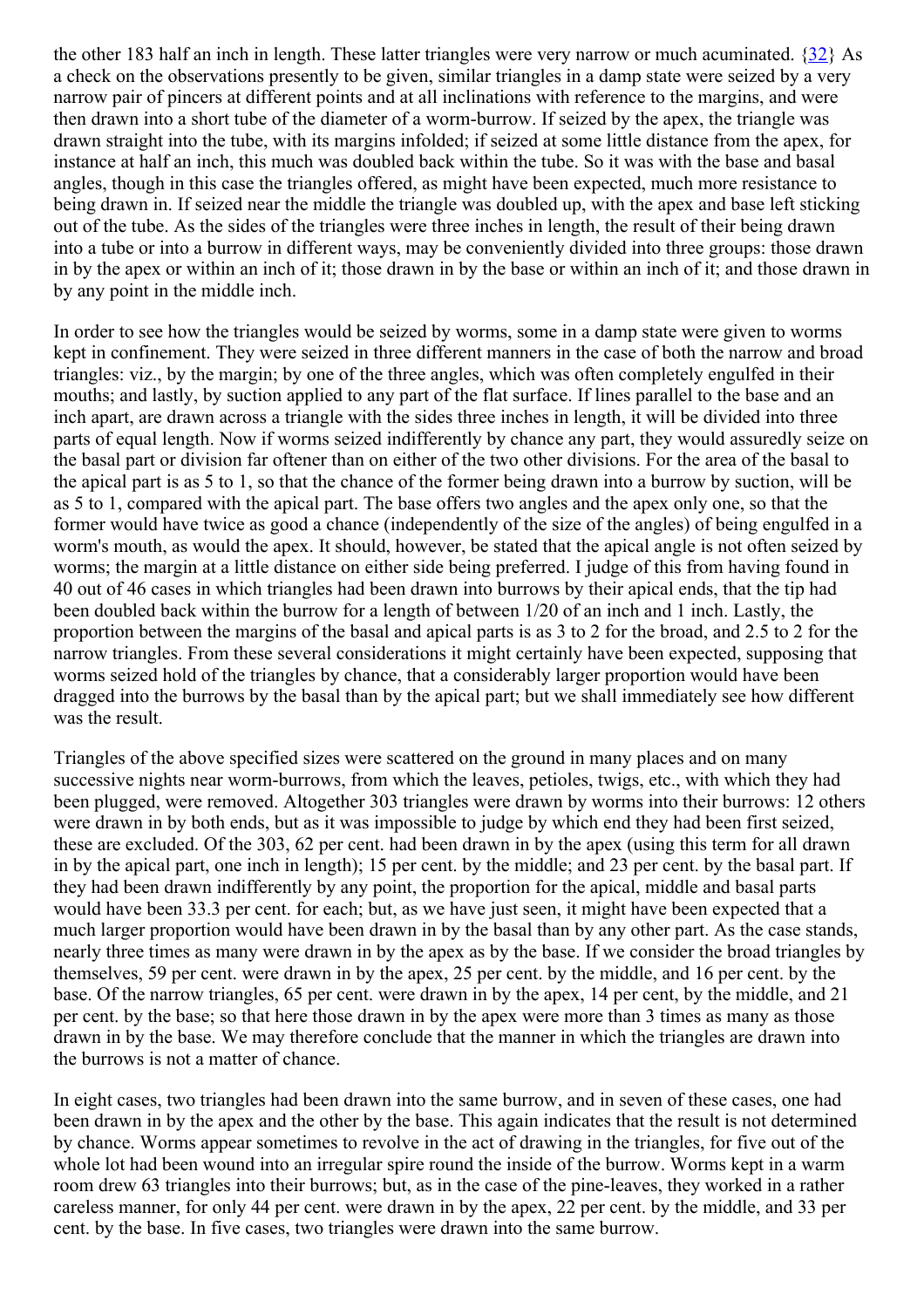It may be suggested with much apparent probability that so large a proportion of the triangles were drawn in by the apex, not from the worms having selected this end as the most convenient for the purpose, but from having first tried in other ways and failed. This notion was countenanced by the manner in which worms in confinement were seen to drag about and drop the triangles; but then they were working carelessly. I did not at first perceive the importance of this subject, but merely noticed that the bases of those triangles which had been drawn in by the apex, were generally clean and not crumpled. The subject was afterwards attended to carefully. In the first place several triangles which had been drawn in by the basal angles, or by the base, or a little above the base, and which were thus much crumpled and dirtied, were left for some hours in water and were then well shaken while immersed; but neither the dirt nor the creases were thus removed. Only slight creases could be obliterated, even by pulling the wet triangles several times through my fingers. Owing to the slime from the worms' bodies, the dirt was not easily washed off. We may therefore conclude that if a triangle, before being dragged in by the apex, had been dragged into a burrow by its base with even a slight degree of force, the basal part would long retain its creases and remain dirty. The condition of 89 triangles (65 narrow and 24 broad ones), which had been drawn in by the apex, was observed; and the bases of only 7 of them were at all creased, being at the same time generally dirty. Of the 82 uncreased triangles, 14 were dirty at the base; but it does not follow from this fact that these had first been dragged towards the burrows by their bases; for the worms sometimes covered large portions of the triangles with slime, and these when dragged by the apex over the ground would be dirtied; and during rainy weather, the triangles were often dirtied over one whole side or over both sides. If the worms had dragged the triangles to the mouths of their burrows by their bases, as often as by their apices, and had then perceived, without actually trying to draw them into the burrow, that the broader end was not well adapted for this purpose--even in this case a large proportion would probably have had their basal ends dirtied. We may therefore infer--improbable as is the inference--that worms are able by some means to judge which is the best end by which to draw triangles of paper into their burrows.

The percentage results of the foregoing observations on the manner in which worms draw various kinds of objects into the mouths of their burrows may be abridged as follows:

| Nature of Object.                                                                            | Drawn<br>into the<br>burrows,<br>by or<br>near the<br>apex. | by or<br>near<br>the<br>middle. | Drawn in, Drawn in,<br>by or<br>near<br>the<br>base. |
|----------------------------------------------------------------------------------------------|-------------------------------------------------------------|---------------------------------|------------------------------------------------------|
| Leaves of various kinds                                                                      | 80                                                          | 11                              | 9                                                    |
| - of the Lime, basal margin<br>of blade broad, apex                                          |                                                             |                                 |                                                      |
| acuminated                                                                                   | 79                                                          | 17                              | 4                                                    |
| - of a Laburnum, basal part of<br>blade as narrow as, or some-<br>times little narrower than |                                                             |                                 |                                                      |
| the apical part                                                                              | 63                                                          | 10                              | 27                                                   |
| - of the Rhododendron, basal<br>part of blade often narrower                                 |                                                             |                                 |                                                      |
| than the apical part                                                                         | 34                                                          |                                 | 66                                                   |
| - of Pine-trees, consisting of<br>two needles arising from a                                 |                                                             |                                 |                                                      |
| common base                                                                                  |                                                             |                                 | 100                                                  |
| Petioles of a Clematis,<br>somewhat pointed at the apex,<br>and blunt at the base            | 76                                                          |                                 | 24                                                   |
| - of the Ash, the thick basal<br>end often drawn in to serve                                 |                                                             |                                 |                                                      |
| as food                                                                                      | 48.5                                                        |                                 | 51.5                                                 |
| - of Robinia, extremely thin,<br>especially towards the apex,<br>so as to be ill-fitted for  |                                                             |                                 |                                                      |
| plugging up the burrows                                                                      | 44                                                          |                                 | 56                                                   |
| Triangles of paper, of the                                                                   |                                                             |                                 |                                                      |
| two sizes                                                                                    | 62                                                          | 15                              | 23                                                   |
| - of the broad ones alone                                                                    | 59                                                          | 25                              | 16                                                   |
| - of the narrow ones alone                                                                   | 65                                                          | 14                              | 21                                                   |
|                                                                                              |                                                             |                                 |                                                      |

If we consider these several cases, we can hardly escape from the conclusion that worms show some degree of intelligence in their manner of plugging up their burrows. Each particular object is seized in too uniform a manner, and from causes which we can generally understand, for the result to be attributed to mere chance. That every object has not been drawn in by its pointed end, may be accounted for by labour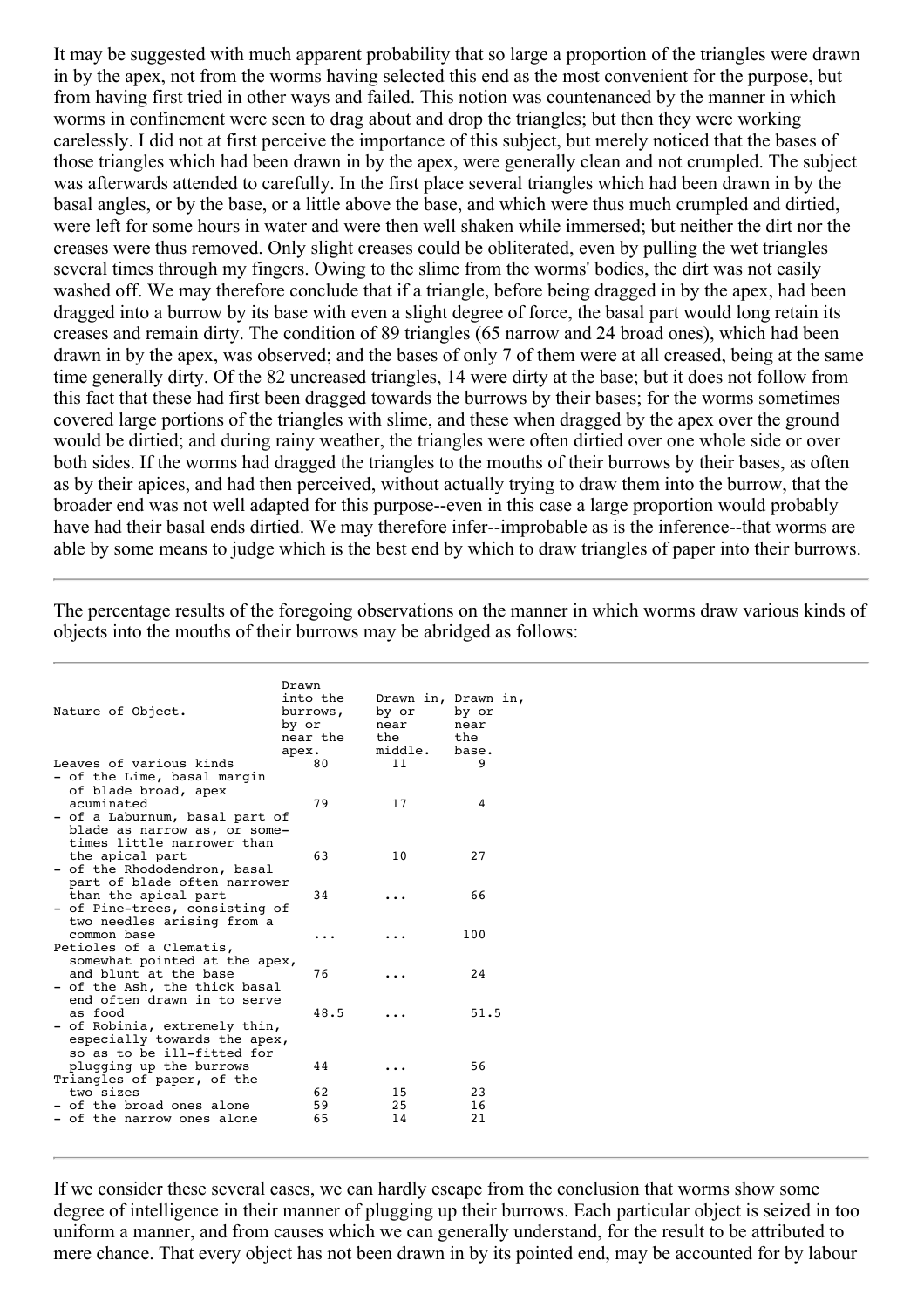<span id="page-28-0"></span>having been saved through some being inserted by their broader or thicker ends. No doubt worms are led by instinct to plug up their burrows; and it might have been expected that they would have been led by instinct how best to act in each particular case, independently of intelligence. We see how difficult it is to judge whether intelligence comes into play, for even plants might sometimes be thought to be thus directed; for instance when displaced leaves re-direct their upper surfaces towards the light by extremely complicated movements and by the shortest course. With animals, actions appearing due to intelligence may be performed through inherited habit without any intelligence, although aboriginally thus acquired. Or the habit may have been acquired through the preservation and inheritance of beneficial variations of some other habit; and in this case the new habit will have been acquired independently of intelligence throughout the whole course of its development. There is no a priori improbability in worms having acquired special instincts through either of these two latter means. Nevertheless it is incredible that instincts should have been developed in reference to objects, such as the leaves of petioles of foreign plants, wholly unknown to the progenitors of the worms which act in the described manner. Nor are their actions so unvarying or inevitable as are most true instincts.

As worms are not guided by special instincts in each particular case, though possessing a general instinct to plug up their burrows, and as chance is excluded, the next most probable conclusion seems to be that they try in many different ways to draw in objects, and at last succeed in some one way. But it is surprising that an animal so low in the scale as a worm should have the capacity for acting in this manner, as many higher animals have no such capacity. For instance, ants may be seen vainly trying to drag an object transversely to their course, which could be easily drawn longitudinally; though after a time they generally act in a wiser manner, M. Fabre states [{33](#page-81-0)} that a Sphex--an insect belonging to the same highly-endowed order with ants--stocks its nest with paralysed grass-hoppers, which are invariably dragged into the burrow by their antennae. When these were cut off close to the head, the Sphex seized the palpi; but when these were likewise cut off, the attempt to drag its prey into the burrow was given up in despair. The Sphex had not intelligence enough to seize one of the six legs or the ovipositor of the grasshopper, which, as M. Fabre remarks, would have served equally well. So again, if the paralysed prey with an egg attached to it be taken out of the cell, the Sphex after entering and finding the cell empty, nevertheless closes it up in the usual elaborate manner. Bees will try to escape and go on buzzing for hours on a window, one half of which has been left open. Even a pike continued during three months to dash and bruise itself against the glass sides of an aquarium, in the vain attempt to seize minnows on the opposite side.  $\{34\}$  $\{34\}$  $\{34\}$  A cobra-snake was seen by Mr. Layard  $\{35\}$  $\{35\}$  $\{35\}$  to act much more wisely than either the pike or the Sphex; it had swallowed a toad lying within a hole, and could not withdraw its head; the toad was disgorged, and began to crawl away; it was again swallowed and again disgorged; and now the snake had learnt by experience, for it seized the toad by one of its legs and drew it out of the hole. The instincts of even the higher animals are often followed in a senseless or purposeless manner: the weaver-bird will perseveringly wind threads through the bars of its cage, as if building a nest: a squirrel will pat nuts on a wooden floor, as if he had just buried them in the ground: a beaver will cut up logs of wood and drag them about, though there is no water to dam up; and so in many other cases.

Mr. Romanes, who has specially studied the minds of animals, believes that we can safely infer intelligence, only when we see an individual profiting by its own experience. By this test the cobra showed some intelligence; but this would have been much plainer if on a second occasion he had drawn a toad out of a hole by its leg. The Sphex failed signally in this respect. Now if worms try to drag objects into their burrows first in one way and then in another, until they at last succeed, they profit, at least in each particular instance, by experience.

But evidence has been advanced showing that worms do not habitually try to draw objects into their burrows in many different ways. Thus half-decayed lime-leaves from their flexibility could have been drawn in by their middle or basal parts, and were thus drawn into the burrows in considerable numbers; yet a large majority were drawn in by or near the apex. The petioles of the Clematis could certainly have been drawn in with equal ease by the base and apex; yet three times and in certain cases five times as many were drawn in by the apex as by the base. It might have been thought that the foot-stalks of leaves would have tempted the worms as a convenient handle; yet they are not largely used, except when the base of the blade is narrower than the apex. A large number of the petioles of the ash are drawn in by the base; but this part serves the worms as food. In the case of pine-leaves worms plainly show that they at least do not seize the leaf by chance; but their choice does not appear to be determined by the divergence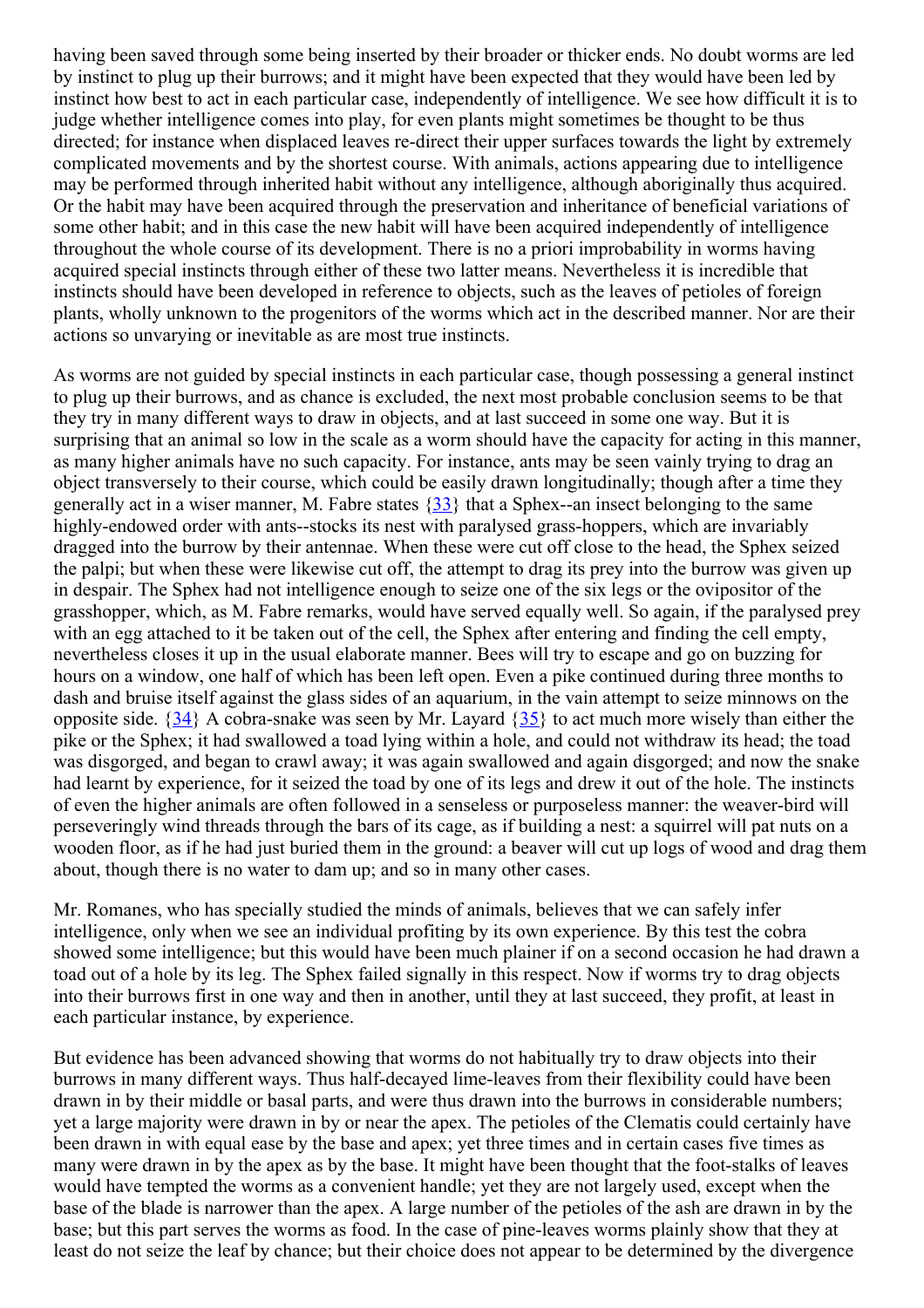of the two needles, and the consequent advantage or necessity of drawing them into their burrows by the base. With respect to the triangles of paper, those which had been drawn in by the apex rarely had their bases creased or dirty; and this shows that the worms had not often first tried to drag them in by this end.

If worms are able to judge, either before drawing or after having drawn an object close to the mouths of their burrows, how best to drag it in, they must acquire some notion of its general shape. This they probably acquire by touching it in many places with the anterior extremity of their bodies, which serves as a tactile organ. It may be well to remember how perfect the sense of touch becomes in a man when born blind and deaf, as are worms. If worms have the power of acquiring some notion, however rude, of the shape of an object and of their burrows, as seems to be the case, they deserve to be called intelligent; for they then act in nearly the same manner as would a man under similar circumstances.

To sum up, as chance does not determine the manner in which objects are drawn into the burrows, and as the existence of specialized instincts for each particular case cannot be admitted, the first and most natural supposition is that worms try all methods until they at last succeed; but many appearances are opposed to such a supposition. One alternative alone is left, namely, that worms, although standing low in the scale of organization, possess some degree of intelligence. This will strike every one as very improbable; but it may be doubted whether we know enough about the nervous system of the lower animals to justify our natural distrust of such a conclusion. With respect to the small size of the cerebral ganglia, we should remember what a mass of inherited knowledge, with some power of adapting means to an end, is crowded into the minute brain of a worker-ant.

Means by which worms excavate their burrows.--This is effected in two ways; by pushing away the earth on all sides, and by swallowing it. In the former case, the worm inserts the stretched out and attenuated anterior extremity of its body into any little crevice, or hole; and then, as Perrier remarks, [{36](#page-81-0)} the pharynx is pushed forwards into this part, which consequently swells and pushes away the earth on all sides. The anterior extremity thus serves as a wedge. It also serves, as we have before seen, for prehension and suction, and as a tactile organ. A worm was placed on loose mould, and it buried itself in between two and three minutes. On another occasion four worms disappeared in 15 minutes between the sides of the pot and the earth, which had been moderately pressed down. On a third occasion three large worms and a small one were placed on loose mould well mixed with fine sand and firmly pressed down, and they all disappeared, except the tail of one, in 35 minutes. On a fourth occasion six large worms were placed on argillaceous mud mixed with sand firmly pressed down, and they disappeared, except the extreme tips of the tails of two of them, in 40 minutes. In none of these cases, did the worms swallow, as far as could be seen, any earth. They generally entered the ground close to the sides of the pot.

A pot was next filled with very fine ferruginous sand, which was pressed down, well watered, and thus rendered extremely compact. A large worm left on the surface did not succeed in penetrating it for some hours, and did not bury itself completely until 25 hrs. 40 min. had elapsed. This was effected by the sand being swallowed, as was evident by the large quantity ejected from the vent, long before the whole body had disappeared. Castings of a similar nature continued to be ejected from the burrow during the whole of the following day.

As doubts have been expressed by some writers whether worms ever swallow earth solely for the sake of making their burrows, some additional cases may be given. A mass of fine reddish sand, 23 inches in thickness, left on the ground for nearly two years, had been penetrated in many places by worms; and their castings consisted partly of the reddish sand and partly of black earth brought up from beneath the mass. This sand had been dug up from a considerable depth, and was of so poor a nature that weeds could not grow on it. It is therefore highly improbable that it should have been swallowed by the worms as food. Again in a field near my house the castings frequently consist of almost pure chalk, which lies at only a little depth beneath the surface; and here again it is very improbable that the chalk should have been swallowed for the sake of the very little organic matter which could have percolated into it from the poor overlying pasture. Lastly, a casting thrown up through the concrete and decayed mortar between the tiles, with which the now ruined aisle of Beaulieu Abbey had formerly been paved, was washed, so that the coarser matter alone was left. This consisted of grains of quartz, micaceous slate, other rocks, and bricks or tiles, many of them from 1/20 to 1/10 inch in diameter. No one will suppose that these grains were swallowed as food, yet they formed more than half of the casting, for they weighed 19 grains, the whole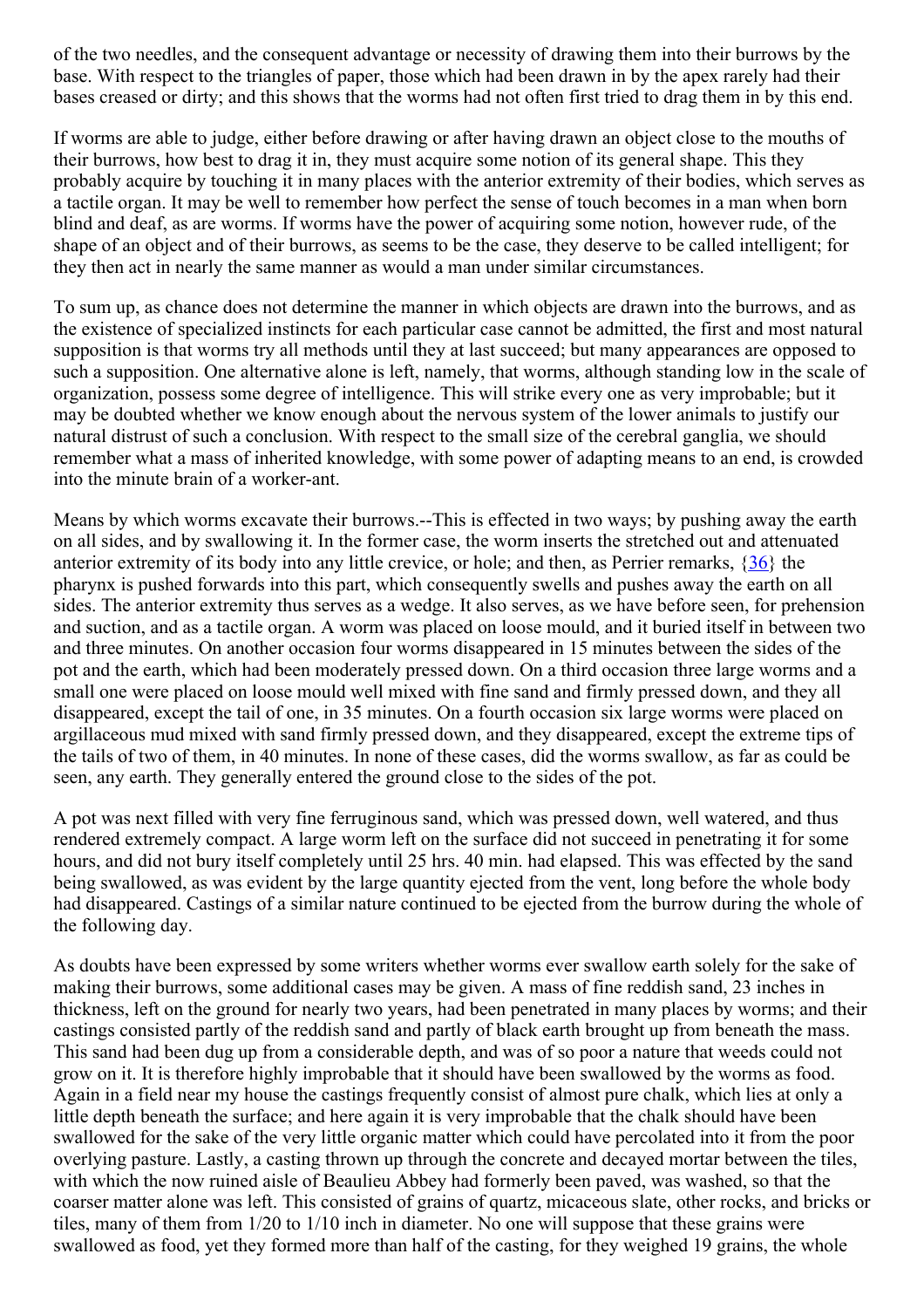casting having weighed 33 grains. Whenever a worm burrows to a depth of some feet in undisturbed compact ground, it must form its passage by swallowing the earth; for it is incredible that the ground could yield on all sides to the pressure of the pharynx when pushed forwards within the worm's body.

That worms swallow a larger quantity of earth for the sake of extracting any nutritious matter which it may contain than for making their burrows, appears to me certain. But as this old belief has been doubted by so high an authority as Claparede, evidence in its favour must be given in some detail. There is no a priori improbability in such a belief, for besides other annelids, especially the Arenicola marina, which throws up such a profusion of castings on our tidal sands, and which it is believed thus subsists, there are animals belonging to the most distinct classes, which do not burrow, but habitually swallow large quantities of sand; namely, the molluscan Onchidium and many Echinoderms.  $\{37\}$  $\{37\}$  $\{37\}$ 

If earth were swallowed only when worms deepened their burrows or made new ones, castings would be thrown up only occasionally; but in many places fresh castings may be seen every morning, and the amount of earth ejected from the same burrow on successive days is large. Yet worms do not burrow to a great depth, except when the weather is very dry or intensely cold. On my lawn the black vegetable mould or humus is only about 5 inches in thickness, and overlies light-coloured or reddish clayey soil: now when castings are thrown up in the greatest profusion, only a small proportion are light coloured, and it is incredible that the worms should daily make fresh burrows in every direction in the thin superficial layer of dark-coloured mould, unless they obtained nutriment of some kind from it. I have observed a strictly analogous case in a field near my house where bright red clay lay close beneath the surface. Again on one part of the Downs near Winchester the vegetable mould overlying the chalk was found to be only from 3 to 4 inches in thickness; and the many castings here ejected were as black as ink and did not effervesce with acids; so that the worms must have confined themselves to this thin superficial layer of mould, of which large quantities were daily swallowed. In another place at no great distance the castings were white; and why the worms should have burrowed into the chalk in some places and not in others, I am unable to conjecture.

Two great piles of leaves had been left to decay in my grounds, and months after their removal, the bare surface, several yards in diameter, was so thickly covered during several months with castings that they formed an almost continuous layer; and the large number of worms which lived here must have subsisted during these months on nutritious matter contained in the black earth.

The lowest layer from another pile of decayed leaves mixed with some earth was examined under a high power, and the number of spores of various shapes and sizes which it contained was astonishingly great; and these crushed in the gizzards of worms may largely aid in supporting them. Whenever castings are thrown up in the greatest number, few or no leaves are drawn into the burrows; for instance the turf along a hedgerow, about 200 yards in length, was daily observed in the autumn during several weeks, and every morning many fresh castings were seen; but not a single leaf was drawn into these burrows. These castings from their blackness and from the nature of the subsoil could not have been brought up from a greater depth than 6 or 8 inches. On what could these worms have subsisted during this whole time, if not on matter contained in the black earth? On the other hand, whenever a large number of leaves are drawn into the burrows, the worms seem to subsist chiefly on them, for few earth-castings are then ejected on the surface. This difference in the behaviour of worms at different times, perhaps explains a statement by Claparede, namely, that triturated leaves and earth are always found in distinct parts of their intestines.

Worms sometimes abound in places where they can rarely or never obtain dead or living leaves; for instance, beneath the pavement in well-swept courtyards, into which leaves are only occasionally blown. My son Horace examined a house, one corner of which had subsided; and he found here in the cellar, which was extremely damp, many small worm-castings thrown up between the stones with which the cellar was paved; and in this case it is improbable that the worms could ever have obtained leaves. Mr. A. C. Horner confirms this account, as he has seen castings in the cellars of his house, which is an old one at Tonbridge.

But the best evidence, known to me, of worms subsisting for at least considerable periods of time solely on the organic matter contained in earth, is afforded by some facts communicated to me by Dr. King. Near Nice large castings abound in extraordinary numbers, so that 5 or 6 were often found within the space of a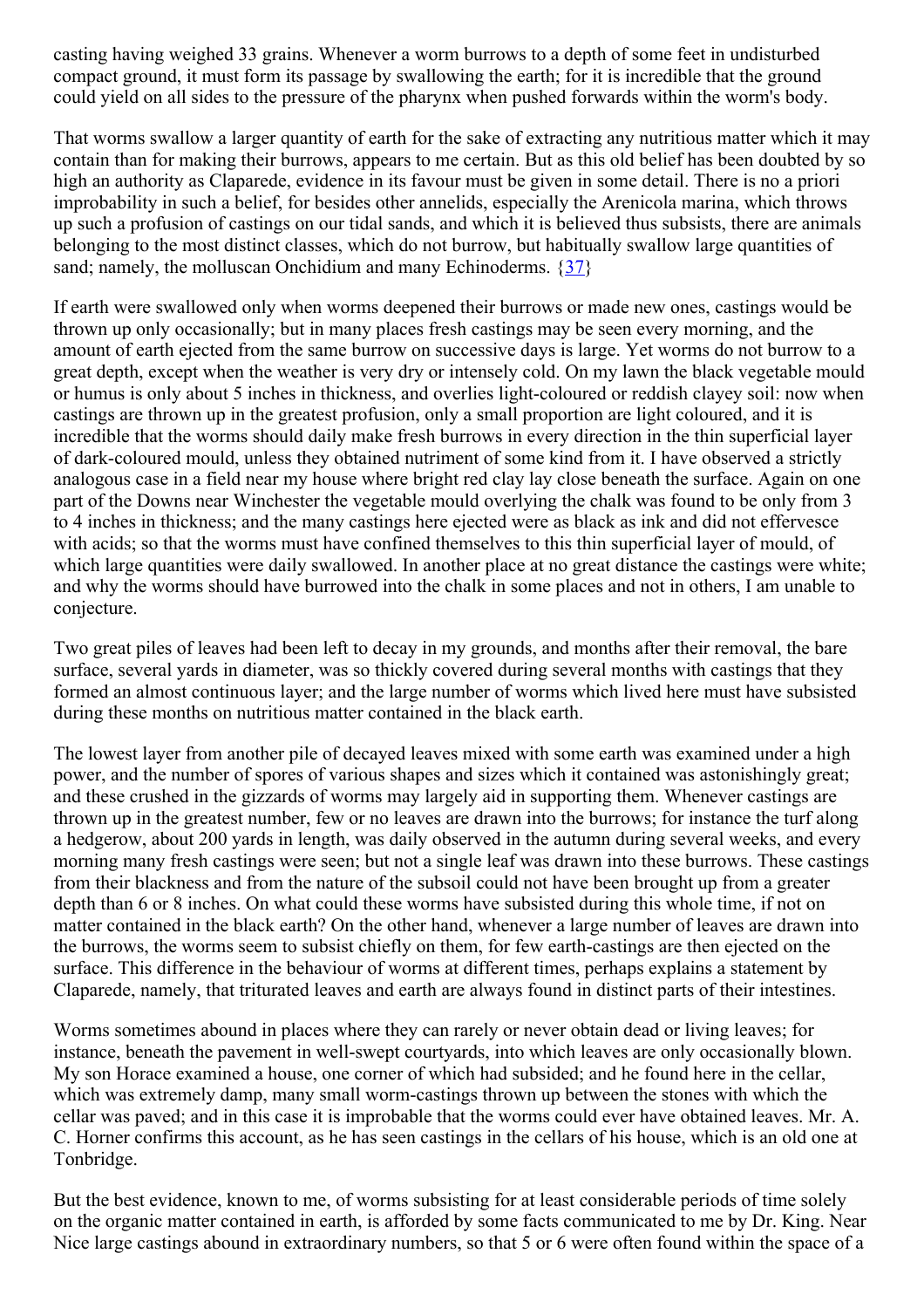square foot. They consist of fine, pale-coloured earth, containing calcareous matter, which after having passed through the bodies of worms and being dried, coheres with considerable force. I have reason to believe that these castings had been formed by species of Perichaeta, which have been naturalized here from the East. {[38](#page-81-0)} They rise like towers, with their summits often a little broader than their bases, sometimes to a height of above 3 and often to a height of 2.5 inches. The tallest of those which were measured was 3.3 inches in height and 1 inch in diameter. A small cylindrical passage runs up the centre of each tower, through which the worm ascends to eject the earth which it has swallowed, and thus to add to its height. A structure of this kind would not allow leaves being easily dragged from the surrounding ground into the burrows; and Dr. King, who looked carefully, never saw even a fragment of a leaf thus drawn in. Nor could any trace be discovered of the worms having crawled down the exterior surfaces of the towers in search of leaves; and had they done so, tracks would almost certainly have been left on the upper part whilst it remained soft. It does not, however, follow that these worms do not draw leaves into their burrows during some other season of the year, at which time they would not build up their towers.



Fig. 2. Tower-like casting from near Nice, constructed of earth, voided probably by a species of Perichaeta: of natural size, copied from a photograph.

From the several foregoing cases, it can hardly be doubted that worms swallow earth, not only for the sake of making their burrows, but for obtaining food. Hensen, however, concludes from his analyses of mould that worms probably could not live on ordinary vegetable mould, though he admits that they might be nourished to some extent by leaf-mould. [{39](#page-81-0)} But we have seen that worms eagerly devour raw meat, fat, and dead worms; and ordinary mould can hardly fail to contain many ova, larvae, and small living or dead creatures, spores of cryptogamic plants, and micrococci, such as those which give rise to saltpetre. These various organisms, together with some cellulose from any leaves and roots not utterly decayed, might well account for such large quantities of mould being swallowed by worms. It may be worth while here to recall the fact that certain species of Utricularia, which grow in damp places in the tropics, possess bladders beautifully constructed for catching minute subterranean animals; and these traps would not have been developed unless many small animals inhabited such soil.

The depth to which worms penetrate, and the construction of their burrows.--Although worms usually live near the surface, yet they burrow to a considerable depth during long-continued dry weather and severe cold. In Scandinavia, according to Eisen, and in Scotland, according to Mr. Lindsay Carnagie, the burrows run down to a depth of from 7 to 8 feet; in North Germany, according to Hoffmeister, from 6 to 8 feet, but Hensen says, from 3 to 6 feet. This latter observer has seen worms frozen at a depth of 1.5 feet beneath the surface. I have not myself had many opportunities for observation, but I have often met with worms at depths of 3 to 4 feet. In a bed of fine sand overlying the chalk, which had never been disturbed, a worm was cut into two at 55 inches, and another was found here at Down in December at the bottom of its burrow, at 61 inches beneath the surface. Lastly, in earth near an old Roman Villa, which had not been disturbed for many centuries, a worm was met with at a depth of 66 inches; and this was in the middle of August.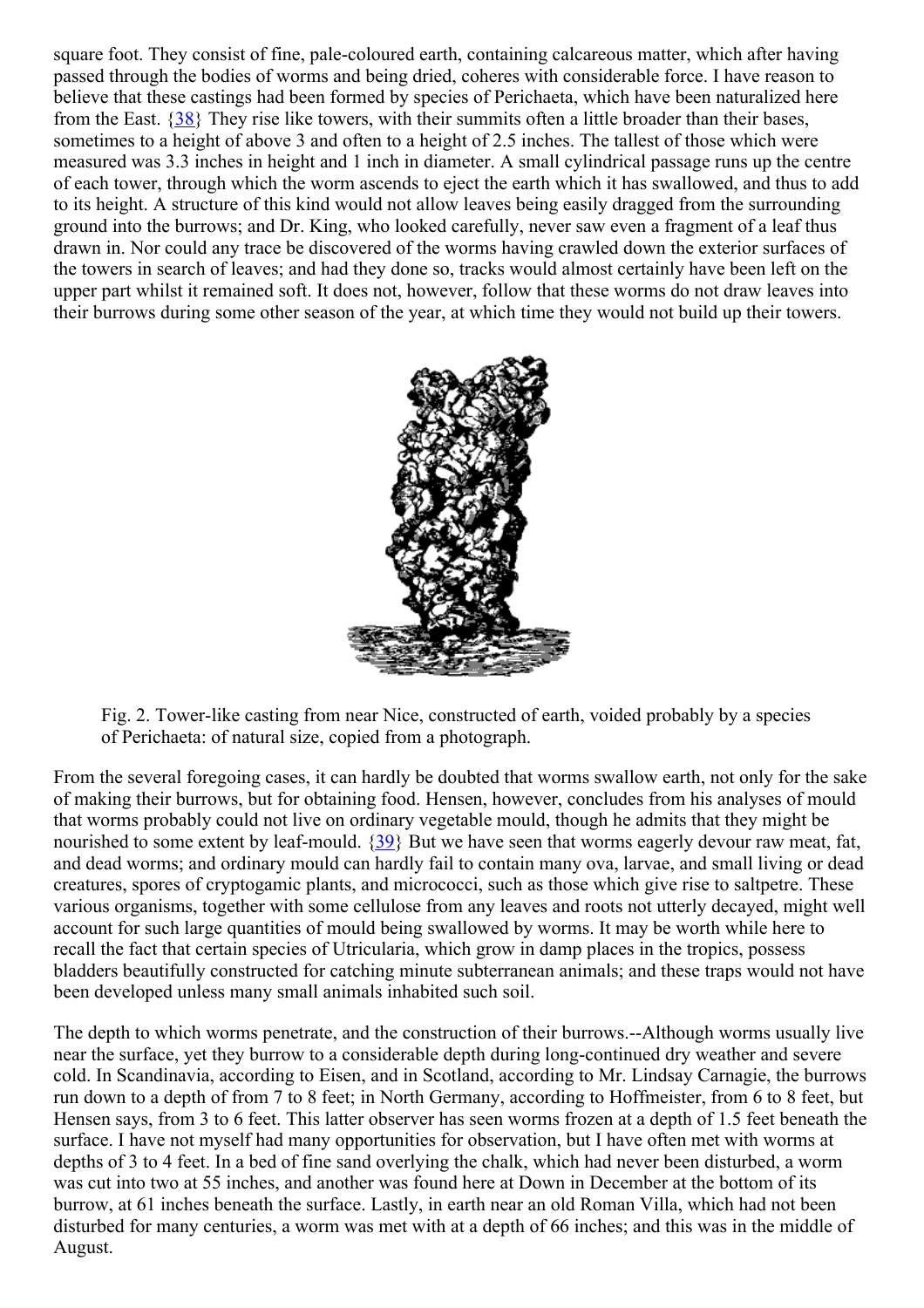The burrows run down perpendicularly, or more commonly a little obliquely. They are said sometimes to branch, but as far as I have seen this does not occur, except in recently dug ground and near the surface. They are generally, or as I believe invariably, lined with a thin layer of fine, dark-coloured earth voided by the worms; so that they must at first be made a little wider than their ultimate diameter. I have seen several burrows in undisturbed sand thus lined at a depth of 4 ft. 6 in.; and others close to the surface thus lined in recently dug ground. The walls of fresh burrows are often dotted with little globular pellets of voided earth, still soft and viscid; and these, as it appears, are spread out on all sides by the worm as it travels up or down its burrow. The lining thus formed becomes very compact and smooth when nearly dry, and closely fits the worm's body. The minute reflexed bristles which project in rows on all sides from the body, thus have excellent points of support; and the burrow is rendered well adapted for the rapid movement of the animal. The lining appears also to strengthen the walls, and perhaps saves the worm's body from being scratched. I think so because several burrows which passed through a layer of sifted coal-cinders, spread over turf to a thickness of 1.5 inch, had been thus lined to an unusual thickness. In this case the worms, judging from the castings, had pushed the cinders away on all sides and had not swallowed any of them. In another place, burrows similarly lined, passed through a layer of coarse coal-cinders, 3.5 inches in thickness. We thus see that the burrows are not mere excavations, but may rather be compared with tunnels lined with cement.

The mouths of the burrow are in addition often lined with leaves; and this is an instinct distinct from that of plugging them up, and does not appear to have been hitherto noticed. Many leaves of the Scotch-fir or pine (Pinus sylvestris) were given to worms kept in confinement in two pots; and when after several weeks the earth was carefully broken up, the upper parts of three oblique burrows were found surrounded for lengths of 7, 4, and 3.5 inches with pine-leaves, together with fragments of other leaves which had been given the worms as food. Glass beads and bits of tile, which had been strewed on the surface of the soil, were stuck into the interstices between the pine-leaves; and these interstices were likewise plastered with the viscid castings voided by the worms. The structures thus formed cohered so well, that I succeeded in removing one with only a little earth adhering to it. It consisted of a slightly curved cylindrical case, the interior of which could be seen through holes in the sides and at either end. The pineleaves had all been drawn in by their bases; and the sharp points of the needles had been pressed into the lining of voided earth. Had this not been effectually done, the sharp points would have prevented the retreat of the worms into their burrows; and these structures would have resembled traps armed with converging points of wire, rendering the ingress of an animal easy and its egress difficult or impossible. The skill shown by these worms is noteworthy and is the more remarkable, as the Scotch pine is not a native of this district.

After having examined these burrows made by worms in confinement, I looked at those in a flower-bed near some Scotch pines. These had all been plugged up in the ordinary manner with the leaves of this tree, drawn in for a length of from 1 to 1.5 inch; but the mouths of many of them were likewise lined with them, mingled with fragments of other kinds of leaves, drawn in to a depth of 4 or 5 inches. Worms often remain, as formerly stated, for a long time close to the mouths of their burrows, apparently for warmth; and the basket-like structures formed of leaves would keep their bodies from coming into close contact with the cold damp earth. That they habitually rested on the pine-leaves, was rendered probable by their clean and almost polished surfaces.

The burrows which run far down into the ground, generally, or at least often, terminate in a little enlargement or chamber. Here, according to Hoffmeister, one or several worms pass the winter rolled up into a ball. Mr. Lindsay Carnagie informed me (1838) that he had examined many burrows over a stonequarry in Scotland, where the overlying boulder-clay and mould had recently been cleared away, and a little vertical cliff thus left. In several cases the same burrow was a little enlarged at two or three points one beneath the other; and all the burrows terminated in a rather large chamber, at a depth of 7 or 8 feet from the surface. These chambers contained many small sharp bits of stone and husks of flax-seeds. They must also have contained living seeds, for on the following spring Mr. Carnagie saw grass-plants sprouting out of some of the intersected chambers. I found at Abinger in Surrey two burrows terminating in similar chambers at a depth of 36 and 41 inches, and these were lined or paved with little pebbles, about as large as mustard seeds; and in one of the chambers there was a decayed oat-grain, with its husk. Hensen likewise states that the bottoms of the burrows are lined with little stones; and where these could not be procured, seeds, apparently of the pear, had been used, as many as fifteen having been carried down into a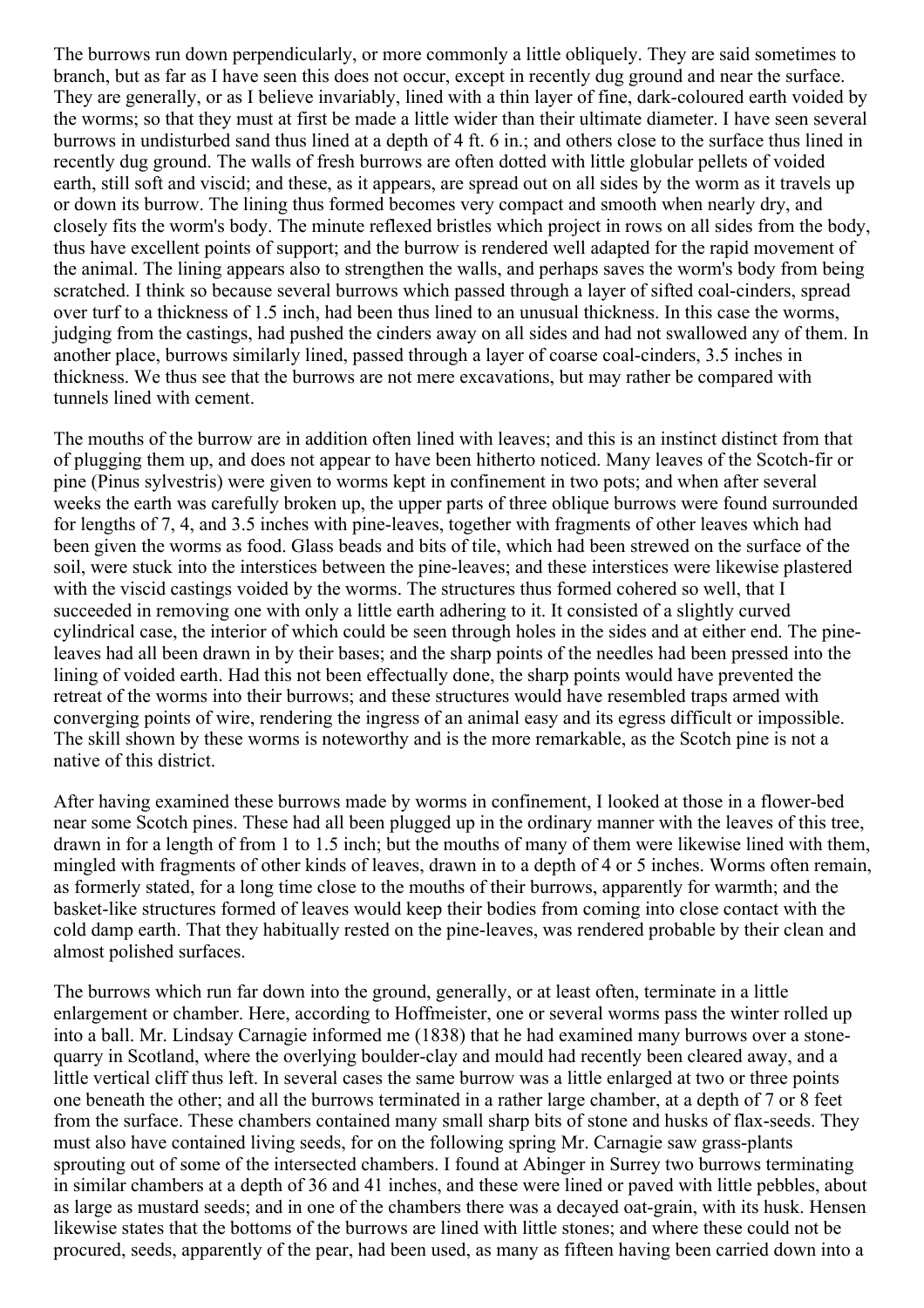single burrow, one of which had germinated.  $\{40\}$  $\{40\}$  $\{40\}$  We thus see how easily a botanist might be deceived who wished to learn how long deeply buried seeds remained alive, if he were to collect earth from a considerable depth, on the supposition that it could contain only seeds which had long lain buried. It is probable that the little stones, as well as the seeds, are carried down from the surface by being swallowed; for a surprising number of glass beads, bits of tile and of glass were certainly thus carried down by worms kept in pots; but some may have been carried down within their mouths. The sole conjecture which I can form why worms line their winter-quarters with little stones and seeds, is to prevent their closely coiled-up bodies from coming into close contact with the surrounding cold soil; and such contact would perhaps interfere with their respiration which is effected by the skin alone.

A worm after swallowing earth, whether for making its burrow or for food, soon comes to the surface to empty its body. The ejected earth is thoroughly mingled with the intestinal secretions, and is thus rendered viscid. After being dried it sets hard. I have watched worms during the act of ejection, and when the earth was in a very liquid state it was ejected in little spurts, and by a slow peristaltic movement when not so liquid. It is not cast indifferently on any side, but with some care, first on one and then on another side; the tail being used almost like a trowel. When a worm comes to the surface to eject earth, the tail protrudes, but when it collects leaves its head must protrude. Worms therefore must have the power of turning round in their closely-fitting burrows; and this, as it appears to us, would be a difficult feat. As soon as a little heap has been formed, the worm apparently avoids, for the sake of safety, protruding its tail; and the earthy matter is forced up through the previously deposited soft mass. The mouth of the same burrow is used for this purpose for a considerable time. In the case of the tower-like castings (see Fig. 2) near Nice, and of the similar but still taller towers from Bengal (hereafter to be described and figured), a considerable degree of skill is exhibited in their construction. Dr. King also observed that the passage up these towers hardly ever ran in the same exact line with the underlying burrow, so that a thin cylindrical object such as a haulm of grass, could not be passed down the tower into the burrow; and this change of direction probably serves in some manner as a protection.

Worms do not always eject their castings on the surface of the ground. When they can find any cavity, as when burrowing in newly turned-up earth, or between the stems of banked-up plants, they deposit their castings in such places. So again any hollow beneath a large stone lying on the surface of the ground, is soon filled up with their castings. According to Hensen, old burrows are habitually used for this purpose; but as far as my experience serves, this is not the case, excepting with those near the surface in recently dug ground. I think that Hensen may have been deceived by the walls of old burrows, lined with black earth, having sunk in or collapsed; for black streaks are thus left, and these are conspicuous when passing through light-coloured soil, and might be mistaken for completely filled-up burrows.

It is certain that old burrows collapse in the course of time; for as we shall see in the next chapter, the fine earth voided by worms, if spread out uniformly, would form in many places in the course of a year a layer 0.2 of an inch in thickness; so that at any rate this large amount is not deposited within the old unused burrows. If the burrows did not collapse, the whole ground would be first thickly riddled with holes to a depth of about ten inches, and in fifty years a hollow unsupported space, ten inches in depth, would be left. The holes left by the decay of successively formed roots of trees and plants must likewise collapse in the course of time.

The burrows of worms run down perpendicularly or a little obliquely, and where the soil is at all argillaceous, there is no difficulty in believing that the walls would slowly flow or slide inwards during very wet weather. When, however, the soil is sandy or mingled with many small stones, it can hardly be viscous enough to flow inwards during even the wettest weather; but another agency may here come into play. After much rain the ground swells, and as it cannot expand laterally, the surface rises; during dry weather it sinks again. For instance, a large flat stone laid on the surface of a field sank 3.33 mm. whilst the weather was dry between May 9th and June 13th, and rose 1.91 mm, between September 7th and 19th of the same year, much rain having fallen during the latter part of this time. During frosts and thaws the movements were twice as great. These observations were made by my son Horace, who will hereafter publish an account of the movements of this stone during successive wet and dry seasons, and of the effects of its being undermined by worms. Now when the ground swells, if it be penetrated by cylindrical holes, such as worm-burrows, their walls will tend to yield and be pressed inwards; and the yielding will be greater in the deeper parts (supposing the whole to be equally moistened) from the greater weight of the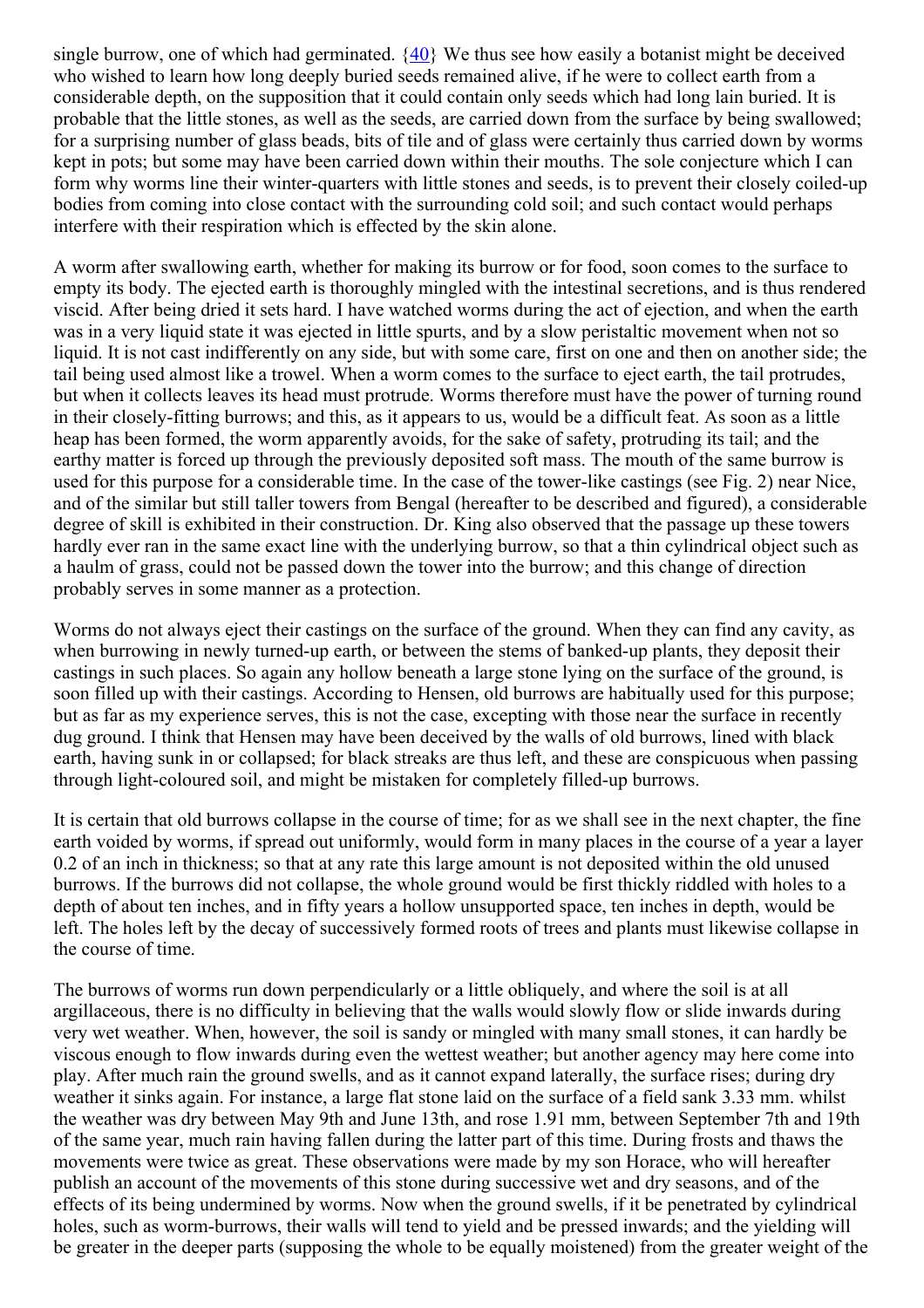superincumbent soil which has to be raised, than in the parts near the surface. When the ground dries, the walls will shrink a little and the burrows will be a little enlarged. Their enlargement, however, through the lateral contraction of the ground, will not be favoured, but rather opposed, by the weight of the superincumbent soil.

Distribution of Worms.--Earth-worms are found in all parts of the world, and some of the genera have an enormous range. [{41](#page-81-0)} They inhabit the most isolated islands; they abound in Iceland, and are known to exist in the West Indies, St. Helena, Madagascar, New Caledonia and Tahiti. In the Antarctic regions, worms from Kerguelen Land have been described by Ray Lankester; and I found them in the Falkland Islands. How they reach such isolated islands is at present quite unknown. They are easily killed by saltwater, and it does not appear probable that young worms or their egg-capsules could be carried in earth adhering to the feet or beaks of land-birds. Moreover Kerguelen Land is not now inhabited by any landbird.

In this volume we are chiefly concerned with the earth cast up by worms, and I have gleaned a few facts on this subject with respect to distant lands. Worms throw up plenty of castings in the United States. In Venezuela, castings, probably ejected by species of Urochaeta, are common in the gardens and fields, but not in the forests, as I hear from Dr. Ernst of Caracas. He collected 156 castings from the court-yard of his house, having an area of 200 square yards. They varied in bulk from half a cubic centimeter to five cubic centimeters, and were on an average three cubic centimeters. They were, therefore, of small size in comparison with those often found in England; for six large castings from a field near my house averaged 16 cubic centimeters. Several species of earth-worms are common in St. Catharina in South Brazil, and Fritz Muller informs me "that in most parts of the forests and pasture-lands, the whole soil, to a depth of a quarter of a metre, looks as if it had passed repeatedly through the intestines of earth-worms, even where hardly any castings are to be seen on the surface." A gigantic but very rare species is found there, the burrows of which are sometimes even two centimeters or nearly 0.8 of an inch in diameter, and which apparently penetrate the ground to a great depth.

In the dry climate of New South Wales, I hardly expected that worms would be common; but Dr. G. Krefft of Sydney, to whom I applied, after making inquiries from gardeners and others, and from his own observations, informs me that their castings abound. He sent me some collected after heavy rain, and they consisted of little pellets, about 0.15 inch in diameter; and the blackened sandy earth of which they were formed still cohered with considerable tenacity.

The late Mr. John Scott of the Botanic Gardens near Calcutta made many observations for me on worms living under the hot and humid climate of Bengal. The castings abound almost everywhere, in jungles and in the open ground, to a greater degree, as he thinks, than in England. After the water has subsided from the flooded rice-fields, the whole surface very soon becomes studded with castings--a fact which much surprised Mr. Scott, as he did not know how long worms could survive beneath water. They cause much trouble in the Botanic garden, "for some of the finest of our lawns can be kept in anything like order only by being almost daily rolled; if left undisturbed for a few days they become studded with large castings." These closely resemble those described as abounding near Nice; and they are probably the work of a species of Perichaeta. They stand up like towers, with an open passage in the centre.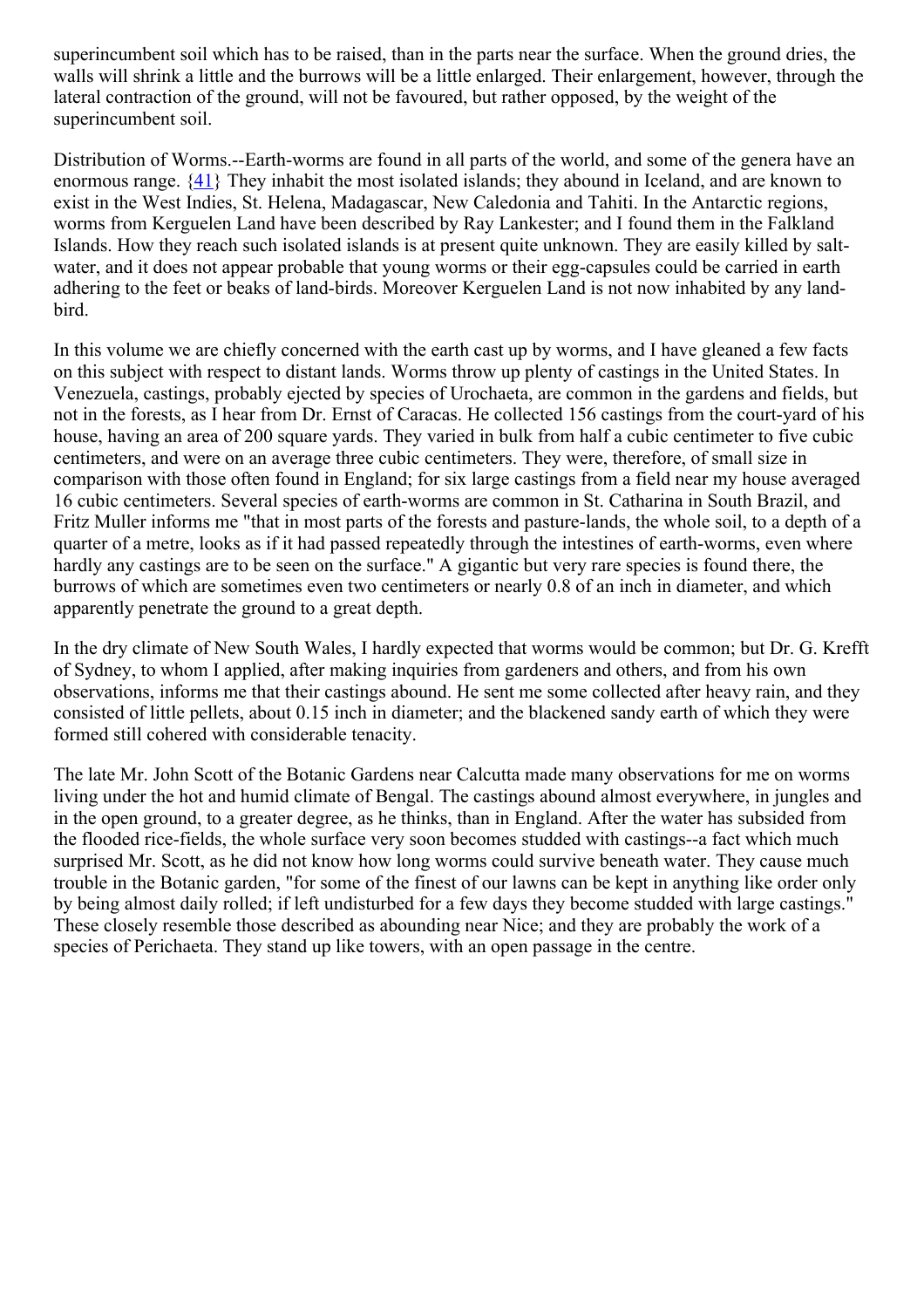

Fig. 3. A tower-like casting, probably ejected by a species of Perichaeta, from the Botanic Garden, Calcutta: of natural size, engraved from a photograph.

A figure of one of these castings from a photograph is here given (Fig. 3). The largest received by me was 3.5 inches in height and 1.35 inch in diameter; another was only 0.75 inch in diameter and 2.75 in height. In the following year, Mr. Scott measured several of the largest; one was 6 inches in height and nearly 1.5 in diameter: two others were 5 inches in height and respectively 2 and rather more than 2.5 inches in diameter. The average weight of the 22 castings sent to me was 35 grammes (1.25 oz.); and one of them weighed 44.8 grammes (or 2 oz.). All these castings were thrown up either in one night or in two. Where the ground in Bengal is dry, as under large trees, castings of a different kind are found in vast numbers: these consist of little oval or conical bodies, from about the 1/20 to rather above 1/10 of an inch in length. They are obviously voided by a distinct species of worms.

The period during which worms near Calcutta display such extraordinary activity lasts for only a little over two months, namely, during the cool season after the rains. At this time they are generally found within about 10 inches beneath the surface. During the hot season they burrow to a greater depth, and are then found coiled up and apparently hybernating. Mr. Scott has never seen them at a greater depth than 2.5 feet, but has heard of their having been found at 4 feet. Within the forests, fresh castings may be found even during the hot season. The worms in the Botanic garden, during the cool and dry season, draw many leaves and little sticks into the mouths of their burrows, like our English worms; but they rarely act in this manner during the rainy season.

Mr. Scott saw worm-castings on the lofty mountains of Sikkim in North India. In South India Dr. King found in one place, on the plateau of the Nilgiris, at an elevation of 7000 feet, "a good many castings," which are interesting for their great size. The worms which eject them are seen only during the wet season, and are reported to be from 12 to 15 inches in length, and as thick as a man's little finger. These castings were collected by Dr. King after a period of 110 days without any rain; and they must have been ejected either during the north-east or more probably during the previous south-west monsoon; for their surfaces had suffered some disintegration and they were penetrated by many fine roots. A drawing is here given (Fig. 4) of one which seems to have best retained its original size and appearance. Notwithstanding some loss from disintegration, five of the largest of these castings (after having been well sun-dried) weighed each on an average 89.5 grammes, or above 3 oz.; and the largest weighed 123.14 grammes, or 4.33 oz.,--that is, above a quarter of a pound! The largest convolutions were rather more than one inch in diameter; but it is probable that they had subsided a little whilst soft, and that their diameters had thus been increased. Some had flowed so much that they now consisted of a pile of almost flat confluent cakes. All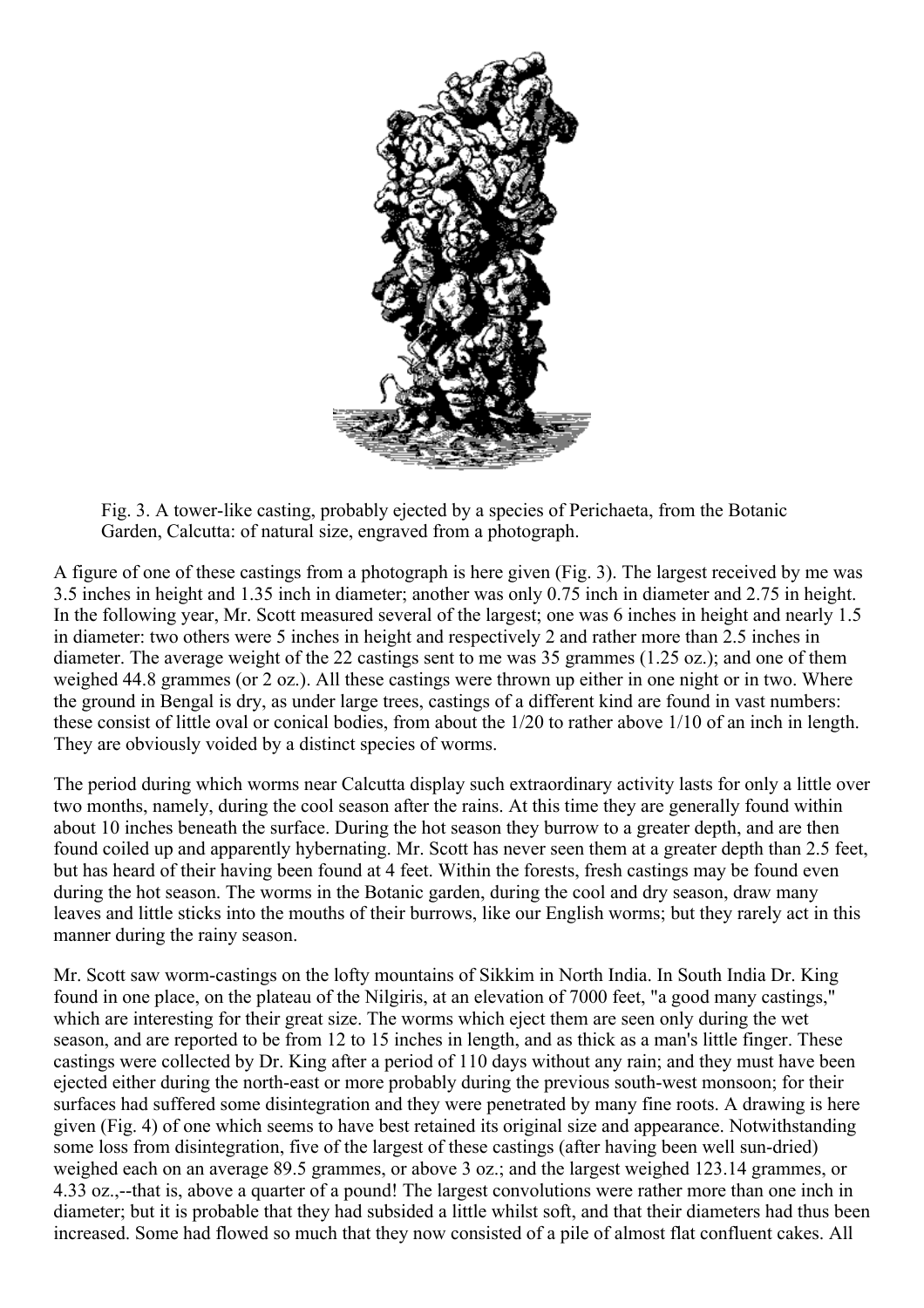were formed of fine, rather light-coloured earth, and were surprisingly hard and compact, owing no doubt to the animal matter by which the particles of earth had been cemented together. They did not disintegrate, even when left for some hours in water. Although they had been cast up on the surface of gravelly soil, they contained extremely few bits of rock, the largest of which was only 0.15 inch in diameter.



Fig. 4. A casting from the Nilgiri Mountains in South India: of natural size, engraved from a photograph.

Dr. King saw in Ceylon a worm about 2 feet in length and 0.5 inch in diameter; and he was told that it was a very common species during the wet season. These worms must throw up castings at least as large as those on the Nilgiri Mountains; but Dr. King saw none during his short visit to Ceylon.

Sufficient facts have now been given, showing that worms do much work in bringing up fine earth to the surface in most or all parts of the world, and under the most different climates.

S&H [Home](http://www.soilandhealth.org/) Ag [Library](http://www.soilandhealth.org/01aglibrary/01aglibwelcome.html) [Vegetable](#page-0-0) Mould (contents) Next [Chapter](#page-42-0) [Previous](#page-14-0)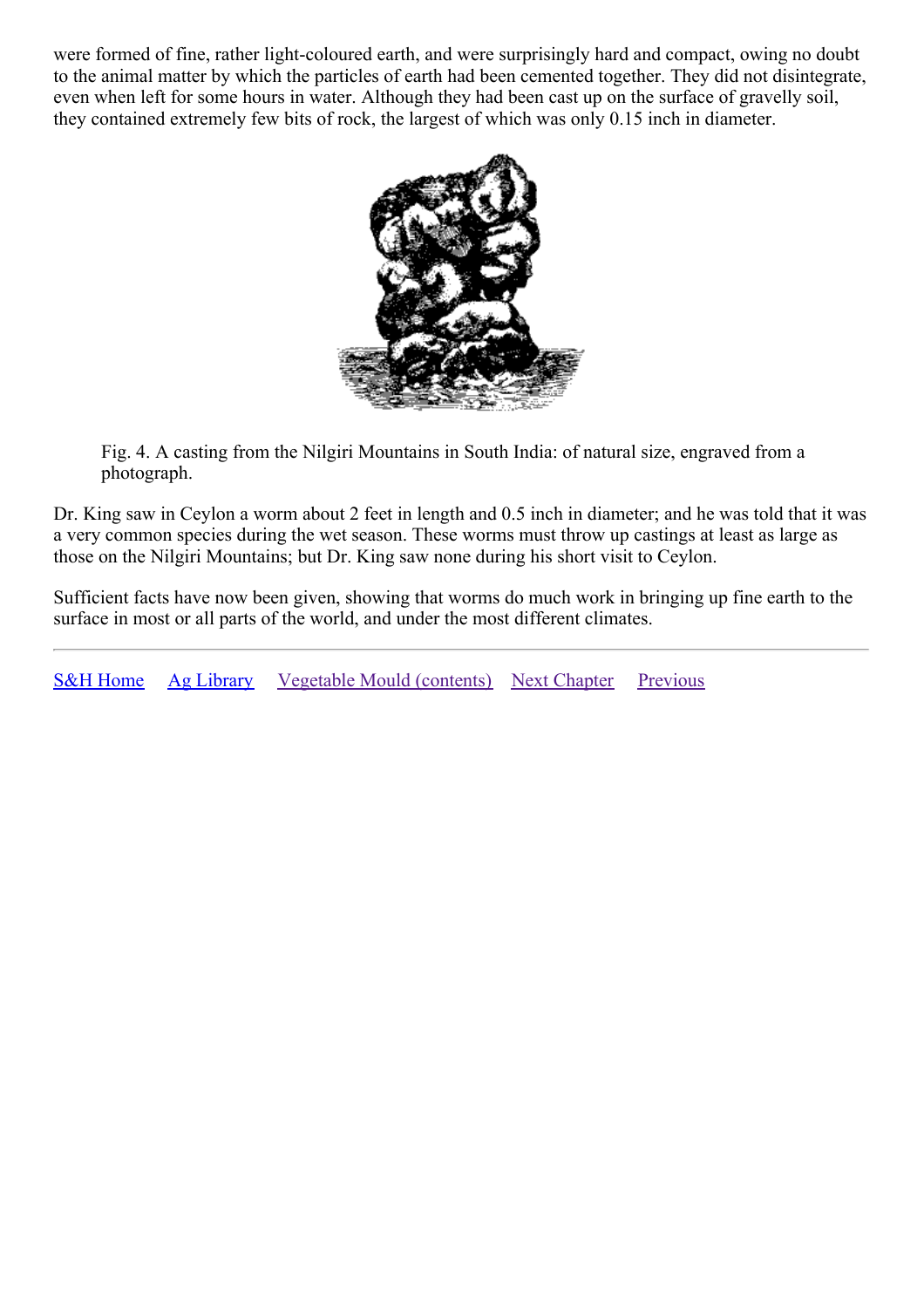## **Chapter III--The Amount Of Fine Earth Brought Up By Worms To The Surface.**

Rate at which various objects strewed on the surface of grass-fields are covered up by the castings of worms--The burial of a paved path--The slow subsidence of great stones left on the surface--The number of worms which live within a given space--The weight of earth ejected from a burrow, and from all the burrows within a given space--The thickness of the layer of mould which the castings on a given space would form within a given time if uniformly spread out--The slow rate at which mould can increase to a great thickness--Conclusion.

We now come to the more immediate subject of this volume, namely, the amount of earth which is brought up by worms from beneath the surface, and is afterwards spread out more or less completely by the rain and wind. The amount can be judged of by two methods,--by the rate at which objects left on the surface are buried, and more accurately by weighing the quantity brought up within a given time. We will begin with the first method, as it was first followed.

Near Mael Hall in Staffordshire, quick-lime had been spread about the year 1827 thickly over a field of good pasture-land, which had not since been ploughed. Some square holes were dug in this field in the beginning of October 1837; and the sections showed a layer of turf, formed by the matted roots of the grasses, 0.5 inch in thickness, beneath which, at a depth of 2.5 inches (or 3 inches from the surface), a layer of the lime in powder or in small lumps could be distinctly seen running all round the vertical sides of the holes. The soil beneath the layer of lime was either gravelly or of a coarse sandy nature, and differed considerably in appearance from the overlying dark-coloured fine mould. Coal- cinders had been spread over a part of this same field either in the year 1833 or 1834; and when the above holes were dug, that is after an interval of 3 or 4 years, the cinders formed a line of black spots round the holes, at a depth of 1 inch beneath the surface, parallel to and above the white layer of lime. Over another part of this field cinders had been strewed, only about half-a-year before, and these either still lay on the surface or were entangled among the roots of the grasses; and I here saw the commencement of the burying process, for worm-castings had been heaped on several of the smaller fragments. After an interval of 4.75 years this field was re-examined, and now the two layers of lime and cinders were found almost everywhere at a greater depth than before by nearly 1 inch, we will say by 0.75 of an inch. Therefore mould to an average thickness of 0.22 of an inch had been annually brought up by the worms, and had been spread over the surface of this field.

Coal-cinders had been strewed over another field, at a date which could not be positively ascertained, so thickly that they formed (October, 1837) a layer, 1 inch in thickness at a depth of about 3 inches from the surface. The layer was so continuous that the over-lying dark vegetable mould was connected with the sub-soil of red clay only by the roots of the grasses; and when these were broken, the mould and the red clay fell apart. In a third field, on which coal-cinders and burnt marl had been strewed several times at unknown dates, holes were dug in 1842; and a layer of cinders could be traced at a depth of 3.5 inches, beneath which at a depth of 9.5 inches from the surface there was a line of cinders together with burnt marl. On the sides of one hole there were two layers of cinders, at 2 and 3.5 inches beneath the surface; and below them at a depth in parts of 9.5, and in other parts of 10.5 inches there were fragments of burnt marl. In a fourth field two layers of lime, one above the other, could be distinctly traced, and beneath them a layer of cinders and burnt marl at a depth of from 10 to 12 inches below the surface.

A piece of waste, swampy land was enclosed, drained, ploughed, harrowed and thickly covered in the year 1822 with burnt marl and cinders. It was sowed with grass seeds, and now supports a tolerably good but coarse pasture. Holes were dug in this field in 1837, or 15 years after its reclamation, and we see in the accompanying diagram (Fig. 5), reduced to half of the natural scale, that the turf was 1 inch thick, beneath which there was a layer of vegetable mould 2.5 inches thick. This layer did not contain fragments of any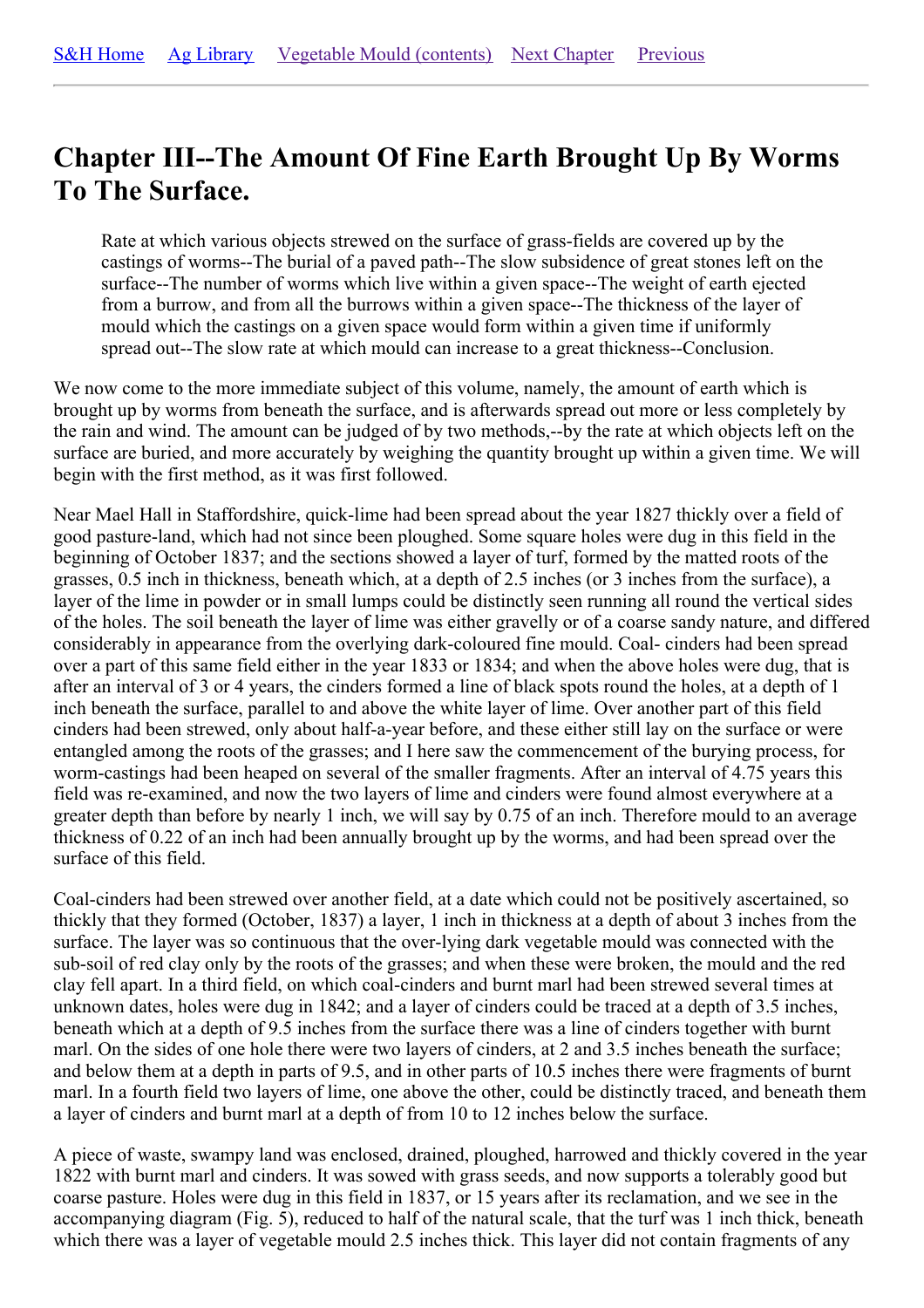kind; but beneath it there was a layer of mould, 1.5 inch in thickness, full of fragments of burnt marl, conspicuous from their red colour, one of which near the bottom was an inch in length; and other fragments of coal-cinders together with a few white quartz pebbles. Beneath this layer and at a depth of 4.5 inches from the surface, the original black, peaty, sandy soil with a few quartz pebbles was encountered. Here therefore the fragments of burnt marl and cinders had been covered in the course of 15 years by a layer of fine vegetable mould, only 2.5 inches in thickness, excluding the turf. Six and a half years subsequently this field was re-examined, and the fragments were now found at from 4 to 5 inches beneath the surface. So that in this interval of 6.5 years, about 1.5 inch of mould had been added to the superficial layer. I am surprised that a greater quantity had not been brought up during the whole 21.5 years, for in the closely underlying black, peaty soil there were many worms. It is, however, probable that formerly, whilst the land remained poor, worms were scanty; and the mould would then have accumulated slowly. The average annual increase of thickness for the whole period is 0.19 of an inch.



Fig. 5. Section, reduced to half of the natural scale, of the vegetable mould in a field, drained and reclaimed fifteen years previously; A, turf; B, vegetable mould without any stones; C, mould with fragments of burnt marl, coal-cinders and quarts pebbles; D, subsoil of black, peaty sand with quartz pebbles.

Two other cases are worth recording. In the spring of 1835, a field, which had long existed as poor pasture and was so swampy that it trembled slightly when stamped on, was thickly covered with red sand so that the whole surface appeared at first bright red. When holes were dug in this field after an interval of about 2.5 years, the sand formed a layer at a depth of 0.75 in. beneath the surface. In 1842 (i.e., 7 years after the sand had been laid on) fresh holes were dug, and now the red sand formed a distinct layer, 2 inches beneath the surface, or 1.5 inch beneath the turf; so that on an average, 0.21 inch of mould had been annually brought to the surface. Immediately beneath the layer of red sand, the original substratum of black sandy peat extended.

A grass field, likewise not far from Maer Hall, had formerly been thickly covered with marl, and was then left for several years as pasture; it was afterwards ploughed. A friend had three trenches dug in this field 28 years after the application of the marl,  $\{42\}$  $\{42\}$  $\{42\}$  and a layer of the marl fragments could be traced at a depth, carefully measured, of 12 inches in some parts, and of 14 inches in other parts. This difference in depth depended on the layer being horizontal, whilst the surface consisted of ridges and furrows from the field having been ploughed. The tenant assured me that it had never been turned up to a greater depth than from 6 to 8 inches; and as the fragments formed an unbroken horizontal layer from 12 to 14 inches beneath the surface, these must have been buried by the worms whilst the land was in pasture before it was ploughed, for otherwise they would have been indiscriminately scattered by the plough throughout the whole thickness of the soil. Four-and-a-half years afterwards I had three holes dug in this field, in which potatoes had been lately planted, and the layer of marl-fragments was now found 13 inches beneath the bottoms of the furrows, and therefore probably 15 inches beneath the general level of the field. It should,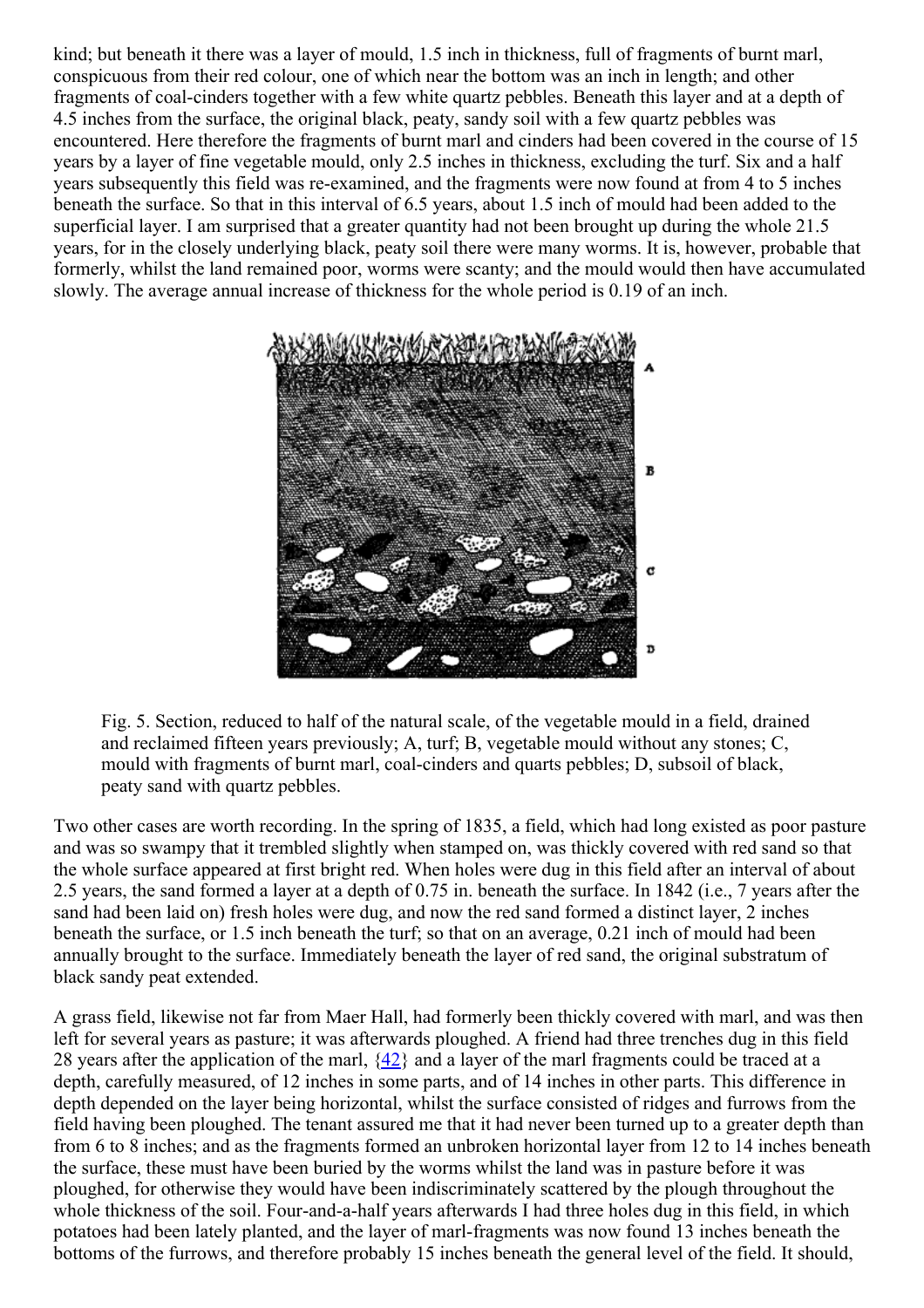however, be observed that the thickness of the blackish sandy soil, which had been thrown up by the worms above the marl-fragments in the course of 32.5 years, would have measured less than 15 inches, if the field had always remained as pasture, for the soil would in this case have been much more compact. The fragments of marl almost rested on an undisturbed substratum of white sand with quartz pebbles; and as this would be little attractive to worms, the mould would hereafter be very slowly increased by their action.

We will now give some cases of the action of worms, on land differing widely from the dry sandy or the swampy pastures just described. The chalk formation extends all round my house in Kent; and its surface, from having been exposed during an immense period to the dissolving action of rain-water, is extremely irregular, being abruptly festooned and penetrated by many deep well-like cavities. [{43](#page-81-0)} During the dissolution of the chalk, the insoluble matter, including a vast number of unrolled flints of all sizes, has been left on the surface and forms a bed of stiff red clay, full of flints, and generally from 6 to 14 feet in thickness. Over the red clay, wherever the land has long remained as pasture, there is a layer a few inches in thickness, of dark-coloured vegetable mould.

A quantity of broken chalk was spread, on December 20, 1842, over a part of a field near my house, which had existed as pasture certainly for 30, probably for twice or thrice as many years. The chalk was laid on the land for the sake of observing at some future period to what depth it would become buried. At the end of November, 1871, that is after an interval of 29 years, a trench was dug across this part of the field; and a line of white nodules could be traced on both sides of the trench, at a depth of 7 inches from the surface. The mould, therefore, (excluding the turf) had here been thrown up at an average rate of 0.22 inch per year. Beneath the line of chalk nodules there was in parts hardly any fine earth free of flints, while in other parts there was a layer, 2.25 inches in thickness. In this latter case the mould was altogether 9.25 inches thick; and in one such spot a nodule of chalk and a smooth flint pebble, both of which must have been left at some former time on the surface, were found at this depth. At from 11 to 12 inches beneath the surface, the undisturbed reddish clay, full of flints, extended. The appearance of the above nodules of chalk surprised me, much at first, as they closely resembled water-worn pebbles, whereas the freshly-broken fragments had been angular. But on examining the nodules with a lens, they no longer appeared waterworn, for their surfaces were pitted through unequal corrosion, and minute, sharp points, formed of broken fossil shells, projected from them. It was evident that the corners of the original fragments of chalk had been wholly dissolved, from presenting a large surface to the carbonic acid dissolved in the rain-water and to that generated in soil containing vegetable matter, as well as to the humus-acids.  $\{44\}$  $\{44\}$  $\{44\}$  The projecting corners would also, relatively to the other parts, have been embraced by a larger number of living rootlets; and these have the power of even attacking marble, as Sachs has shown. Thus, in the course of 29 years, buried angular fragments of chalk had been converted into well-rounded nodules.

Another part of this same field was mossy, and as it was thought that sifted coal-cinders would improve the pasture, a thick layer was spread over this part either in 1842 or 1843, and another layer some years afterwards. In 1871 a trench was here dug, and many cinders lay in a line at a depth of 7 inches beneath the surface, with another line at a depth of 5.5 inches parallel to the one beneath. In another part of this field, which had formerly existed as a separate one, and which it was believed had been pasture-land for more than a century, trenches were dug to see how thick the vegetable mould was. By chance the first trench was made at a spot where at some former period, certainly more than forty years before, a large hole had been filled up with coarse red clay, flints, fragments of chalk, and gravel; and here the fine vegetable mould was only from 4.125 to 4.375 inches in thickness. In another and undisturbed place, the mould varied much in thickness, namely, from 6.5 to 8.5 inches; beneath which a few small fragments of brick were found in one place. From these several cases, it would appear that during the last 29 years mould has been heaped on the surface at an average annual rate of from 0.2 to 0.22 of an inch. But in this district when a ploughed field is first laid down in grass, the mould accumulates at a much slower rate. The rate, also, must become very much slower after a bed of mould, several inches in thickness, has been formed; for the worms then live chiefly near the surface, and burrow down to a greater depth so as to bring up fresh earth from below, only during the winter when the weather is very cold (at which time worms were found in this field at a depth of 26 inches) and during summer, when the weather is very dry.

A field, which adjoins the one just described, slopes in one part rather steeply (viz., at from 10 degrees to 15 degrees); this part was last ploughed in 1841, was then harrowed and left to become pasture-land. For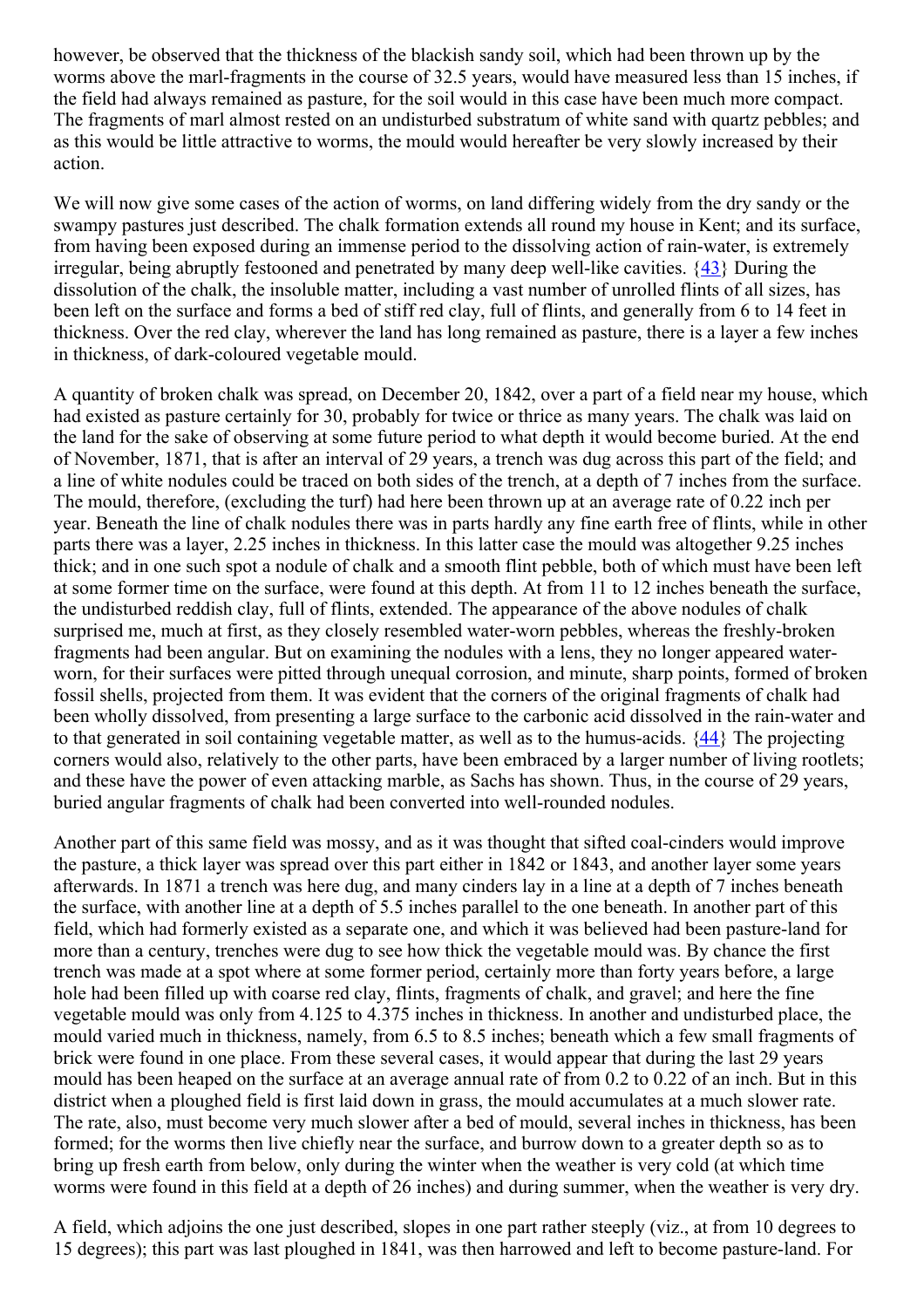several years it was clothed with an extremely scant vegetation, and was so thickly covered with small and large flints (some of them half as large as a child's head) that the field was always called by my sons "the stony field." When they ran down the slope the stones clattered together, I remember doubting whether I should live to see these larger flints covered with vegetable mould and turf. But the smaller stones disappeared before many years had elapsed, as did every one of the larger ones after a time; so that after thirty years (1871) a horse could gallop over the compact turf from one end of the field to the other, and not strike a single stone with his shoes. To anyone who remembered the appearance of the field in 1842, the transformation was wonderful. This was certainly the work of the worms, for though castings were not frequent for several years, yet some were thrown up month after month, and these gradually increased in numbers as the pasture improved. In the year 1871 a trench was dug on the above slope, and the blades of grass were cut off close to the roots, so that the thickness of the turf and of the vegetable mould could be measured accurately. The turf was rather less than half an inch, and the mould, which did not contain any stones, 2.5 inches in thickness. Beneath this lay coarse clayey earth full of flints, like that in any of the neighbouring ploughed fields. This coarse earth easily fell apart from the overlying mould when a spit was lifted up. The average rate of accumulation of the mould during the whole thirty years was only .083 inch per year (i.e., nearly one inch in twelve years); but the rate must have been much slower at first, and afterwards considerably quicker.

The transformation in the appearance of this field, which had been effected beneath my eyes, was afterwards rendered the more striking, when I examined in Knole Park a dense forest of lofty beech-trees, beneath which nothing grew. Here the ground was thickly strewed with large naked stones, and wormcastings were almost wholly absent. Obscure lines and irregularities on the surface indicated that the land had been cultivated some centuries ago. It is probable that a thick wood of young beech-trees sprung up so quickly, that time enough was not allowed for worms to cover up the stones with their castings, before the site became unfitted for their existence. Anyhow the contrast between the state of the now miscalled "stony field," well stocked with worms, and the present state of the ground beneath the old beech-trees in Knole Park, where worms appeared to be absent, was striking.

A narrow path running across part of my lawn was paved in 1843 with small flagstones, set edgeways; but worms threw up many castings and weeds grew thickly between them. During several years the path was weeded and swept; but ultimately the weeds and worms prevailed, and the gardener ceased to sweep, merely mowing off the weeds, as often as the lawn was mowed. The path soon became almost covered up, and after several years no trace of it was left. On removing, in 1877, the thin overlying layer of turf, the small flag-stones, all in their proper places, were found covered by an inch of fine mould.

Two recently published accounts of substances strewed on the surface of pasture-land, having become buried through the action of worms, may be here noticed. The Rev. H. C. Key had a ditch cut in a field, over which coal-ashes had been spread, as it was believed, eighteen years before; and on the clean-cut perpendicular sides of the ditch, at a depth of at least seven inches, there could be seen, for a length of 60 yards, "a distinct, very even, narrow line of coal-ashes, mixed with small coal, perfectly parallel with the top-sward." [{45](#page-81-0)} This parallelism and the length of the section give interest to the case. Secondly, Mr. Dancer states [{46](#page-81-0)} that crushed bones had been thickly strewed over a field; and "some years afterwards" these were found "several inches below the surface, at a uniform depth."

The Rev. Mr. Zincke informs me that he has lately had an orchard dug to the unusual depth of 4 feet. The upper 18 inches consisted of dark-coloured vegetable mould, and the next 18 inches of sandy loam, containing in the lower part many rolled pieces of sandstone, with some bits of brick and tile, probably of Roman origin, as remains of this period have been found close by. The sandy loam rested on an indurated ferruginous pan of yellow clay, on the surface of which two perfect celts were found. If, as seems probable, the celts were originally left on the surface of the land, they have since been covered up with earth 3 feet in thickness, all of which has probably passed through the bodies of worms, excepting the stones which may have been scattered on the surface at different times, together with manure or by other means. It is difficult otherwise to understand the source of the 18 inches of sandy loam, which differed from the overlying dark vegetable mould, after both had been burnt, only in being of a brighter red colour, and in not being quite so fine-grained. But on this view we must suppose that the carbon in vegetable mould, when it lies at some little depth beneath the surface and does not continually receive decaying vegetable matter from above, loses its dark colour in the course of centuries; but whether this is probable I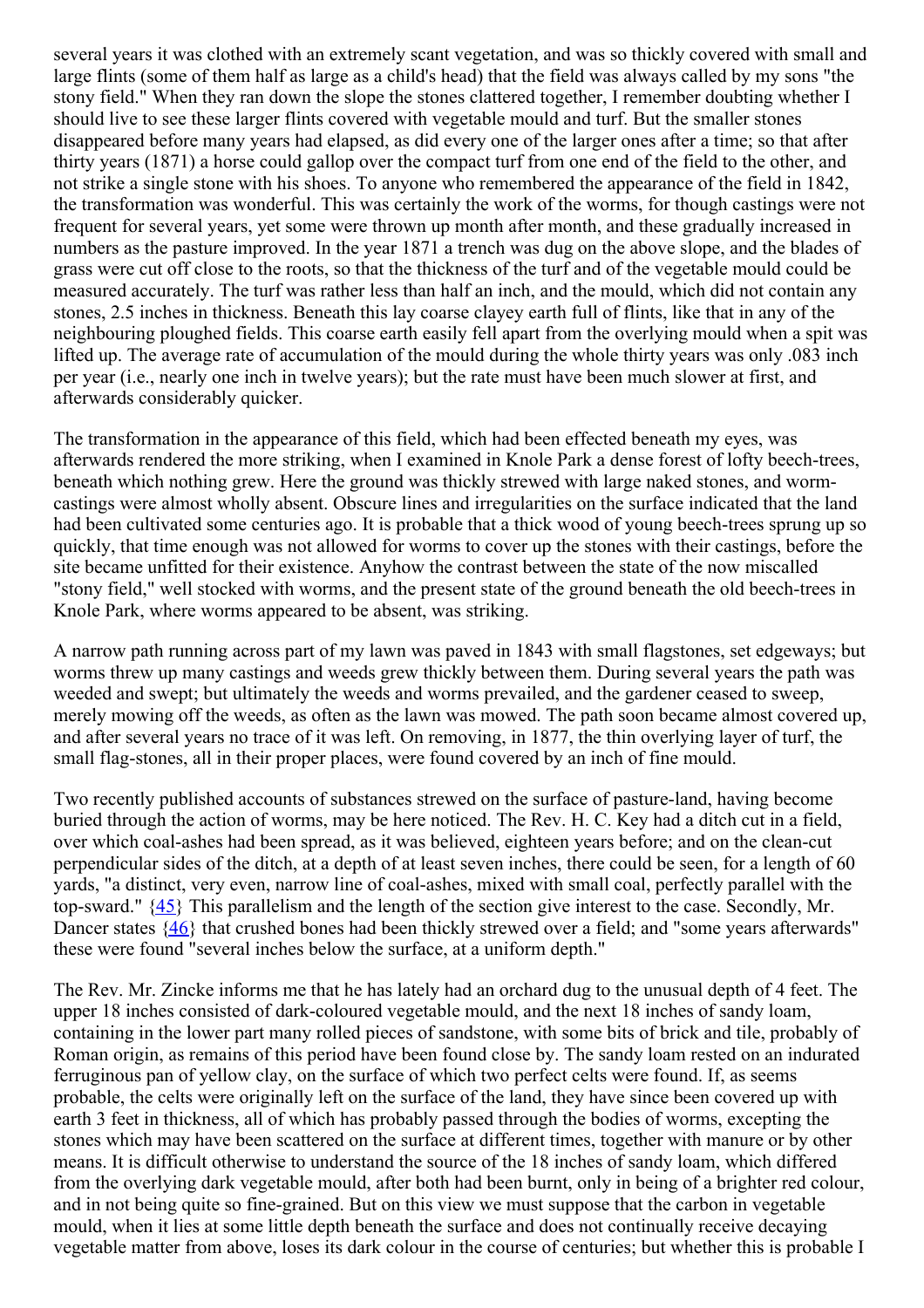do not know.

Worms appear to act in the same manner in New Zealand as in Europe; for Professor J. von Haast has described [{47](#page-81-0)} a section near the coast, consisting of mica-schist, "covered by 5 or 6 feet of loess, above which about 12 inches of vegetable soil had accumulated." Between the loess and the mould there was a layer from 3 to 6 inches in thickness, consisting of "cores, implements, flakes, and chips, all manufactured from hard basaltic rock." It is therefore probable that the aborigines, at some former period, had left these objects on the surface, and that they had afterwards been slowly covered up by the castings of worms.

Farmers in England are well aware that objects of all kinds, left on the surface of pasture-land, after a time disappear, or, as they say, work themselves downwards. How powdered lime, cinders, and heavy stones, can work down, and at the same rate, through the matted roots of a grass-covered surface, is a question which has probably never occurred to them.  $\{48\}$  $\{48\}$  $\{48\}$ 

The Sinking of great Stones through the Action of Worms.--When a stone of large size and of irregular shape is left on the surface of the ground, it rests, of course, on the more protuberant parts; but worms soon fill up with their castings all the hollow spaces on the lower side; for, as Hensen remarks, they like the shelter of stones. As soon as the hollows are filled up, the worms eject the earth which they have swallowed beyond the circumference of the stones; and thus the surface of the ground is raised all round the stone. As the burrows excavated directly beneath the stone after a time collapse, the stone sinks a little. [{49](#page-81-0)} Hence it is, that boulders which at some ancient period have rolled down from a rocky mountain or cliff on to a meadow at its base, are always somewhat imbedded in the soil; and, when removed, leave an exact impression of their lower surfaces in the underlying fine mould. If, however, a boulder is of such huge dimensions, that the earth beneath is kept dry, such earth will not be inhabited by worms, and the boulder will not sink into the ground.

A lime-kiln formerly stood in a grass-field near Leith Hill Place in Surrey, and was pulled down 35 years before my visit; all the loose rubbish had been carted away, excepting three large stones of quartzose sandstone, which it was thought might hereafter be of some use. An old workman remembered that they had been left on a bare surface of broken bricks and mortar, close to the foundations of the kiln; but the whole surrounding surface is now covered with turf and mould. The two largest of these stones had never since been moved; nor could this easily have been done, as, when I had them removed, it was the work of two men with levers. One of these stones, and not the largest, was 64 inches long, 17 inches broad, and from 9 to 10 inches in thickness. Its lower surface was somewhat protuberant in the middle; and this part still rested on broken bricks and mortar, showing the truth of the old workman's account. Beneath the brick rubbish the natural sandy soil, full of fragments of sandstone was found; and this could have yielded very little, if at all, to the weight of the stone, as might have been expected if the sub-soil had been clay. The surface of the field, for a distance of about 9 inches round the stone, gradually sloped up to it, and close to the stone stood in most places about 4 inches above the surrounding ground. The base of the stone was buried from 1 to 2 inches beneath the general level, and the upper surface projected about 8 inches above this level, or about 4 inches above the sloping border of turf. After the removal of the stone it became evident that one of its pointed ends must at first have stood clear above the ground by some inches, but its upper surface was now on a level with the surrounding turf. When the stone was removed, an exact cast of its lower side, forming a shallow crateriform hollow, was left, the inner surface of which consisted of fine black mould, excepting where the more protuberant parts rested on the brick-rubbish. A transverse section of this stone, together with its bed, drawn from measurements made after it had been displaced, is here given on a scale of 0.5 inch to a foot (Fig. 6). The turf-covered border which sloped up to the stone, consisted of fine vegetable mould, in one part 7 inches in thickness. This evidently consisted of worm-castings, several of which had been recently ejected. The whole stone had sunk in the thirty-five years, as far as I could judge, about 1.5 inch; and this must have been due to the brick-rubbish beneath the more protuberant parts having been undermined by worms. At this rate the upper surface of the stone, if it had been left undisturbed, would have sunk to the general level of the field in 247 years; but before this could have occurred, some earth would have been washed down by heavy rain from the castings on the raised border of turf over the upper surface of the stone.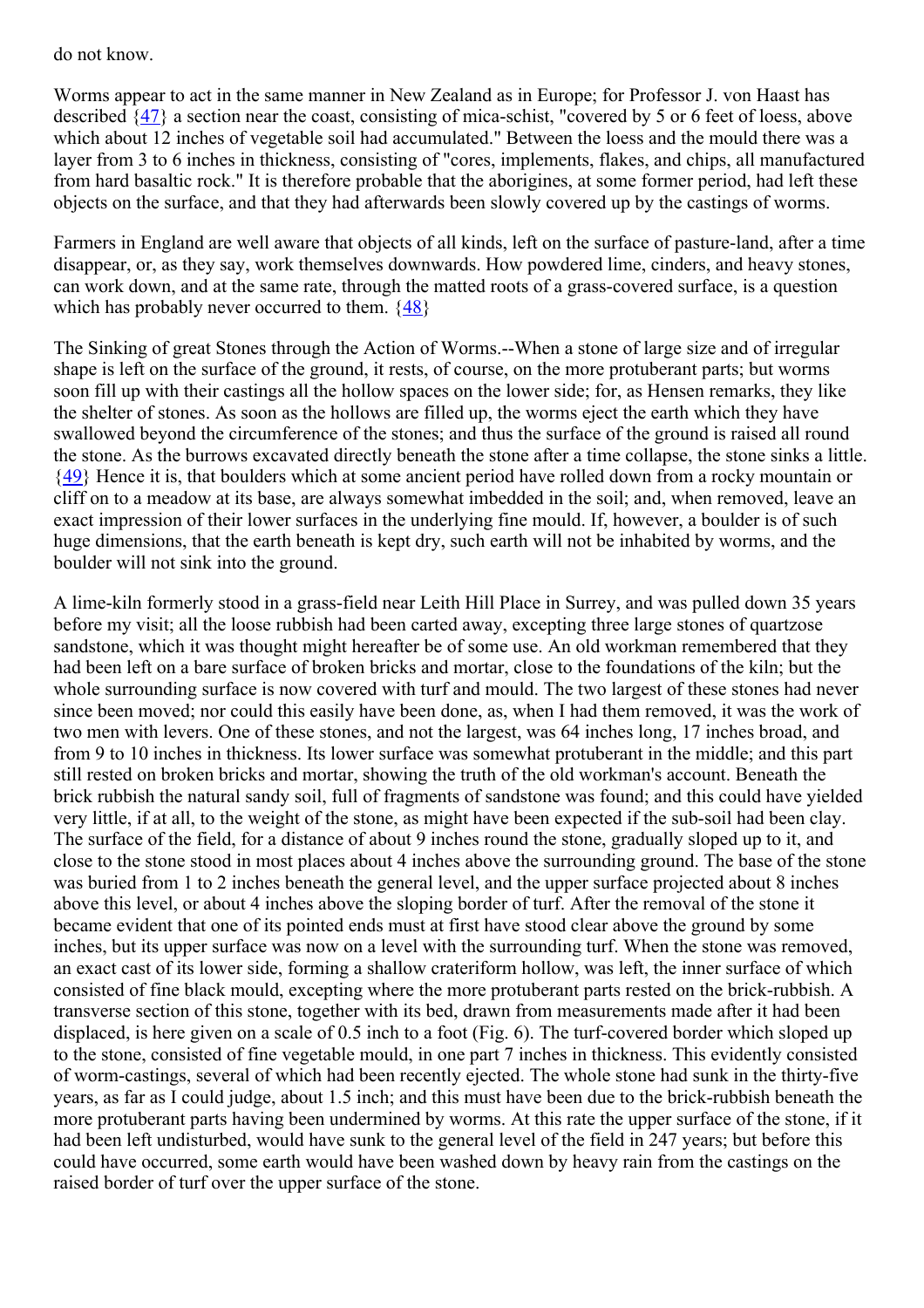<span id="page-42-0"></span>

Fig. 6. Transverse section across a large stone, which had lain on a grassfield for 35 years. A A, general level of the field. The underlying brick rubbish has not been represented. Scale 1/2 in. to 1 ft.

The second stone was larger that the one just described, viz., 67 inches in length, 39 in breadth, and 15 in thickness. The lower surface was nearly flat, so that the worms must soon have been compelled to eject their castings beyond its circumference. The stone as a whole had sunk about 2 inches into the ground. At this rate it would have required 262 years for its upper surface to have sunk to the general level of the field. The upwardly sloping, turf-covered border round the stone was broader than in the last case, viz., from 14 to 16 inches; and why this should be so, I could see no reason. In most parts this border was not so high as in the last case, viz., from 2 to 2.5 inches, but in one place it was as much as 5.5. Its average height close to the stone was probably about 3 inches, and it thinned out to nothing. If so, a layer of fine earth, 15 inches in breadth and 1.5 inch in average thickness, of sufficient length to surround the whole of the much elongated slab, must have been brought up by the worms in chief part from beneath the stone in the course of 35 years. This amount would be amply sufficient to account for its having sunk about 2 inches into the ground; more especially if we bear in mind that a good deal of the finest earth would have been washed by heavy rain from the castings ejected on the sloping border down to the level of the field. Some fresh castings were seen close to the stone. Nevertheless, on digging a large hole to a depth of 18 inches where the stone had lain, only two worms and a few burrows were seen, although the soil was damp and seemed favourable for worms. There were some large colonies of ants beneath the stone, and possibly since their establishment the worms had decreased in number.

The third stone was only about half as large as the others; and two strong boys could together have rolled it over. I have no doubt that it had been rolled over at a moderately recent time, for it now lay at some distance from the two other stones at the bottom of a little adjoining slope. It rested also on fine earth, instead of partly on brick-rubbish. In agreement with this conclusion, the raised surrounding border of turf was only 1 inch high in some parts, and 2 inches in other parts. There were no colonies of ants beneath this stone, and on digging a hole where it had lain, several burrows and worms were found.



Fig. 7. Section through one of the fallen Druidical stones at Stonehenge, showing how much it had sunk into the ground. Scale 1/2 in. to 1 ft.

At Stonehenge, some of the outer Druidical stones are now prostrate, having fallen at a remote but unknown period; and these have become buried to a moderate depth in the ground. They are surrounded by sloping borders of turf, on which recent castings were seen. Close to one of these fallen stones, which was 17 ft long, 6 ft. broad, and 28.5 inches thick, a hole was dug; and here the vegetable mould was at least 9.5 inches in thickness. At this depth a flint was found, and a little higher up on one side of the hole a fragment of glass. The base of the stone lay about 9.5 inches beneath the level of the surrounding ground, and its upper surface 19 inches above the ground.

A hole was also dug close to a second huge stone, which in falling had broken into two pieces; and this must have happened long ago, judging from the weathered aspect of the fractured ends. The base was buried to a depth of 10 inches, as was ascertained by driving an iron skewer horizontally into the ground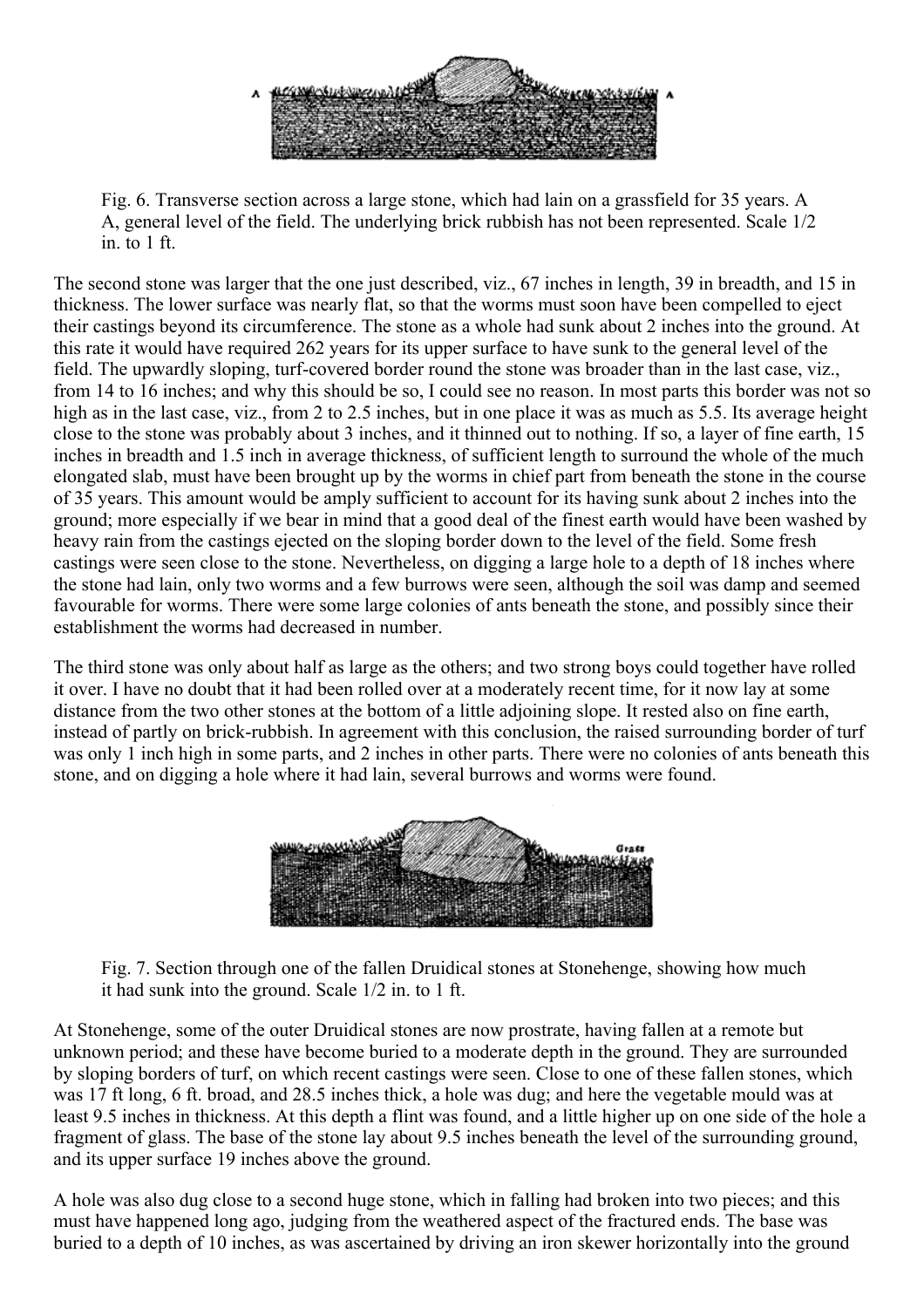beneath it. The vegetable mould forming the turf-covered sloping border round the stone, on which many castings had recently been ejected, was 10 inches in thickness; and most of this mould must have been brought up by worms from beneath its base. At a distance of 8 yards from the stone, the mould was only 5.5 inches in thickness (with a piece of tobacco pipe at a depth of 4 inches), and this rested on broken flint and chalk which could not have easily yielded to the pressure or weight of the stone.

A straight rod was fixed horizontally (by the aid of a spirit- level) across a third fallen stone, which was 7 feet 9 inches long; and the contour of the projecting parts and of the adjoining ground, which was not quite level, was thus ascertained, as shown in the accompanying diagram (Fig. 7) on a scale of 0.5 inch to a foot. The turf-covered border sloped up to the stone on one side to a height of 4 inches, and on the opposite side to only 2.5 inches above the general level. A hole was dug on the eastern side, and the base of the stone was here found to lie at a depth of 4 inches beneath the general level of the ground, and of 8 inches beneath the top of the sloping turf-covered border.

Sufficient evidence has now been given showing that small objects left on the surface of the land where worms abound soon get buried, and that large stones sink slowly downwards through the same means. Every step of the process could be followed, from the accidental deposition of a single casting on a small object lying loose on the surface, to its being entangled amidst the matted roots of the turf, and lastly to its being embedded in the mould at various depths beneath the surface. When the same field was reexamined after the interval of a few years, such objects were found at a greater depth than before. The straightness and regularity of the lines formed by the imbedded objects, and their parallelism with the surface of the land, are the most striking features of the case; for this parallelism shows how equably the worms must have worked; the result being, however, partly the effect of the washing down of the fresh castings by rain. The specific gravity of the objects does not affect their rate of sinking, as could be seen by porous cinders, burnt marl, chalk and quartz pebbles, having all sunk to the same depth within the same time. Considering the nature of the substratum, which at Leith Hill Place was sandy soil including many bits of rock, and at Stonehenge, chalk-rubble with broken flints; considering, also, the presence of the turf-covered sloping border of mould round the great fragments of stone at both these places, their sinking does not appear to have been sensibly aided by their weight, though this was considerable. {[50](#page-81-0)}

On the number of worms which live within a given space.--We will now show, firstly, what a vast number of worms live unseen by us beneath our feet, and, secondly, the actual weight of the earth which they bring up to the surface within a given space and within a given time. Hensen, who has published so full and interesting an account of the habits of worms, [{51](#page-81-0)} calculates, from the number which he found in a measured space, that there must exist 133,000 living worms in a hectare of land, or 53,767 in an acre. This latter number of worms would weigh 356 pounds, taking Hensen's standard of the weight of a single worm, namely, three grams. It should, however, be noted that this calculation is founded on the numbers found in a garden, and Hensen believes that worms are here twice as numerous as in corn-fields. The above result, astonishing though it be, seems to me credible, judging from the number of worms which I have sometimes seen, and from the number daily destroyed by birds without the species being exterminated. Some barrels of bad ale were left on Mr. Miller's land, {[52](#page-81-0)} in the hope of making vinegar, but the vinegar proved bad, and the barrels were upset. It should be premised that acetic acid is so deadly a poison to worms that Perrier found that a glass rod dipped into this acid and then into a considerable body of water in which worms were immersed, invariably killed them quickly. On the morning after the barrels had been upset, "the heaps of worms which lay dead on the ground were so amazing, that if Mr. Miller had not seen them, he could not have thought it possible for such numbers to have existed in the space." As further evidence of the large number of worms which live in the ground, Hensen states that he found in a garden sixty-four open burrows in a space of 14.5 square feet, that is, nine in 2 square feet. But the burrows are sometimes much more numerous, for when digging in a grass-field near Maer Hall, I found a cake of dry earth, as large as my two open hands, which was penetrated by seven burrows, as large as goose-quills.

Weight of the earth ejected from a single burrow, and from all the burrows within a given space.--With respect to the weight of the earth daily ejected by worms, Hensen found that it amounted, in the case of some worms which he kept in confinement, and which he appears to have fed with leaves, to only 0.5 gram, or less than 8 grains per diem. But a very much larger amount must be ejected by worms in their natural state, at the periods when they consume earth as food instead of leaves, and when they are making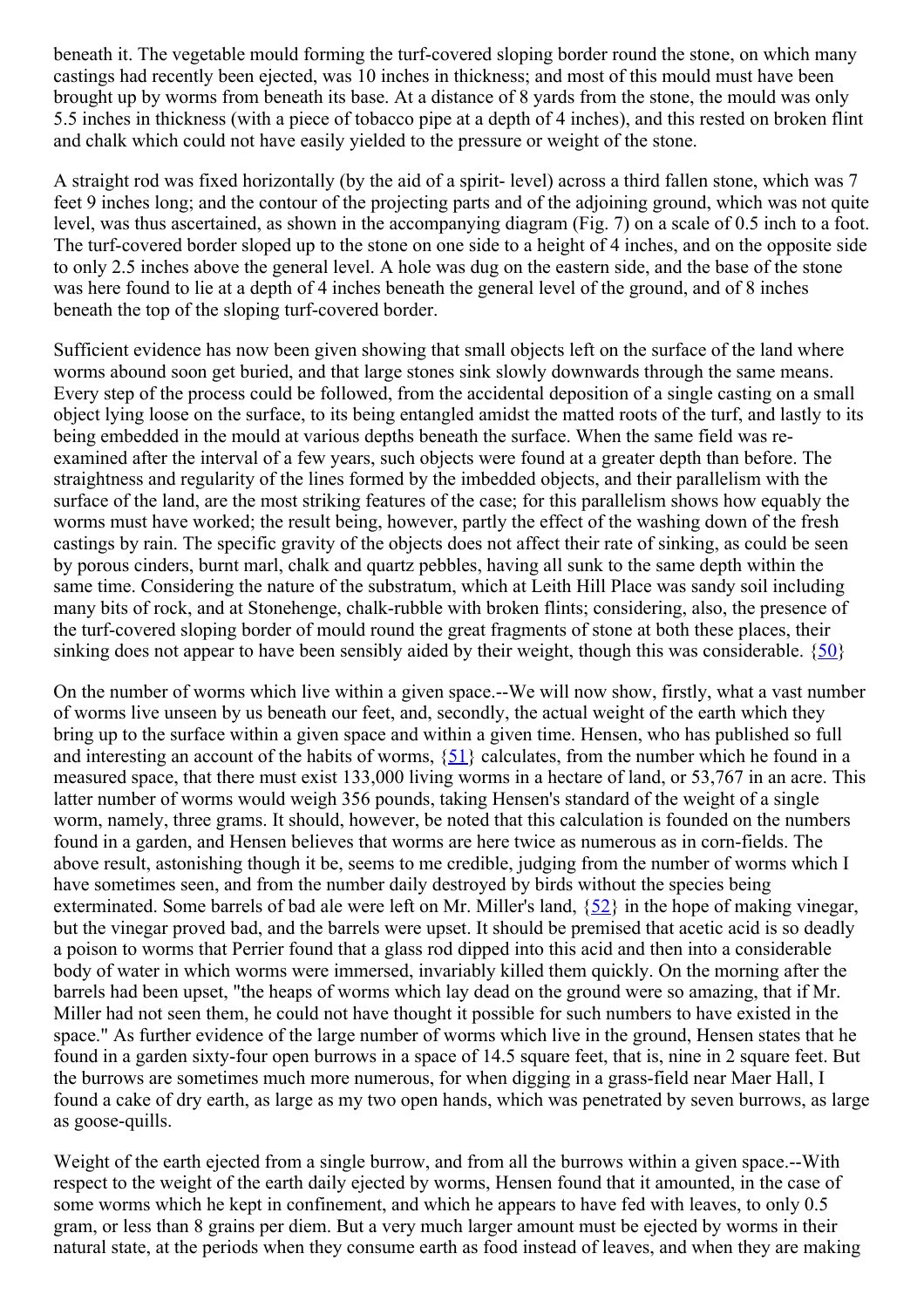deep burrows. This is rendered almost certain by the following weights of the castings thrown up at the mouths of single burrows; the whole of which appeared to have been ejected within no long time, as was certainly the case in several instances. The castings were dried (excepting in one specified instance) by exposure during many days to the sun or before a hot fire.

Weight Of The Castings Accumulated At The Mouth Of A Single Burrow. (Weight in ounces given in parenthesis--DP.)

- 1. Down, Kent (sub-soil red clay, full of flints, over-lying the chalk). The largest casting which I could find on the flanks of a steep valley, the sub-soil being here shallow. In this one case, the casting was not well dried (3.98)
- 2. Down.--Largest casting which I could find (consisting chiefly of calcareous matter), on extremely poor pasture land at the bottom of the valley mentioned under (1.) (3.87)
- 3. Down.--A large casting, but not of unusual size, from a nearly level field, poor pasture, laid down in a grass about 35 years before (1.22)
- 4. Down. Average weight of 11 not large castings ejected on a sloping surface on my lawn, after they had suffered some loss of weight from being exposed during a considerable length of time to rain  $(0.7)$
- 5. Near Nice in France.--Average weight of 12 castings of ordinary dimensions, collected by Dr. King on land which had not been mown for a long time and where worms abounded, viz., a lawn protected by shrubberies near the sea; soil sandy and calcareous; these castings had been exposed for some time to rain, before being collected, and must have lost some weight by disintegration, but they still retained their form (1.37)
- 6. The heaviest of the above twelve castings (1.76)
- 7. Lower Bengal.--Average weight of 22 castings, collected by Mr. J. Scott, and stated by him to have been thrown up in the course of one or two nights (1.24)
- 8. The heaviest of the above 22 castings (2.09)
- 9. Nilgiri Mountains, S. India; average weight of the 5 largest castings collected by Dr. King. They had been exposed to the rain of the last monsoon, and must have lost some weight (3.15)
- 10. The heaviest of the above 5 castings (4.34)

In this table we see that castings which had been ejected at the mouth of the same burrow, and which in most cases appeared fresh and always retained their vermiform configuration, generally exceeded an ounce in weight after being dried, and sometimes nearly equalled a quarter of a pound. On the Nilgiri mountains one casting even exceeded this latter weight. The largest castings in England were found on extremely poor pasture-land; and these, as far as I have seen, are generally larger than those on land producing a rich vegetation. It would appear that worms have to swallow a greater amount of earth on poor than on rich land, in order to obtain sufficient nutriment.

With respect to the tower-like castings near Nice (Nos. 5 and 6 in the above table), Dr. King often found five or six of them on a square foot of surface; and these, judging from their average weight, would have weighed together 7.5 ounces; so that the weight of those on a square yard would have been 4 lb. 3.5 oz. Dr. King collected, near the close of the year 1872, all the castings which still retained their vermiform shape, whether broken down or not, from a square foot, in a place abounding with worms, on the summit of a bank, where no castings could have rolled down from above. These castings must have been ejected, as he judged from their appearance in reference to the rainy and dry periods near Nice, within the previous five or six months; they weighed 9.5 oz., or 5 lb. 5.5 oz. per square yard. After an interval of four months, Dr. King collected all the castings subsequently ejected on the same square foot of surface, and they weighed 2.5 oz., or 1 lb. 6.5 oz. per square yard. Therefore within about ten months, or we will say for safety's sake within a year, 12 oz. of castings were thrown up on this one square foot, or 6.75 pounds on the square yard; and this would give 14.58 tons per acre.

In a field at the bottom of a valley in the chalk (see No. 2 in the foregoing table), a square yard was measured at a spot where very large castings abounded; they appeared, however, almost equally numerous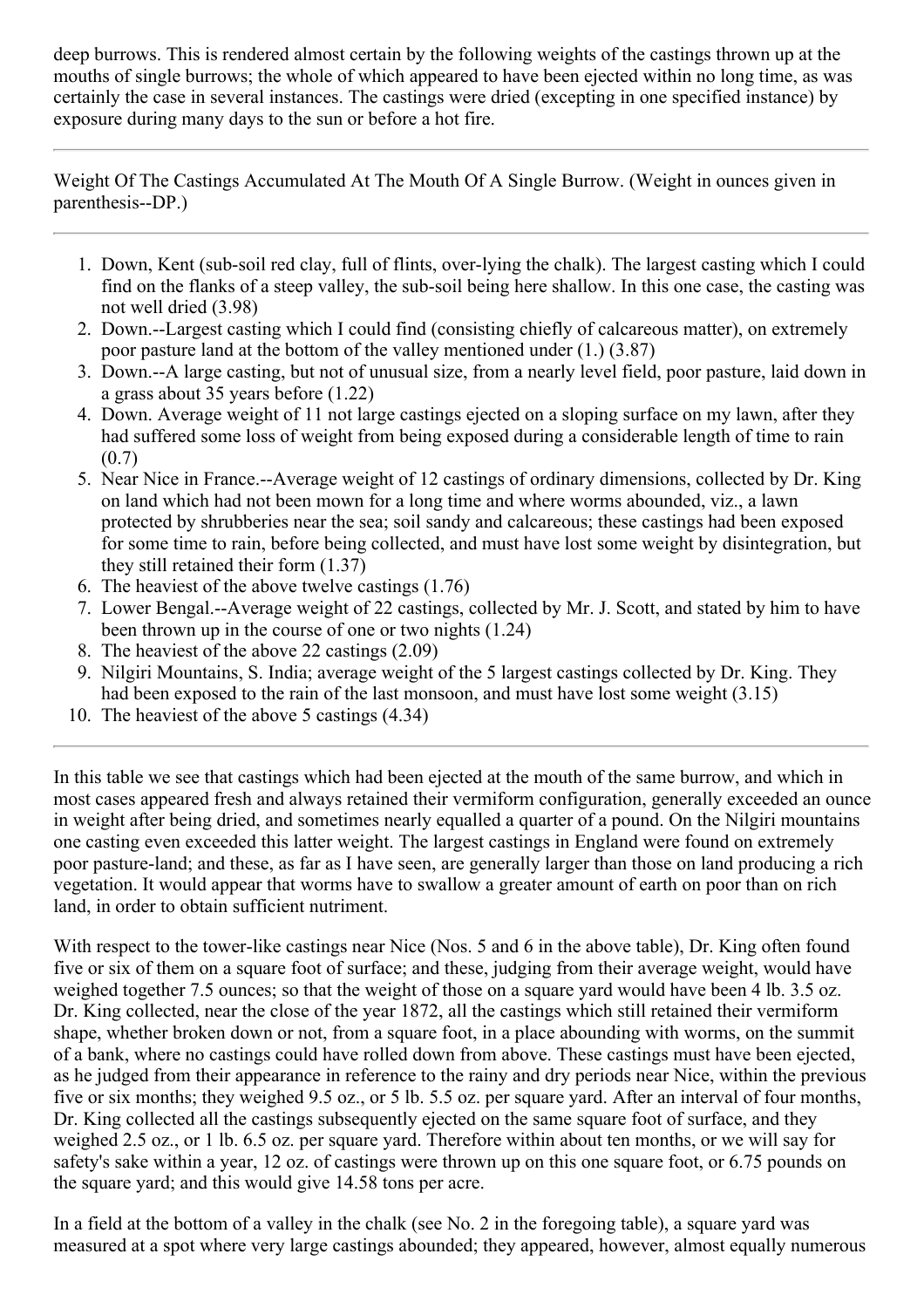in a few other places. These castings, which retained perfectly their vermiform shape, were collected; and they weighed when partially dried, 1 lb. 13.5 oz. This field had been rolled with a heavy agricultural roller fifty-two days before, and this would certainly have flattened every single casting on the land. The weather had been very dry for two or three weeks before the day of collection, so that not one casting appeared fresh or had been recently ejected. We may therefore assume that those which were weighed had been ejected within, we will say, forty days from the time when the field was rolled,--that is, twelve days short of the whole intervening period. I had examined the same part of the field shortly before it was rolled, and it then abounded with fresh castings. Worms do not work in dry weather during the summer, or in winter during severe frosts. If we assume that they work for only half the year--though this is too low an estimate--then the worms in this field would eject during the year, 8.387 pounds per square yard; or 18.12 tons per acre, assuming the whole surface to be equally productive in castings.

In the foregoing cases some of the necessary data had to be estimated, but in the two following cases the results are much more trustworthy. A lady, on whose accuracy I can implicitly rely, offered to collect during a year all the castings thrown up on two separate square yards, near Leith Hill Place, in Surrey. The amount collected was, however, somewhat less than that originally ejected by the worms; for, as I have repeatedly observed, a good deal of the finest earth is washed away, whenever castings are thrown up during or shortly before heavy rain. Small portions also adhered to the surrounding blades of grass, and it required too much time to detach every one of them.

On sandy soil, as in the present instance, castings are liable to crumble after dry weather, and particles were thus often lost. The lady also occasionally left home for a week or two, and at such times the castings must have suffered still greater loss from exposure to the weather. These losses were, however, compensated to some extent by the collections having been made on one of the squares for four days, and on the other square for two days more than the year.

A space was selected (October 9th, 1870) for one of the squares on a broad, grass-covered terrace, which had been mowed and swept during many years. It faced the south, but was shaded during part of the day by trees. It had been formed at least a century ago by a great accumulation of small and large fragments of sandstone, together with some sandy earth, rammed down level. It is probable that it was at first protected by being covered with turf. This terrace, judging from the number of castings on it, was rather unfavourable for the existence of worms, in comparison with the neighbouring fields and an upper terrace. It was indeed surprising that as many worms could live here as were seen; for on digging a hole in this terrace, the black vegetable mould together with the turf was only four inches in thickness, beneath which lay the level surface of light-coloured sandy soil, with many fragments of sandstone. Before any castings were collected all the previously existing ones were carefully removed. The last day's collection was on October 14th, 1871. The castings were then well dried before a fire; and they weighed exactly 3.5 lbs. This would give for an acre of similar land 7.56 tons of dry earth annually ejected by worms.

The second square was marked on unenclosed common land, at a height of about 700 ft. above the sea, at some little distance from Leith Hill Tower. The surface was clothed with short, fine turf, and had never been disturbed by the hand of man. The spot selected appeared neither particularly favourable nor the reverse for worms; but I have often noticed that castings are especially abundant on common land, and this may, perhaps, be attributed to the poorness of the soil. The vegetable mould was here between three and four inches in thickness. As this spot was at some distance from the house where the lady lived, the castings were not collected at such short intervals of time as those on the terrace; consequently the loss of fine earth during rainy weather must have been greater in this than in the last case. The castings moreover were more sandy, and in collecting them during dry weather they sometimes crumbled into dust, and much was thus lost. Therefore it is certain that the worms brought up to the surface considerably more earth than that which was collected. The last collection was made on October 27th, 1871; i.e., 367 days after the square had been marked out and the surface cleared of all pre-existing castings. The collected castings, after being well dried, weighed 7.453 pounds; and this would give, for an acre of the same kind of land, 16.1 tons of annually ejected dry earth.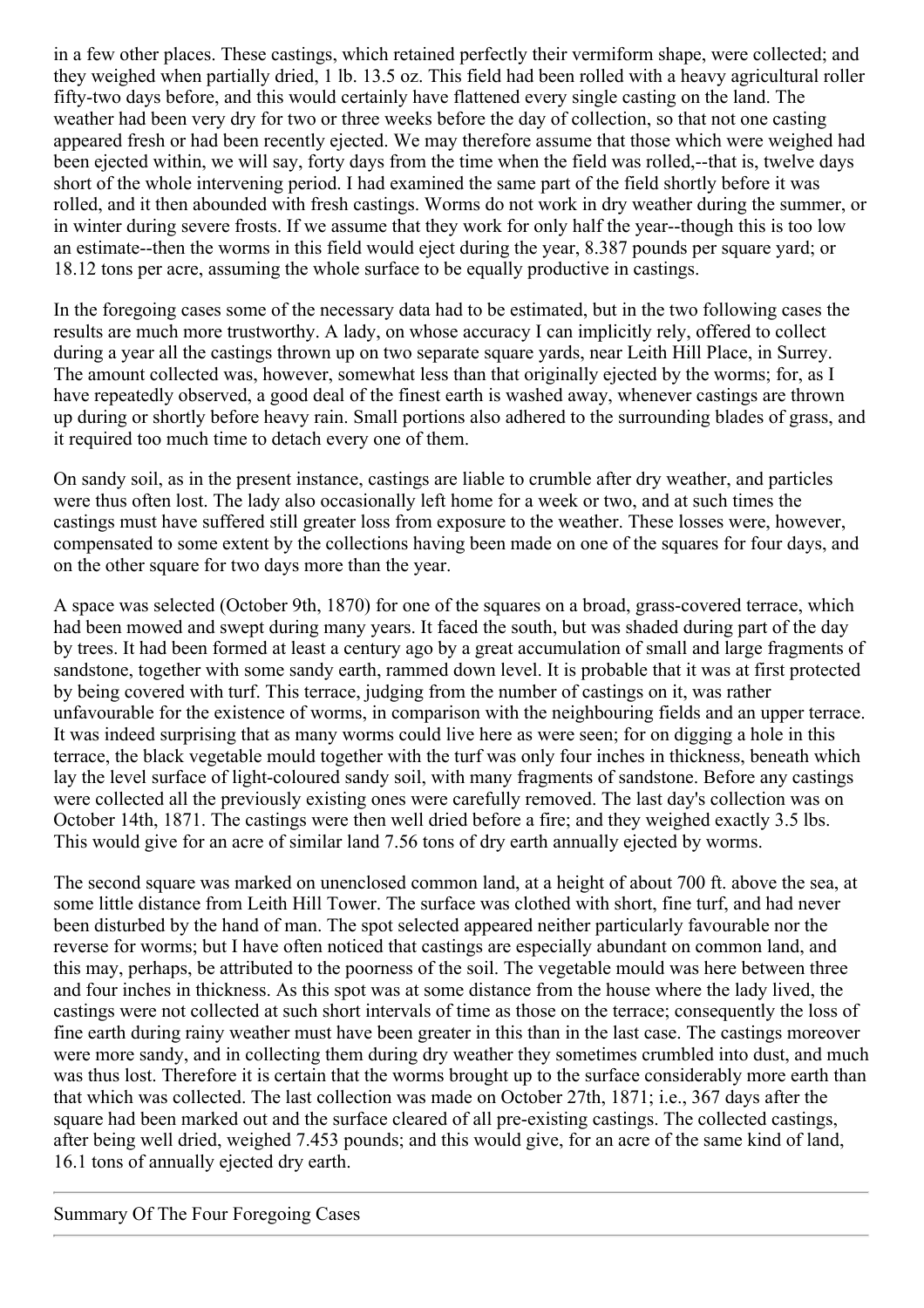- 1. Castings ejected near Nice within about a year, collected by Dr. King on a square foot of surface, calculated to yield per acre 14.58 tons.
- 2. Castings ejected during about 40 days on a square yard, in a field of poor pasture at the bottom of a large valley in the Chalk, calculated to yield annually per acre 18.12 tons.
- 3. Castings collected from a square yard on an old terrace at Leith Hill Place, during 369 days, calculated to yield annually per acre 7.56 tons.
- 4. Castings collected from a square yard on Leith Hill Common during 367 days, calculated to yield annually per acre 16.1 tons.

The thickness of the layer of mould, which castings ejected during a year would form if uniformly spread out.--As we know, from the two last cases in the above summary, the weight of the dried castings ejected by worms during a year on a square yard of surface, I wished to learn how thick a layer of ordinary mould this amount would form if spread uniformly over a square yard. The dry castings were therefore broken into small particles, and whilst being placed in a measure were well shaken and pressed down. Those collected on the Terrace amounted to 124.77 cubic inches; and this amount, if spread out over a square yard, would make a layer 0.9627 inch in thickness. Those collected on the Common amounted to 197.56 cubic inches, and would make a similar layer 0.1524 inch in thickness,

These thicknesses must, however, be corrected, for the triturated castings, after being well shaken down and pressed, did not make nearly so compact a mass as vegetable mould, though each separate particle was very compact. Yet mould is far from being compact, as is shown by the number of air-bubbles which rise up when the surface is flooded with water. It is moreover penetrated by many fine roots. To ascertain approximately by how much ordinary vegetable mould would be increased in bulk by being broken up into small particles and then dried, a thin oblong block of somewhat argillaceous mould (with the turf pared off) was measured before being broken up, was well dried and again measured. The drying caused it to shrink by 1/7 of its original bulk, judging from exterior measurements alone. It was then triturated and partly reduced to powder, in the same manner as the castings had been treated, and its bulk now exceeded (notwithstanding shrinkage from drying) by 1/16 that of the original block of damp mould. Therefore the above calculated thickness of the layer, formed by the castings from the Terrace, after being damped and spread over a square yard, would have to be reduced by 1/16; and this will reduce the layer to 0.09 of an inch, so that a layer 0.9 inch in thickness would be formed in the course of ten years. On the same principle the castings from the Common would make in the course of a single year a layer 0.1429 inch, or in the course of 10 years 1.429 inch, in thickness. We may say in round numbers that the thickness in the former case would amount to nearly 1 inch, and in the second case to nearly 1.5 inch in 10 years.

In order to compare these results with those deduced from the rates at which small objects left on the surfaces of grass-fields become buried (as described in the early part of this chapter), we will give the following summary:

Summary Of The Thickness Of The Mould Accumulated Over Objects Left Strewed On The Surface, In The Course Of Ten Years.

- The accumulation of mould during 14.75 years on the surface of a dry, sandy, grass-field near Maer Hall, amounted to 2.2 inches in 10 years.
- The accumulation during 21.5 years on a swampy field near Maer Hall, amounted to nearly 1.9 inch in 10 years.
- The accumulation during 7 years on a very swampy field near Maer Hall amounted to 2.1 inches in 10 years.
- The accumulation during 29 years, on good, argillaceous pasture-land over the Chalk at Down, amounted to 2.2 inches in 10 years.
- The accumulation during 30 years on the side of a valley over the Chalk at Down, the soil being argillaceous, very poor, and only just converted into pasture (so that it was for some years unfavourable for worms), amounted to 0.83 inch in 10 years.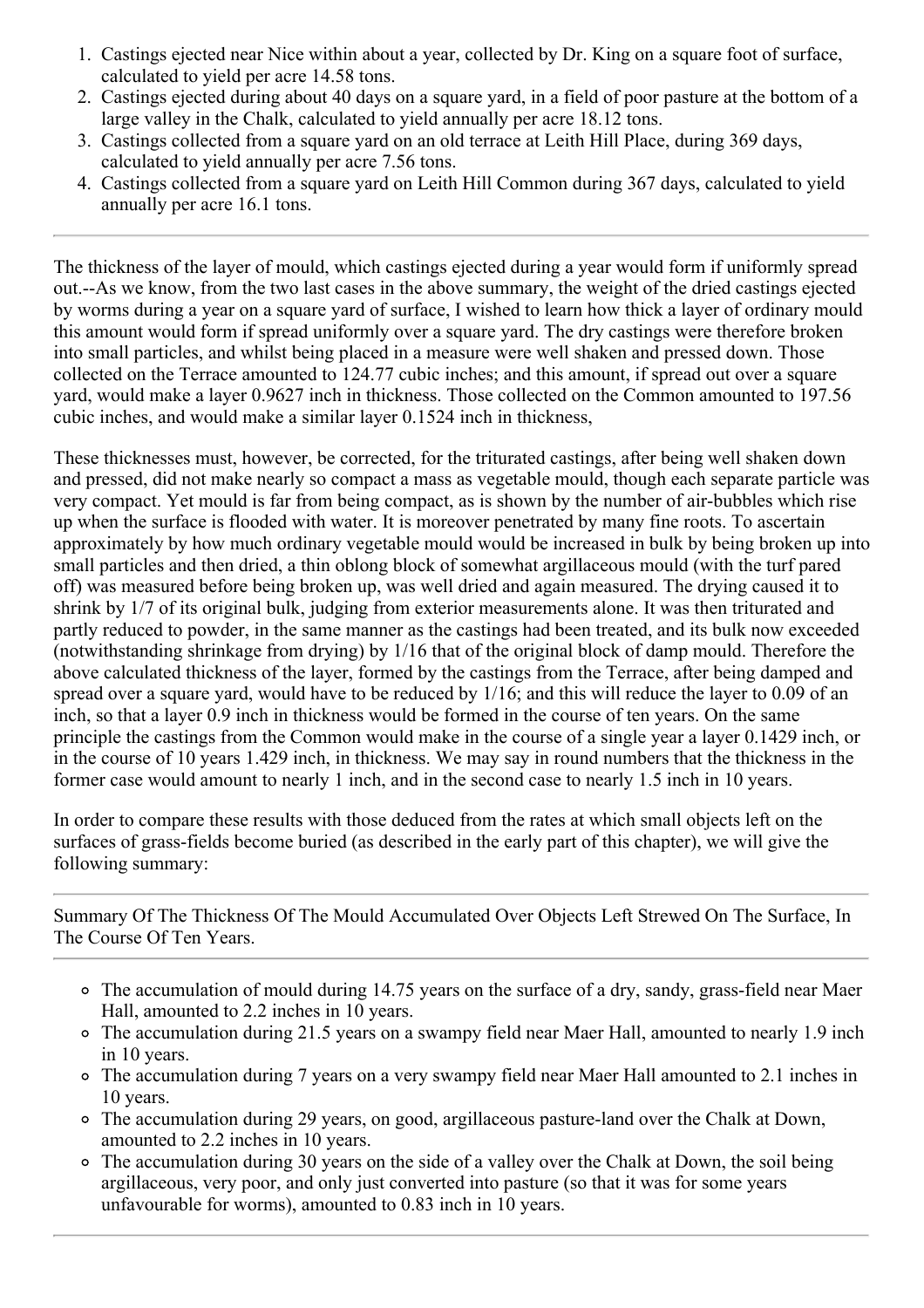In these cases (excepting the last) it may be seen that the amount of earth brought to the surface during 10 years is somewhat greater than that calculated from the castings which were actually weighed. This excess may be partly accounted for by the loss which the weighed castings had previously undergone through being washed by rain, by the adhesion of particles to the blades of the surrounding grass, and by their crumbling when dry. Nor must we overlook other agencies which in all ordinary cases add to the amount of mould, and which would not be included in the castings that were collected, namely, the fine earth brought up to the surface by burrowing larvae and insects, especially by ants. The earth brought up by moles generally has a somewhat different appearance from vegetable mould; but after a time would not be distinguishable from it. In dry countries, moreover, the wind plays an important part in carrying dust from one place to another, and even in England it must add to the mould on fields near great roads. But in our country these latter several agencies appear to be of quite subordinate importance in comparison with the action of worms.

We have no means of judging how great a weight of earth a single full-sized worm ejects during a year. Hensen estimates that 53,767 worms exist in an acre of land; but this is founded on the number found in gardens, and he believes that only about half as many live in corn-fields. How many live in old pasture land is unknown; but if we assume that half the above number, or 26,886 worms live on such land, then taking from the previous summary 15 tons as the weight of the castings annually thrown up on an acre of land, each worm must annually eject 20 ounces. A full-sized casting at the mouth of a single burrow often exceeds, as we have seen, an ounce in weight; and it is probable that worms eject more than 20 full- sized castings during a year. If they eject annually more than 20 ounces, we may infer that the worms which live in an acre of pasture land must be less than 26,886 in number.

Worms live chiefly in the superficial mould, which is usually from 4 or 5 to 10 and even 12 inches in thickness; and it is this mould which passes over and over again through their bodies and is brought to the surface. But worms occasionally burrow into the subsoil to a much greater depth, and on such occasions they bring up earth from this greater depth; and this process has gone on for countless ages. Therefore the superficial layer of mould would ultimately attain, though at a slower and slower rate, a thickness equal to the depth to which worms ever burrow, were there not other opposing agencies at work which carry away to a lower level some of the finest earth which is continually being brought to the surface by worms. How great a thickness vegetable mould ever attains, I have not had good opportunities for observing; but in the next chapter, when we consider the burial of ancient buildings, some facts will be given on this head. In the two last chapters we shall see that the soil is actually increased, though only to a small degree, through the agency of worms; but their chief work is to sift the finer from the coarser particles, to mingle the whole with vegetable debris, and to saturate it with their intestinal secretions.

Finally, no one who considers the facts given in this chapter--on the burying of small objects and on the sinking of great stones left on the surface--on the vast number of worms which live within a moderate extent of ground on the weight of the castings ejected from the mouth of the same burrow--on the weight of all the castings ejected within a known time on a measured space--will hereafter, as I believe, doubt that worms play an important part in nature.

**S&H [Home](http://www.soilandhealth.org/)** Ag [Library](http://www.soilandhealth.org/01aglibrary/01aglibwelcome.html) [Vegetable](#page-0-0) Mould (contents) Next [Chapter](#page-54-0) [Previous](#page-28-0)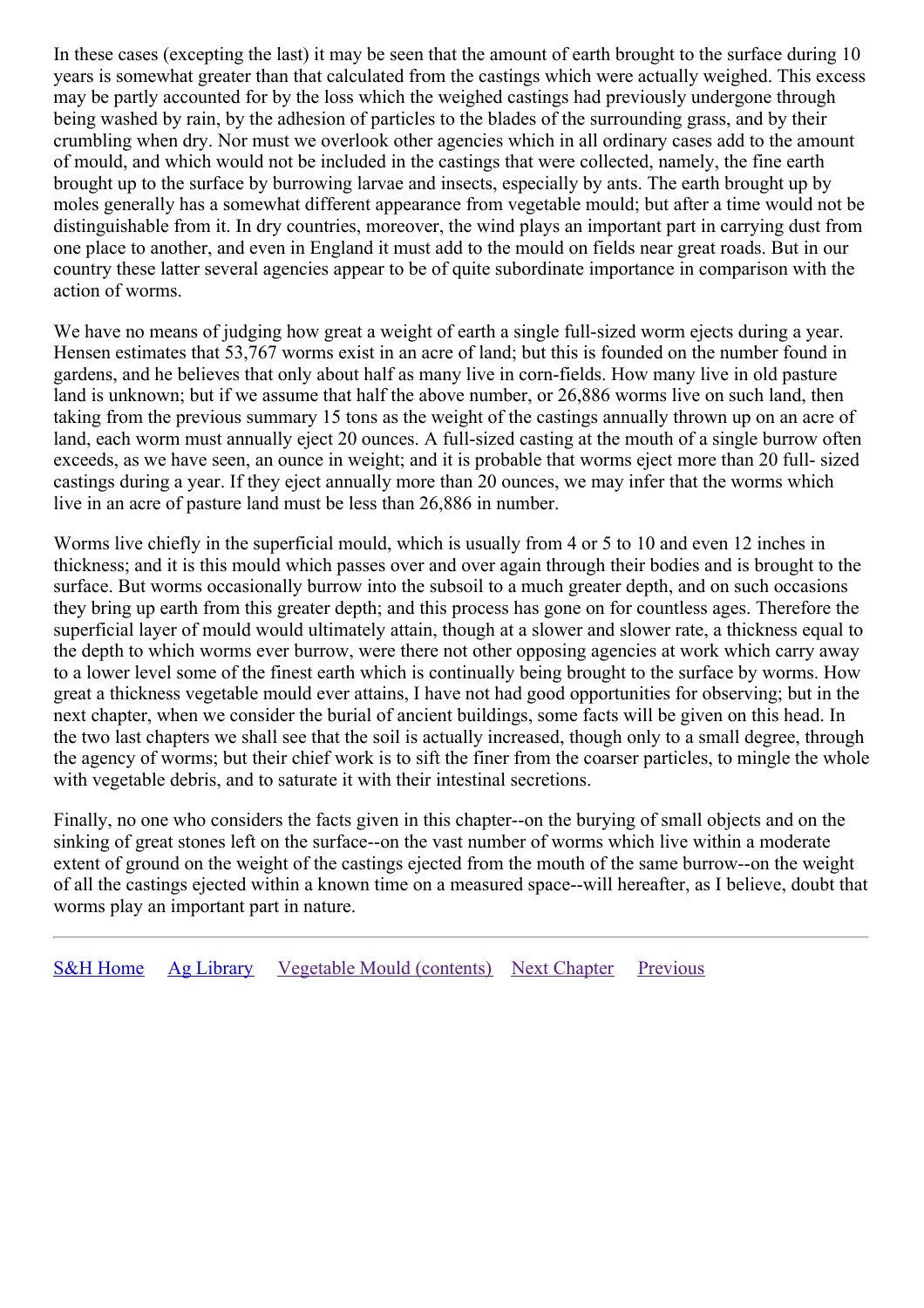## **Chapter IV--The Part Which Worms Have Played In The Burial Of Ancient Buildings.**

The accumulation of rubbish on the sites of great cities independent of the action of worms-- The burial of a Roman villa at Abinger--The floors and walls penetrated by worms-- Subsidence of a modern pavement--The buried pavement at Beaulieu Abbey--Roman villas at Chedworth and Brading--The remains of the Roman town at Silchester--The nature of the debris by which the remains are covered--The penetration of the tesselated floors and walls by worms--Subsidence of the floors--Thickness of the mould--The old Roman city of Wroxeter-- Thickness of the mould--Depth of the foundations of some of the Buildings--Conclusion.

Archaeologists are probably not aware how much they owe to worms for the preservation of many ancient objects. Coins, gold ornaments, stone implements, etc., if dropped on the surface of the ground, will infallibly be buried by the castings of worms in a few years, and will thus be safely preserved, until the land at some future time is turned up. For instance, many years ago a grass- field was ploughed on the northern side of the Severn, not far from Shrewsbury; and a surprising number of iron arrow-heads were found at the bottom of the furrows, which, as Mr. Blakeway, a local antiquary, believed, were relics of the battle of Shrewsbury in the year 1403, and no doubt had been originally left strewed on the battle-field. In the present chapter I shall show that not only implements, etc., are thus preserved, but that the floors and the remains of many ancient buildings in England have been buried so effectually, in large part through the action of worms, that they have been discovered in recent times solely through various accidents. The enormous beds of rubbish, several yards in thickness, which underlie many cities, such as Rome, Paris, and London, the lower ones being of great antiquity, are not here referred to, as they have not been in any way acted on by worms. When we consider how much matter is daily brought into a great city for building, fuel, clothing and food, and that in old times when the roads were bad and the work of the scavenger was neglected, a comparatively small amount was carried away, we may agree with Elie de Beaumont, who, in discussing this subject, says, "pour une voiture de materiaux qui en sort, on y en fait entrer cent."  $\{53\}$  $\{53\}$  $\{53\}$  Nor should we overlook the effects of fires, the demolition of old buildings, and the removal of rubbish to the nearest vacant space,

Abinger, Surrey.--Late in the autumn of 1876, the ground in an old farm-yard at this place was dug to a depth of 2 to 2.5 feet, and the workmen found various ancient remains. This led Mr. T. H. Farrer of Abinger Hall to have an adjoining ploughed field searched. On a trench being dug, a layer of concrete, still partly covered with tesserae (small red tiles), and surrounded on two sides by broken-down walls, was soon discovered. It is believed,  $\{54\}$  $\{54\}$  $\{54\}$  that this room formed part of the atrium or reception-room of a Roman villa. The walls of two or three other small rooms were afterwards discovered. Many fragments of pottery, other objects, and coins of several Roman emperors, dating from 133 to 361, and perhaps to 375 A.D., were likewise found. Also a half-penny of George I., 1715. The presence of this latter coin seems an anomaly; but no doubt it was dropped on the ground during the last century, and since then there has been ample time for its burial under a considerable depth of the castings of worms. From the different dates of the Roman coins we may infer that the building was long inhabited. It was probably ruined and deserted 1400 or 1500 years ago.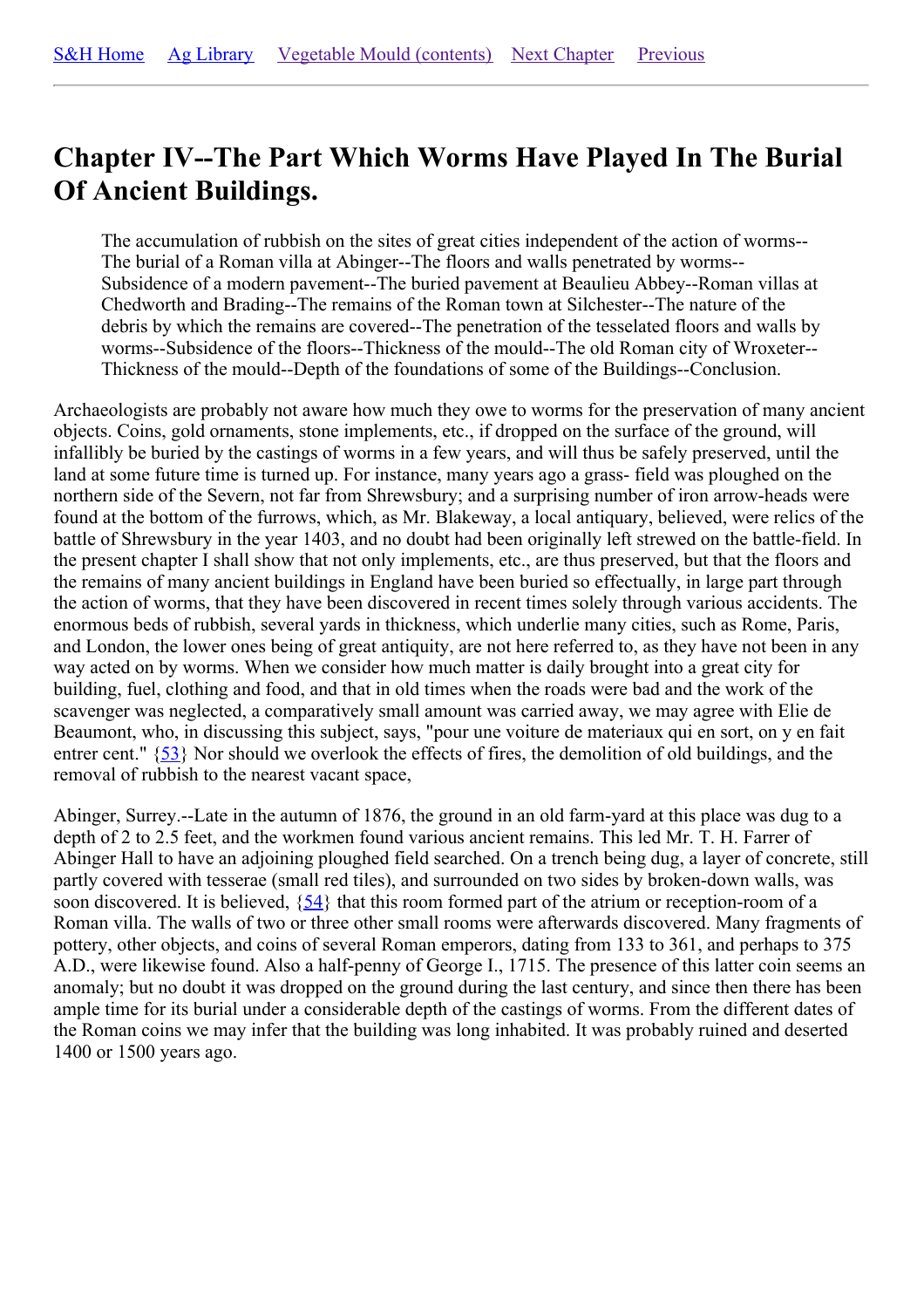

Fig. 8. Section through the foundations of a buried Roman villa at Abinger. A A, vegetable mould; B, dark earth full of stones, 13 in. in thickness; C, black mould; D, broken mortar; E, black mould; F F, undisturbed subsoil; G, tesserae; H, concrete; I, nature unknown; W, buried wall.

I was present during the commencement of the excavations (August 20, 1877) and Mr. Farrer had two deep trenches dug at opposite ends of the atrium, so that I might examine the nature of the soil near the remains. The field sloped from east to west at an angle of about 7 degrees; and one of the two trenches, shown in the accompanying section (Fig. 8) was at the upper or eastern end. The diagram is on a scale of 1/20 of an inch to an inch; but the trench, which was between 4 and 5 feet broad, and in parts above 5 feet deep, has necessarily been reduced out of all proportion. The fine mould over the floor of the atrium varied in thickness from 11 to 16 inches; and on the side of the trench in the section was a little over 13 inches. After the mould had been removed, the floor appeared as a whole moderately level; but it sloped in parts at an angle of 1 degree, and in one place near the outside at as much as 8 degrees 30 minutes. The wall surrounding the pavement was built of rough stones, and was 23 inches in thickness where the trench was dug. Its broken summit was here 13 inches, but in another part 15 inches, beneath the surface of the field, being covered by this thickness of mould. In one spot, however, it rose to within 6 inches of the surface. On two sides of the room, where the junction of the concrete floor with the bounding walls could be carefully examined, there was no crack or separation. This trench afterwards proved to have been dug within an adjoining room (11 ft. by 11 ft. 6 in. in size), the existence of which was not even suspected whilst I was present.

On the side of the trench farthest from the buried wall (W), the mould varied from 9 to 14 inches in thickness; it rested on a mass (B) 23 inches thick of blackish earth, including many large stones. Beneath this was a thin bed of very black mould (C), then a layer of earth full of fragments of mortar (D), and then another thin bed (about 3 inches thick) (E) of very black mould, which rested on the undisturbed subsoil (F) of firm, yellowish, argillaceous sand. The 23-inch bed (B) was probably made ground, as this would have brought up the floor of the room to a level with that of the atrium. The two thin beds of black mould at the bottom of the trench evidently marked two former land-surfaces. Outside the walls of the northern room, many bones, ashes, oyster-shells, broken pottery and an entire pot were subsequently found at a depth of 16 inches beneath the surface.

The second trench was dug on the western or lower side of the villa: the mould was here only 6.5 inches in thickness, and it rested on a mass of fine earth full of stones, broken tiles and fragments of mortar, 34 inches in thickness, beneath which was the undisturbed sand. Most of this earth had probably been washed down from the upper part of the field, and the fragments of stones, tiles, etc., must have come from the immediately adjoining ruins.

It appears at first sight a surprising fact that this field of light sandy soil should have been cultivated and ploughed during many years, and that not a vestige of these buildings should have been discovered. No one even suspected that the remains of a Roman villa lay hidden close beneath the surface. But the fact is less surprising when it is known that the field, as the bailiff believed, had never been ploughed to a greater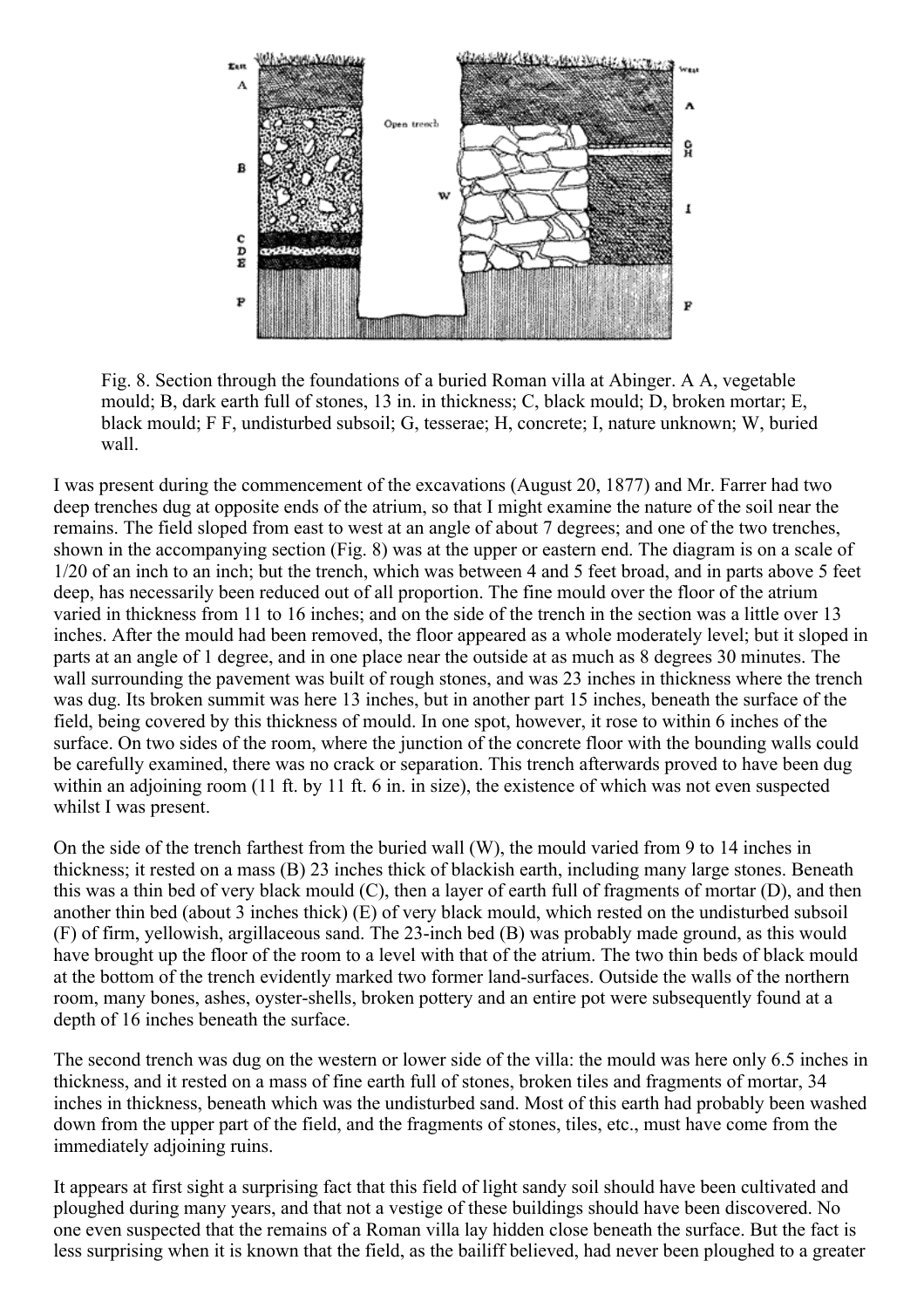depth than 4 inches. It is certain that when the land was first ploughed, the pavement and the surrounding broken walls must have been covered by at least 4 inches of soil, for otherwise the rotten concrete floor would have been scored by the ploughshare, the tesserae torn up, and the tops of the old walls knocked down.

When the concrete and tesserae were first cleared over a space of 14 by 9 ft., the floor which was coated with trodden-down earth exhibited no signs of having been penetrated by worms; and although the overlying fine mould closely resembled that which in many places has certainly been accumulated by worms, yet it seemed hardly possible that this mould could have been brought up by worms from beneath the apparently sound floor. It seemed also extremely improbable that the thick walls, surrounding the room and still united to the concrete, had been undermined by worms, and had thus been caused to sink, being afterwards covered up by their castings. I therefore at first concluded that all the fine mould above the ruins had been washed down from the upper parts of the field; but we shall soon see that this conclusion was certainly erroneous, though much fine earth is known to be washed down from the upper part of the field in its present ploughed state during heavy rains.

Although the concrete floor did not at first appear to have been anywhere penetrated by worms, yet by the next morning little cakes of the trodden-down earth had been lifted up by worms over the mouths of seven burrows, which passed through the softer parts of the naked concrete, or between the interstices of the tesserae. On the third morning twenty-five burrows were counted; and by suddenly lifting up the little cakes of earth, four worms were seen in the act of quickly retreating. Two castings were thrown up during the third night on the floor, and these were of large size. The season was not favourable for the full activity of worms, and the weather had lately been hot and dry, so that most of the worms now lived at a considerable depth. In digging the two trenches many open burrows and some worms were encountered at between 30 and 40 inches beneath the surface; but at a greater depth they became rare. One worm, however, was cut through at 48.5, and another at 51.5 inches beneath the surface. A fresh humus-lined burrow was also met with at a depth of 57 and another at 65.5 inches. At greater depths than this, neither burrows nor worms were seen.

As I wished to learn how many worms lived beneath the floor of the atrium--a space of about 14 by 9 feet- -Mr. Farrer was so kind as to make observations for me, during the next seven weeks, by which time the worms in the surrounding country were in full activity, and were working near the surface. It is very improbable that worms should have migrated from the adjoining field into the small space of the atrium, after the superficial mould in which they prefer to live, had been removed. We may therefore conclude that the burrows and the castings which were seen here during the ensuing seven weeks were the work of the former inhabitants of the space. I will now give a few extracts from Mr. Farrer's notes.

Aug. 26th, 1877; that is, five days after the floor had been cleared. On the previous night there had been some heavy rain, which washed the surface clean, and now the mouths of forty burrows were counted. Parts of the concrete were seen to be solid, and had never been penetrated by worms, and here the rainwater lodged.

Sept. 5th.--Tracks of worms, made during the previous night, could be seen on the surface of the floor, and five or six vermiform castings had been thrown up. These were defaced.

Sept. 12th.--During the last six days, the worms have not been active, though many castings have been ejected in the neighbouring fields; but on this day the earth was a little raised over the mouths of the burrows, or castings were ejected, at ten fresh points. These were defaced. It should be understood that when a fresh burrow is spoken of, this generally means only that an old burrow has been re-opened. Mr. Farrer was repeatedly struck with the pertinacity with which the worms re-opened their old burrows, even when no earth was ejected from them. I have often observed the same fact, and generally the mouths of the burrows are protected by an accumulation of pebbles, sticks or leaves. Mr. Farrer likewise observed that the worms living beneath the floor of the atrium often collected coarse grains of sand, and such little stones as they could find, round the mouths of their burrows.

Sept. 13th; soft wet weather. The mouths of the burrows were re- opened, or castings were ejected, at 31 points; these were all defaced.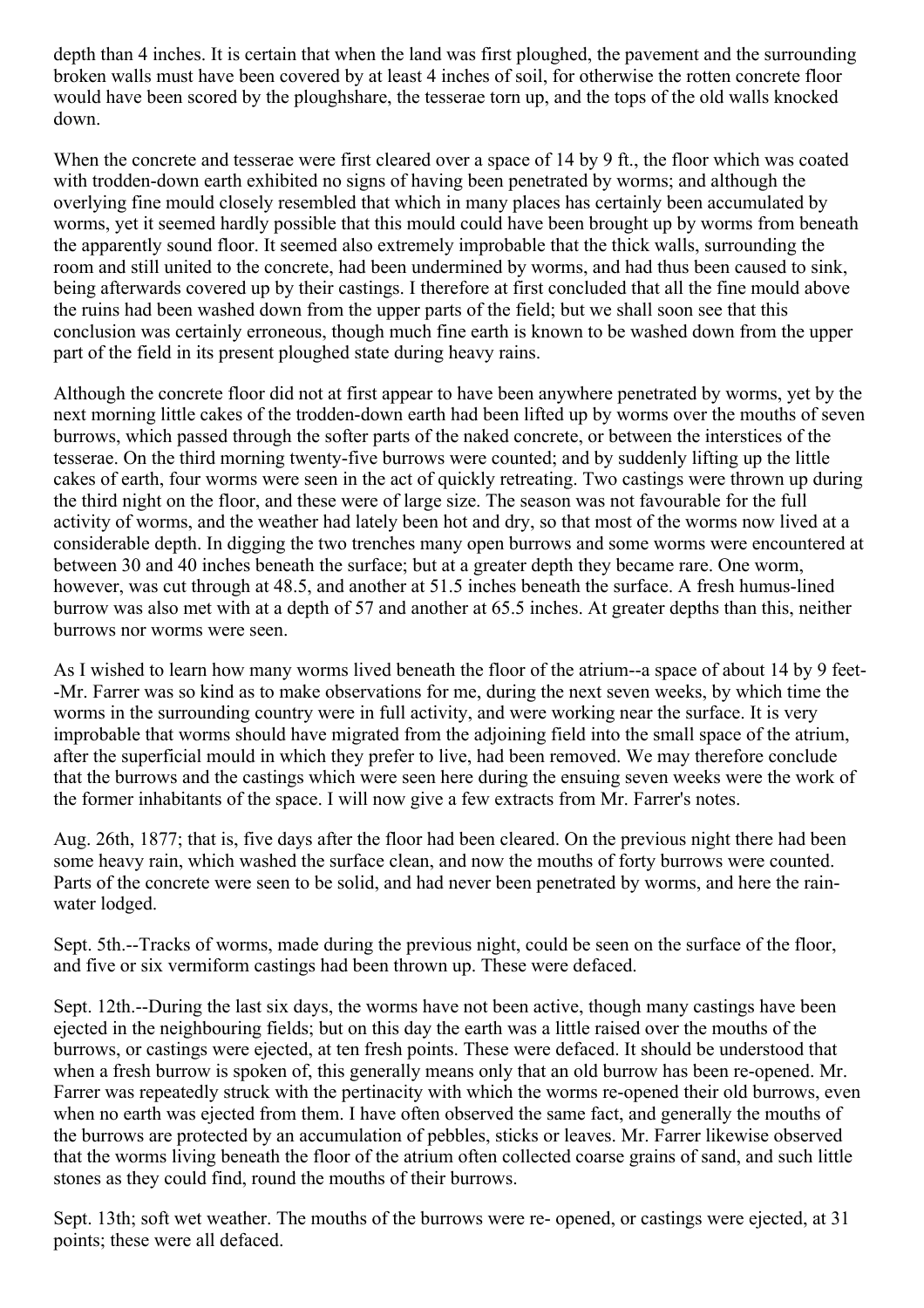Sept. 14th; 34 fresh holes or castings; all defaced.

Sept. 15th; 44 fresh holes, only 5 castings; all defaced.

Sept. 18th; 43 fresh holes, 8 castings; all defaced.

The number of castings on the surrounding fields was now very large.

Sept. 19th; 40 holes, 8 castings; all defaced.

Sept. 22nd; 43 holes, only a few fresh castings; all defaced.

Sept. 23rd; 44 holes, 8 castings.

Sept. 25th; 50 holes, no record of the number of castings.

Oct. 13th; 61 holes, no record of the number of castings.

After an interval of three years, Mr. Farrer, at my request, again looked at the concrete floor, and found the worms still at work.

Knowing what great muscular power worms possess, and seeing how soft the concrete was in many parts, I was not surprised at its having been penetrated by their burrows; but it is a more surprising fact that the mortar between the rough stones of the thick walls, surrounding the rooms, was found by Mr. Farrer to have been penetrated by worms. On August 26th, that is, five days after the ruins had been exposed, he observed four open burrows on the broken summit of the eastern wall (W in Fig. 8); and, on September 15th, other burrows similarly situated were seen. It should also be noted that in the perpendicular side of the trench (which was much deeper than is represented in Fig. 8) three recent burrows were seen, which ran obliquely far down beneath the base of the old wall.

We thus see that many worms lived beneath the floor and the walls of the atrium at the time when the excavations were made; and that they afterwards almost daily brought up earth to the surface from a considerable depth. There is not the slightest reason to doubt that worms have acted in this manner ever since the period when the concrete was sufficiently decayed to allow them to penetrate it; and even before that period they would have lived beneath the floor, as soon as it became pervious to rain, so that the soil beneath was kept damp. The floor and the walls must therefore have been continually undermined; and fine earth must have been heaped on them during many centuries, perhaps for a thousand years. If the burrows beneath the floor and walls, which it is probable were formerly as numerous as they now are, had not collapsed in the course of time in the manner formerly explained, the underlying earth would have been riddled with passages like a sponge; and as this was not the case, we may feel sure that they have collapsed. The inevitable result of such collapsing during successive centuries, will have been the slow subsidence of the floor and of the walls, and their burial beneath the accumulated worm-castings. The subsidence of a floor, whilst it still remains nearly horizontal, may at first appear improbable; but the case presents no more real difficulty than that of loose objects strewed on the surface of a field, which, as we have seen, become buried several inches beneath the surface in the course of a few years, though still forming a horizontal layer parallel to the surface. The burial of the paved and level path on my lawn, which took place under my own observation, is an analogous case. Even those parts of the concrete floor which the worms could not penetrate would almost certainly have been undermined, and would have sunk, like the great stones at Leith Hill Place and Stonehenge, for the soil would have been damp beneath them. But the rate of sinking of the different parts would not have been quite equal, and the floor was not quite level. The foundations of the boundary walls lie, as shown in the section, at a very small depth beneath the surface; they would therefore have tended to subside at nearly the same rate as the floor. But this would not have occurred if the foundations had been deep, as in the case of some other Roman ruins presently to be described.

Finally, we may infer that a large part of the fine vegetable mould, which covered the floor and the broken-down walls of this villa, in some places to a thickness of 16 inches, was brought up from below by worms. From facts hereafter to be given there can be no doubt that some of the finest earth thus brought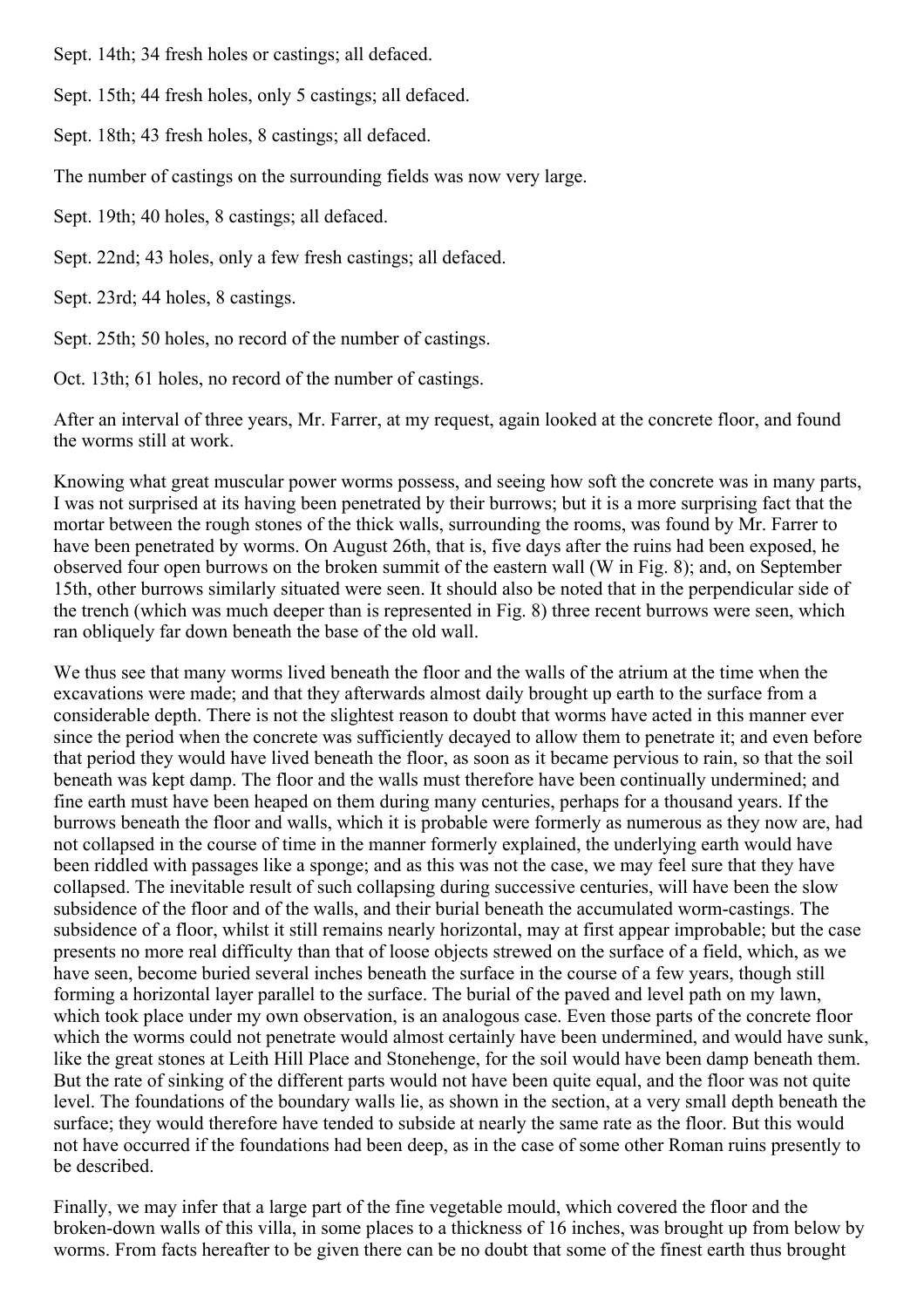up will have been washed down the sloping surface of the field during every heavy shower of rain. If this had not occurred a greater amount of mould would have accumulated over the ruins than that now present. But beside the castings of worms and some earth brought up by insects, and some accumulation of dust, much fine earth will have been washed over the ruins from the upper parts of the field, since it has been under cultivation; and from over the ruins to the lower parts of the slope; the present thickness of the mould being the resultant of these several agencies.

I may here append a modern instance of the sinking of a pavement, communicated to me in 1871 by Mr. Ramsay, Director of the Geological Survey of England. A passage without a roof, 7 feet in length by 3 feet 2 inches in width, led from his house into the garden, and was paved with slabs of Portland stone. Several of these slabs were 16 inches square, others larger, and some a little smaller. This pavement had subsided about 3 inches along the middle of the passage, and two inches on each side, as could be seen by the lines of cement by which the slabs had been originally joined to the walls. The pavement had thus become slightly concave along the middle; but there was no subsidence at the end close to the house. Mr. Ramsay could not account for this sinking, until he observed that castings of black mould were frequently ejected along the lines of junction between the slabs; and these castings were regularly swept away. The several lines of junction, including those with the lateral walls, were altogether 39 feet 2 inches in length. The pavement did not present the appearance of ever having been renewed, and the house was believed to have been built about eighty-seven years ago. Considering all these circumstances, Mr. Ramsay does not doubt that the earth brought up by the worms since the pavement was first laid down, or rather since the decay of the mortar allowed the worms to burrow through it, and therefore within a much shorter time than the eighty-seven years, has sufficed to cause the sinking of the pavement to the above amount, except close to the house, where the ground beneath would have been kept nearly dry.

Beaulieu Abbey, Hampshire.--This abbey was destroyed by Henry VIII., and there now remains only a portion of the southern aisle- wall. It is believed that the king had most of the stones carried away for building a castle; and it is certain that they have been removed. The positions of the nave and transepts were ascertained not long ago by the foundations having been found; and the place is now marked by stones let into the ground. Where the abbey formerly stood, there now extends a smooth grass-covered surface, which resembles in all respects the rest of the field. The guardian, a very old man, said the surface had never been levelled in his time. In the year 1853, the Duke of Buccleuch had three holes dug in the turf within a few yards of one another, at the western end of the nave; and the old tesselated pavement of the abbey was thus discovered. These holes were afterwards surrounded by brickwork, and protected by trap-doors, so that the pavement might be readily inspected and preserved. When my son William examined the place on January 5, 1872, he found that the pavement in the three holes lay at depths of 6.75, 10 and 11.5 inches beneath the surrounding turf- covered surface. The old guardian asserted that he was often forced to remove worm-castings from the pavement; and that he had done so about six months before. My son collected all from one of the holes, the area of which was 5.32 square feet, and they weighed 7.97 ounces. Assuming that this amount had accumulated in six months, the accumulation during a year on a square yard would be 1.68 pounds, which, though a large amount, is very small compared with what, as we have seen, is often ejected on fields and commons. When I visited the abbey on June 22, 1877, the old man said that he had cleared out the holes about a month before, but a good many castings had since been ejected. I suspect that he imagined that he swept the pavements oftener than he really did, for the conditions were in several respects very unfavourable for the accumulation of even a moderate amount of castings. The tiles are rather large, viz., about 5.5 inches square, and the mortar between them was in most places sound, so that the worms were able to bring up earth from below only at certain points. The tiles rested on a bed of concrete, and the castings in consequence consisted in large part (viz., in the proportion of 19 to 33) of particles of mortar, grains of sand, little fragments of rock, bricks or tile; and such substances could hardly be agreeable, and certainly not nutritious, to worms.

My son dug holes in several places within the former walls of the abbey, at a distance of several yards from the above described bricked squares. He did not find any tiles, though these are known to occur in some other parts, but he came in one spot to concrete on which tiles had once rested. The fine mould beneath the turf on the sides of the several holes, varied in thickness from only 2 to 2.75 inches, and this rested on a layer from 8.75 to above 11 inches in thickness, consisting of fragments of mortar and stonerubbish with the interstices compactly filled up with black mould. In the surrounding field, at a distance of 20 yards from the abbey, the fine vegetable mould was 11 inches thick.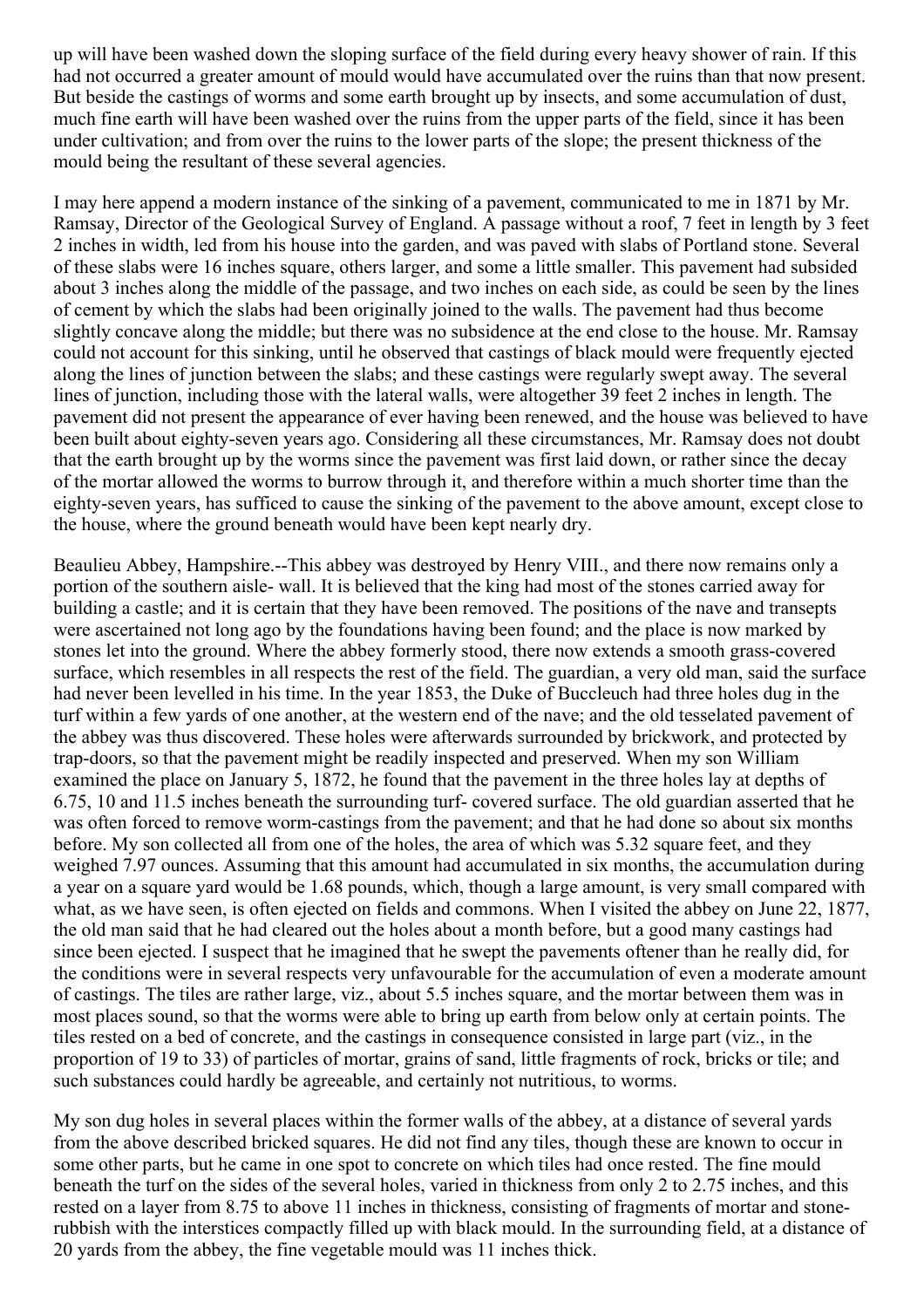We may conclude from these facts that when the abbey was destroyed and the stones removed, a layer of rubbish was left over the whole surface, and that as soon as the worms were able to penetrate the decayed concrete and the joints between the tiles, they slowly filled up the interstices in the overlying rubbish with their castings, which were afterwards accumulated to a thickness of nearly three inches over the whole surface. If we add to this latter amount the mould between the fragments of stones, some five or six inches of mould must have been brought up from beneath the concrete or tiles. The concrete or tiles will consequently have subsided to nearly this amount. The bases of the columns of the aisles are now buried beneath mould and turf. It is not probable that they can have been undermined by worms, for their foundations would no doubt have been laid at a considerable depth. If they have not subsided, the stones of which the columns were constructed must have been removed from beneath the former level of the floor.

Chedworth, Gloucestershire.--The remains of a large Roman villa were discovered here in 1866, on ground which had been covered with wood from time immemorial. No suspicion seems ever to have been entertained that ancient buildings lay buried here, until a gamekeeper, in digging for rabbits, encountered some remains.  $\{55\}$  $\{55\}$  $\{55\}$  But subsequently the tops of some stone walls were detected in parts of the wood, projecting a little above the surface of the ground. Most of the coins found here belonged to Constans (who died 350 A.D.) and the Constantine family. My sons Francis and Horace visited the place in November 1877, for the sake of ascertaining what part worms may have played in the burial of these extensive remains. But the circumstances were not favourable for this object, as the ruins are surrounded on three sides by rather steep banks, down which earth is washed during rainy weather. Moreover most of the old rooms have been covered with roofs, for the protection of the elegant tesselated pavements.

A few facts may, however, be given on the thickness of the soil over these ruins. Close outside the northern rooms there is a broken wall, the summit of which was covered by 5 inches of black mould; and in a hole dug on the outer side of this wall, where the ground had never before been disturbed, black mould, full of stones, 26 inches in thickness, was found, resting on the undisturbed sub-soil of yellow clay. At a depth of 22 inches from the surface a pig's jaw and a fragment of a tile were found. When the excavations were first made, some large trees grew over the ruins; and the stump of one has been left directly over a party-wall near the bath-room, for the sake of showing the thickness of the superincumbent soil, which was here 38 inches. In one small room, which, after being cleared out, had not been roofed over, my sons observed the hole of a worm passing through the rotten concrete, and a living worm was found within the concrete. In another open room worm-castings were seen on the floor, over which some earth had by this means been deposited, and here grass now grew.

Brading, Isle of Wight.--A fine Roman villa was discovered here in 1880; and by the end of October no less than 18 chambers had been more or less cleared. A coin dated 337 A.D. was found. My son William visited the place before the excavations were completed; and he informs me that most of the floors were at first covered with much rubbish and fallen stones, having their interstices completely filled up with mould, abounding, as the workmen said, with worms, above which there was mould without any stones. The whole mass was in most places from 3 to above 4 ft. in thickness. In one very large room the overlying earth was only 2 ft. 6 in. thick; and after this had been removed, so many castings were thrown up between the tiles that the surface had to be almost daily swept. Most of the floors were fairly level. The tops of the broken-down walls were covered in some places by only 4 or 5 inches of soil, so that they were occasionally struck by the plough, but in other places they were covered by from 13 to 18 inches of soil. It is not probable that these walls could have been undermined by worms and subsided, as they rested on a foundation of very hard red sand, into which worms could hardly burrow. The mortar, however, between the stones of the walls of a hypocaust was found by my son to have been penetrated by many wormburrows. The remains of this villa stand on land which slopes at an angle of about 3 degrees; and the land appears to have been long cultivated. Therefore no doubt a considerable quantity of fine earth has been washed down from the upper parts of the field, and has largely aided in the burial of these remains.

Silchester, Hampshire.--The ruins of this small Roman town have been better preserved than any other remains of the kind in England. A broken wall, in most parts from 15 to 18 feet in height and about 1.5 mile in compass, now surrounds a space of about 100 acres of cultivated land, on which a farm-house and a church stand.  $\{56\}$  $\{56\}$  $\{56\}$  Formerly, when the weather was dry, the lines of the buried walls could be traced by the appearance of the crops; and recently very extensive excavations have been undertaken by the Duke of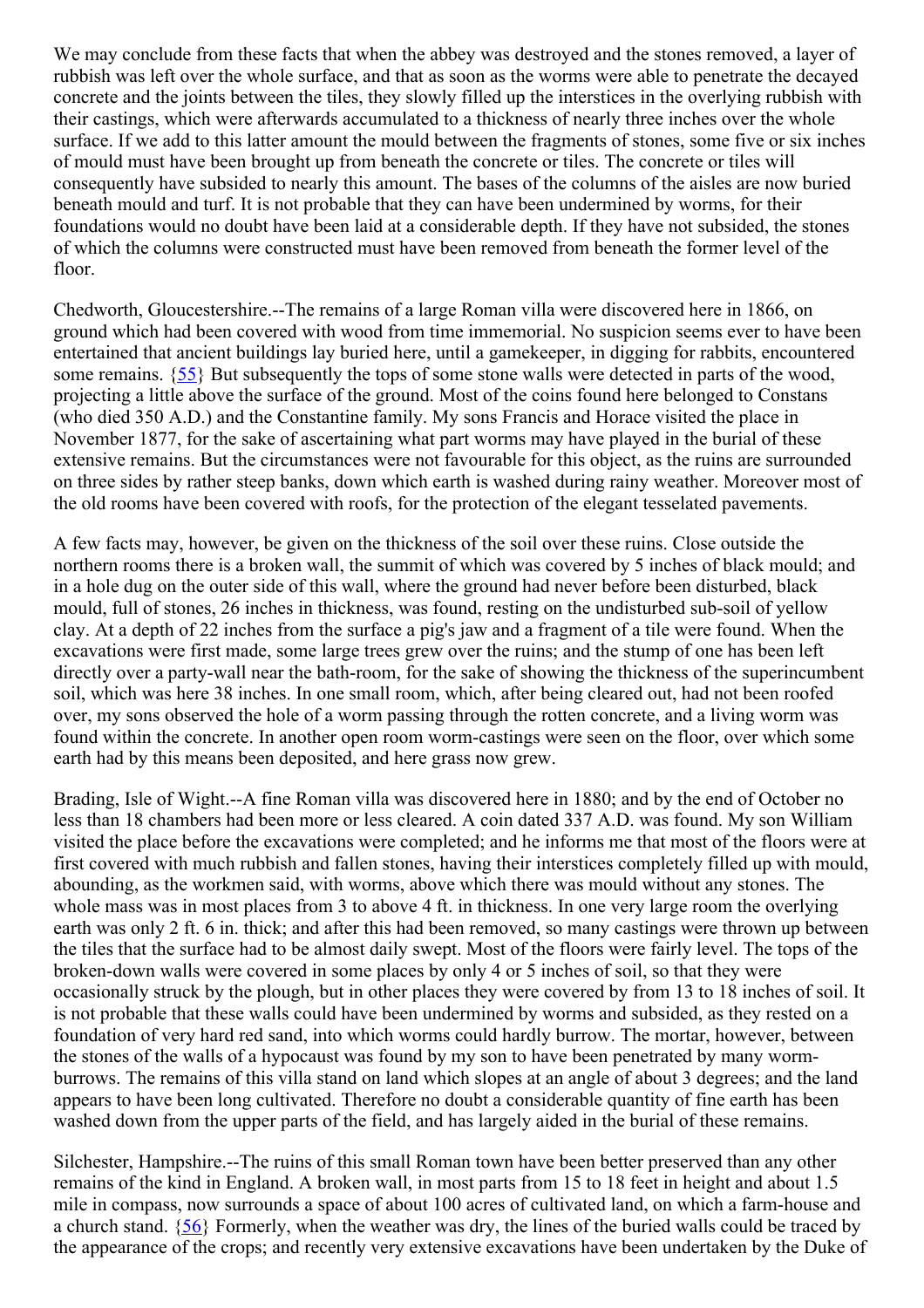<span id="page-54-0"></span>Wellington, under the superintendence of the late Rev. J. G. Joyce, by which means many large buildings have been discovered. Mr. Joyce made careful coloured sections, and measured the thickness of each bed of rubbish, whilst the excavations were in progress; and he has had the kindness to send me copies of several of them. When my sons Francis and Horace visited these ruins, he accompanied them, and added his notes to theirs.

Mr. Joyce estimates that the town was inhabited by the Romans for about three centuries; and no doubt much matter must have accumulated within the walls during this long period. It appears to have been destroyed by fire, and most of the stones used in the buildings have since been carried away. These circumstances are unfavourable for ascertaining the part which worms have played in the burial of the ruins; but as careful sections of the rubbish overlying an ancient town have seldom or never before been made in England, I will give copies of the most characteristic portions of some of those made by Mr. Joyce. They are of too great length to be here introduced entire.

An east and west section, 30 ft. in length, was made across a room in the Basilica, now called the Hall of the Merchants (Fig. 9). The hard concrete floor, still covered here and there with tesserae, was found at 3 ft. beneath the surface of the field, which was here level. On the floor there were two large piles of charred wood, one alone of which is shown in the part of the section here given. This pile was covered by a thin white layer of decayed stucco or plaster, above which was a mass, presenting a singularly disturbed appearance, of broken tiles, mortar, rubbish and fine gravel, together 27 inches in thickness. Mr. Joyce believes that the gravel was used in making the mortar or concrete, which has since decayed, some of the lime probably having been dissolved. The disturbed state of the rubbish may have been due to its having been searched for building stones. This bed was capped by fine vegetable mould, 9 inches in thickness. From these facts we may conclude that the Hall was burnt down, and that much rubbish fell on the floor, through and from which the worms slowly brought up the mould, now forming the surface of the level field.



Fig. 9. Section within a room in the Basilica at Silchester. Scale 1/18. A, Mould 9 inches thick; B, mass of rubbish, 27 in. thick, overlying a pile of charred wood; C, Tesserae resting on concrete.

A section across the middle of another hall in the Basilica, 32 feet 6 inches in length, called the AErarium, is shown in Fig. 10. It appears that we have here evidence of two fires, separated by an interval of time, during which the 6 inches of "mortar and concrete with broken tiles" was accumulated. Beneath one of the layers of charred wood, a valuable relic, a bronze eagle, was found; and this shows that the soldiers must have deserted the place in a panic. Owing to the death of Mr. Joyce, I have not been able to ascertain beneath which of the two layers the eagle was found. The bed of rubble overlying the undisturbed gravel originally formed, as I suppose, the floor, for it stands on a level with that of a corridor, outside the walls of the Hall; but the corridor is not shown in the section as here given. The vegetable mould was 16 inches thick in the thickest part; and the depth from the surface of the field, clothed with herbage, to the undisturbed gravel, was 40 inches.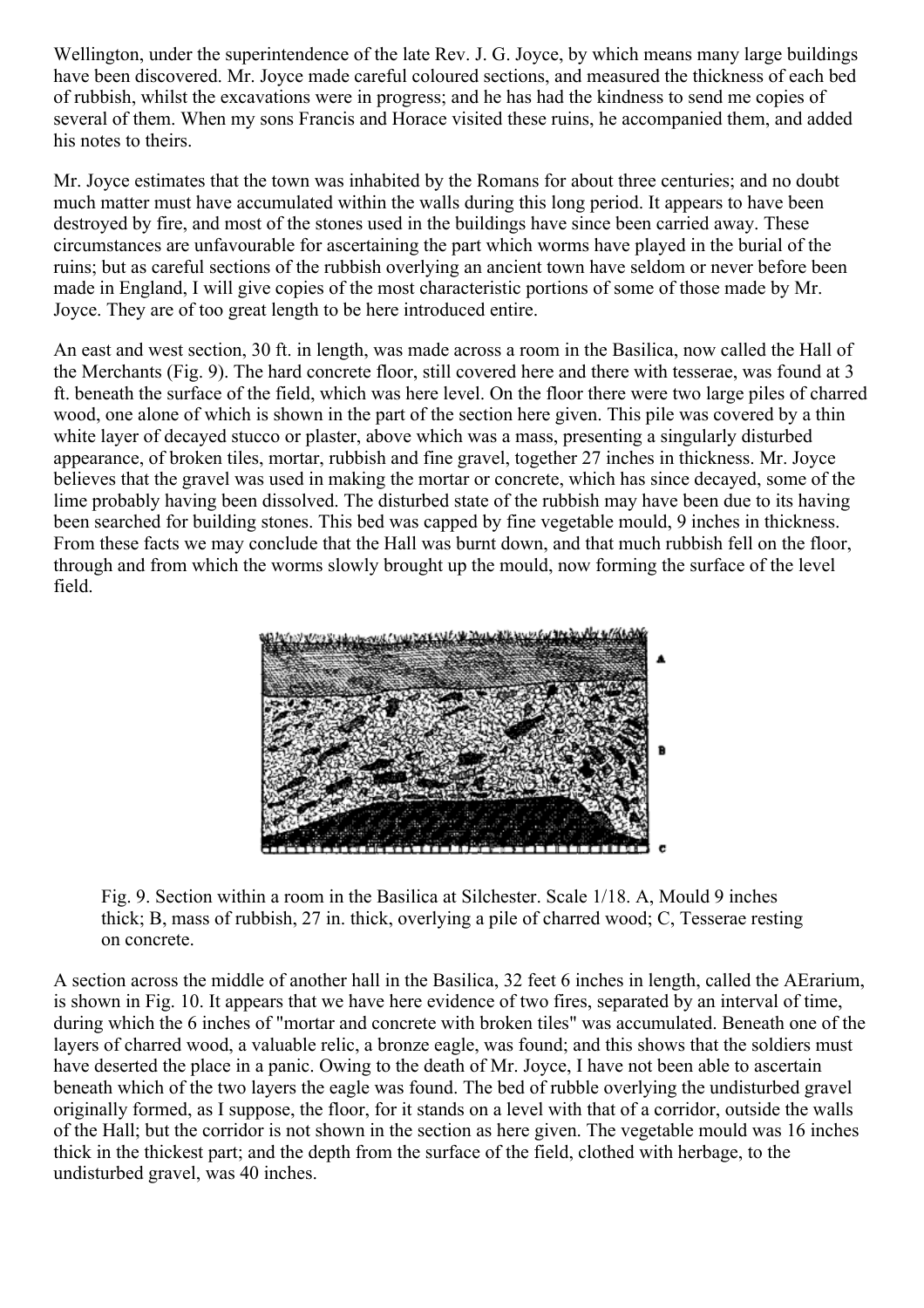

Fig. 10. Section within a room in the Basilica at Silchester. Scale 1/32. A, Mould 16 in. thick; B, Charred wood 10 in. thick; C, Mortar with broken tiles 6 in. thick; D, Charred wood 2 in. thick; E. Rubble 6 in. thick; F, Undisturbed gravel.

The section shown in Fig. 11 represents an excavation made in the middle of the town, and is here introduced because the bed of "rich mould" attained, according to Mr. Joyce, the unusual thickness of 20 inches. Gravel lay at the depth of 48 inches from the surface; but it was not ascertained whether this was in its natural state, or had been brought here and had been rammed down, as occurs in some other places.



Fig. 11. Section in a block of buildings in the middle of the town of Silchester. A, Mould 20 in. thick; B, Rubble with broken tiles 4 in. thick; C, Black decayed wood in thickest part 6 in. thick; D, Gravel.

The section shown in Fig. 12 was taken in the centre of the Basilica, and though it was 5 feet in depth, the natural sub-soil was not reached. The bed marked "concrete" was probably at one time a floor; and the beds beneath seem to be the remnants of more ancient buildings. The vegetable mould was here only 9 inches thick. In some other sections, not copied, we likewise have evidence of buildings having been erected over the ruins of older ones. In one case there was a layer of yellow clay of very unequal thickness between two beds of debris, the lower one of which rested on a floor with tesserae. The ancient broken walls appear to have been sometimes roughly cut down to a uniform level, so as to serve as the foundations for a temporary building; and Mr. Joyce suspects that some of these buildings were wattled sheds, plastered with clay, which would account for the above-mentioned layer of clay.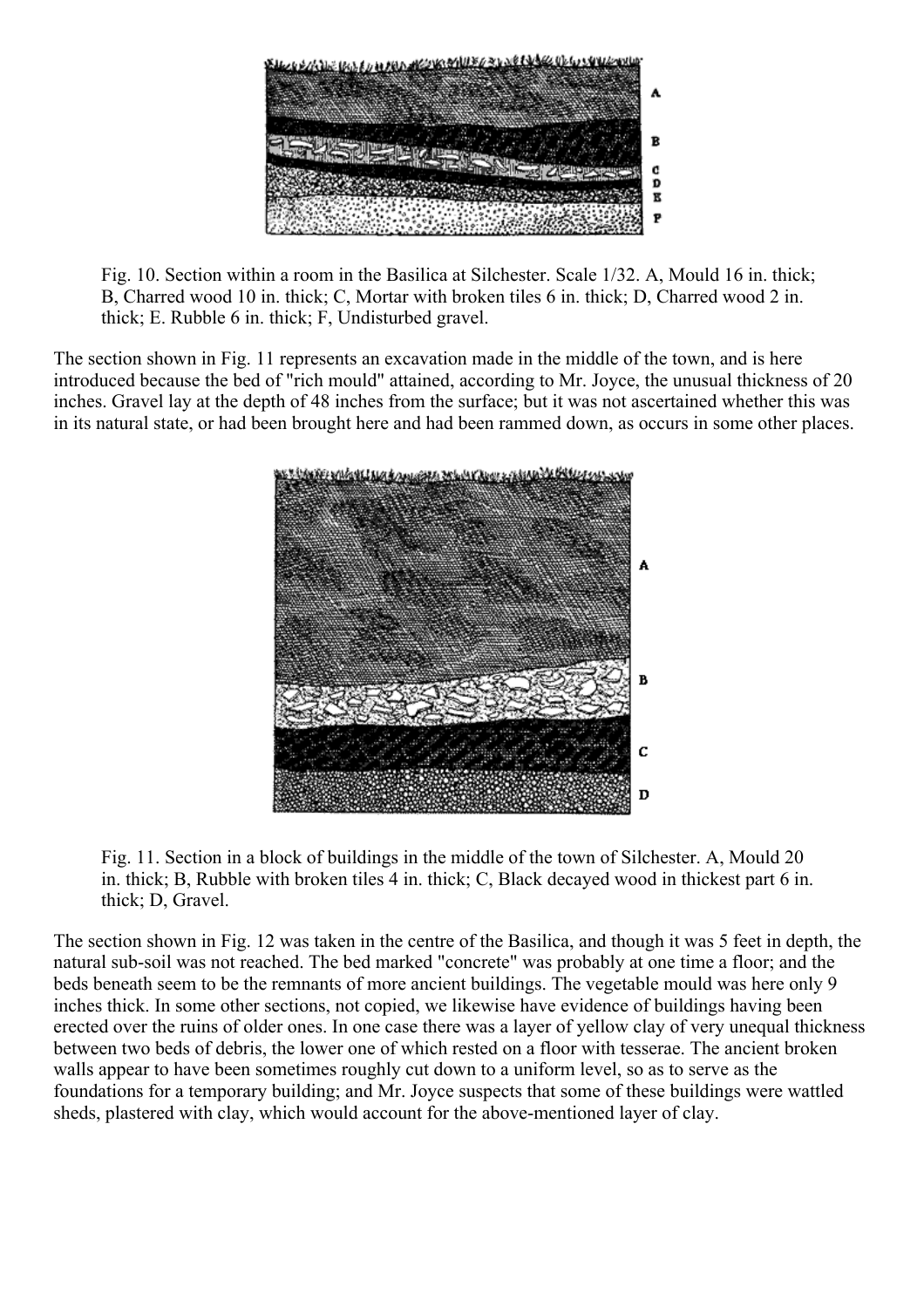

Fig. 12. Section in the centre of the Basilica at Silchester. A, Mould 9 in. thick; B, lightcoloured earth with large pieces of broken tiles, 7 in.; C, Dark, fine-grained rubbish with small bits of tiles, 20 in.; D, Concrete, 4 in.; E, Stucco, 2 in.; F, Made bottom with fragment of tiles, 8 in.; G, Fine-grained made ground, with the debris of older buildings.

Turning now to the points which more immediately concern us. Worm-castings were observed on the floors of several of the rooms, in one of which the tesselation was unusually perfect. The tesserae here consisted of little cubes of hard sandstone of about 1 inch, several of which were loose or projected slightly above the general level. One or occasionally two open worm-burrows were found beneath all the loose tesserae. Worms have also penetrated the old walls of these ruins. A wall, which had just been exposed to view during the excavations then in progress, was examined; it was built of large flints, and was 18 inches in thickness. It appeared sound, but when the soil was removed from beneath, the mortar in the lower part was found to be so much decayed that the flints fell apart from their own weight. Here, in the middle of the wall, at a depth of 29 inches beneath the old floor and of 49.5 inches beneath the surface of the field, a living worm was found, and the mortar was penetrated by several burrows.

A second wall was exposed to view for the first time, and an open burrow was seen on its broken summit. By separating the flints this burrow was traced far down in the interior of the wall; but as some of the flints cohered firmly, the whole mass was disturbed in pulling down the wall, and the burrow could not be traced to the bottom. The foundations of a third wall, which appeared quite sound, lay at a depth of 4 feet beneath one of the floors, and of course at a considerably greater depth beneath the level of the ground. A large flint was wrenched out of the wall at about a foot from the base, and this required much force, as the mortar was sound; but behind the flint in the middle of the wall, the mortar was friable, and here there were worm-burrows. Mr. Joyce and my sons were surprised at the blackness of the mortar in this and in several other cases, and at the presence of mould in the interior of the walls. Some may have been placed there by the old builders instead of mortar; but we should remember that worms line their burrows with black humus. Moreover open spaces would almost certainly have been occasionally left between the large irregular flints; and these spaces, we may feel sure, would be filled up by the worms with their castings, as soon as they were able to penetrate the wall. Rain-water, oozing down the burrows would also carry fine dark-coloured particles into every crevice. Mr. Joyce was at first very sceptical about the amount of work which I attributed to worms; but he ends his notes with reference to the last-mentioned wall by saying. "This case caused me more surprise and brought more conviction to me than any other. I should have said, and did say, that it was quite impossible such a wall could have been penetrated by earth-worms."

In almost all the rooms the pavement has sunk considerably, especially towards the middle; and this is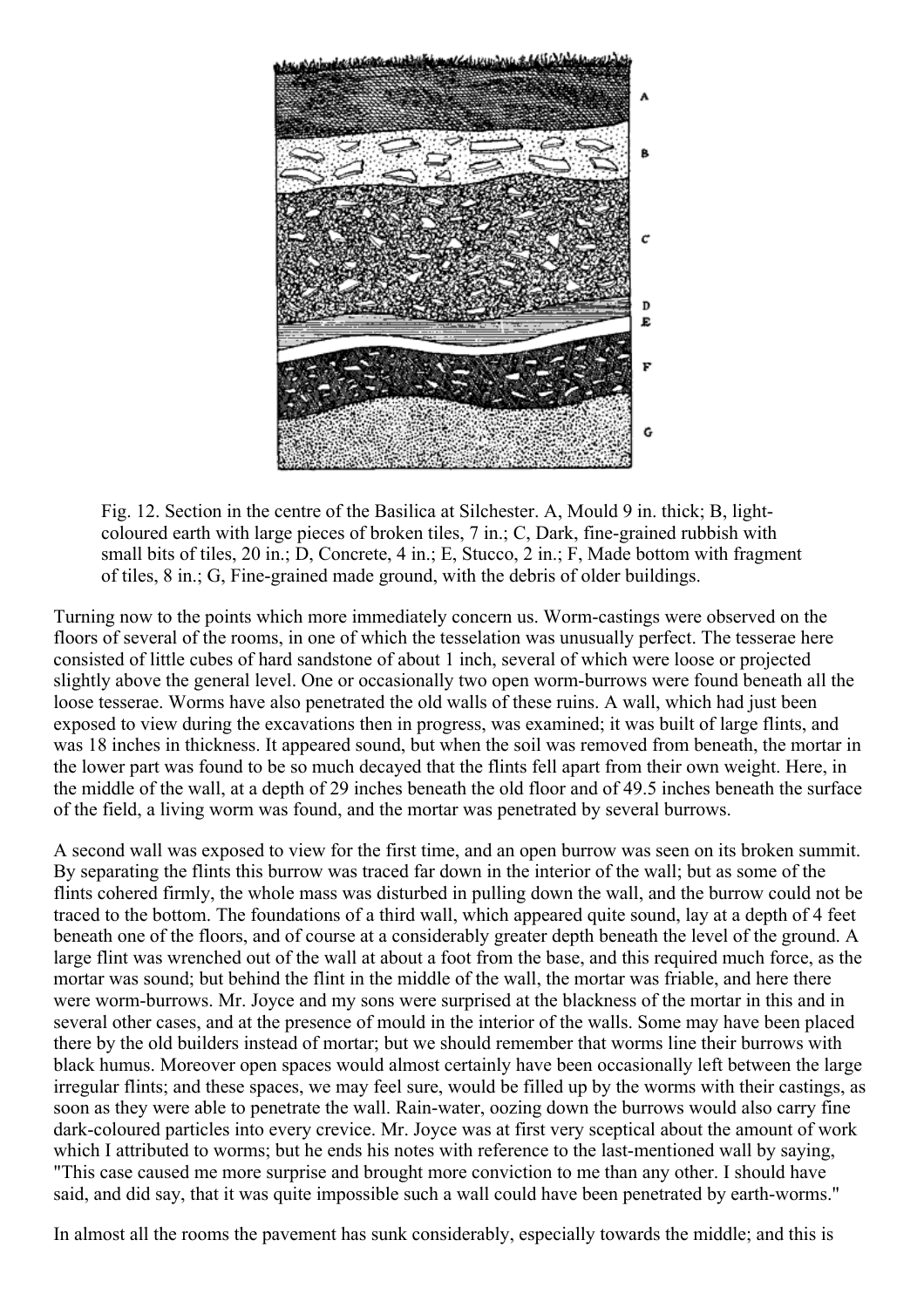shown in the three following sections. The measurements were made by stretching a string tightly and horizontally over the floor. The section, Fig. 13, was taken from north to south across a room, 18 feet 4 inches in length, with a nearly perfect pavement, next to the "Red Wooden Hut." In the northern half, the subsidence amounted to 5.75 inches beneath the level of the floor as it now stands close to the walls; and it was greater in the northern than in the southern half; but, according to Mr. Joyce, the entire pavement has obviously subsided. In several places, the tesserae appeared as if drawn a little away from the walls; whilst in other places they were still in close contact with them.



Fig. 13. Section of the subsided floor of a room, paved with tessarae, at Silchester. Scale 1/40.

In Fig. 14, we see a section across the paved floor of the southern corridor or ambulatory of a quadrangle, in an excavation made near "The Spring." The floor is 7 feet 9 inches wide, and the broken-down walls now project only 0.75 of an inch above its level. The field, which was in pasture, here sloped from north to south, at an angle of 30 degrees, 40 seconds. The nature of the ground at some little distance on each side of the corridor is shown in the section. It consisted of earth full of stones and other debris, capped with dark vegetable mould which was thicker on the lower or southern than on the northern side. The pavement was nearly level along lines parallel to the side-walls, but had sunk in the middle as much as 7.75 inches.



Fig. 14. A north and south section through the subsided floor of a corridor, paved with tessarae. Outside the broken-down bounding walls, the excavated ground on each side is shown for a short space. Nature of the ground beneath the tessarae unknown. Silchester. Scale 1/40.

A small room at no great distance from that represented in Fig. 13, had been enlarged by the Roman occupier on the southern side, by an addition of 5 feet 4 inches in breadth. For this purpose the southern wall of the house had been pulled down, but the foundations of the old wall had been left buried at a little depth beneath the pavement of the enlarged room. Mr. Joyce believes that this buried wall must have been built before the reign of Claudius II., who died 270 A.D. We see in the accompanying section, Fig. 15, that the tesselated pavement has subsided to a less degree over the buried wall than elsewhere; so that a slight convexity or protuberance here stretched in a straight line across the room. This led to a hole being dug, and the buried wall was thus discovered.



Fig. 15. Section of the subsided floor, paved with tessarae, and of the broken-down bounding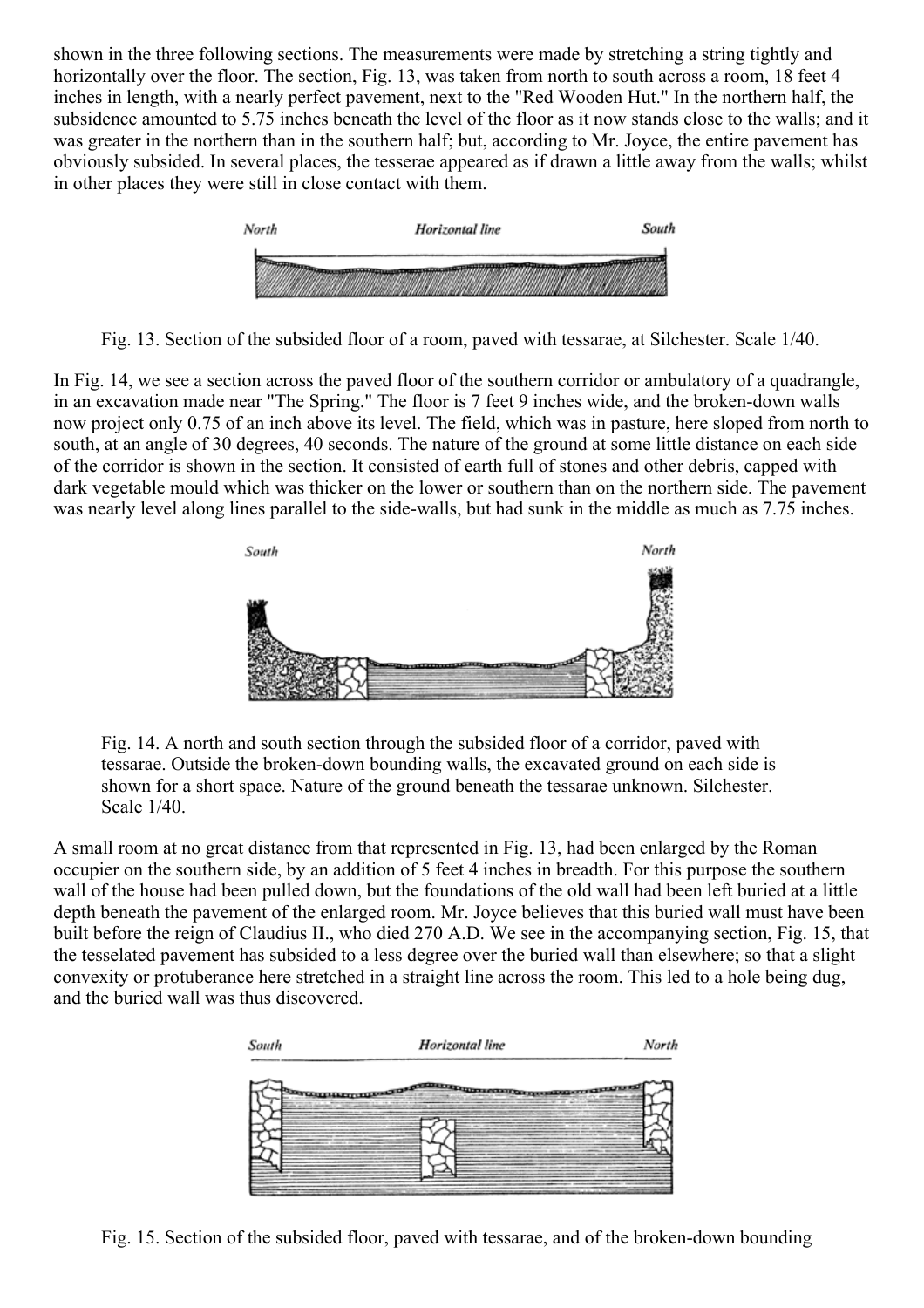walls of a room at Silchester, which had been formerly enlarged, with the foundations of the old wall left buried. Scale 1/40.

We see in these three sections, and in several others not given, that the old pavements have sunk or sagged considerably. Mr. Joyce formerly attributed this sinking solely to the slow settling of the ground. That there has been some settling is highly probable, and it may be seen in Fig. 15 that the pavement for a width of 5 feet over the southern enlargement of the room, which must have been built on fresh ground, has sunk a little more than on the old northern side. But this sinking may possibly have had no connection with the enlargement of the room; for in Fig. 13 one half of the pavement has subsided more than the other half without any assignable cause. In a bricked passage to Mr. Joyce's own house, laid down only about six years ago, the same kind of sinking has occurred as in the ancient buildings. Nevertheless it does not appear probable that the whole amount of sinking can be thus accounted for. The Roman builders excavated the ground to an unusual depth for the foundations of their walls, which were thick and solid; it is therefore hardly credible that they should have been careless about the solidity of the bed on which their tesselated and often ornamented pavements were laid. The sinking must, as it appears to me, be attributed in chief part to the pavement having been undermined by worms, which we know are still at work. Even Mr. Joyce at last admitted that this could not have failed to have produced a considerable effect. Thus also the large quantity of fine mould overlying the pavements can be accounted for, the presence of which would otherwise be inexplicable. My sons noticed that in one room in which the pavement had sagged very little, there was an unusually small amount of overlying mould.

As the foundations of the walls generally lie at a considerable depth, they will either have not subsided at all through the undermining action of worms, or they will have subsided much less than the floor. This latter result would follow from worms not often working deep down beneath the foundations; but more especially from the walls not yielding when penetrated by worms, whereas the successively formed burrows in a mass of earth, equal to one of the walls in depth and thickness, would have collapsed many times since the desertion of the ruins, and would consequently have shrunk or subsided. As the walls cannot have sunk much or at all, the immediately adjoining pavement from adhering to them will have been prevented from subsiding; and thus the present curvature of the pavement is intelligible.

The circumstance which has surprised me most with respect to Silchester is that during the many centuries which have elapsed since the old buildings were deserted, the vegetable mould has not accumulated over them to a greater thickness than that here observed. In most places it is only about 9 inches in thickness, but in some places 12 or even more inches. In Fig. 11, it is given as 20 inches, but this section was drawn by Mr. Joyce before his attention was particularly called to this subject. The land enclosed within the old walls is described as sloping slightly to the south; but there are parts which, according to Mr. Joyce, are nearly level, and it appears that the mould is here generally thicker than elsewhere. The surface slopes in other parts from west to east, and Mr. Joyce describes one floor as covered at the western end by rubbish and mould to a thickness of 28.5 inches, and at the eastern end by a thickness of only 11.5 inches. A very slight slope suffices to cause recent castings to flow downwards during heavy rain, and thus much earth will ultimately reach the neighbouring rills and streams and be carried away. By this means, the absence of very thick beds of mould over these ancient ruins may, as I believe, be explained. Moreover most of the land here has long been ploughed, and this would greatly aid the washing away of the finer earth during rainy weather.

The nature of the beds immediately beneath the vegetable mould in some of the sections is rather perplexing. We see, for instance, in the section of an excavation in a grass meadow (Fig. 14), which sloped from north to south at an angle of 30 degrees 40 seconds, that the mould on the upper side is only six inches and on the lower side nine inches in thickness. But this mould lies on a mass (25.5 inches in thickness on the upper side) "of dark brown mould," as described by Mr. Joyce, "thickly interspersed with small pebbles and bits of tiles, which present a corroded or worn appearance. The state of this darkcoloured earth is like that of a field which has long been ploughed, for the earth thus becomes intermingled with stones and fragments of all kinds which have been much exposed to the weather. If during the course of many centuries this grass meadow and the other now cultivated fields have been at times ploughed, and at other times left as pasture, the nature of the ground in the above section is rendered intelligible. For worms will continually have brought up fine earth from below, which will have been stirred up by the plough whenever the land was cultivated. But after a time a greater thickness of fine earth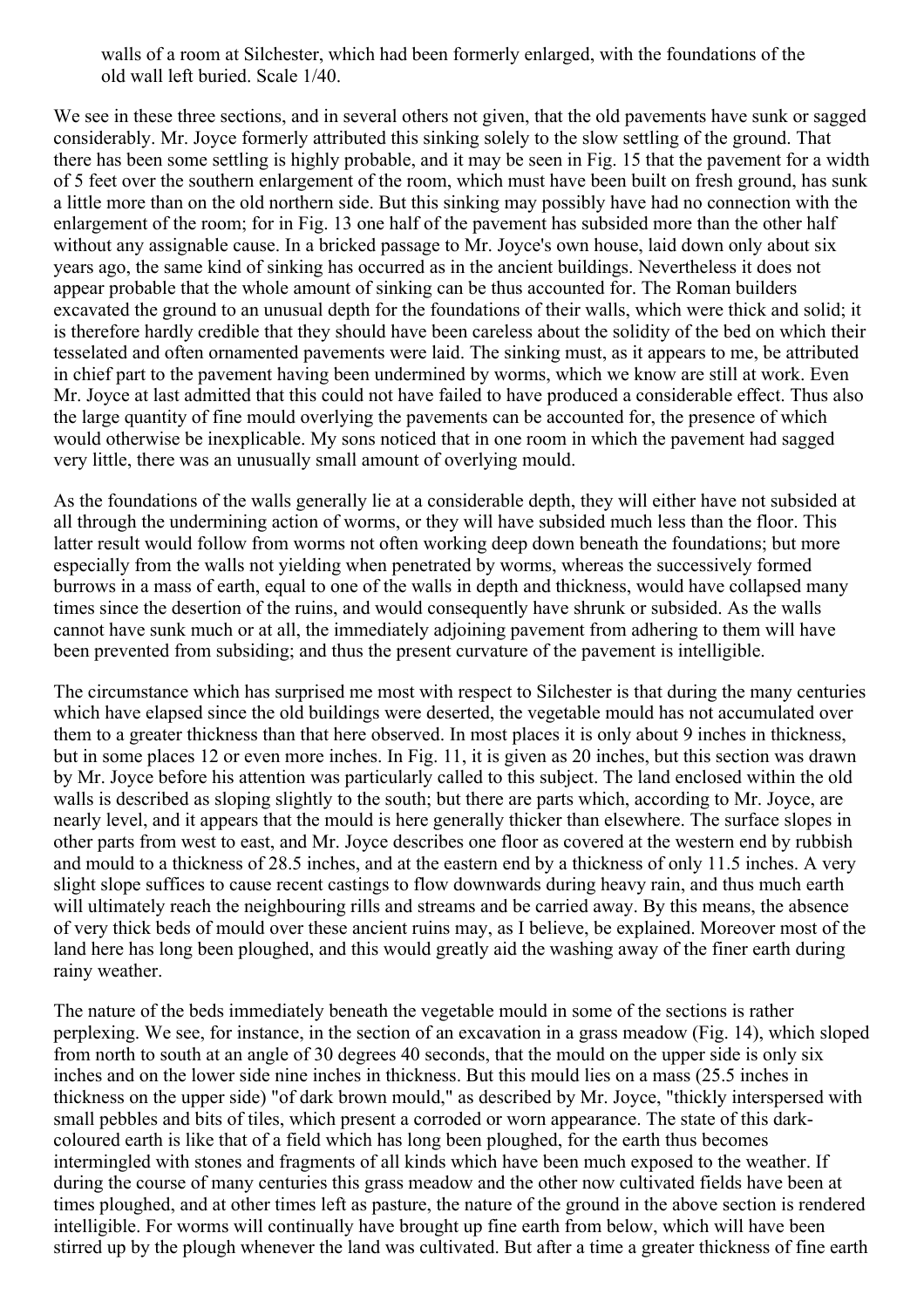will thus have been accumulated than could be reached by the plough; and a bed like the 25.5-inch mass, in Fig. 14, will have been formed beneath the superficial mould, which latter will have been brought to the surface within more recent times, and have been well sifted by the worms.

Wroxeter, Shropshire. --The old Roman city of Uriconium was founded in the early part of the second century, if not before this date; and it was destroyed, according to Mr. Wright, probably between the middle of the fourth and fifth century. The inhabitants were massacred, and skeletons of women were found in the hypocausts. Before the year 1859, the sole remnant of the city above ground, was a portion of a massive wall about 20 ft. in height. The surrounding land undulates slightly, and has long been under cultivation. It had been noticed that the corn-crops ripened prematurely in certain narrow lines, and that the snow remained unmelted in certain places longer than in others. These appearances led, as I was informed, to extensive excavations being undertaken. The foundations of many large buildings and several streets have thus been exposed to view. The space enclosed within the old walls is an irregular oval, about 1 mile in length. Many of the stones or bricks used in the buildings must have been carried away; but the hypocausts, baths, and other underground buildings were found tolerably perfect, being filled with stones, broken tiles, rubbish and soil. The old floors of various rooms were covered with rubble. As I was anxious to know how thick the mantle of mould and rubbish was, which had so long concealed these ruins, I applied to Dr. H. Johnson, who had superintended the excavations; and he, with the greatest kindness, twice visited the place to examine it in reference to my questions, and had many trenches dug in four fields which had hitherto been undisturbed. The results of his observations are given in the following Table. He also sent me specimens of the mould, and answered, as far as he could, all my questions.

------------------------------------------------------------------ Measurements By Dr. H. Johnson Of The Thickness Of The Vegetable Mould Over The Roman Ruins At Wroxeter. ------------------------------------------------------------------ Trenches dug in a field called "Old Works." (Thickness of mould in inches shown in parenthesis--DP.) 1. At a depth of 36 inches undisturbed sand was reached (20) 2. At a depth of 33 inches concrete was reached (21) 3. At a depth of 9 inches concrete was reached (9) Trenches dug in a field called "Shop Leasows;" this is the highest field within the old walls, and slopes down from a sub-central point on all sides at about an angle of 2 degrees. 4. Summit of field, trench 45 inches deep (40) 5. Close to summit of field, trench 36 inches deep (26) 6. Close to summit of field, trench 28 inches deep (28) 7. Near summit of field, trench 36 inches deep (24) 8. Near summit of field, trench at one end 39 inches deep; the mould here graduated into the underlying undisturbed sand, and its thickness (24 inches) is somewhat arbitrary. At the other end of the trench, a causeway was encountered at a depth of only 7 inches, and the mould was here only 7 inches thick  $(24)$ 9. Trench close to the last, 28 inches in depth (24) 10. Lower part of same field, trench 30 inches deep (15) 11. Lower part of same field, trench 31 inches deep (17) 12. Lower part of same field, trench 36 inches deep, at which depth undisturbed sand was reached (28) 13. In another part of same field, trench 9.5 inches deep stopped by concrete (9.5) 14. In another part of same field, trench 9 inches deep, stopped by concrete (9) 15. In another part of the same field, trench 24 inches deep, when sand was reached (16)

16. In another part of same field, trench 30 inches deep, when stones were reached; at one end of the trench mould 12 inches, at the other end 14 inches thick (13)

Small field between "Old Works" and "Shop Leasows," I believe nearly as high as the upper part of the latter field.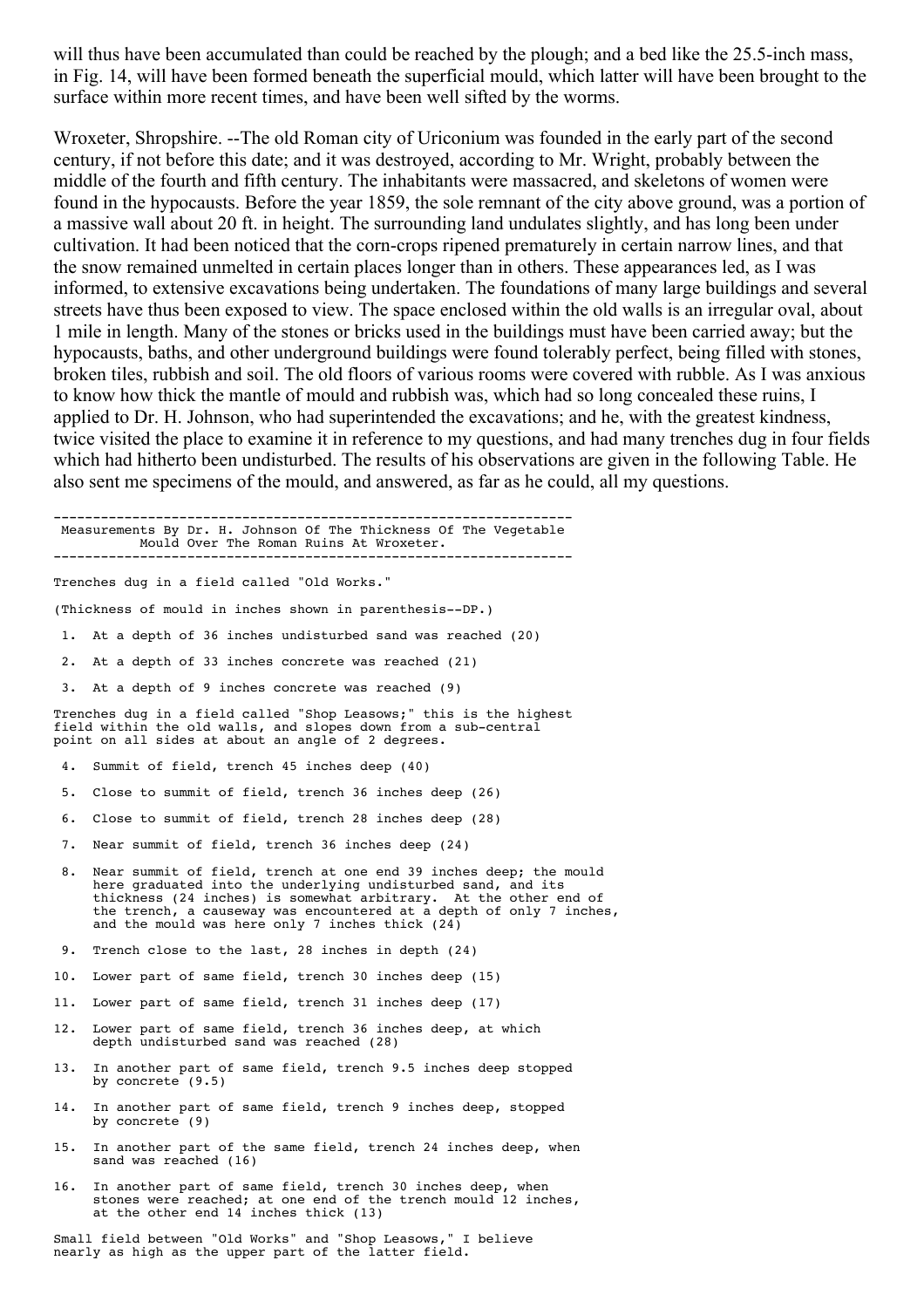17. Trench 26 inches deep (24) 18. Trench 10 inches deep, and then came upon a causeway (10) 19. Trench 34 inches deep (30) 20. Trench 31 inches deep (31) Field on the western side of the space enclosed within the old walls. 21. Trench 28 inches deep, when undisturbed sand was reached (16) 22. Trench 29 inches deep, when undisturbed sand was reached (15) 23. Trench 14 inches deep, and then came upon a building (14) ------------------------------------------------------------------

Dr. Johnson distinguished as mould the earth which differed, more or less abruptly, in its dark colour and in its texture from the underlying sand or rubble. In the specimens sent to me, the mould resembled that which lies immediately beneath the turf in old pasture-land, excepting that it often contained small stones, too large to have passed through the bodies of worms. But the trenches above described were dug in fields, none of which were in pasture, and all had been long cultivated. Bearing in mind the remarks made in reference to Silchester on the effects of long-continued culture, combined with the action of worms in bringing up the finer particles to the surface, the mould, as so designated by Dr. Johnson, seems fairly well to deserve its name. Its thickness, where there was no causeway, floor or walls beneath, was greater than has been elsewhere observed, namely, in many places above 2 ft., and in one spot above 3 ft. The mould was thickest on and close to the nearly level summit of the field called "Shop Leasows," and in a small adjoining field, which, as I believe, is of nearly the same height. One side of the former field slopes at an angle of rather above 2 degrees, and I should have expected that the mould, from being washed down during heavy rain, would have been thicker in the lower than in the upper part; but this was not the case in two out of the three trenches here dug.

In many places, where streets ran beneath the surface, or where old buildings stood, the mould was only 8 inches in thickness; and Dr. Johnson was surprised that in ploughing the land, the ruins had never been struck by the plough as far as he had heard. He thinks that when the land was first cultivated the old walls were perhaps intentionally pulled down, and that hollow places were filled up. This may have been the case; but if after the desertion of the city the land was left for many centuries uncultivated, worms would have brought up enough fine earth to have covered the ruins completely; that is if they had subsided from having been undermined. The foundations of some of the walls, for instance those of the portion still standing about 20 feet above the ground, and those of the marketplace, lie at the extraordinary depth of 14 feet; but it is highly improbable that the foundations were generally so deep. The mortar employed in the buildings must have been excellent, for it is still in parts extremely hard. Wherever walls of any height have been exposed to view, they are, as Dr. Johnson believes, still perpendicular. The walls with such deep foundations cannot have been undermined by worms, and therefore cannot have subsided, as appears to have occurred at Abinger and Silchester. Hence it is very difficult to account for their being now completely covered with earth; but how much of this covering consists of vegetable mould and how much of rubble I do not know. The market-place, with the foundations at a depth of 14 feet, was covered up, as Dr. Johnson believes, by between 6 and 24 inches of earth. The tops of the broken-down walls of a caldarium or bath, 9 feet in depth, were likewise covered up with nearly 2 feet of earth. The summit of an arch, leading into an ash-pit 7 feet in depth, was covered up with not more than 8 inches of earth. Whenever a building which has not subsided is covered with earth, we must suppose, either that the upper layers of stone have been at some time carried away by man, or that earth has since been washed down during heavy rain, or blown down during storms, from the adjoining land; and this would be especially apt to occur where the land has long been cultivated. In the above cases the adjoining land is somewhat higher than the three specified sites, as far as I can judge by maps and from information given me by Dr. Johnson. If; however, a great pile of broken stones, mortar, plaster, timber and ashes fell over the remains of any building, their disintegration in the course of time, and the sifting action of worms, would ultimately conceal the whole beneath fine earth.

Conclusion. --The cases given in this chapter show that worms have played a considerable part in the burial and concealment of several Roman and other old buildings in England; but no doubt the washing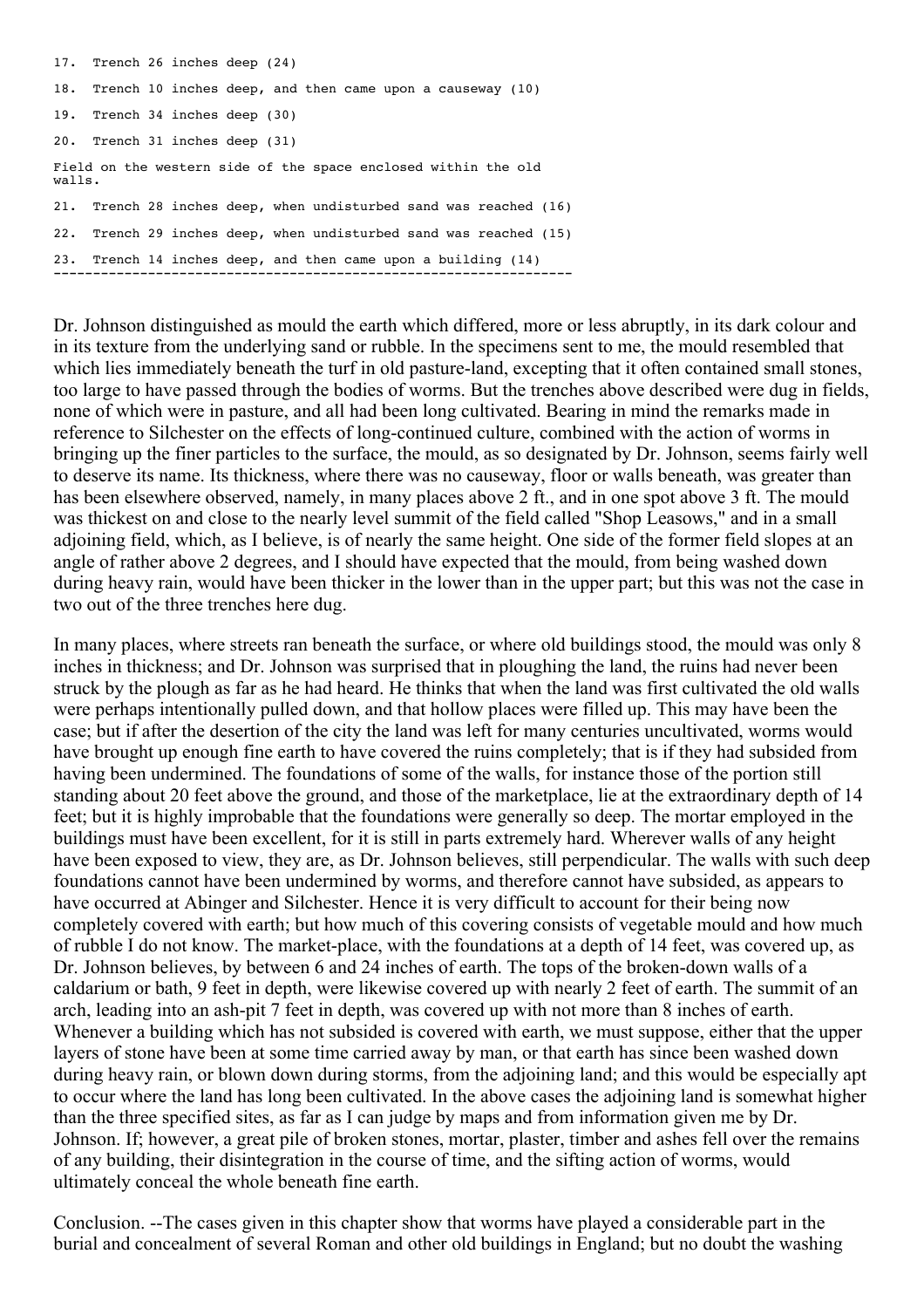down of soil from the neighbouring higher lands, and the deposition of dust, have together aided largely in the work of concealment. Dust would be apt to accumulate wherever old broken-down walls projected a little above the then existing surface and thus afforded some shelter. The floors of the old rooms, halls and passages have generally sunk, partly from the settling of the ground, but chiefly from having been undermined by worms; and the sinking has commonly been greater in the middle than near the walls. The walls themselves, whenever their foundations do not lie at a great depth, have been penetrated and undermined by worms, and have consequently subsided. The unequal subsidence thus caused, probably explains the great cracks which may be seen in many ancient walls, as well as their inclination from the perpendicular.

S&H [Home](http://www.soilandhealth.org/) Ag [Library](http://www.soilandhealth.org/01aglibrary/01aglibwelcome.html) [Vegetable](#page-0-0) Mould (contents) Next [Chapter](#page-64-0) [Previous](#page-42-0)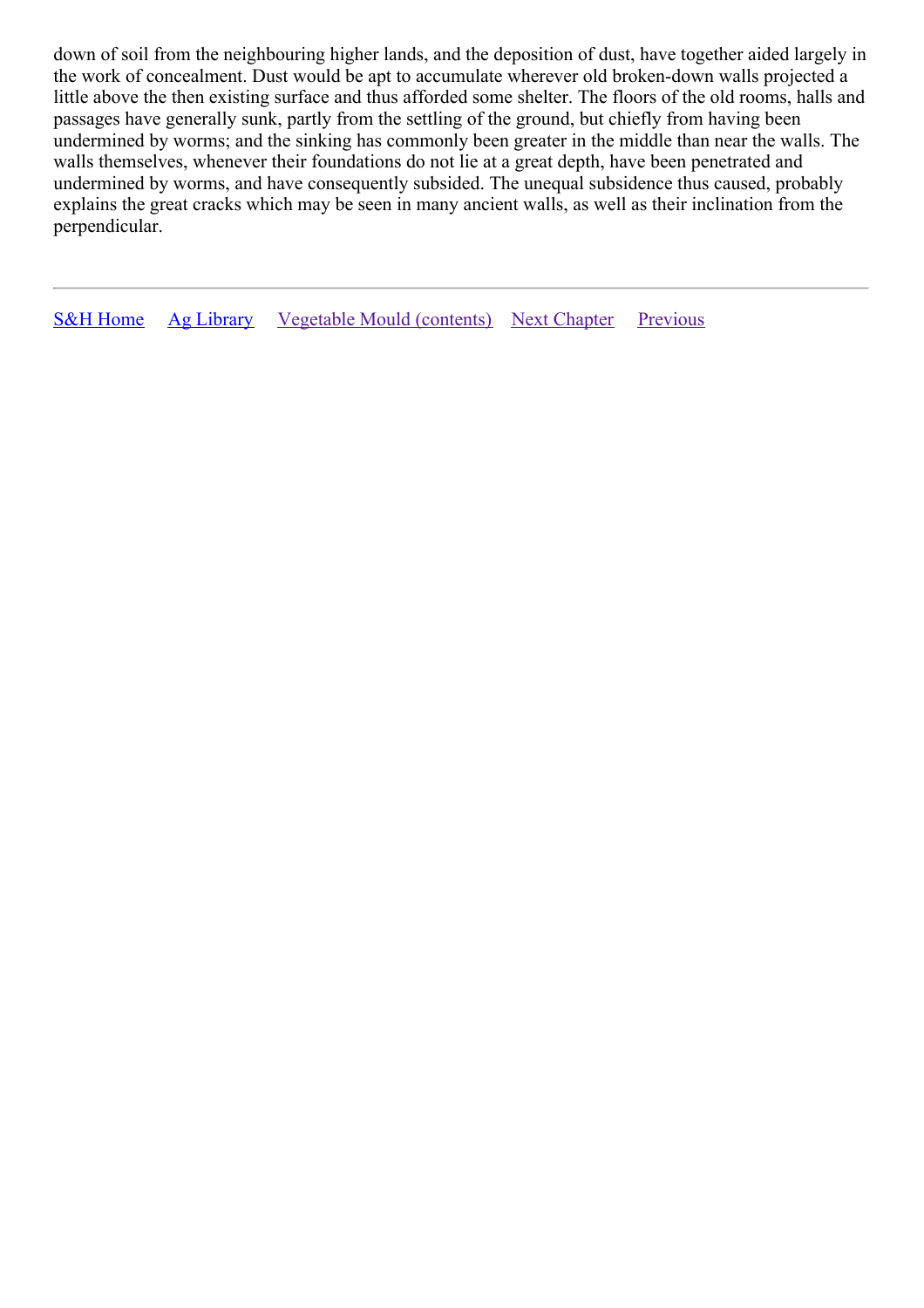## **Chapter V--The Action Of Worms In The Denudation Of The Land.**

Evidence of the amount of denudation which the land has undergone--Sub-aerial denudation-- The deposition of dust--Vegetable mould, its dark colour and fine texture largely due to the action of worms--The disintegration of rocks by the humus-acids--Similar acids apparently generated within the bodies of worms--The action of these acids facilitated by the continued movement of the particles of earth--A thick bed of mould checks the disintegration of the underlying soil and rocks. Particles of stone worn or triturated in the gizzards of worms-- Swallowed stones serve as mill-stones--The levigated state of the castings--Fragments of brick in the castings over ancient buildings well rounded. The triturating power of worms not quite insignificant under a geological point of view.

No one doubts that our world at one time consisted of crystalline rocks, and that it is to their disintegration through the action of air, water, changes of temperature, rivers, waves of the sea, earthquakes and volcanic outbursts, that we owe our sedimentary formations. These after being consolidated and sometimes recrystallized, have often been again disintegrated. Denudation means the removal of such disintegrated matter to a lower level. Of the many striking results due to the modern progress of geology there are hardly any more striking than those which relate to denudation. It was long ago seen that there must have been an immense amount of denudation; but until the successive formations were carefully mapped and measured, no one fully realised how great was the amount. One of the first and most remarkable memoirs ever published on this subject was that by Ramsay,  $\{57\}$  $\{57\}$  $\{57\}$  who in 1846 showed that in Wales from 9000 to 11,000 feet in thickness of solid rock had been stripped off large tracks of country. Perhaps the plainest evidence of great denudation is afforded by faults or cracks, which extend for many miles across certain districts, with the strata on one side raised even ten thousand feet above the corresponding strata on the opposite side; and yet there is not a vestige of this gigantic displacement visible on the surface of the land. A huge pile of rock has been planed away on one side and not a remnant left.

Until the last twenty or thirty years, most geologists thought that the waves of the sea were the chief agents in the work of denudation; but we may now feel sure that air and rain, aided by streams and rivers, are much more powerful agents,--that is if we consider the whole area of the land. The long lines of escarpment which stretch across several parts of England were formerly considered to be undoubtedly ancient coast-lines; but we now know that they stand up above the general surface merely from resisting air, rain and frost better than the adjoining formations. It has rarely been the good fortune of a geologist to bring conviction to the minds of his fellow-workers on a disputed point by a single memoir; but Mr. Whitaker, of the Geological Survey of England, was so fortunate when, in 1867, he published his paper "On sub-aerial Denudation, and on Cliffs and Escarpments of the Chalk." [{58](#page-81-0)} Before this paper appeared, Mr. A. Tylor had adduced important evidence on sub-aerial denudation, by showing that the amount of matter brought down by rivers must infallibly lower the level of their drainage basins by many feet in no immense lapse of time. This line of argument has since been followed up in the most interesting manner by Archibald Geikie, Croll and others, in a series of valuable memoirs. {[59](#page-81-0)} For the sake of those who have never attended to this subject, a single instance may be here given, namely, that of the Mississippi, which is chosen because the amount of sediment brought down by this great river has been investigated with especial care by order of the United States Government. The result is, as Mr. Croll shows, that the mean level of its enormous area of drainage must be lowered 1/4566 of a foot annually, or 1 foot in 4566 years. Consequently, taking the best estimate of the mean height of the North American continent, viz. 748 feet, and looking to the future, the whole of the great Mississippi basin will be washed away, and "brought down to the sea-level in less than 4,500,000 years, if no elevation of the land takes place." Some rivers carry down much more sediment relatively to their size, and some much less than the Mississippi.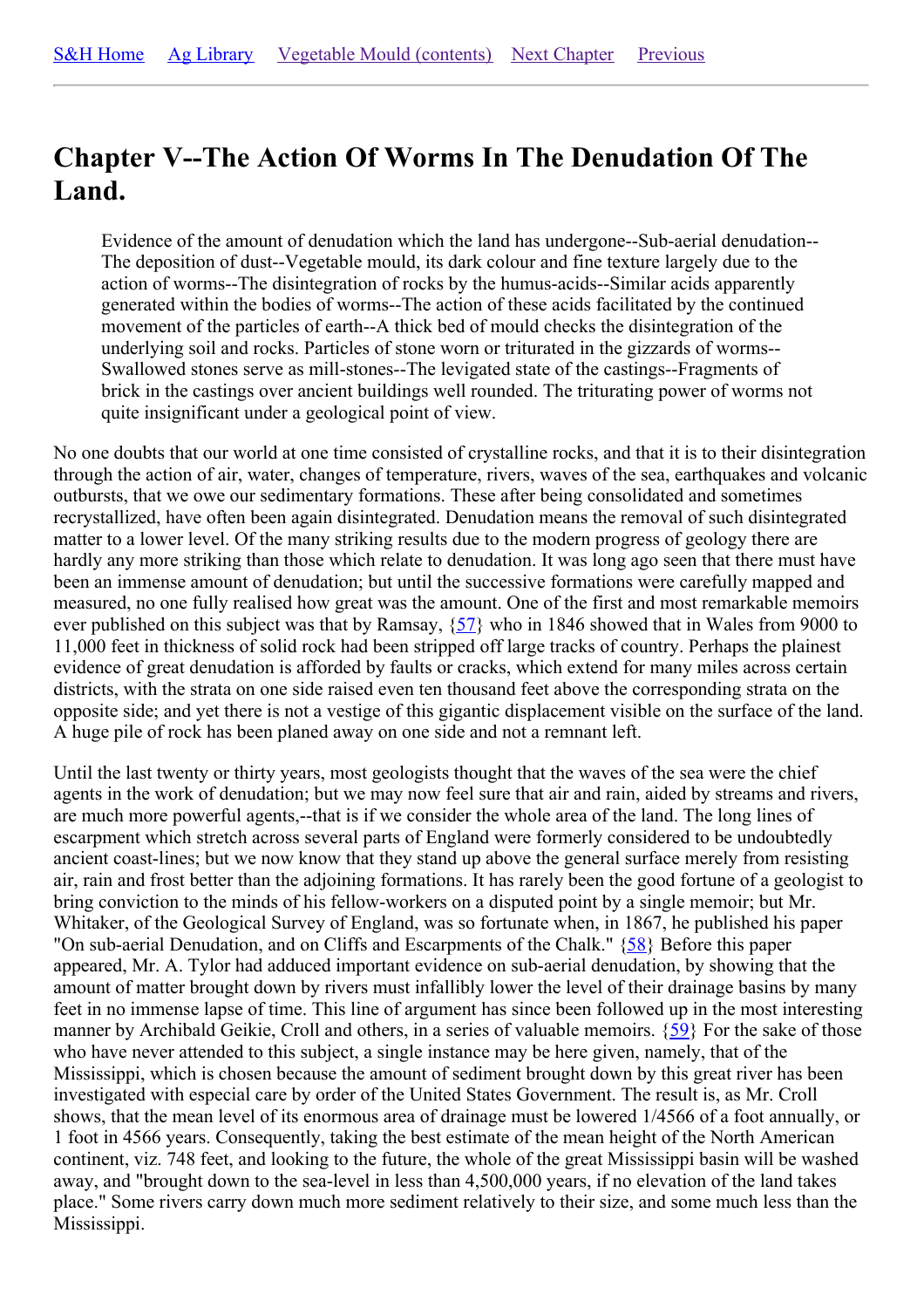Disintegrated matter is carried away by the wind as well as by running water. During volcanic outbursts much rock is triturated and is thus widely dispersed; and in all arid countries the wind plays an important part in the removal of such matter. Wind-driven sand also wears down the hardest rocks. I have shown  ${60}$  ${60}$  that during four months of the year a large quantity of dust is blown from the north-western shores of Africa, and falls on the Atlantic over a space of 1600 miles in latitude, and for a distance of from 300 to 600 miles from the coast. But dust has been seen to fall at a distance of 1030 miles from the shores of Africa. During a stay of three weeks at St. Jago in the Cape Verde Archipelago, the atmosphere was almost always hazy, and extremely fine dust coming from Africa was continually falling. In some of this dust which fell in the open ocean at a distance of between 330 and 380 miles from the African coast, there were many particles of stone, about 1/1000 of an inch square. Nearer to the coast the water has been seen to be so much discoloured by the falling dust, that a sailing vessel left a track behind her. In countries, like the Cape Verde Archipelago, where it seldom rains and there are no frosts, the solid rock nevertheless disintegrates; and in conformity with the views lately advanced by a distinguished Belgian geologist, De Koninck, such disintegration may be attributed in chief part to the action of the carbonic and nitric acids, together with the nitrates and nitrites of ammonia, dissolved in the dew.

In all humid, even moderately humid, countries, worms aid in the work of denudation in several ways. The vegetable mould which covers, as with a mantle, the surface of the land, has all passed many times through their bodies. Mould differs in appearance from the subsoil only in its dark colour, and in the absence of fragments or particles of stone (when such are present in the subsoil), larger than those which can pass through the alimentary canal of a worm. This sifting of the soil is aided, as has already been remarked, by burrowing animals of many kinds, especially by ants. In countries where the summer is long and dry, the mould in protected places must be largely increased by dust blown from other and more exposed places. For instance, the quantity of dust sometimes blown over the plains of La Plata, where there are no solid rocks, is so great, that during the "gran seco," 1827 to 1830, the appearance of the land, which is here unenclosed, was so completely changed that the inhabitants could not recognise the limits of their own estates, and endless lawsuits arose. Immense quantities of dust are likewise blown about in Egypt and in the south of France. In China, as Richthofen maintains, beds appearing like fine sediment, several hundred feet in thickness and extending over an enormous area, owe their origin to dust blown from the high lands of central Asia. [{61](#page-81-0)} In humid countries like Great Britain, as long as the land remains in its natural state clothed with vegetation, the mould in any one place can hardly be much increased by dust; but in its present condition, the fields near high roads, where there is much traffic, must receive a considerable amount of dust, and when fields are harrowed during dry and windy weather, clouds of dust may be seen to be blown away. But in all these cases the surface-soil is merely transported from one place to another. The dust which falls so thickly within our houses consists largely of organic matter, and if spread over the land would in time decay and disappear almost entirely. It appears, however, from recent observations on the snow-fields of the Arctic regions, that some little meteoric dust of extra mundane origin is continually falling.

The dark colour of ordinary mould is obviously due to the presence of decaying organic matter, which, however, is present in but small quantities. The loss of weight which mould suffers when heated to redness seems to be in large part due to water in combination being dispelled. In one sample of fertile mould the amount of organic matter was ascertained to be only 1.76 per cent.; in some artificially prepared soil it was as much as 5.5 per cent., and in the famous black soil of Russia from 5 to even 12 per cent. [{62](#page-81-0)} In leaf-mould formed exclusively by the decay of leaves the amount is much greater, and in peat the carbon alone sometimes amounts to 64 per cent.; but with these latter cases we are not here concerned. The carbon in the soil tends gradually to oxidise and to disappear, except where water accumulates and the climate is cool; [{63](#page-81-0)} so that in the oldest pasture-land there is no great excess of organic matter, notwithstanding the continued decay of the roots and the underground stems of plants, and the occasional addition of manure. The disappearance of the organic matter from mould is probably much aided by its being brought again and again to the surface in the castings of worms.

Worms, on the other hand, add largely to the organic matter in the soil by the astonishing number of halfdecayed leaves which they draw into their burrows to a depth of 2 or 3 inches. They do this chiefly for obtaining food, but partly for closing the mouths of their burrows and for lining the upper part. The leaves which they consume are moistened, torn into small shreds, partially digested, and intimately commingled with earth; and it is this process which gives to vegetable mould its uniform dark tint. It is known that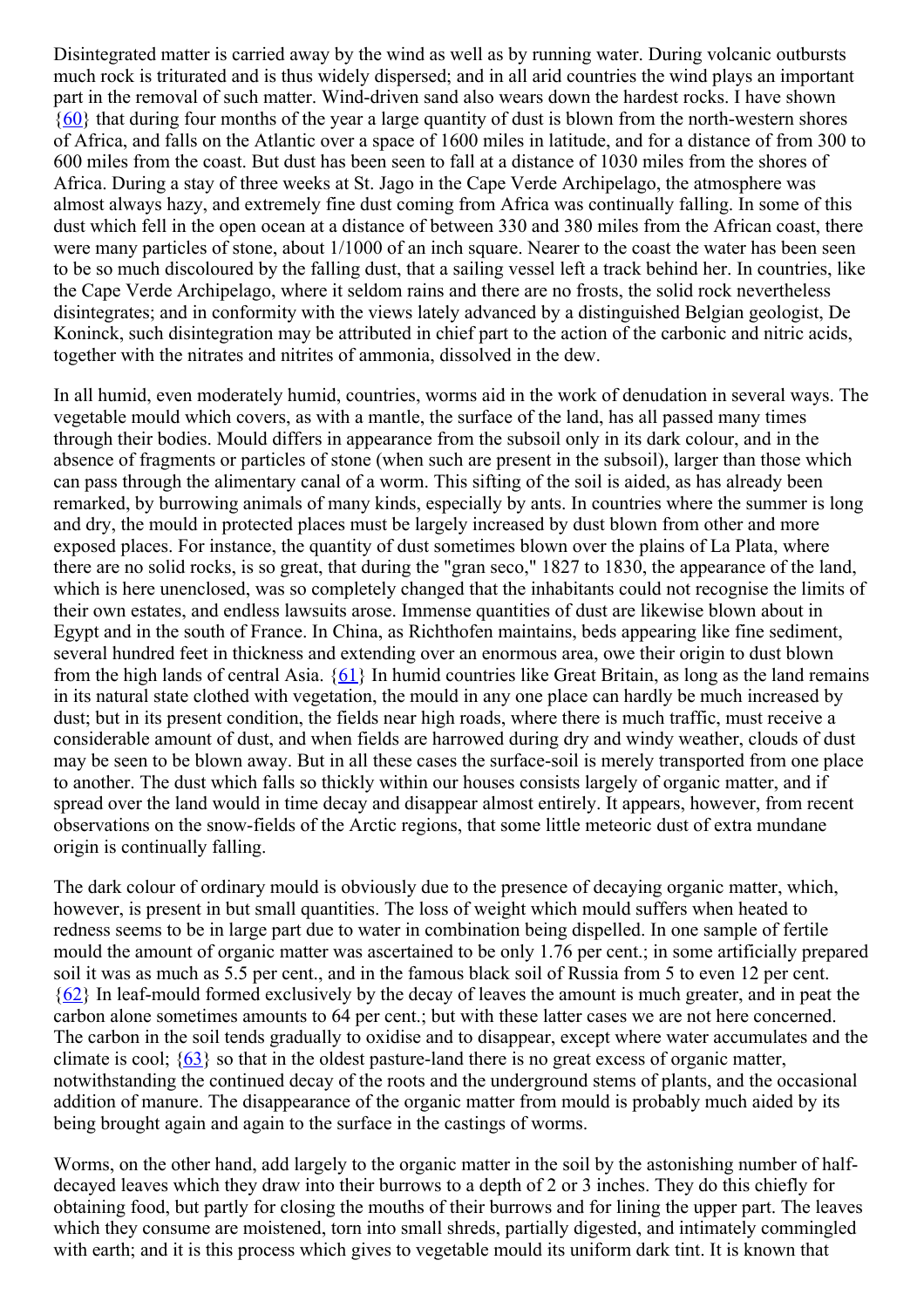<span id="page-64-0"></span>various kinds of acids are generated by the decay of vegetable matter; and from the contents of the intestines of worms and from their castings being acid, it seems probable that the process of digestion induces an analogous chemical change in the swallowed, triturated, and half-decayed leaves. The large quantity of carbonate of lime secreted by the calciferous glands apparently serves to neutralise the acids thus generated; for the digestive fluid of worms will not act unless it be alkaline. As the contents of the upper part of their intestines are acid, the acidity can hardly be due to the presence of uric acid. We may therefore conclude that the acids in the alimentary canal of worms are formed during the digestive process; and that probably they are nearly of the same nature as those in ordinary mould or humus. The latter are well known to have the power of de-oxidising or dissolving per- oxide of iron, as may be seen wherever peat overlies red sand, or where a rotten root penetrates such sand. Now I kept some worms in a pot filled with very fine reddish sand, consisting of minute particles of silex coated with the red oxide of iron; and the burrows, which the worms made through this sand, were lined or coated in the usual manner with their castings, formed of the sand mingled with their intestinal secretions and the refuse of the digested leaves; and this sand had almost wholly lost its red colour. When small portions of it were placed under the microscope, most of the grains were seen to be transparent and colourless, owing to the dissolution of the oxide; whilst almost all the grains taken from other parts of the pot were coated with the oxide. Acetic acid produced hardly any effect on his sand; and even hydrochloric, nitric and sulphuric acids, diluted as in the Pharmacopoeia, produced less effect than did the acids in the intestines of the worms.

Mr. A. A. Julien has lately collected all the extant information about the acids generated in humus, which, according to some chemists, amount to more than a dozen different kinds. These acids, as well as their acid salts (i.e., in combination with potash, soda, and ammonia), act energetically on carbonate of lime and on the oxides of iron. It is also known that some of these acids, which were called long ago by Thenard azohumic, are enabled to dissolve colloid silica in proportion to the nitrogen which they contain. [{64](#page-81-0)} In the formation of these latter acids worms probably afford some aid, for Dr. H. Johnson informs me that by Nessler's test he found 0.018 per cent. of ammonia in their castings.

It may be here added that I have recently been informed by Dr. Gilbert "that several square yards on his lawn were swept clean, and after two or three weeks all the worm-castings on the space were collected and dried. These were found to contain 0.35 of nitrogen. This is from two to three times as much as we find in our ordinary arable surface-soil; more than in our ordinary pasture surface-soil; but less than in rich kitchen-garden mould. Supposing a quantity of castings equal to 10 tons in the dry state were annually deposited on an acre, this would represent a manuring of 78 lbs. of nitrogen per acre per annum; and this is very much more than the amount of nitrogen in the annual yield of hay per acre, if raised without any nitrogenous manure. Obviously, so far as the nitrogen in the castings is derived from surface-growth or from surface-soil, it is not a gain to the latter; but so far as it is derived from below, it is a gain."

The several humus-acids, which appear, as we have just seen, to be generated within the bodies of worms during the digestive process, and their acid salts, play a highly important part, according to the recent observations of Mr. Julien, in the disintegration of various kinds of rocks. It has long been known that the carbonic acid, and no doubt nitric and nitrous acids, which are present in rain-water, act in like manner. There is, also, a great excess of carbonic acid in all soils, especially in rich soils, and this is dissolved by the water in the ground. The living roots of plants, moreover, as Sachs and others have shown, quickly corrode and leave their impressions on polished slabs of marble, dolomite and phosphate of lime. They will attack even basalt and sandstone.  $\{65\}$  $\{65\}$  $\{65\}$  But we are not here concerned with agencies which are wholly independent of the action of worms.

The combination of any acid with a base is much facilitated by agitation, as fresh surfaces are thus continually brought into contact. This will be thoroughly effected with the particles of stone and earth in the intestines of worms, during the digestive process; and it should be remembered that the entire mass of the mould over every field, passes, in the course of a few years, through their alimentary canals. Moreover as the old burrows slowly collapse, and as fresh castings are continually brought to the surface, the whole superficial layer of mould slowly revolves or circulates; and the friction of the particles one with another will rub off the finest films of disintegrated matter as soon as they are formed. Through these several means, minute fragments of rocks of many kinds and mere particles in the soil will be continually exposed to chemical decomposition; and thus the amount of soil will tend to increase.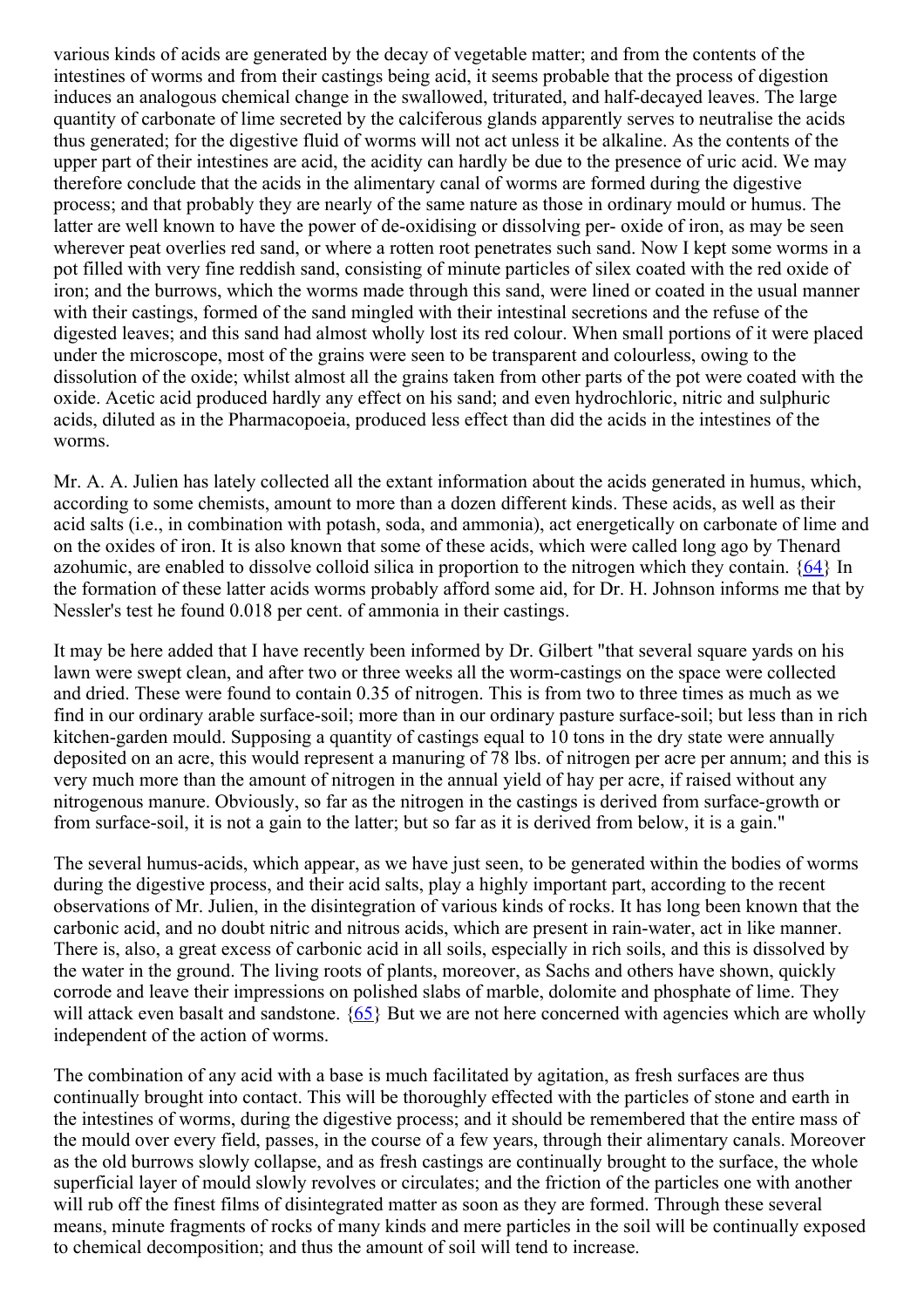As worms line their burrows with their castings, and as the burrows penetrate to a depth of 5 or 6, or even more feet, some small amount of the humus-acids will be carried far down, and will there act on the underlying rocks and fragments of rock. Thus the thickness of the soil, if none be removed from the surface, will steadily though slowly tend to increase; but the accumulation will after a time delay the disintegration of the underlying rocks and of the more deeply seated particles. For the humus-acids which are generated chiefly in the upper layer of vegetable mould, are extremely unstable compounds, and are liable to decomposition before they reach any considerable depth. [{66](#page-81-0)} A thick bed of overlying soil will also check the downward extension of great fluctuations of temperature, and in cold countries will check the powerful action of frost. The free access of air will likewise be excluded. From these several causes disintegration would be almost arrested, if the overlying mould were to increase much in thickness, owing to none or little being removed from the surface. {[67](#page-81-0)} In my own immediate neighbourhood we have a curious proof how effectually a few feet of clay checks some change which goes on in flints, lying freely exposed; for the large ones which have lain for some time on the surface of ploughed fields cannot be used for building; they will not cleave properly, and are said by the workmen to be rotten.  $\{68\}$  $\{68\}$  $\{68\}$  It is therefore necessary to obtain flints for building purposes from the bed of red clay overlying the chalk (the residue of its dissolution by rain-water) or from the chalk itself.

Not only do worms aid directly in the chemical disintegration of rocks, but there is good reason to believe that they likewise act in a direct and mechanical manner on the smaller particles. All the species which swallow earth are furnished with gizzards; and these are lined with so thick a chitinous membrane, that Perrier speaks of it, {[69](#page-81-0)} as "une veritable armature." The gizzard is surrounded by powerful transverse muscles, which, according to Claparede, are about ten times as thick as the longitudinal ones; and Perrier saw them contracting energetically. Worms belonging to one genus, Digaster, have two distinct but quite similar gizzards; and in another genus, Moniligaster, the second gizzard consists of four pouches, one succeeding the other, so that it may almost be said to have five gizzards.  $\{70\}$  $\{70\}$  $\{70\}$  In the same manner as gallinaceous and struthious birds swallow stones to aid in the trituration of their food, so it appears to be with terricolous worms. The gizzards of thirty-eight of our common worms were opened, and in twentyfive of them small stones or grains of sand, sometimes together with the hard calcareous concretions formed within the anterior calciferous glands, were found, and in two others concretions alone. In the gizzards of the remaining worms there were no stones; but some of these were not real exceptions, as the gizzards were opened late in the autumn, when the worms had ceased to feed and their gizzards were quite empty.  $\{21\}$ 

When worms make their burrows through earth abounding with little stones, no doubt many will be unavoidably swallowed; but it must not be supposed that this fact accounts for the frequency with which stones and sand are found in their gizzards. For beads of glass and fragments of brick and of hard tiles were scattered over the surface of the earth, in pots in which worms were kept and had already made their burrows; and very many of these beads and fragments were picked up and swallowed by the worms, for they were found in their castings, intestines, and gizzards. They even swallowed the coarse red dust, formed by the pounding of the tiles. Nor can it be supposed that they mistook the beads and fragments for food; for we have seen that their taste is delicate enough to distinguish between different kinds of leaves. It is therefore manifest that they swallow hard objects, such as bits of stone, beads of glass and angular fragments of bricks or tiles for some special purpose; and it can hardly be doubted that this is to aid their gizzards in crushing and grinding the earth, which they so largely consume. That such hard objects are not necessary for crushing leaves, may be inferred from the fact that certain species, which live in mud or water and feed on dead or living vegetable matter, but which do not swallow earth, are not provided with gizzards,  $\{72\}$  $\{72\}$  $\{72\}$  and therefore cannot have the power of utilising stones.

During the grinding process, the particles of earth must be rubbed against one another, and between the stones and the tough lining membrane of the gizzard. The softer particles will thus suffer some attrition, and will perhaps even be crushed. This conclusion is supported by the appearance of freshly ejected castings, for these often reminded me of the appearance of paint which has just been ground by a workman between two flat stones. Morren remarks that the intestinal canal is "impleta tenuissima terra, veluti in pulverem redacta." [{73](#page-81-0)} Perrier also speaks of "l'etat de pate excessivement fine a laquelle est reduite la terre qu'ils rejettent," etc.  $\{74\}$  $\{74\}$  $\{74\}$ 

As the amount of trituration which the particles of earth undergo in the gizzards of worms possesses some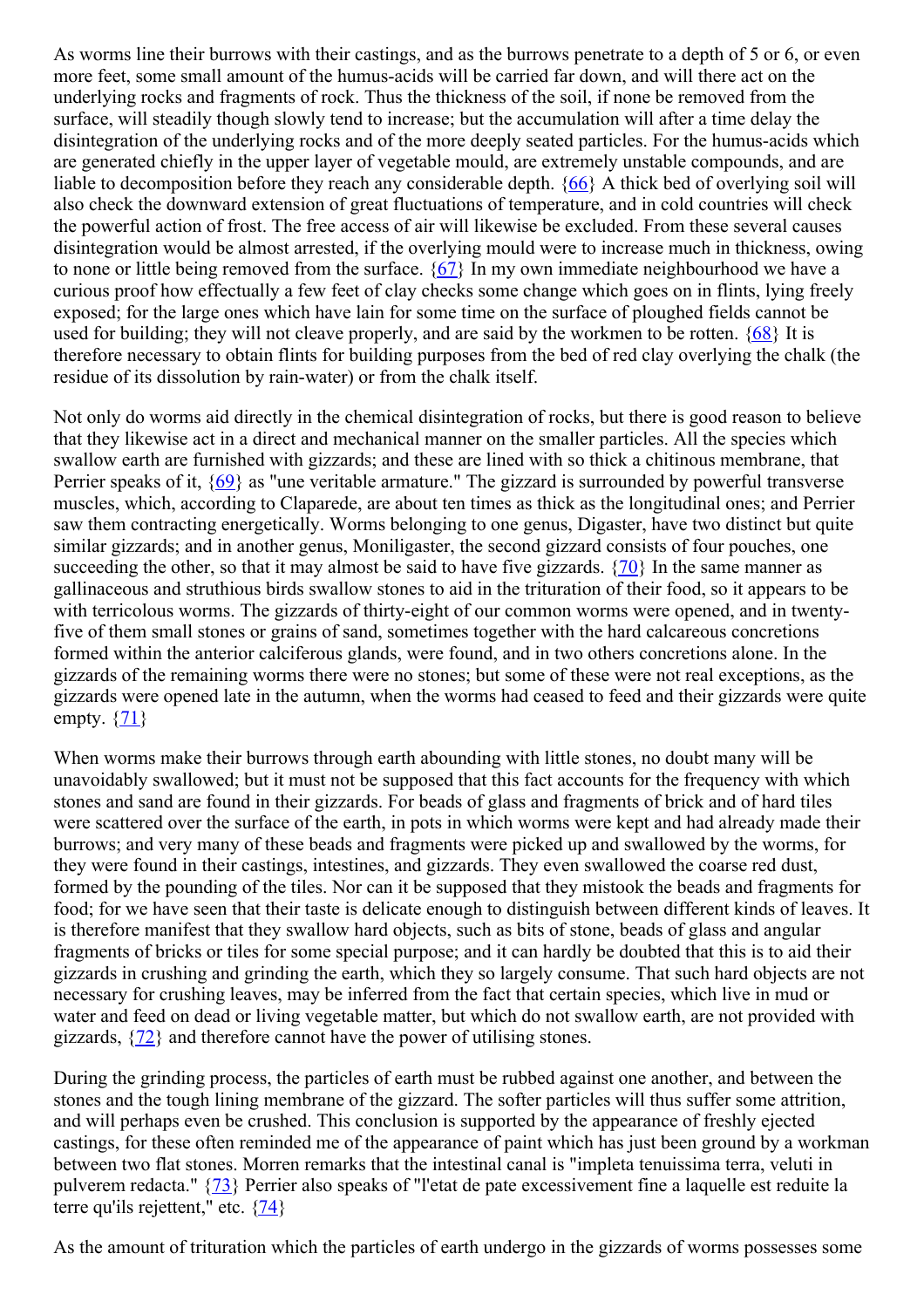interest (as we shall hereafter see), I endeavoured to obtain evidence on this head by carefully examining many of the fragments which had passed through their alimentary canals. With worms living in a state of nature, it is of course impossible to know how much the fragments may have been worn before they were swallowed. It is, however, clear that worms do not habitually select already rounded particles, for sharply angular bits of flint and of other hard rocks were often found in their gizzards or intestines. On three occasions sharp spines from the stems of rose-bushes were thus found. Worms kept in confinement repeatedly swallowed angular fragments of hard tile, coal, cinders, and even the sharpest fragments of glass. Gallinaceous and struthious birds retain the same stones in their gizzards for a long time, which thus become well rounded; but this does not appear to be the case with worms, judging from the large number of the fragments of tiles, glass beads, stones, etc., commonly found in their castings and intestines. So that unless the same fragments were to pass repeatedly through their gizzards, visible signs of attrition in the fragments could hardly be expected, except perhaps in the case of very soft stones.

I will now give such evidence of attrition as I have been able to collect. In the gizzards of some worms dug out of a thin bed of mould over the chalk, there were many well-rounded small fragments of chalk, and two fragments of the shells of a land-mollusc (as ascertained by their microscopical structure), which latter were not only rounded but somewhat polished. The calcareous concretions formed in the calciferous glands, which are often found in their gizzards, intestines, and occasionally in their castings, when of large size, sometimes appeared to have been rounded; but with all calcareous bodies the rounded appearance may be partly or wholly due to their corrosion by carbonic acid and the humus-acids. In the gizzards of several worms collected in my kitchen garden near a hothouse, eight little fragments of cinders were found, and of these, six appeared more or less rounded, as were two bits of brick; but some other bits were not at all rounded. A farm-road near Abinger Hall had been covered seven years before with brickrubbish to the depth of about 6 inches; turf had grown over this rubbish on both sides of the road for a width of 18 inches, and on this turf there were innumerable castings. Some of them were coloured of a uniform red owing to the presence of much brick-dust, and they contained many particles of brick and of hard mortar from 1 to 3 mm. in diameter, most of which were plainly rounded; but all these particles may have been rounded before they were protected by the turf and were swallowed, like those on the bare parts of the road which were much worn. A hole in a pasture-field had been filled up with brick-rubbish at the same time, viz., seven years ago, and was now covered with turf; and here the castings contained very many particles of brick, all more or less rounded; and this brick-rubbish, after being shot into the hole, could not have undergone any attrition. Again, old bricks very little broken, together with fragments of mortar, were laid down to form walks, and were then covered with from 4 to 6 inches of gravel; six little fragments of brick were extracted from castings collected on these walks, three of which were plainly worn. There were also very many particles of hard mortar, about half of which were well rounded; and it is not credible that these could have suffered so much corrosion from the action of carbonic acid in the course of only seven years.

Much better evidence of the attrition of hard objects in the gizzards of worms, is afforded by the state of the small fragments of tiles or bricks, and of concrete in the castings thrown up where ancient buildings once stood. As all the mould covering a field passes every few years through the bodies of worms, the same small fragments will probably be swallowed and brought to the surface many times in the course of centuries. It should be premised that in the several following cases, the finer matter was first washed away from the castings, and then all the particles of bricks, tiles and concrete were collected without any selection, and were afterwards examined. Now in the castings ejected between the tesserae on one of the buried floors of the Roman villa at Abinger, there were many particles (from to 2 mm. in diameter) of tiles and concrete, which it was impossible to look at with the naked eye or through a strong lens, and doubt for a moment that they had almost all undergone much attrition. I speak thus after having examined small water-worn pebbles, formed from Roman bricks, which M. Henri de Saussure had the kindness to send me, and which he had extracted from sand and gravel beds, deposited on the shores of the Lake of Geneva, at a former period when the water stood at about two metres above its present level. The smallest of these water-worn pebbles of brick from Geneva resembled closely many of those extracted from the gizzards of worms, but the larger ones were somewhat smoother.

Four castings found on the recently uncovered, tesselated floor of the great room in the Roman villa at Brading, contained many particles of tile or brick, of mortar, and of hard white cement; and the majority of these appeared plainly worn. The particles of mortar, however, seemed to have suffered more corrosion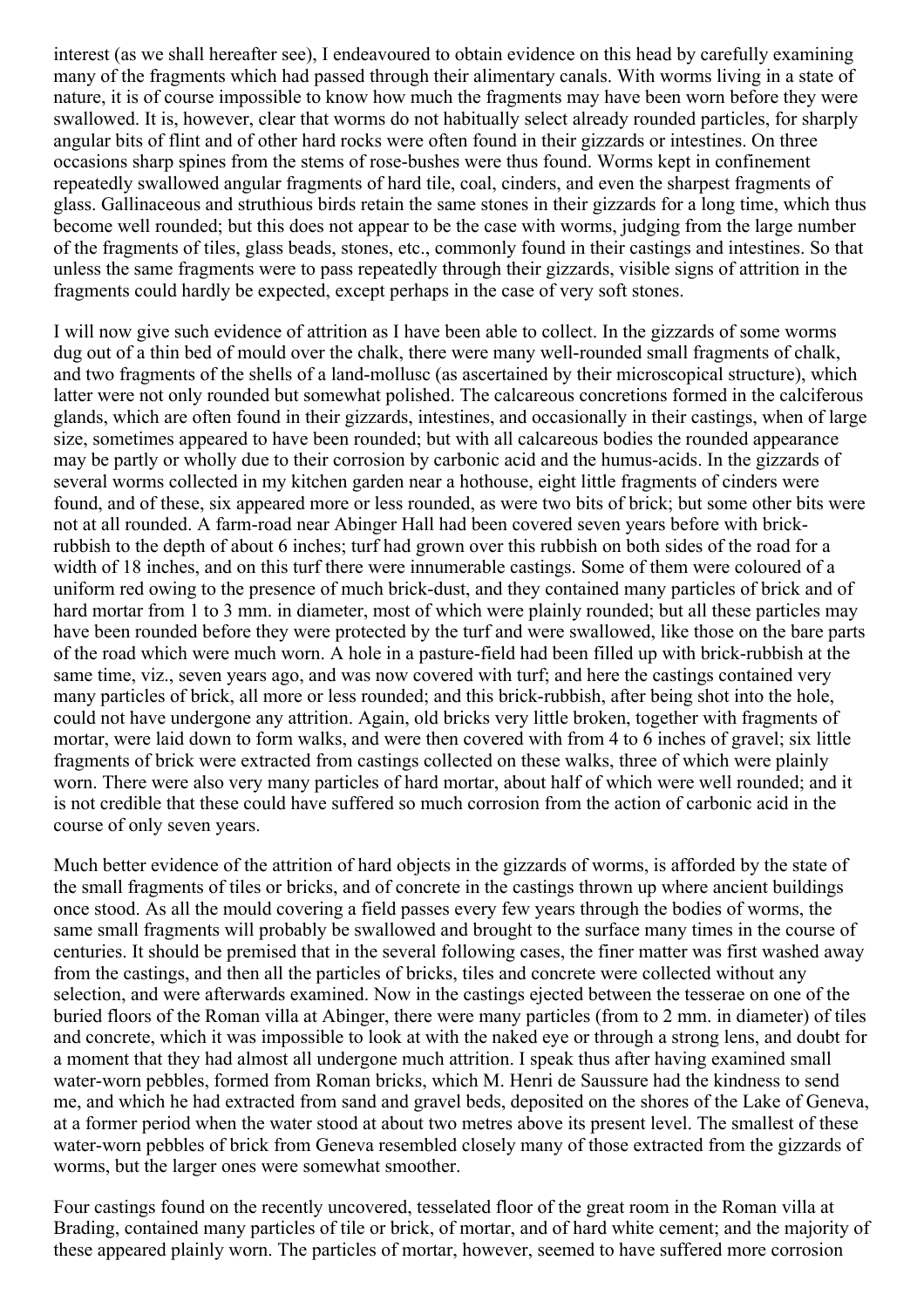than attrition, for grains of silex often projected from their surfaces. Castings from within the nave of Beaulieu Abbey, which was destroyed by Henry VIII., were collected from a level expanse of turf, overlying the buried tesselated pavement, through which worm- burrows passed; and these castings contained innumerable particles of tiles and bricks, of concrete and cement, the majority of which had manifestly undergone some or much attrition. There were also many minute flakes of a micaceous slate, the points of which were rounded. If the above supposition, that in all these cases the same minute fragments have passed several times through the gizzards of worms, be rejected, notwithstanding its inherent probability, we must then assume that in all the above cases the many rounded fragments found in the castings had all accidentally undergone much attrition before they were swallowed; and this is highly improbable.

On the other hand it must be stated that fragments of ornamental tiles, somewhat harder than common tiles or bricks, which had been swallowed only once by worms kept in confinement, were with the doubtful exception of one or two of the smallest grains, not at all rounded. Nevertheless some of them appeared a little worn, though not rounded. Notwithstanding these cases, if we consider the evidence above given, there can be little doubt that the fragments, which serve as millstones in the gizzards of worms, suffer, when of a not very hard texture, some amount of attrition; and that the smaller particles in the earth, which is habitually swallowed in such astonishingly large quantities by worms, are ground together and are thus levigated. If this be the case, the "terra tenuissima,"--the "pate excessivement fine,"- of which the castings largely consist, is in part due to the mechanical action of the gizzard; [{75](#page-81-0)} and this fine matter, as we shall see in the next chapter, is that which is chiefly washed away from the innumerable castings on every field during each heavy shower of rain. If the softer stones yield at all, the harder ones will suffer some slight amount of wear and tear.

The trituration of small particles of stone in the gizzards of worms is of more importance under a geological point of view than may at first appear to be the case; for Mr. Sorby has clearly shown that the ordinary means of disintegration, namely, running water and the waves of the sea, act with less and less power on fragments of rock the smaller they are. "Hence," as he remarks, "even making no allowance for the extra buoying up of very minute particles by a current of water, depending on surface cohesion, the effects of wearing on the form of the grains must vary directly as their diameter or thereabouts. If so, a grain of 1/10 an inch in diameter would be worn ten times as much as one of an inch in diameter, and at least a hundred times as much as one of 1/100 an inch in diameter. Perhaps, then, we may conclude that a grain 1/10 of an inch in diameter would be worn as much or more in drifting a mile as a grain 1/1000 of an inch in being drifted 100 miles. On the same principle a pebble one inch in diameter would be worn relatively more by being drifted only a few hundred yards." {[76](#page-81-0)} Nor should we forget, in considering the power which worms exert in triturating particles of rock, that there is good evidence that on each acre of land, which is sufficiently damp and not too sandy, gravelly or rocky for worms to inhabit, a weight of more than ten tons of earth annually passes through their bodies and is brought to the surface. The result for a country of the size of Great Britain, within a period not very long in a geological sense, such as a million years, cannot be insignificant; for the ten tons of earth has to be multiplied first by the above number of years, and then by the number of acres fully stocked with worms; and in England, together with Scotland, the land which is cultivated and is well fitted for these animals, has been estimated at above 32 million acres. The product is 320 million million tons of earth.

S&H [Home](http://www.soilandhealth.org/) Ag [Library](http://www.soilandhealth.org/01aglibrary/01aglibwelcome.html) [Vegetable](#page-0-0) Mould (contents) Next [Chapter](#page-72-0) [Previous](#page-54-0)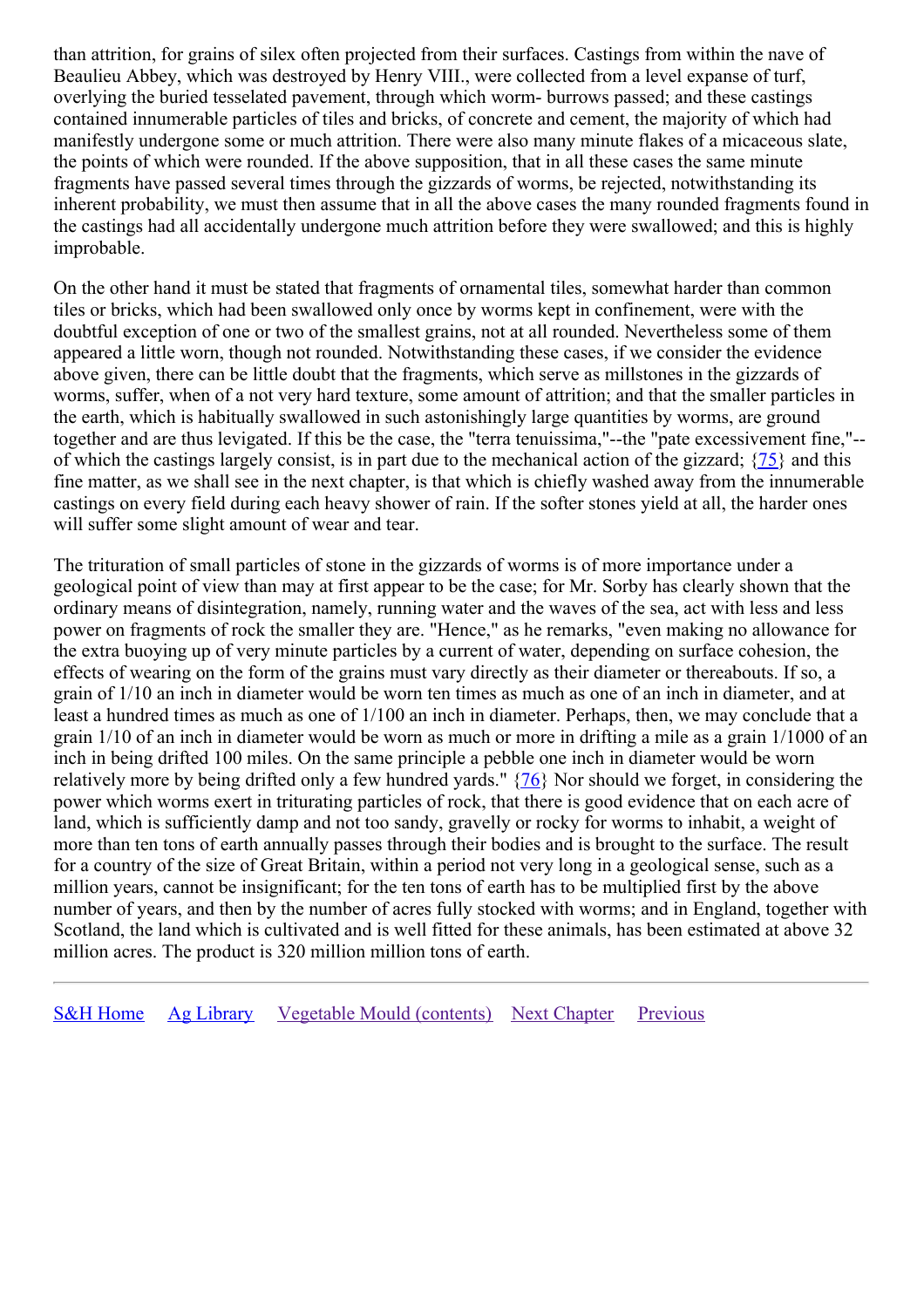## **Chapter VI--The Denudation Of The Land--continued.**

Denudation aided by recently ejected castings flowing down inclined grass-covered surfaces-- The amount of earth which annually flows downwards--The effect of tropical rain on worm castings--The finest particles of earth washed completely away from castings--The disintegration of dried castings into pellets, and their rolling down inclined surfaces--The formation of little ledges on hill-sides, in part due to the accumulation of disintegrated castings--Castings blown to leeward over level land--An attempt to estimate the amount thus blown--The degradation of ancient encampments and tumuli--The preservation of the crowns and furrows on land anciently ploughed--The formation and amount of mould over the Chalk formation.

We are now prepared to consider the more direct part which worms take in the denudation of the land. When reflecting on sub-aerial denudation, it formerly appeared to me, as it has to others, that a nearly level or very gently inclined surface, covered with turf, could suffer no loss during even a long lapse of time. It may, however, be urged that at long intervals, debacles of rain or water-spouts would remove all the mould from a very gentle slope; but when examining the steep, turf-covered slopes in Glen Roy, I was struck with the fact how rarely any such event could have happened since the Glacial period, as was plain from the well- preserved state of the three successive "roads" or lake-margins. But the difficulty in believing that earth in any appreciable quantity can be removed from a gently inclined surface, covered with vegetation and matted with roots, is removed through the agency of worms. For the many castings which are thrown up during rain, and those thrown up some little time before heavy rain, flow for a short distance down an inclined surface. Moreover much of the finest levigated earth is washed completely away from the castings. During dry weather castings often disintegrate into small rounded pellets, and these from their weight often roll down any slope. This is more especially apt to occur when they are started by the wind, and probably when started by the touch of an animal, however small. We shall also see that a strong wind blows all the castings, even on a level field, to leeward, whilst they are soft; and in like manner the pellets when they are dry. If the wind blows in nearly the direction of an inclined surface, the flowing down of the castings is much aided.

The observations on which these several statements are founded must now be given in some detail. Castings when first ejected are viscid and soft; during rain, at which time worms apparently prefer to eject them, they are still softer; so that I have sometimes thought that worms must swallow much water at such times. However this may be, rain, even when not very heavy, if long continued, renders recently-ejected castings semi-fluid; and on level ground they then spread out into thin, circular, flat discs, exactly as would so much honey or very soft mortar, with all traces of their vermiform structure lost. This latter fact was sometimes made evident, when a worm had subsequently bored through a flat circular disc of this kind, and heaped up a fresh vermiform mass in the centre. These flat subsided discs have been repeatedly seen by me after heavy rain, in many places on land of all kinds.

On the flowing of wet castings, and the rolling of dry disintegrated castings down inclined surfaces.-- When castings are ejected on an inclined surface during or shortly before heavy rain, they cannot fail to flow a little down the slope. Thus, on some steep slopes in Knole Park, which were covered with coarse grass and had apparently existed in this state from time immemorial, I found (Oct. 22, 1872) after several wet days that almost all the many castings were considerably elongated in the line of the slope; and that they now consisted of smooth, only slightly conical masses. Whenever the mouths of the burrows could be found from which the earth had been ejected, there was more earth below than above them. After some heavy storms of rain (Jan. 25, 1872) two rather steeply inclined fields near Down, which had formerly been ploughed and were now rather sparsely clothed with poor grass, were visited, and many castings extended down the slopes for a length of 5 inches, which was twice or thrice the usual diameter of the castings thrown up on the level parts of these same fields. On some fine grassy slopes in Holwood Park, inclined at angles between 8 degrees and 11 degrees 30 seconds with the horizon, where the surface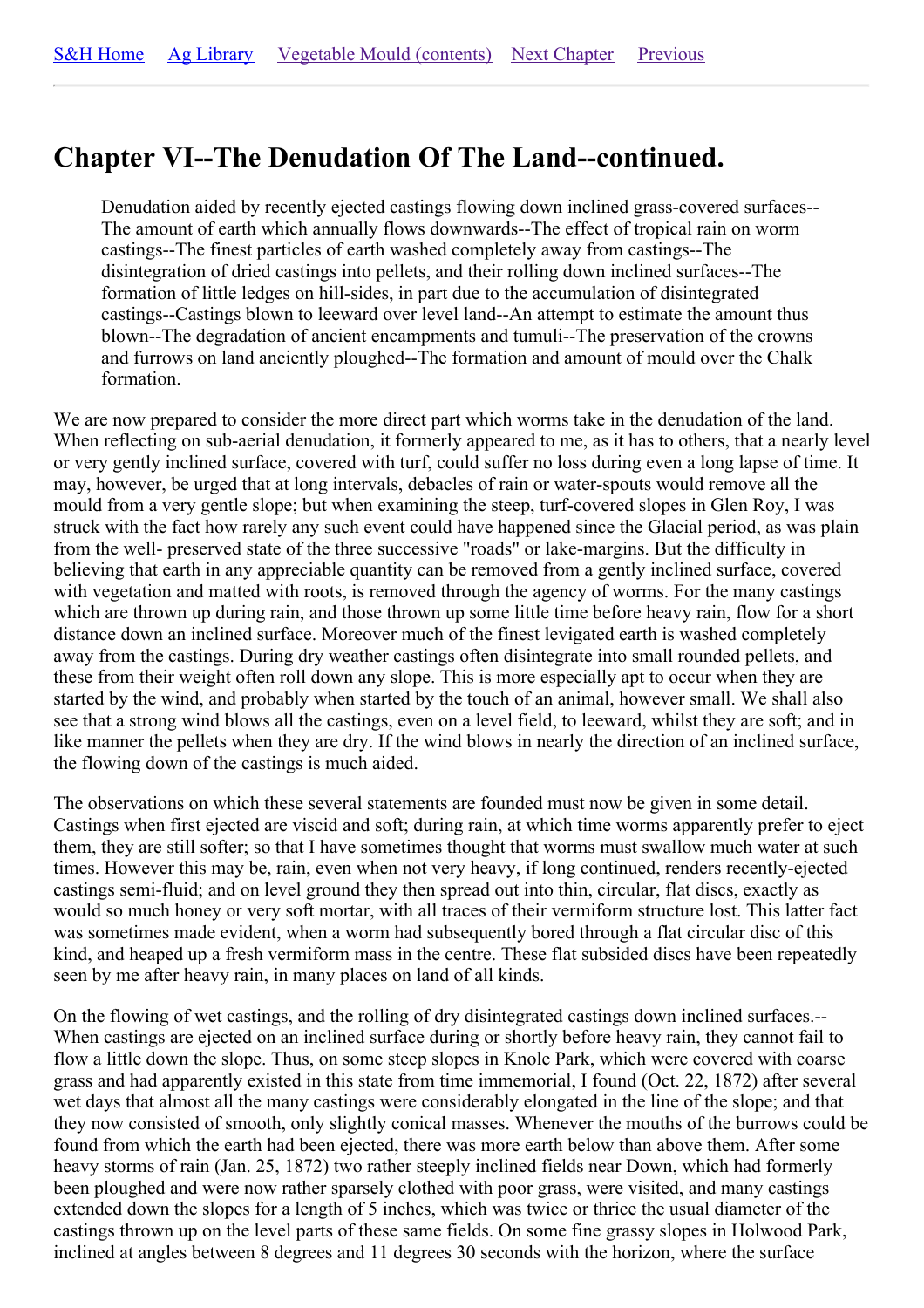apparently had never been disturbed by the hand of man, castings abounded in extraordinary numbers: and a space 16 inches in length transversely to the slope and 6 inches in the line of the slope, was completely coated, between the blades of grass, with a uniform sheet of confluent and subsided castings. Here also in many places the castings had flowed down the slope, and now formed smooth narrow patches of earth, 6, 7, and 7.5 inches in length. Some of these consisted of two castings, one above the other, which had become so completely confluent that they could hardly be distinguished. On my lawn, clothed with very fine grass, most of the castings are black, but some are yellowish from earth having been brought up from a greater depth than usual, and the flowing- down of these yellow castings after heavy rain, could be clearly seen where the slope was 5 degrees; and where it was less than 1 degree some evidence of their flowing down could still be detected. On another occasion, after rain which was never heavy, but which lasted for 18 hours, all the castings on this same gently inclined lawn had lost their vermiform structure; and they had flowed, so that fully two-thirds of the ejected earth lay below the mouths of the burrows.

These observations led me to make others with more care. Eight castings were found on my lawn, where the grass-blades are fine and close together, and three others on a field with coarse grass. The inclination of the surface at the eleven places where these castings were collected varied between 4 degrees 30 seconds and 17 degrees 30 seconds; the mean of the eleven inclinations being 9 degrees 26 seconds. The length of the castings in the direction of the slope was first measured with as much accuracy as their irregularities would permit. It was found possible to make these measurements within about of an inch, but one of the castings was too irregular to admit of measurement. The average length in the direction of the slope of the remaining ten castings was 2.03 inches. The castings were then divided with a knife into two parts along a horizontal line passing through the mouth of the burrow, which was discovered by slicing off the turf; and all the ejected earth was separately collected, namely, the part above the hole and the part below. Afterwards these two parts were weighed. In every case there was much more earth below than above; the mean weight of that above being 103 grains, and of that below 205 grains; so that the latter was very nearly double the former. As on level ground castings are commonly thrown up almost equally round the mouths of the burrows, this difference in weight indicates the amount of ejected earth which had flowed down the slope. But very many more observations would be requisite to arrive at any general result; for the nature of the vegetation and other accidental circumstances, such as the heaviness of the rain, the direction and force of the wind, etc., appear to be more important in determining the quantity of the earth which flows down a slope than its angle. Thus with four castings on my lawn (included in the above eleven) where the mean slope was 7 degrees 19 seconds, the difference in the amount of earth above and below the burrows was greater than with three other castings on the same lawn where the mean slope was 12 degrees 5 seconds.

We may, however, take the above eleven cases, which are accurate as far as they go, and calculate the weight of the ejected earth which annually flows down a slope having a mean inclination of 9 degrees 26 seconds. This was done by my son George. It has been shown that almost exactly two-thirds of the ejected earth is found below the mouth of the burrow and one-third above it. Now if the two-thirds which is below the hole be divided into two equal parts, the upper half of this two-thirds exactly counterbalances the onethird which is above the hole, so that as far as regards the one-third above and the upper half of the twothirds below, there is no flow of earth down the hill-side. The earth constituting the lower half of the twothirds is, however, displaced through distances which are different for every part of it, but which may be represented by the distance between the middle point of the lower half of the two-thirds and the hole. So that the average distance of displacement is a half of the whole length of the worm-casting. Now the average length of ten out of the above eleven castings was 2.03 inches, and half of this we may take as being 1 inch. It may therefore be concluded that one-third of the whole earth brought to the surface was in these cases carried down the slope through 1 inch.  $\{77\}$  $\{77\}$  $\{77\}$ 

It was shown in the third chapter that on Leith Hill Common, dry earth weighing at least 7.453 lbs. was brought up by worms to the surface on a square yard in the course of a year. If a square yard be drawn on a hillside with two of its sides horizontal, then it is clear that only 1/36 part of the earth brought up on that square yard would be near enough to its lower side to cross it, supposing the displacement of the earth to be through one inch. But it appears that only of the earth brought up can be considered to flow downwards; hence 1/3 of 1/36 or 1/108 of 7.453 lbs. will cross the lower side of our square yard in a year. Now 1/108 of 7.453 lbs. is 1.1 oz. Therefore 1.1 oz. of dry earth will annually cross each linear yard running horizontally along a slope having the above inclination; or very nearly 7 lbs. will annually cross a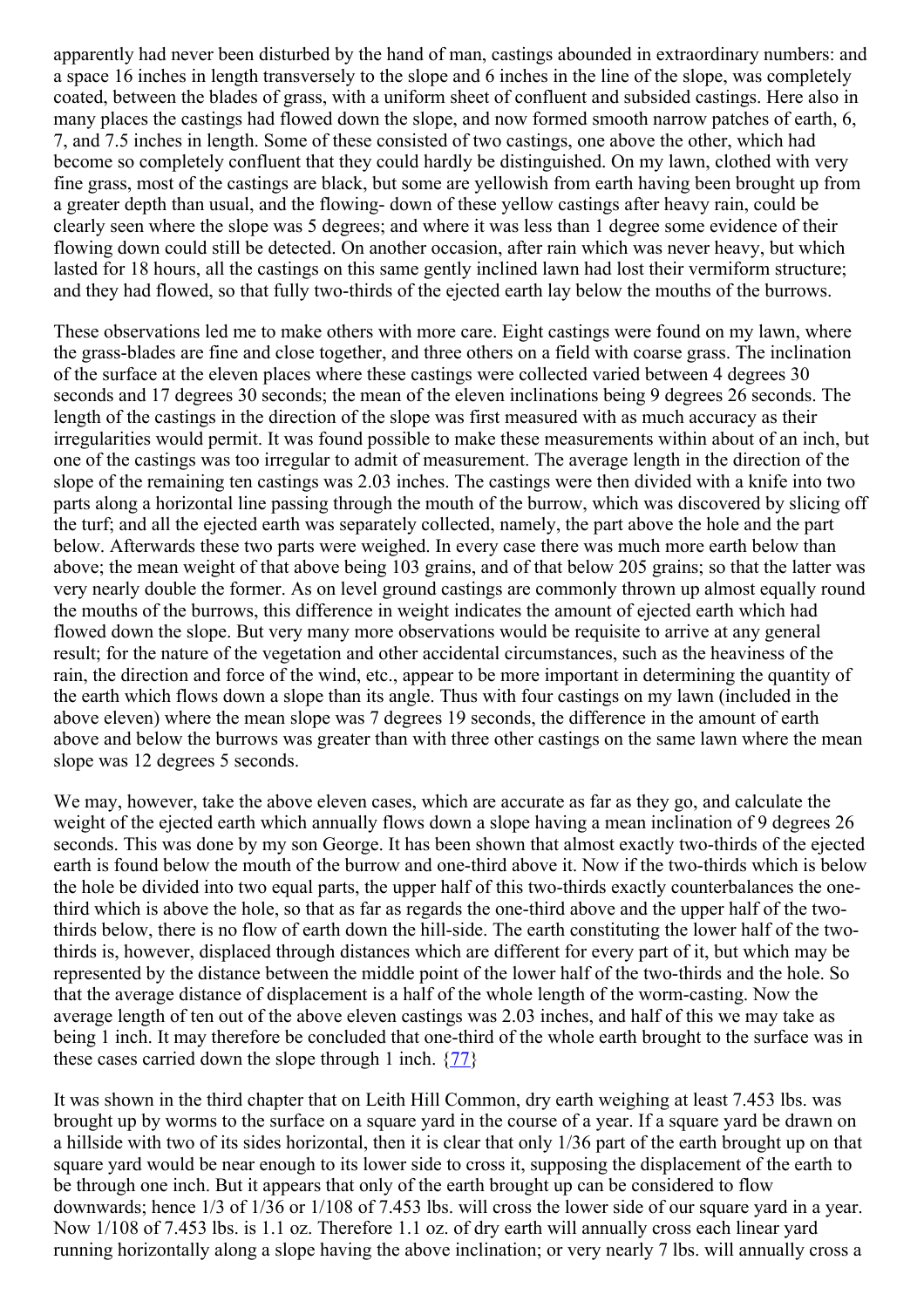horizontal line, 100 yards in length, on a hill-side having this inclination.

A more accurate, though still very rough, calculation can be made of the bulk of earth, which in its natural damp state annually flows down the same slope over a yard-line drawn horizontally across it. From the several cases given in the third chapter, it is known that the castings annually brought to the surface on a square yard, if uniformly spread out would form a layer 0.2 of an inch in thickness: it therefore follows by a calculation similar to the one already given, that 1/3 of 0.2x36, or 2.4 cubic inches of damp earth will annually cross a horizontal line one yard in length on a hillside with the above inclination. This bulk of damp castings was found to weigh 1.85 oz. Therefore 11.56 lbs. of damp earth, instead of 7 lbs. of dry earth as by the former calculation, would annually cross a line 100 yards in length on our inclined surface.

In these calculations it has been assumed that the castings flow a short distance downwards during the whole year, but this occurs only with those ejected during or shortly before rain; so that the above results are thus far exaggerated. On the other hand, during rain much of the finest earth is washed to a considerable distance from the castings, even where the slope is an extremely gentle one, and is thus wholly lost as far as the above calculations are concerned. Castings ejected during dry weather and which have set hard, lose in the same manner a considerable quantity of fine earth. Dried castings, moreover, are apt to disintegrate into little pellets, which often roll or are blown down any inclined surface. Therefore the above result, namely, that 24 cubic inches of earth (weighing 1.85 oz. whilst damp) annually crosses a yard- line of the specified kind, is probably not much if at all exaggerated.

This amount is small; but we should bear in mind how many branching valleys intersect most countries, the whole length of which must be very great; and that earth is steadily travelling down both turf-covered sides of each valley. For every 100 yards in length in a valley with sides sloping as in the foregoing cases, 480 cubic inches of damp earth, weighing above 23 pounds, will annually reach the bottom. Here a thick bed of alluvium will accumulate, ready to be washed away in the course of centuries, as the stream in the middle meanders from side to side.

If it could be shown that worms generally excavate their burrows at right angles to an inclined surface, and this would be their shortest course for bringing up earth from beneath, then as the old burrows collapsed from the weight of the superincumbent soil, the collapsing would inevitably cause the whole bed of vegetable mould to sink or slide slowly down the inclined surface. But to ascertain the direction of many burrows was found too difficult and troublesome. A straight piece of wire was, however, pushed into twenty-five burrows on several sloping fields, and in eight cases the burrows were nearly at right angles to the slope; whilst in the remaining cases they were indifferently directed at various angles, either upwards or downwards with respect to the slope.

In countries where the rain is very heavy, as in the tropics, the castings appear, as might have been expected, to be washed down in a greater degree than in England. Mr. Scott informs me that near Calcutta the tall columnar castings (previously described), the diameter of which is usually between 1 and 1.5 inch, subside on a level surface, after heavy rain, into almost circular, thin, flat discs, between 3 and 4 and sometimes 5 inches in diameter. Three fresh castings, which had been ejected in the Botanic Gardens "on a slightly inclined, grass-covered, artificial bank of loamy clay," were carefully measured, and had a mean height of 2.17, and a mean diameter of 1.43 inches; these after heavy rain, formed elongated patches of earth, with a mean length in the direction of the slope of 5.83 inches. As the earth had spread very little up the slope, a large part, judging from the original diameter of these castings, must have flowed bodily downwards about 4 inches. Moreover some of the finest earth of which they were composed must have been washed completely away to a still greater distance. In drier sites near Calcutta, a species of worm ejects its castings, not in vermiform masses, but in little pellets of varying sizes: these are very numerous in some places, and Mr. Scott says that they "are washed away by every shower."

I was led to believe that a considerable quantity of fine earth is washed quite away from castings during rain, from the surfaces of old ones being often studded with coarse particles. Accordingly a little fine precipitated chalk, moistened with saliva or gum-water, so as to be slightly viscid and of the same consistence as a fresh casting, was placed on the summits of several castings and gently mixed with them. These castings were then watered through a very fine rose, the drops from which were closer together than those of rain, but not nearly so large as those in a thunderstorm; nor did they strike the ground with nearly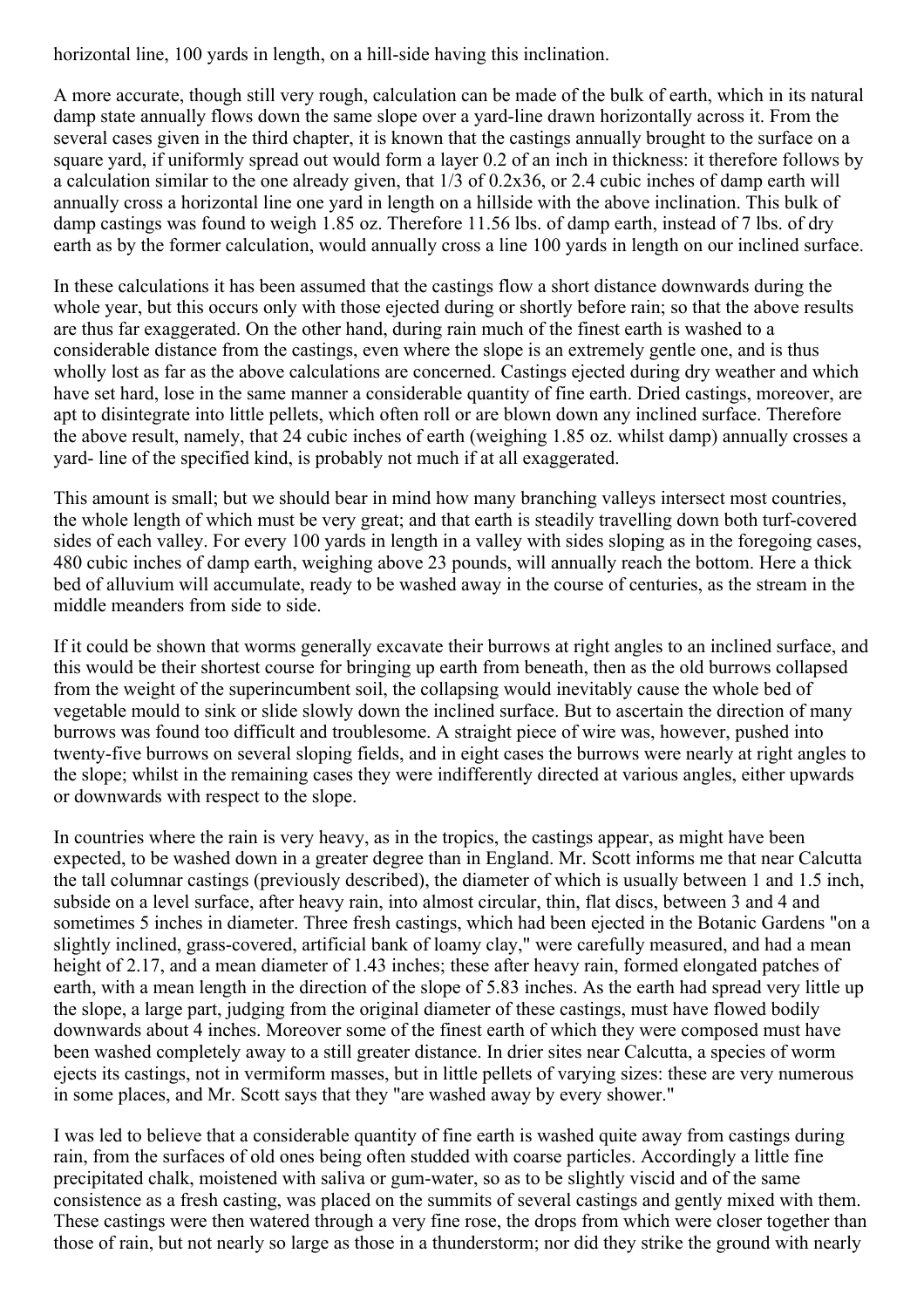so much force as drops during heavy rain. A casting thus treated subsided with surprising slowness, owing as I suppose to its viscidity. It did not flow bodily down the grass-covered surface of the lawn, which was here inclined at an angle of 16 degrees 20 seconds; nevertheless many particles of the chalk were found three inches below the casting. The experiment was repeated on three other castings on different parts of the lawn, which sloped at 2 degrees 30 seconds, 3 degrees and 6 degrees; and particles of chalk could be seen between 4 and 5 inches below the casting; and after the surface had become dry, particles were found in two cases at a distance of 5 and 6 inches. Several other castings with precipitated chalk placed on their summits were left to the natural action of the rain. In one case, after rain which was not heavy, the casting was longitudinally streaked with white. In two other cases the surface of the ground was rendered somewhat white for a distance of one inch from the casting; and some soil collected at a distance of 2.5 inches, where the slope was 7 degrees, effervesced slightly when placed in acid. After one or two weeks, the chalk was wholly or almost wholly washed away from all the castings on which it had been placed, and these had recovered their natural colour.

It may be here remarked that after very heavy rain shallow pools may be seen on level or nearly level fields, where the soil is not very porous, and the water in them is often slightly muddy; when such little pools have dried, the leaves and blades of grass at their bottoms are generally coated with a thin layer of mud. This mud I believe is derived in large part from recently ejected castings.

Dr. King informs me that the majority of the before described gigantic castings, which he found on a fully exposed, bare, gravelly knoll on the Nilgiri Mountains in India, had been more or less weathered by the previous north-east monsoon; and most of them presented a subsided appearance. The worms here eject their castings only during the rainy season; and at the time of Dr. King's visit no rain had fallen for 110 days. He carefully examined the ground between the place where these huge castings lay, and a little watercourse at the base of the knoll, and nowhere was there any accumulation of fine earth, such as would necessarily have been left by the disintegration of the castings if they had not been wholly removed. He therefore has no hesitation in asserting that the whole of these huge castings are annually washed during the two monsoons (when about 100 inches of rain fall) into the little water-course, and thence into the plains lying below at a depth of 3000 or 4000 feet.

Castings ejected before or during dry weather become hard, sometimes surprisingly hard, from the particles of earth having been cemented together by the intestinal secretions. Frost seems to be less effective in their disintegration than might have been expected. Nevertheless they readily disintegrate into small pellets, after being alternately moistened with rain and again dried. Those which have flowed during rain down a slope, disintegrate in the same manner. Such pellets often roll a little down any sloping surface; their descent being sometimes much aided by the wind. The whole bottom of a broad dry ditch in my grounds, where there were very few fresh castings, was completely covered with these pellets or disintegrated castings, which had rolled down the steep sides, inclined at an angle of 27 degrees.

Near Nice, in places where the great cylindrical castings, previously described, abound, the soil consists of very fine arenaceo-calcareous loam; and Dr. King informs me that these castings are extremely liable to crumble during dry weather into small fragments, which are soon acted on by rain, and then sink down so as to be no longer distinguishable from the surrounding soil. He sent me a mass of such disintegrated castings, collected on the top of a bank, where none could have rolled down from above. They must have been ejected within the previous five or six months, but they now consisted of more or less rounded fragments of all sizes, from 0.75 of an inch in diameter to minute grains and mere dust. Dr. King witnessed the crumbling process whilst drying some perfect castings, which he afterwards sent me. Mr. Scott also remarks on the crumbling of the castings near Calcutta and on the mountains of Sikkim during the hot and dry season.

When the castings near Nice had been ejected on an inclined surface, the disintegrated fragments rolled downwards, without losing their distinctive shape; and in some places could "be collected in basketfuls." Dr. King observed a striking instance of this fact on the Corniche road, where a drain, about 2.5 feet wide and 9 inches deep, had been made to catch the surface drainage from the adjoining hill-side. The bottom of this drain was covered for a distance of several hundred yards, to a depth of from 1.5 to 3 inches, by a layer of broken castings, still retaining their characteristic shape. Nearly all these innumerable fragments had rolled down from above, for extremely few castings had been ejected in the drain itself. The hill-side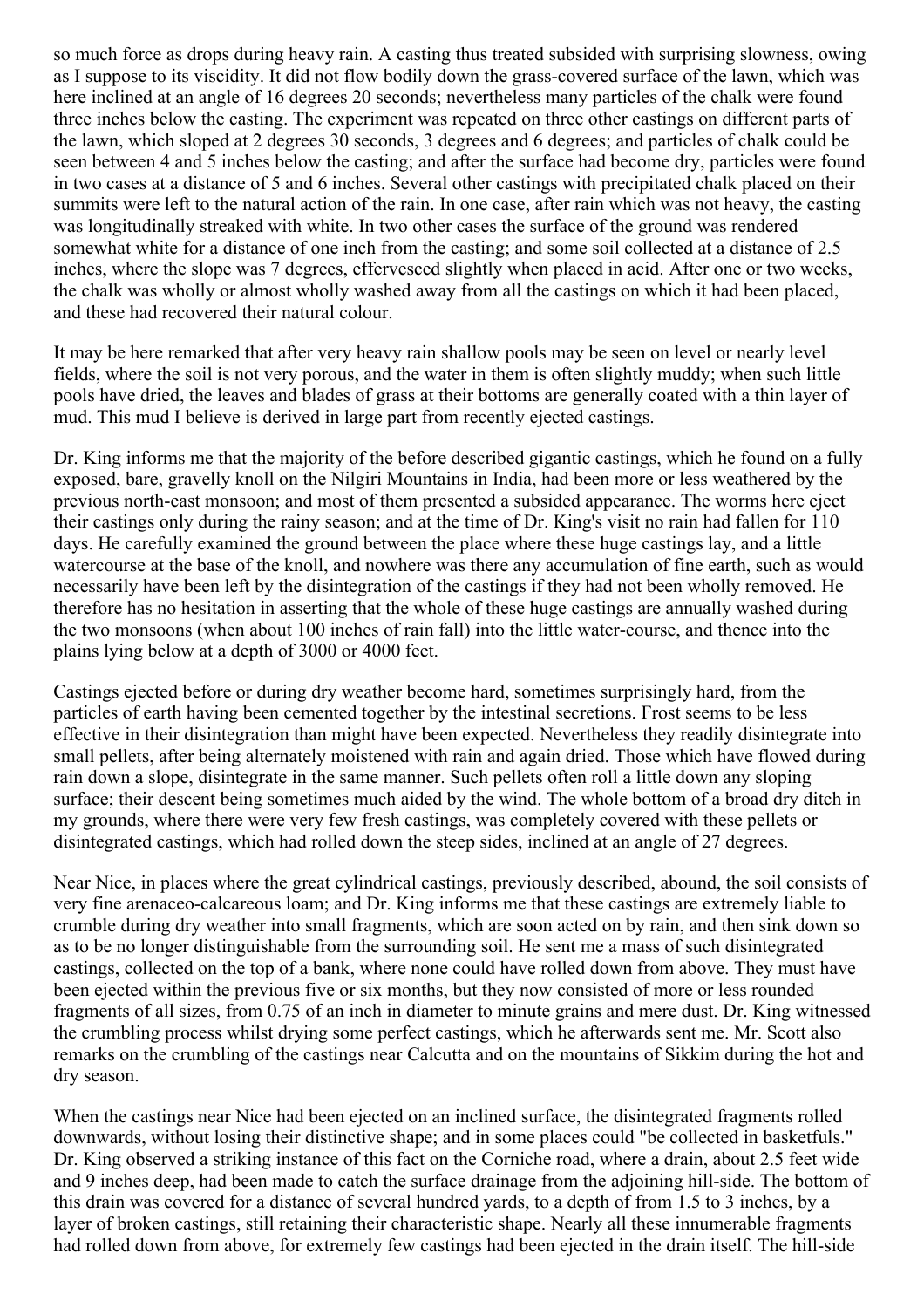<span id="page-72-0"></span>was steep, but varied much in inclination, which Dr. King estimated at from 30 degrees to 60 degrees with the horizon. He climbed up the slope, and "found every here and there little embankments, formed by fragments of the castings that had been arrested in their downward progress by irregularities of the surface, by stones, twigs, etc. One little group of plants of Anemone hortensis had acted in this manner, and quite a small bank of soil had collected round it. Much of this soil had crumbled down, but a great deal of it still retained the form of castings." Dr. King dug up this plant, and was struck with the thickness of the soil which must have recently accumulated over the crown of the rhizoma, as shown by the length of the bleached petioles, in comparison with those of other plants of the same kind, where there had been no such accumulation. The earth thus accumulated had no doubt been secured (as I have everywhere seen) by the smaller roots of the plants. After describing this and other analogous cases, Dr. King concludes: "I can have no doubt that worms help greatly in the process of denudation."

Ledges of earth on steep hill-sides.--Little horizontal ledges, one above another, have been observed on steep grassy slopes in many parts of the world. The formation has been attributed to animals travelling repeatedly along the slope in the same horizontal lines while grazing, and that they do thus move and use the ledges is certain; but Professor Henslow (a most careful observer) told Sir J. Hooker that he was convinced that this was not the sole cause of their formation. Sir J. Hooker saw such ledges on the Himalayan and Atlas ranges, where there were no domesticated animals and not many wild ones; but these latter would, it is probable, use the ledges at night while grazing like our domesticated animals. A friend observed for me the ledges on the Alps of Switzerland, and states that they ran at 3 or 4 ft. one above the other, and were about a foot in breadth. They had been deeply pitted by the feet of grazing cows. Similar ledges were observed by the same friend on our Chalk downs, and on an old talus of chalk-fragments (thrown out of a quarry) which had become clothed with turf.

My son Francis examined a Chalk escarpment near Lewes; and here on a part which was very steep, sloping at 40 degrees with the horizon, about 30 flat ledges extended horizontally for more than 100 yards, at an average distance of about 20 inches, one beneath the other. They were from 9 to 10 inches in breadth. When viewed from a distance they presented a striking appearance, owing to their parallelism; but when examined closely, they were seen to be somewhat sinuous, and one often ran into another, giving the appearance of the ledge having forked into two. They are formed of light-coloured earth, which on the outside, where thickest, was in one case 9 inches, and in another case between 6 and 7 inches in thickness. Above the ledges, the thickness of the earth over the chalk was in the former case 4 and in the latter only 3 inches. The grass grew more vigorously on the outer edges of the ledges than on any other part of the slope, and here formed a tufted fringe. Their middle part was bare, but whether this had been caused by the trampling of sheep, which sometimes frequent the ledges, my son could not ascertain. Nor could he feel sure how much of the earth on the middle and bare parts, consisted of disintegrated worm-castings which had rolled down from above; but he felt convinced that some had thus originated; and it was manifest that the ledges with their grass-fringed edges would arrest any small object rolling down from above.

At one end or side of the bank bearing these ledges, the surface consisted in parts of bare chalk, and here the ledges were very irregular. At the other end of the bank, the slope suddenly became less steep, and here the ledges ceased rather abruptly; but little embankments only a foot or two in length were still present. The slope became steeper lower down the hill, and the regular ledges then reappeared. Another of my sons observed, on the inland side of Beachy Head, where the surface sloped at about 25 degrees, many short little embankments like those just mentioned. They extended horizontally and were from a few inches to two or three feet in length. They supported tufts of grass growing vigorously. The average thickness of the mould of which they were formed, taken from nine measurements, was 4.5 inches; while that of the mould above and beneath them was on an average only 3.2 inches, and on each side, on the same level, 3.1 inches. On the upper parts of the slope, these embankments showed no signs of having been trampled on by sheep, but in the lower parts such signs were fairly plain. No long continuous ledges had here been formed.

If the little embankments above the Corniche road, which Dr. King saw in the act of formation by the accumulation of disintegrated and rolled worm-castings, were to become confluent along horizontal lines, ledges would be formed. Each embankment would tend to extend laterally by the lateral extension of the arrested castings; and animals grazing on a steep slope would almost certainly make use of every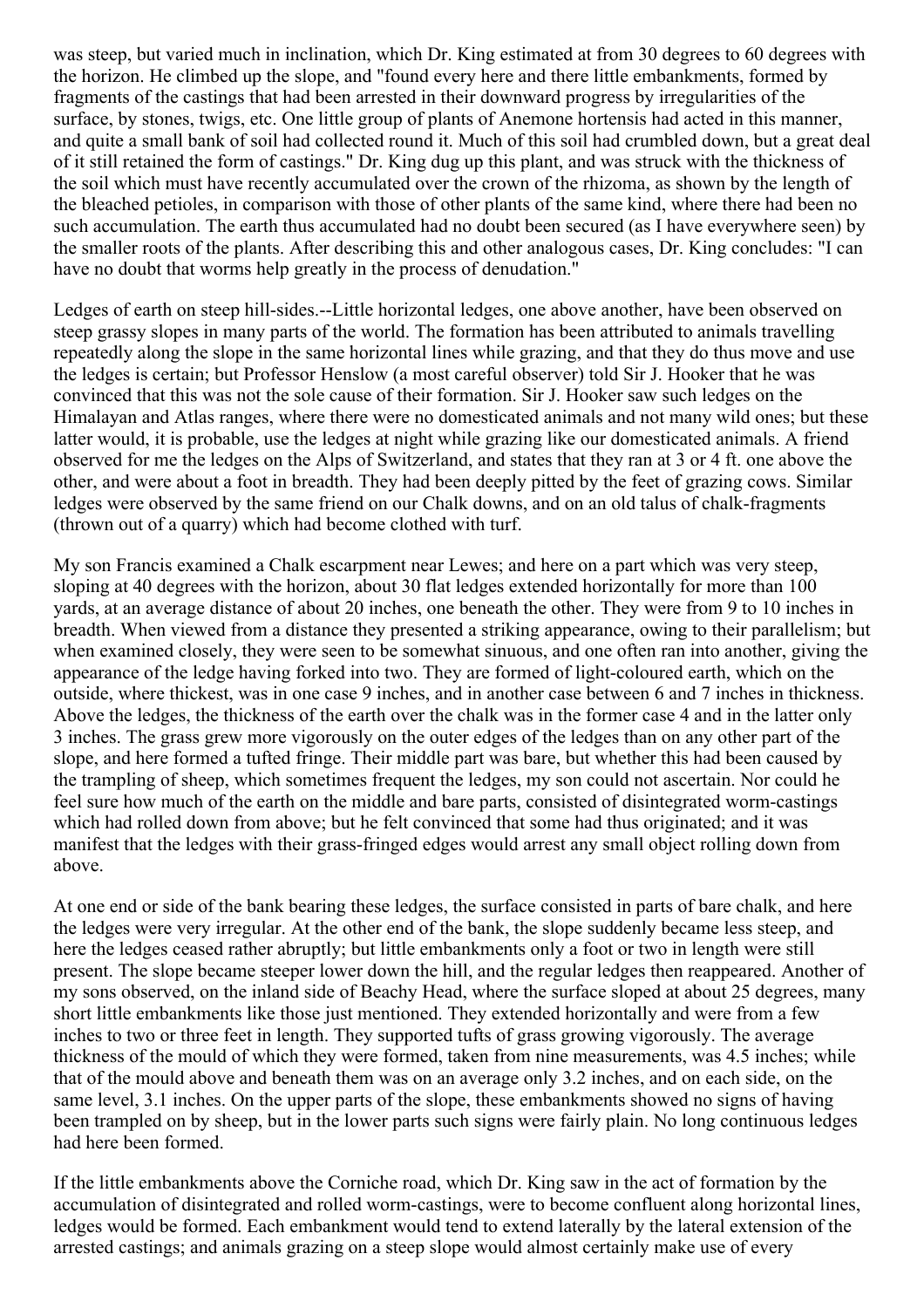prominence at nearly the same level, and would indent the turf between them; and such intermediate indentations would again arrest the castings. An irregular ledge when once formed would also tend to become more regular and horizontal by some of the castings rolling laterally from the higher to the lower parts, which would thus be raised. Any projection beneath a ledge would not afterwards receive disintegrated matter from above, and would tend to be obliterated by rain and other atmospheric agencies. There is some analogy between the formation, as here supposed, of these ledges, and that of the ripples of wind-drifted sand as described by Lyell. [{78](#page-81-0)}

The steep, grass-covered sides of a mountainous valley in Westmoreland, called Grisedale, was marked in many places with innumerable lines of miniature cliffs, with almost horizontal, little ledges at their bases. Their formation was in no way connected with the action of worms, for castings could not anywhere be seen (and their absence is an inexplicable fact), although the turf lay in many places over a considerable thickness of boulder- clay and moraine rubbish. Nor, as far as I could judge, was the formation of these little cliffs at all closely connected with the trampling of cows or sheep. It appeared as if the whole superficial, somewhat argillaceous earth, while partially held together by the roots of the grasses, had slided a little way down the mountain sides; and in thus sliding, had yielded and cracked in horizontal lines, transversely to the slope.

Castings blown to leeward by the wind.--We have seen that moist castings flow, and that disintegrated castings roll down any inclined surface; and we shall now see that castings, recently ejected on level grass-covered surfaces, are blown during gales of wind accompanied by rain to leeward. This has been observed by me many times on many fields during several successive years. After such gales, the castings present a gently inclined and smooth, or sometimes furrowed, surface to windward, while they are steeply inclined or precipitous to leeward, so that they resemble on a miniature scale glacier-ground hillocks of rock. They are often cavernous on the leeward side, from the upper part having curled over the lower part. During one unusually heavy south-west gale with torrents of rain, many castings were wholly blown to leeward, so that the mouths of the burrows were left naked and exposed on the windward side. Recent castings naturally flow down an inclined surface, but on a grassy field, which sloped between 10 degrees and 15 degrees, several were found after a heavy gale blown up the slope. This likewise occurred on another occasion on a part of my lawn where the slope was somewhat less. On a third occasion, the castings on the steep, grass-covered sides of a valley, down which a gale had blown, were directed obliquely instead of straight down the slope; and this was obviously due to the combined action of the wind and gravity. Four castings on my lawn, where the downward inclination was 0 degrees 45 seconds, 1 degree, 3 degrees and 3 degrees 30 seconds (mean 2 degrees 45 seconds) towards the north- east, after a heavy south-west gale with rain, were divided across the mouths of the burrows and weighed in the manner formerly described. The mean weight of the earth below the mouths of burrows and to leeward, was to that above the mouths and on the windward side as 2.75 to 1; whereas we have seen that with several castings which had flowed down slopes having a mean inclination of 9 degrees 26 seconds, and with three castings where the inclination was above 12 degrees; the proportional weight of the earth below to that above the burrows was as only 2 to 1. These several cases show how efficiently gales of wind accompanied by rain act in displacing recently ejected castings. We may therefore conclude that even a moderately strong wind will produce some slight effect on them.

Dry and indurated castings, after their disintegration into small fragments or pellets, are sometimes, probably often, blown by a strong wind to leeward. This was observed on four occasions, but I did not sufficiently attend to this point. One old casting on a gently sloping bank was blown quite away by a strong south-west wind. Dr. King believes that the wind removes the greater part of the old crumbling castings near Nice. Several old castings on my lawn were marked with pins and protected from any disturbance. They were examined after an interval of 10 weeks, during which time the weather had been alternately dry and rainy. Some, which were of a yellowish colour had been washed almost completely away, as could be seen by the colour of the surrounding ground. Others had completely disappeared, and these no doubt had been blown away. Lastly, others still remained and would long remain, as blades of grass had grown through them. On poor pasture-land, which has never been rolled and has not been much trampled on by animals, the whole surface is sometimes dotted with little pimples, through and on which grass grows; and these pimples consist of old worm- castings.

In all the many observed cases of soft castings blown to leeward, this had been effected by strong winds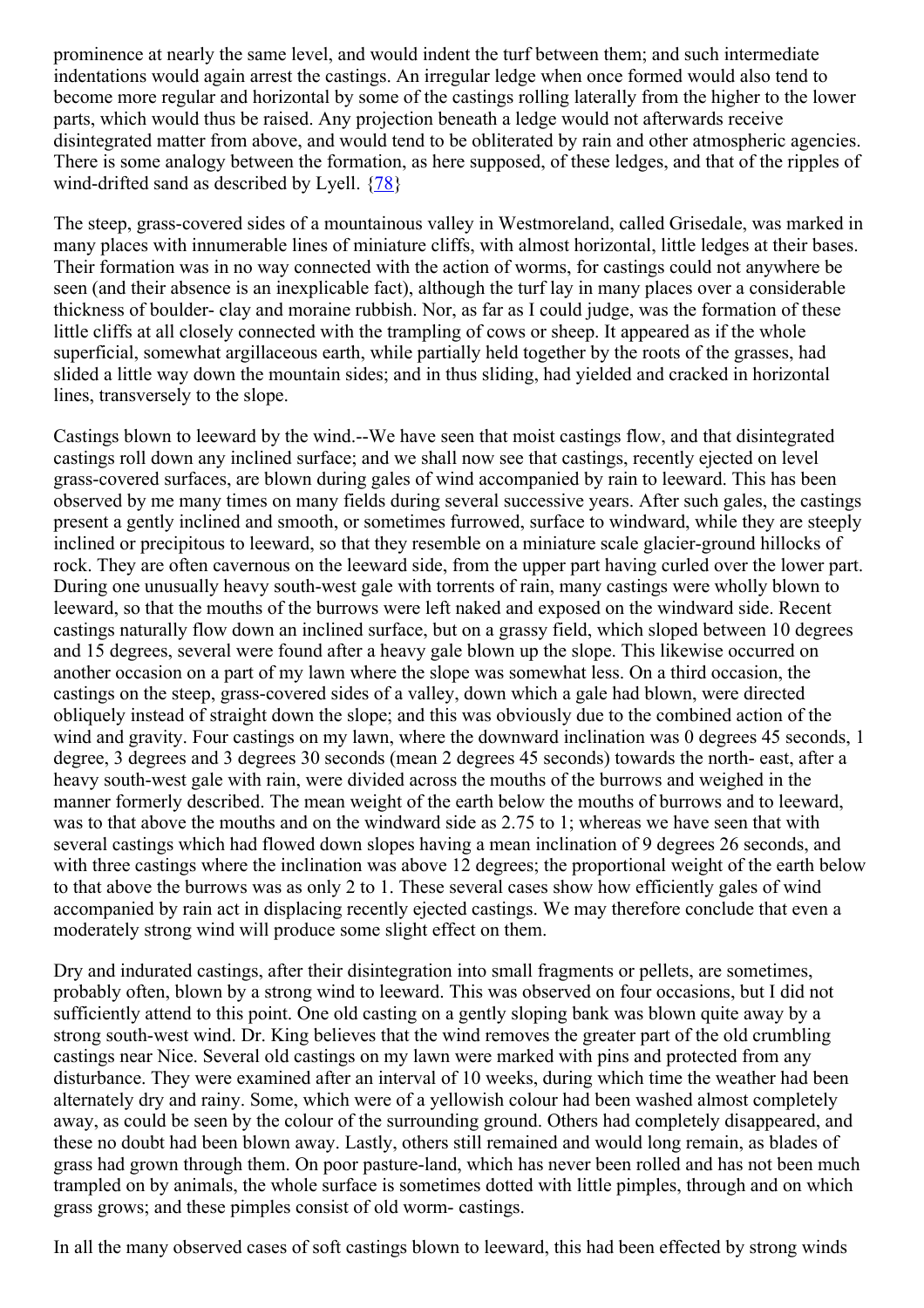accompanied by rain. As such winds in England generally blow from the south and south-west, earth must on the whole tend to travel over our fields in a north and north-east direction. This fact is interesting, because it might be thought that none could be removed from a level, grass-covered surface by any means. In thick and level woods, protected from the wind, castings will never be removed as long as the wood lasts; and mould will here tend to accumulate to the depth at which worms can work. I tried to procure evidence as to how much mould is blown, whilst in the state of castings, by our wet southern gales to the north-east, over open and flat land, by looking to the level of the surface on opposite sides of old trees and hedge-rows; but I failed owing to the unequal growth of the roots of trees and to most pasture-land having been formerly ploughed.

On an open plain near Stonehenge, there exist shallow circular trenches, with a low embankment outside, surrounding level spaces 50 yards in diameter. These rings appear very ancient, and are believed to be contemporaneous with the Druidical stones. Castings ejected within these circular spaces, if blown to the north-east by south-west winds would form a layer of mould within the trench, thicker on the north-eastern than on any other side. But the site was not favourable for the action of worms, for the mould over the surrounding Chalk formation with flints, was only 3.37 inches in thickness, from a mean of six observations made at a distance of 10 yards outside the embankment. The thickness of the mould within two of the circular trenches was measured every 5 yards all round, on the inner sides near the bottom. My son Horace protracted these measurements on paper; and though the curved line representing the thickness of the mould was extremely irregular, yet in both diagrams it could be seen to be thicker on the northeastern side than elsewhere. When a mean of all the measurements in both the trenches was laid down and the line smoothed, it was obvious that the mould was thickest in the quarter of the circle between northwest and north-east; and thinnest in the quarter between south-east and south-west, especially at this latter point. Besides the foregoing measurements, six others were taken near together in one of the circular trenches, on the north-east side; and the mould here had a mean thickness of 2.29 inches; while the mean of six other measurements on the south-west side was only 1.46 inches. These observations indicate that the castings had been blown by the south-west winds from the circular enclosed space into the trench on the north-east side; but many more measurements in other analogous cases would be requisite for a trustworthy result.

The amount of fine earth brought to the surface under the form of castings, and afterwards transported by the winds accompanied by rain, or that which flows and rolls down an inclined surface, no doubt is small in the course of a few scores of years; for otherwise all the inequalities in our pasture fields would be smoothed within a much shorter period than appears to be the case. But the amount which is thus transported in the course of thousands of years cannot fail to be considerable and deserves attention. E. de Beaumont looks at the vegetable mould which everywhere covers the land as a fixed line, from which the amount of denudation may be measured.  $\{79\}$  $\{79\}$  $\{79\}$  He ignores the continued formation of fresh mould by the disintegration of the underlying rocks and fragments of rock; and it is curious to find how much more philosophical were the views maintained long ago, by Playfair, who, in 1802, wrote, "In the permanence of a coat of vegetable mould on the surface of the earth, we have a demonstrative proof of the continued destruction of the rocks." [{80](#page-81-0)}

Ancient encampments and tumuli.--E. de Beaumont adduces the present state of many ancient encampments and tumuli and of old ploughed fields, as evidence that the surface of the land undergoes hardly any degradation. But it does not appear that he ever examined the thickness of the mould over different parts of such old remains. He relies chiefly on indirect, but apparently trustworthy, evidence that the slopes of the old embankments are the same as they originally were; and it is obvious that he could know nothing about their original heights. In Knole Park a mound had been thrown up behind the rifletargets, which appeared to have been formed of earth originally supported by square blocks of turf. The sides sloped, as nearly as I could estimate them, at an angle of 45 degrees or 50 degrees with the horizon, and they were covered, especially on the northern side, with long coarse grass, beneath which many worm-castings were found. These had flowed bodily downwards, and others had rolled down as pellets. Hence it is certain that as long as a mound of this kind is tenanted by worms, its height will be continually lowered. The fine earth which flows or rolls down the sides of such a mound accumulates at its base in the form of a talus. A bed, even a very thin bed, of fine earth is eminently favourable for worms; so that a greater number of castings would tend to be ejected on a talus thus formed than elsewhere; and these would be partially washed away by every heavy shower and be spread over the adjoining level ground.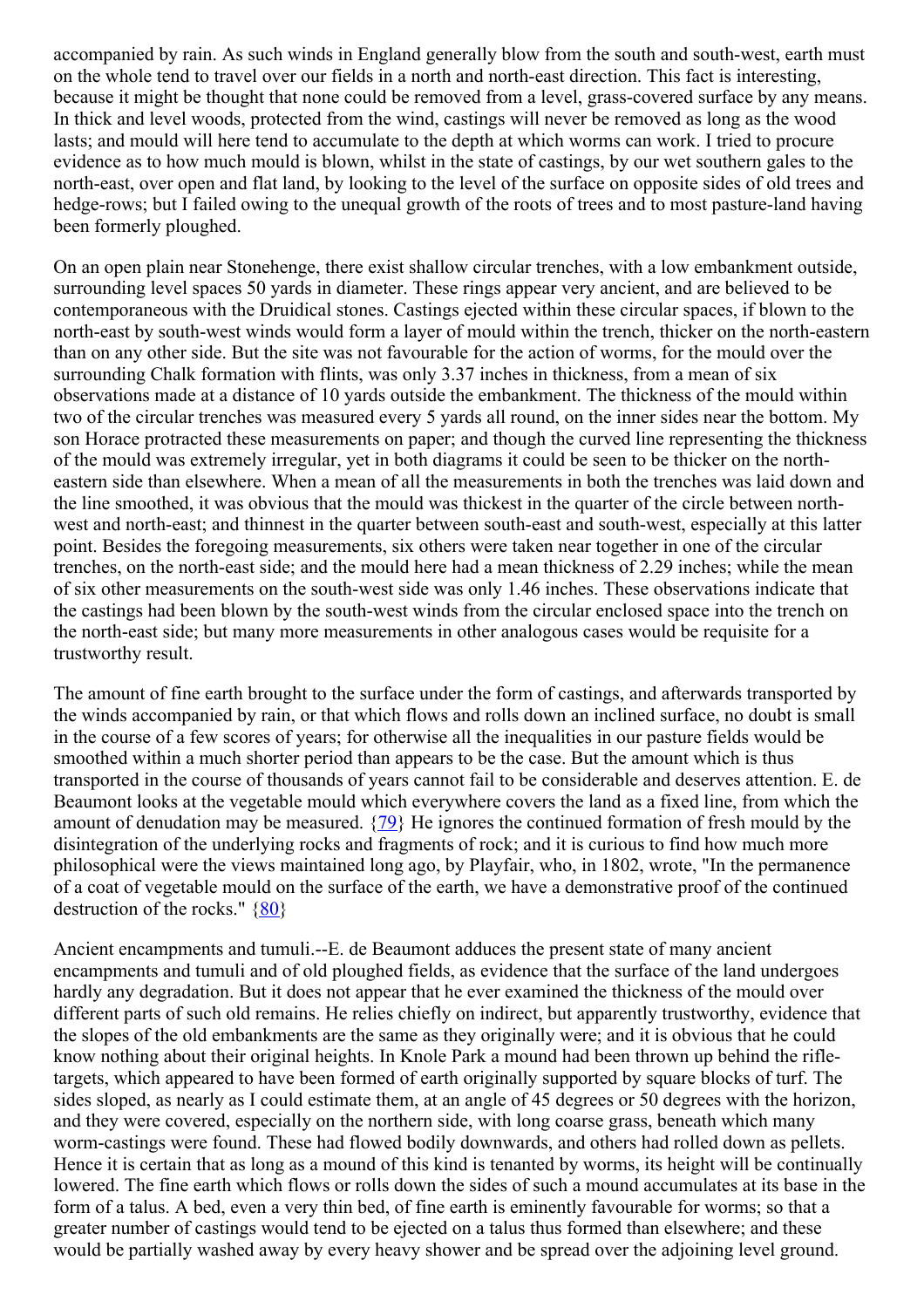The final result would be the lowering of the whole mound, whilst the inclination of the sides would not be greatly lessened. The same result would assuredly follow with ancient embankments and tumuli; except where they had been formed of gravel or of nearly pure sand, as such matter is unfavourable for worms. Many old fortifications and tumuli are believed to be at least 2000 years old; and we should bear in mind that in many places about one inch of mould is brought to the surface in 5 years or two inches in 10 years. Therefore in so long a period as 2000 years, a large amount of earth will have been repeatedly brought to the surface on most old embankments and tumuli, especially on the talus round their bases, and much of this earth will have been washed completely away. We may therefore conclude that all ancient mounds, when not formed of materials unfavourable to worms, will have been somewhat lowered in the course of centuries, although their inclinations may not have been greatly changed.

Fields formerly ploughed.--From a very remote period and in many countries, land has been ploughed, so that convex beds, called crowns or ridges, usually about 8 feet across and separated by furrows, have been thrown up. The furrows are directed so as to carry off the surface water. In my attempts to ascertain how long a time these crowns and furrows last, when ploughed land has been converted into pasture, obstacles of many kinds were encountered. It is rarely known when a field was last ploughed; and some fields which were thought to have been in pasture from time immemorial were afterwards discovered to have been ploughed only 50 or 60 years before. During the early part of the present century, when the price of corn was very high, land of all kinds seems to have been ploughed in Britain. There is, however, no reason to doubt that in many cases the old crowns and furrows have been preserved from a very ancient period. [{81](#page-81-0)} That they should have been preserved for very unequal lengths of time would naturally follow from the crowns, when first thrown up, having differed much in height in different districts, as is now the case with recently ploughed land.

In old pasture fields, the mould, wherever measurements were made, was found to be from 0.5 to 2 inches thicker in the furrows than on the crowns; but this would naturally follow from the finer earth having been washed from the crowns into the furrows before the land was well clothed with turf; and it is impossible to tell what part worms may have played in the work. Nevertheless from what we have seen, castings would certainly tend to flow and to be washed during heavy rain from the crowns into the furrows. But as soon as a bed of fine earth had by any means been accumulated in the furrows, it would be more favourable for worms than the other parts, and a greater number of castings would be thrown up here than elsewhere; and as the furrows on sloping land are usually directed so as to carry off the surface water, some of the finest earth would be washed from the castings which had been here ejected and be carried completely away. The result would be that the furrows would be filled up very slowly, while the crowns would be lowered perhaps still more slowly by the flowing and rolling of the castings down their gentle inclinations into the furrows.

Nevertheless it might be expected that old furrows, especially those on a sloping surface, would in the course of time be filled up and disappear. Some careful observers, however, who examined fields for me in Gloucestershire and Staffordshire could not detect any difference in the state of the furrows in the upper and lower parts of sloping fields, supposed to have been long in pasture; and they came to the conclusion that the crowns and furrows would last for an almost endless number of centuries. On the other hand the process of obliteration seems to have commenced in some places. Thus in a grass field in North Wales, known to have been ploughed about 65 years ago, which sloped at an angle of 15 degrees to the northeast, the depth of the furrows (only 7 feet apart) was carefully measured, and was found to be about 4.5 inches in the upper part of the slope, and only 1 inch near the base, where they could be traced with difficulty. On another field sloping at about the same angle to the south-west, the furrows were scarcely perceptible in the lower part; although these same furrows when followed on to some adjoining level ground were from 2.5 to 3.5 inches in depth. A third and closely similar case was observed. In a fourth case, the mould in a furrow in the upper part of a sloping field was 2.5 inches, and in the lower part 4.5 inches in thickness.

On the Chalk Downs at about a mile distance from Stonehenge, my son William examined a grasscovered, furrowed surface, sloping at from 8 degrees to 10 degrees, which an old shepherd said had not been ploughed within the memory of man. The depth of one furrow was measured at 16 points in a length of 68 paces, and was found to be deeper where the slope was greatest and where less earth would naturally tend to accumulate, and at the base it almost disappeared. The thickness of the mould in this furrow in the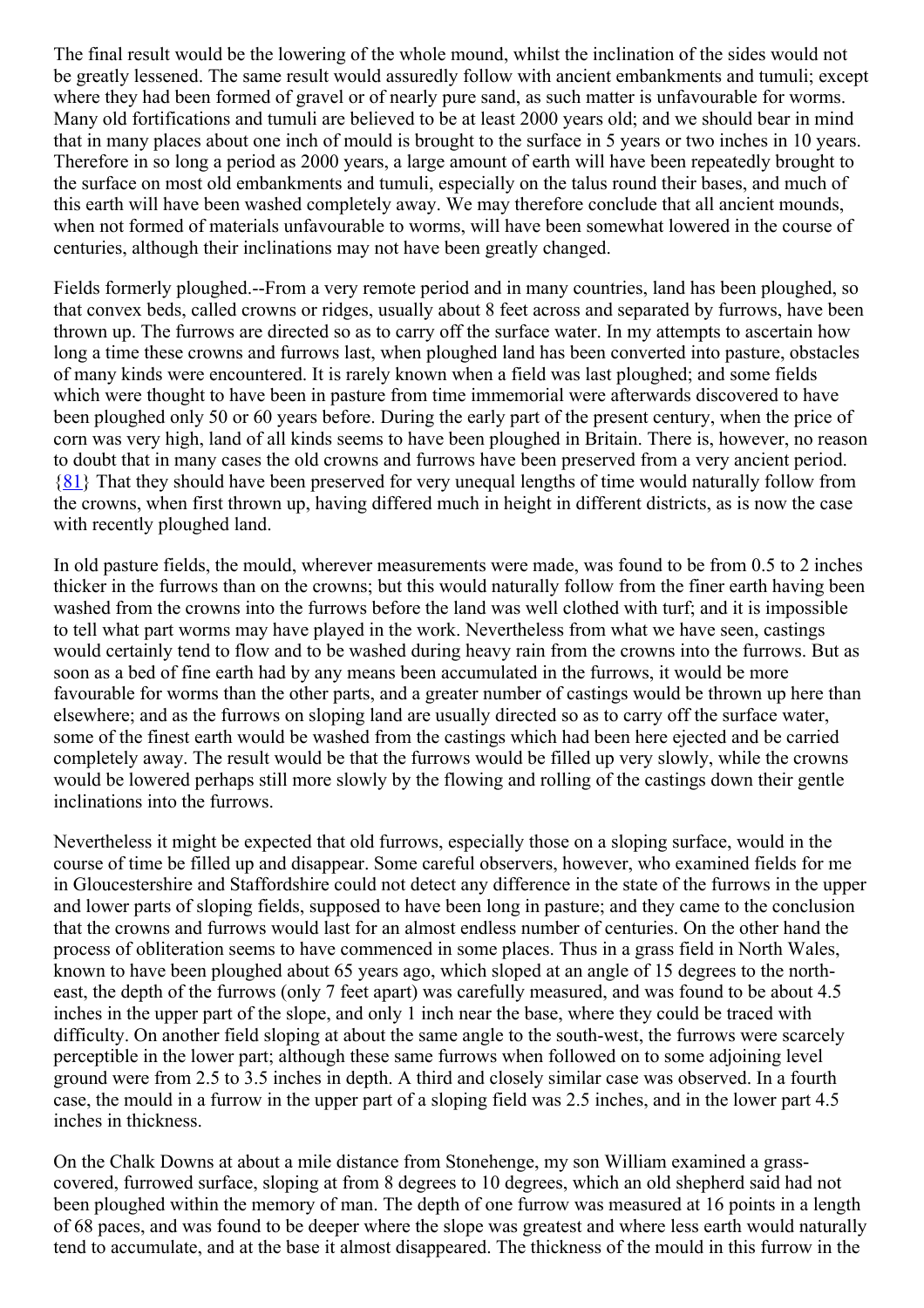upper part was 2.5 inches, which increased to 5 inches, a little above the steepest part of the slope; and at the base, in the middle of the narrow valley, at a point which the furrow if continued would have struck, it amounted to 7 inches. On the opposite side of the valley, there were very faint, almost obliterated, traces of furrows. Another analogous but not so decided a case was observed at a few miles' distance from Stonehenge. On the whole it appears that the crowns and furrows on land formerly ploughed, but now covered with grass, tend slowly to disappear when the surface is inclined; and this is probably in large part due to the action of worms; but that the crowns and furrows last for a very long time when the surface is nearly level.

Formation and amount of mould over the Chalk Formation.--Worm- castings are often ejected in extraordinary numbers on steep, grass-covered slopes, where the Chalk comes close to the surface, as my son William observed near Winchester and elsewhere. If such castings are largely washed away during heavy rains, it is difficult to understand at first how any mould can still remain on our Downs, as there does not appear any evident means for supplying the loss. There is, moreover, another cause of loss, namely, in the percolation of the finer particles of earth into the fissures in the chalk and into the chalk itself. These considerations led me to doubt for a time whether I had not exaggerated the amount of fine earth which flows or rolls down grass-covered slopes under the form of castings; and I sought for additional information. In some places, the castings on Chalk Downs consist largely of calcareous matter, and here the supply is of course unlimited. But in other places, for instance on a part of Teg Down near Winchester, the castings were all black and did not effervesce with acids. The mould over the chalk was here only from 3 to 4 inches in thickness. So again on the plain near Stonehenge, the mould, apparently free from calcareous matter, averaged rather less than 3.5 inches in thickness. Why worms should penetrate and bring up chalk in some places and not in others I do not know.

In many districts where the land is nearly level, a bed several feet in thickness of red clay full of unworn flints overlies the Upper Chalk. This overlying matter, the surface of which has been converted into mould, consists of the undissolved residue from the chalk. It may be well here to recall the case of the fragments of chalk buried beneath worm-castings on one of my fields, the angles of which were so completely rounded in the course of 29 years that the fragments now resembled water-worn pebbles. This must have been effected by the carbonic acid in the rain and in the ground, by the humus-acids, and by the corroding power of living roots. Why a thick mass of residue has not been left on the Chalk, wherever the land is nearly level, may perhaps be accounted for by the percolation of the fine particles into the fissures, which are often present in the chalk and are either open or are filled up with impure chalk, or into the solid chalk itself. That such percolation occurs can hardly be doubted. My son collected some powdered and fragmentary chalk beneath the turf near Winchester; the former was found by Colonel Parsons, R. E., to contain 10 per cent., and the fragments 8 per cent. of earthy matter. On the flanks of the escarpment near Abinger in Surrey, some chalk close beneath a layer of flints, 2 inches in thickness and covered by 8 inches of mould, yielded a residue of 3.7 per cent. of earthy matter. On the other hand the Upper Chalk properly contains, as I was informed by the late David Forbes who had made many analyses, only from 1 to 2 per cent. of earthy matter; and two samples from pits near my house contained 1.3 and 0.6 per cent. I mention these latter cases because, from the thickness of the overlying bed of red clay with flints, I had imagined that the underlying chalk might here be less pure than elsewhere. The cause of the residue accumulating more in some places than in others, may be attributed to a layer of argillaceous matter having been left at an early period on the chalk, and this would check the subsequent percolation of earthy matter into it.

From the facts now given we may conclude that castings ejected on our Chalk Downs suffer some loss by the percolation of their finer matter into the chalk. But such impure superficial chalk, when dissolved, would leave a larger supply of earthy matter to be added to the mould than in the case of pure chalk. Besides the loss caused by percolation, some fine earth is certainly washed down the sloping grasscovered surfaces of our Downs. The washing-down process, however, will be checked in the course of time; for although I do not know how thin a layer of mould suffices to support worms, yet a limit must at last be reached; and then their castings would cease to be ejected or would become scanty.

The following cases show that a considerable quantity of fine earth is washed down. The thickness of the mould was measured at points 12 yards apart across a small valley in the Chalk near Winchester. The sides sloped gently at first; then became inclined at about 20 degrees; then more gently to near the bottom,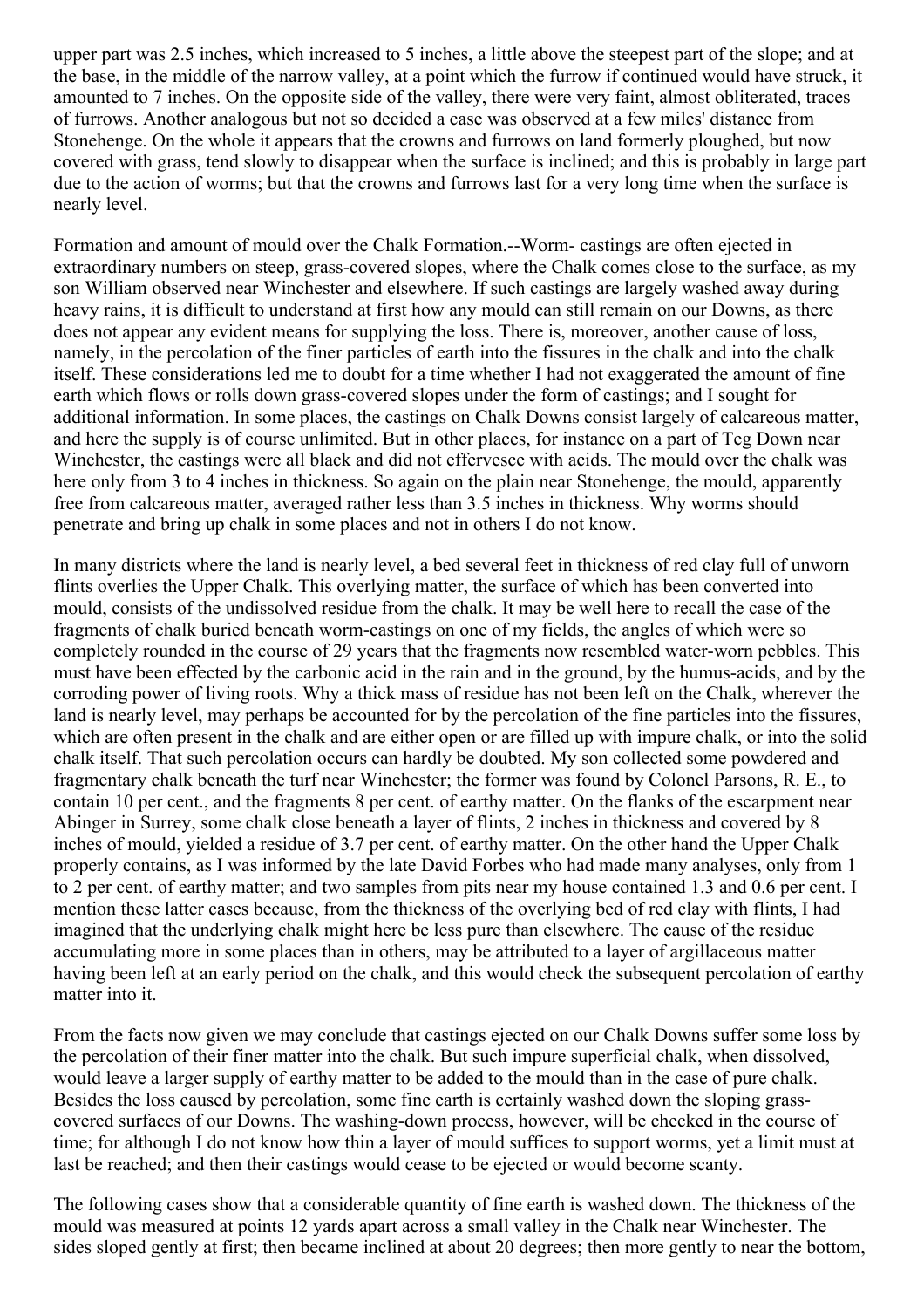which transversely was almost level and about 50 yards across. In the bottom, the mean thickness of the mould from five measurements was 8.3 inches; whilst on the sides of the valley, where the inclination varied between 14 degrees and 20 degrees, its mean thickness was rather less than 3.5 inches. As the turfcovered bottom of the valley sloped at an angle of only between 2 degrees and 3 degrees, it is probable that most of the 8.3-inch layer of mould had been washed down from the flanks of the valley, and not from the upper part. But as a shepherd said that he had seen water flowing in this valley after the sudden thawing of snow, it is possible that some earth may have been brought down from the upper part; or, on the other hand, that some may have been carried further down the valley. Closely similar results, with respect to the thickness of the mould, were obtained in a neighbouring valley.

St. Catherine's Hill, near Winchester, is 327 feet in height, and consists of a steep cone of chalk about 0.25 of a mile in diameter. The upper part was converted by the Romans, or, as some think, by the ancient Britons, into an encampment, by the excavation of a deep and broad ditch all round it. Most of the chalk removed during the work was thrown upwards, by which a projecting bank was formed; and this effectually prevents worm-castings (which are numerous in parts), stones, and other objects from being washed or rolled into the ditch. The mould on the upper and fortified part of the hill was found to be in most places only from 2.5 to 3.5 inches in thickness; whereas it had accumulated at the foot of the embankment above the ditch to a thickness in most places of from 8 to 9.5 inches. On the embankment itself the mould was only 1 to 1.5 inch in thickness; and within the ditch at the bottom it varied from 2.5 to 3.5, but was in one spot 6 inches in thickness. On the north-west side of the hill, either no embankment had ever been thrown up above the ditch, or it had subsequently been removed; so that here there was nothing to prevent worm-castings, earth and stones being washed into the ditch, at the bottom of which the mould formed a layer from 11 to 22 inches in thickness. It should however be stated that here and on other parts of the slope, the bed of mould often contained fragments of chalk and flint which had obviously rolled down at different times from above. The interstices in the underlying fragmentary chalk were also filled up with mould.

My son examined the surface of this hill to its base in a south- west direction. Beneath the great ditch, where the slope was about 24 degrees, the mould was very thin, namely, from 1.5 to 2.5 inches; whilst near the base, where the slope was only 3 degrees to 4 degrees, it increased to between 8 and 9 inches in thickness. We may therefore conclude that on this artificially modified hill, as well as in the natural valleys of the neighbouring Chalk Downs, some fine earth, probably derived in large part from wormcastings, is washed down, and accumulates in the lower parts, notwithstanding the percolation of an unknown quantity into the underlying chalk; a supply of fresh earthy matter being afforded by the dissolution of the chalk through atmospheric and other agencies.

S&H [Home](http://www.soilandhealth.org/) Ag [Library](http://www.soilandhealth.org/01aglibrary/01aglibwelcome.html) [Vegetable](#page-0-0) Mould (contents) Next [Chapter](#page-78-0) [Previous](#page-64-0)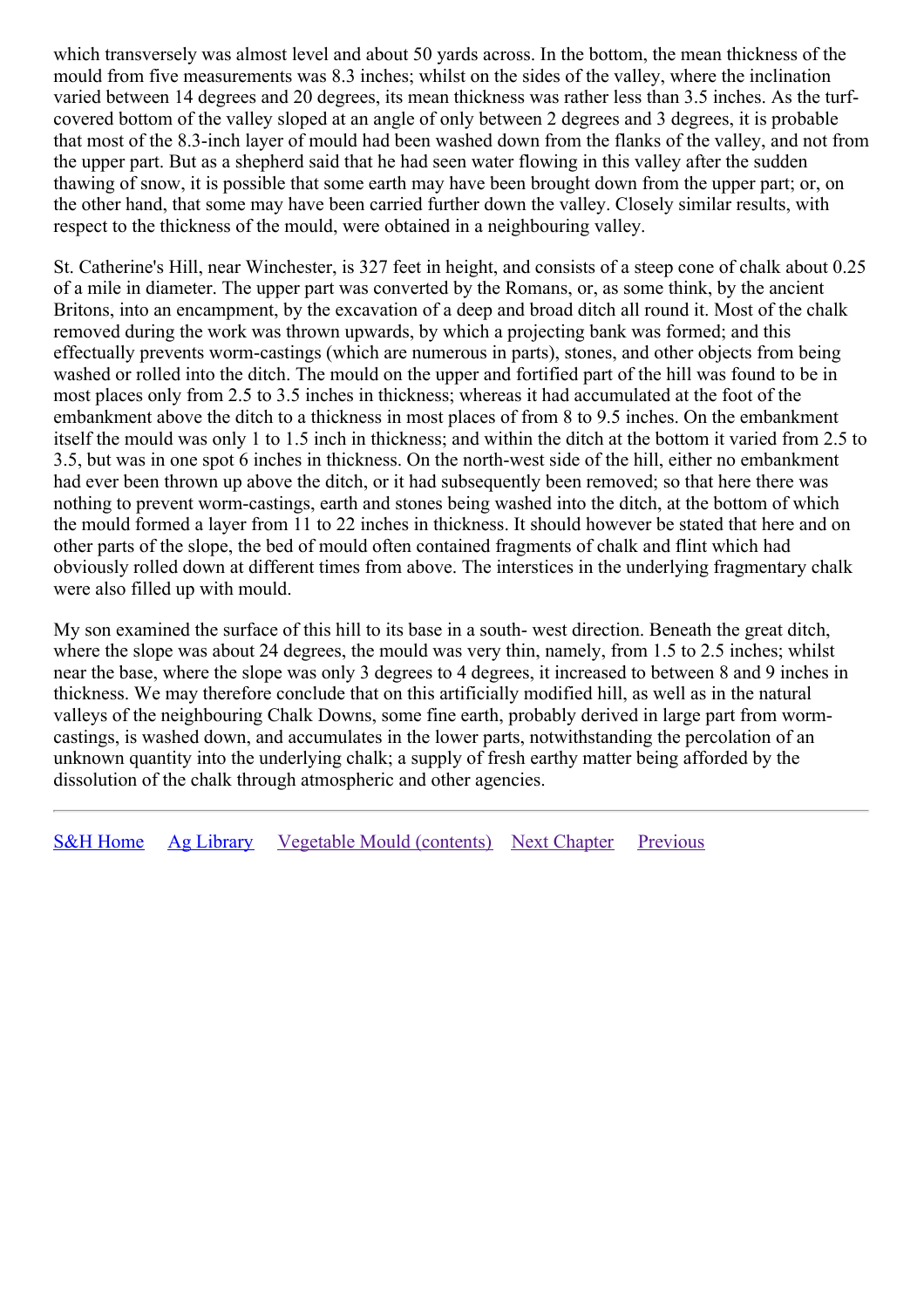## <span id="page-78-0"></span>**Chapter VII--Conclusion.**

Summary of the part which worms have played in the history of the world--Their aid in the disintegration of rocks--In the denudation of the land--In the preservation of ancient remains-- In the preparation of the soil for the growth of plants--Mental powers of worms--Conclusion.

Worms have played a more important part in the history of the world than most persons would at first suppose. In almost all humid countries they are extraordinarily numerous, and for their size possess great muscular power. In many parts of England a weight of more than ten tons (10,516 kilogrammes) of dry earth annually passes through their bodies and is brought to the surface on each acre of land; so that the whole superficial bed of vegetable mould passes through their bodies in the course of every few years. From the collapsing of the old burrows the mould is in constant though slow movement, and the particles composing it are thus rubbed together. By these means fresh surfaces are continually exposed to the action of the carbonic acid in the soil, and of the humus-acids which appear to be still more efficient in the decomposition of rocks. The generation of the humus-acids is probably hastened during the digestion of the many half-decayed leaves which worms consume. Thus the particles of earth, forming the superficial mould, are subjected to conditions eminently favourable for their decomposition and disintegration. Moreover, the particles of the softer rocks suffer some amount of mechanical trituration in the muscular gizzards of worms, in which small stones serve as mill- stones.

The finely levigated castings, when brought to the surface in a moist condition, flow during rainy weather down any moderate slope; and the smaller particles are washed far down even a gently inclined surface. Castings when dry often crumble into small pellets and these are apt to roll down any sloping surface. Where the land is quite level and is covered with herbage, and where the climate is humid so that much dust cannot be blown away, it appears at first sight impossible that there should be any appreciable amount of sub-aerial denudation; but worm-castings are blown, especially whilst moist and viscid, in one uniform direction by the prevalent winds which are accompanied by rain. By these several means the superficial mould is prevented from accumulating to a great thickness; and a thick bed of mould checks in many ways the disintegration of the underlying rocks and fragments of rock.

The removal of worm-castings by the above means leads to results which are far from insignificant. It has been shown that a layer of earth, 0.2 of an inch in thickness, is in many places annually brought to the surface; and if a small part of this amount flows, or rolls, or is washed, even for a short distance, down every inclined surface, or is repeatedly blown in one direction, a great effect will be produced in the course of ages. It was found by measurements and calculations that on a surface with a mean inclination of 9 degrees 26 seconds, 2.4 cubic inches of earth which had been ejected by worms crossed, in the course of a year, a horizontal line one yard in length; so that 240 cubic inches would cross a line 100 yards in length. This latter amount in a damp state would weigh 11.5 pounds. Thus a considerable weight of earth is continually moving down each side of every valley, and will in time reach its bed. Finally this earth will be transported by the streams flowing in the valleys into the ocean, the great receptacle for all matter denuded from the land. It is known from the amount of sediment annually delivered into the sea by the Mississippi, that its enormous drainage-area must on an average be lowered .00263 of an inch each year; and this would suffice in four and half million years to lower the whole drainage-area to the level of the sea-shore. So that, if a small fraction of the layer of fine earth, 0.2 of an inch in thickness, which is annually brought to the surface by worms, is carried away, a great result cannot fail to be produced within a period which no geologist considers extremely long.

Archaeologists ought to be grateful to worms, as they protect and preserve for an indefinitely long period every object, not liable to decay, which is dropped on the surface of the land, by burying it beneath their castings. Thus, also, many elegant and curious tesselated pavements and other ancient remains have been preserved; though no doubt the worms have in these cases been largely aided by earth washed and blown from the adjoining land, especially when cultivated. The old tesselated pavements have, however, often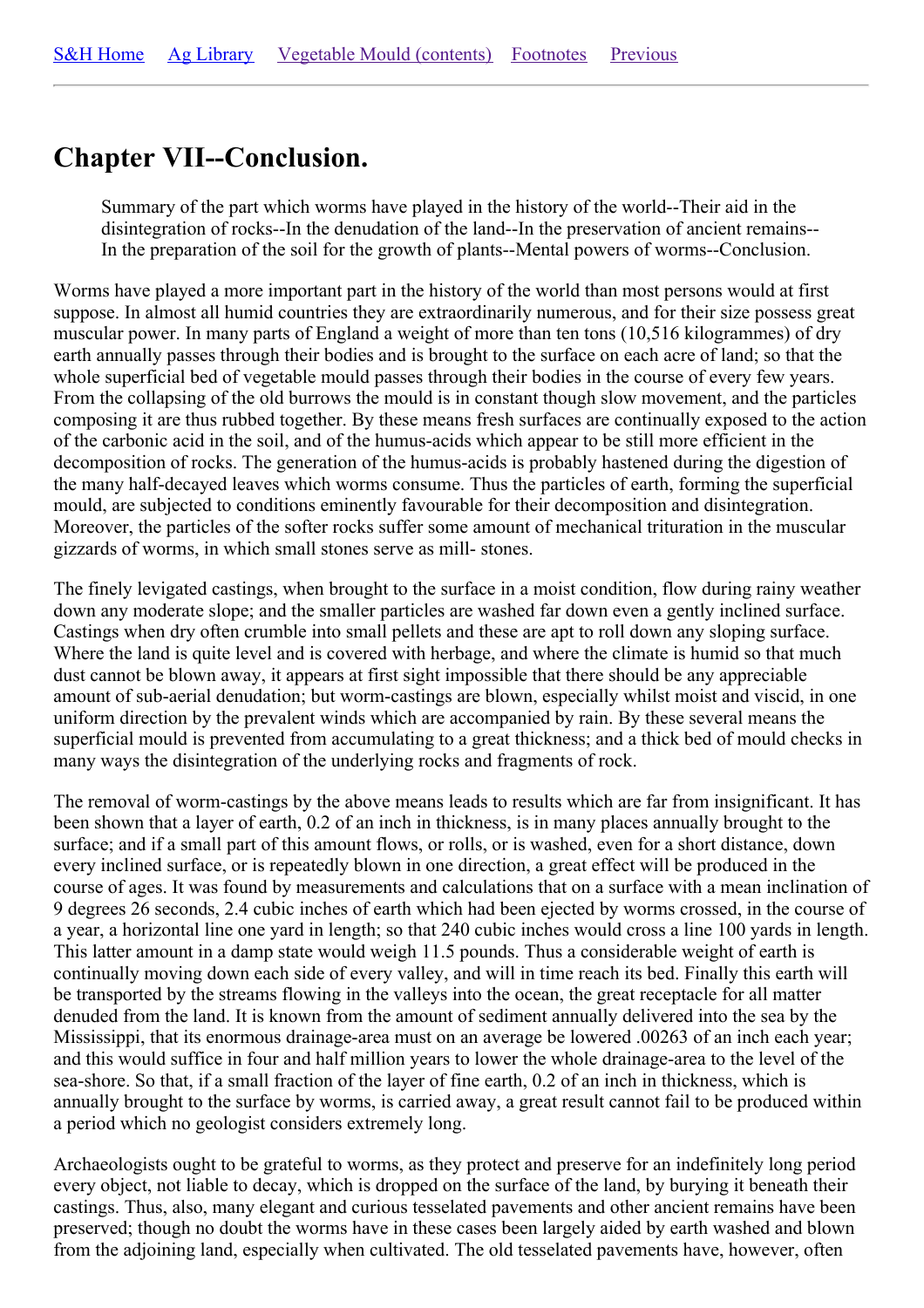suffered by having subsided unequally from being unequally undermined by the worms. Even old massive walls may be undermined and subside; and no building is in this respect safe, unless the foundations lie 6 or 7 feet beneath the surface, at a depth at which worms cannot work. It is probable that many monoliths and some old walls have fallen down from having been undermined by worms.

Worms prepare the ground  $\{82\}$  $\{82\}$  $\{82\}$  in an excellent manner for the growth of fibrous-rooted plants and for seedlings of all kinds. They periodically expose the mould to the air, and sift it so that no stones larger than the particles which they can swallow are left in it. They mingle the whole intimately together, like a gardener who prepares fine soil for his choicest plants. In this state it is well fitted to retain moisture and to absorb all soluble substances, as well as for the process of nitrification. The bones of dead animals, the harder parts of insects, the shells of land- molluscs, leaves, twigs, etc., are before long all buried beneath the accumulated castings of worms, and are thus brought in a more or less decayed state within reach of the roots of plants. Worms likewise drag an infinite number of dead leaves and other parts of plants into their burrows, partly for the sake of plugging them up and partly as food.

The leaves which are dragged into the burrows as food, after being torn into the finest shreds, partially digested, and saturated with the intestinal and urinary secretions, are commingled with much earth. This earth forms the dark coloured, rich humus which almost everywhere covers the surface of the land with a fairly well-defined layer or mantle. Hensen [{83](#page-81-0)} placed two worms in a vessel 18 inches in diameter, which was filled with sand, on which fallen leaves were strewed; and these were soon dragged into their burrows to a depth of 3 inches. After about 6 weeks an almost uniform layer of sand, a centimeter (0.4 inch) in thickness, was converted into humus by having passed through the alimentary canals of these two worms. It is believed by some persons that worm-burrows, which often penetrate the ground almost perpendicularly to a depth of 5 or 6 feet, materially aid in its drainage; notwithstanding that the viscid castings piled over the mouths of the burrows prevent or check the rain-water directly entering them. They allow the air to penetrate deeply into the ground. They also greatly facilitate the downward passage of roots of moderate size; and these will be nourished by the humus with which the burrows are lined. Many seeds owe their germination to having been covered by castings; and others buried to a considerable depth beneath accumulated castings lie dormant, until at some future time they are accidentally uncovered and germinate.

Worms are poorly provided with sense-organs, for they cannot be said to see, although they can just distinguish between light and darkness; they are completely deaf, and have only a feeble power of smell; the sense of touch alone is well developed. They can therefore learn but little about the outside world, and it is surprising that they should exhibit some skill in lining their burrows with their castings and with leaves, and in the case of some species in piling up their castings into tower-like constructions. But it is far more surprising that they should apparently exhibit some degrees of intelligence instead of a mere blind instinctive impulse, in their manner of plugging up the mouths of their burrows. They act in nearly the same manner as would a man, who had to close a cylindrical tube with different kinds of leaves, petioles, triangles of paper, etc., for they commonly seize such objects by their pointed ends. But with thin objects a certain number are drawn in by their broader ends. They do not act in the same unvarying manner in all cases, as do most of the lower animals; for instance, they do not drag in leaves by their foot-stalks, unless the basal part of the blade is as narrow as the apex, or narrower than it.

When we behold a wide, turf-covered expanse, we should remember that its smoothness, on which so much of its beauty depends, is mainly due to all the inequalities having been slowly levelled by worms. It is a marvellous reflection that the whole of the superficial mould over any such expanse has passed, and will again pass, every few years through the bodies of worms. The plough is one of the most ancient and most valuable of man's inventions; but long before he existed the land was in fact regularly ploughed, and still continues to be thus ploughed by earth-worms. It may be doubted whether there are many other animals which have played so important a part in the history of the world, as have these lowly organized creatures. Some other animals, however, still more lowly organized, namely corals, have done far more conspicuous work in having constructed innumerable reefs and islands in the great oceans; but these are almost confined to the tropical zones.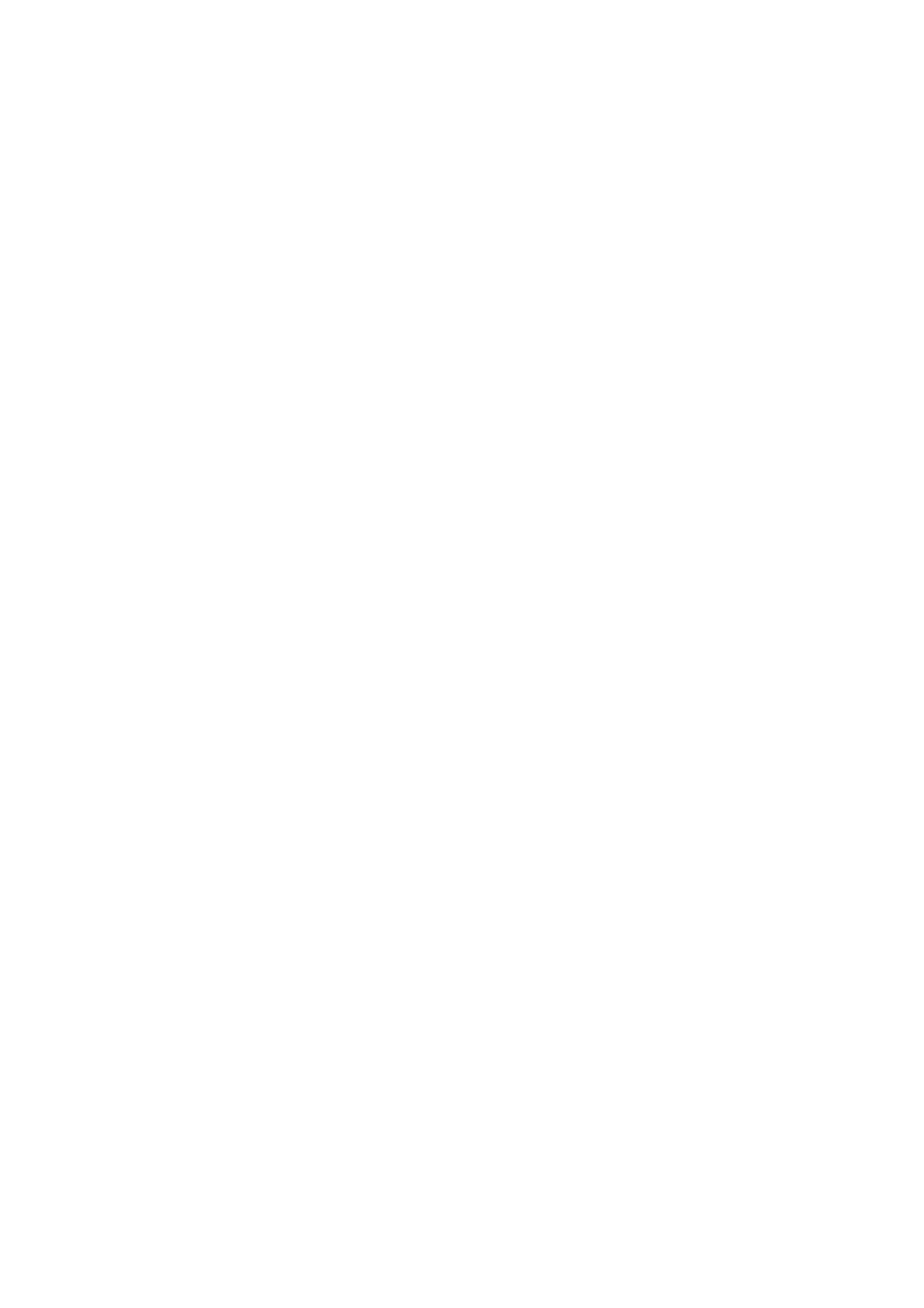## <span id="page-81-0"></span>**Footnotes:**

{1} *Lecons de Geologie Pratique,* tom. i. 1845, p. 140.

{2} *Transactions Geolog. Soc.* vol. v. p. 505. Read November 1, 1837.

{3} *Histoire des progres de la Geologie,* tom. i. 1847, p. 224.

{4} *Zeitschrift fur wissenschaft. Zoologie,* B. xxviii. 1877, p. 361.

{5} *Gardeners' Chronicle,* April 17, 1869, p. 418.

{6} Mr. Darwin's attention was called by Professor Hensen to P. E. Muller's work on Humus in *Tidsskrift for Skovbrug,* Band iii. Heft 1 and 2, Copenhagen, 1878. He had, however, no opportunity of consulting Muller's work. Dr. Muller published a second paper in 1884 in the same periodical--a Danish journal of forestry. His results have also been published in German, in a volume entitled 'Studien uber die naturlichen Humusformen, unter deren Einwirkung auf Vegetation und Boden,' 8vo., Berlin, 1887.

{7} *Bidrag till Skandinaviens Oligochaetfauna,* 1871.

{8} *Die bis jetzt bekannten Arten aus der Familie der Regenwurmer,* 1845.

{9} There is even some reason to believe that pressure is actually favourable to the growth of grasses, for Professor Buckman, who made many observations on their growth in the experimental gardens of the Royal Agricultural College, remarks (*Gardeners' Chronicle,* 1854, p. 619): "Another circumstance in the cultivation of grasses in the separate form or small patches, is the impossibility of rolling or treading them firmly, without which no pasture can continue good."

{10} I shall have occasion often to refer to M. Perrier's admirable memoir, 'Organisation des Lombriciens terrestres' in *Archives de Zoolog. exper.* tom. iii. 1874, p. 372. C. F. Morren (*De Lumbrici terrestris Hist. Nat.* 1829, p. 14) found that worms endured immersion for fifteen to twenty days in summer, but that in winter they died when thus treated.

{11} Morren, *De Lumbrici terrestris Hist. Nat.* etc., 1829, p. 67.

{12} *De Lumbrici terrestris Hist. Nat.* etc., p. 14.

{13} Histolog. Untersuchungen uber die Regenwurmer. *Zeitschrift fur wissenschaft. Zoologie,* B. xix., 1869, p. 611.

{14} For instance, Mr. Bridgman and Mr. Newman (*The Zoologist,* vol. vii. 1849, p. 2576), and some friends who observed worms for me.

{15} *Familie der Regenwurmer,* 1845, p. 18.

{16} *The Zoologist,* vol. vii. 1849, p. 2576.

{17} *Familie der Regenwurmer,* p. 13. Dr. Sturtevant states in the 'New York Weekly Tribune' (May 19, 1880) that he kept three worms in a pot, which was allowed to become extremely dry; and these worms were found "all entwined together, forming a round mass and in good condition."

{18} *De Lumbrici terrestris Hist. Nat.* p. 19.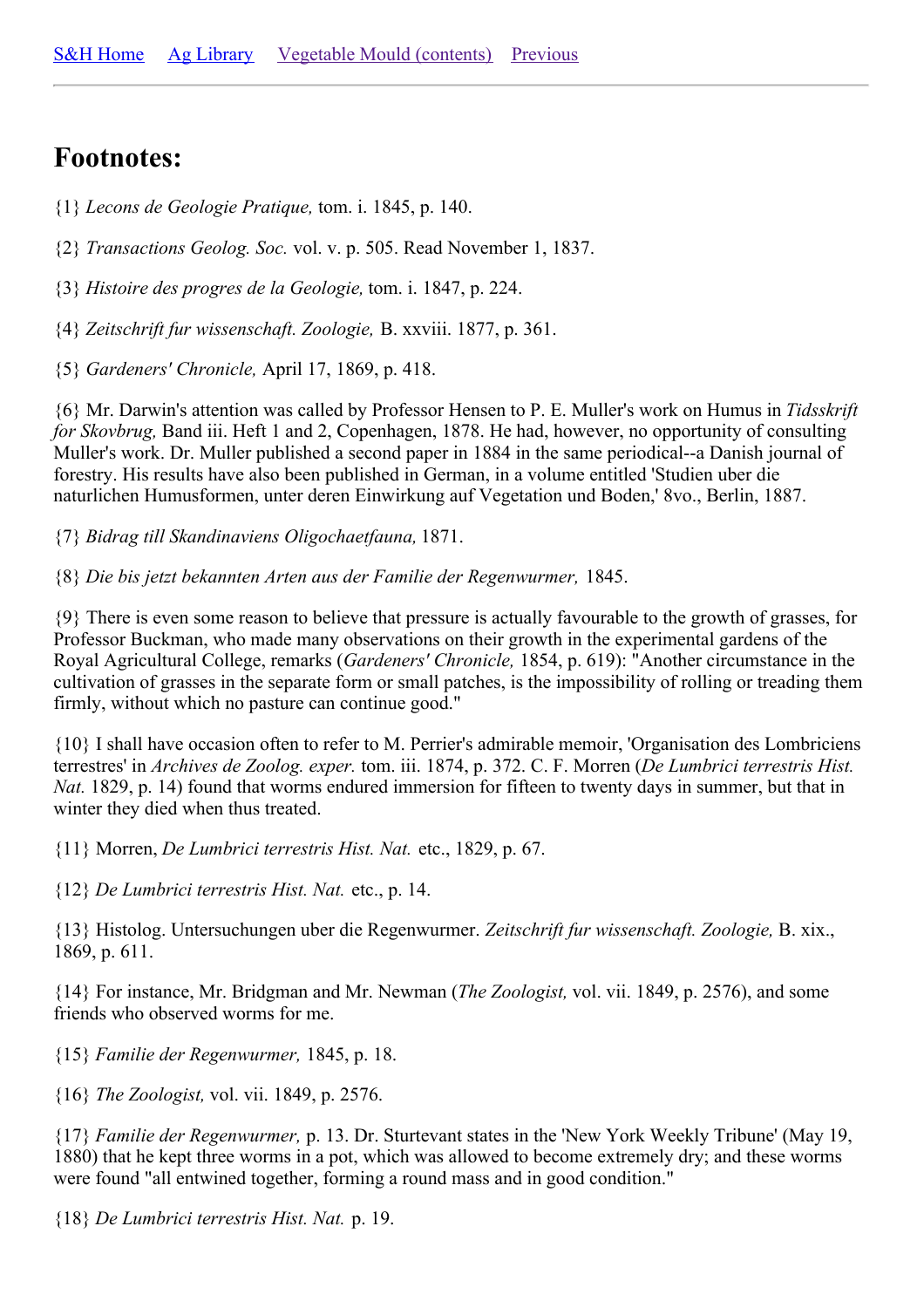{19} *Archives de Zoologie experimentale,* tom. vii. 1878, p. 394. When I wrote the above passage, I was not aware that Krukenberg (*Untersuchungen a. d. physiol. Inst. d. Univ. Heidelberg,* Bd. ii. p. 37, 1877) had previously investigated the digestive juice of Lumbricus. He states that it contains a peptic, and diastatic, as well as a tryptic ferment.

{20} On the action of the pancreatic ferment, see *A Text-Book of Physiology,* by Michael Foster, 2nd edit. pp. 198-203. 1878.

{21} Schmulewitsch, 'Action des Sucs digestifs sur la Cellulose.' *Bull. de l'Acad. Imp. de St. Petersbourg,* tom. xxv. p. 549. 1879.

{22} Claparede doubts whether saliva is secreted by worms: see *Zeitschrift fur wissenschaft. Zoologie,* B. xix. 1869, p. 601.

{23} Perrier, *Archives de Zoolog. exper.* July, 1874, pp. 416, 419.

{24} *Zeitschrift fur wissenschaft. Zoologie,* B. xix, 1869, pp. 603-606.

{25} De Vries, *Landwirth. Jahrbucher,* 1881, p. 77.

{26} M. Foster, *A Text-Book of Physiology,* 2nd edit. 1878, p. 243.

{27} M. Foster, *ut sup.* p. 200.

{28} Claparede remarks (*Zeitschrift fur wisseuschaft. Zoolog.* B. 19, 1869, p. 602) that the pharynx appears from its structure to be adapted for suction.

{29} An account of her observations is given in the *Gardeners' Chronicle,* March 28th, 1868, p. 324.

{30} London's *Gard. Mag.* xvii. p. 216, as quoted in the *Catalogue of the British Museum Worms,* 1865, p. 327.

{31} *Familie der Regenwurmer,* p. 19.

{32} In these narrow triangles the apical angle is 9 degrees 34 seconds, and the basal angles 85 degrees 13 seconds. In the broader triangles the apical angle is 19 degrees 10 seconds and the basal angles 80 degrees 25 seconds.

{33} See his interesting work, *Souvenirs entomologiques,* 1879, pp. 168-177.

{34} Mobius, *Die Bewegungen der Thiere,* etc., 1873, p. 111.

{35} *Annals and Mag. of N. History,* series ii. vol. ix. 1852, p. 333.

{36} *Archives de Zoolog. exper.* tom. iii. 1874, p. 405.

{37} I state this on the authority of Semper, *Reisen im Archipel der Philippinen,* Th. ii. 1877, p. 30.

{38} Dr. King gave me some worms collected near Nice, which, as he believes, had constructed these castings. They were sent to M. Perrier, who with great kindness examined and named them for me: they consisted of Perichaeta affinis, a native of Cochin China and of the Philippines; P. Luzonica, a native of Luzon in the Philippines; and P. Houlleti, which lives near Calcutta. M. Perrier informs me that species of Perichaeta have been naturalized in the gardens near Montpellier and in Algiers. Before I had any reason to suspect that the tower-like castings from Nice had been formed by worms not endemic in the country, I was greatly surprised to see how closely they resembled castings sent to me from near Calcutta, where it is known that species of Perichaeta abound.

{39} *Zeitschrift fur wissenschaft. Zoolog.* B. xxviii. 1877, p. 364.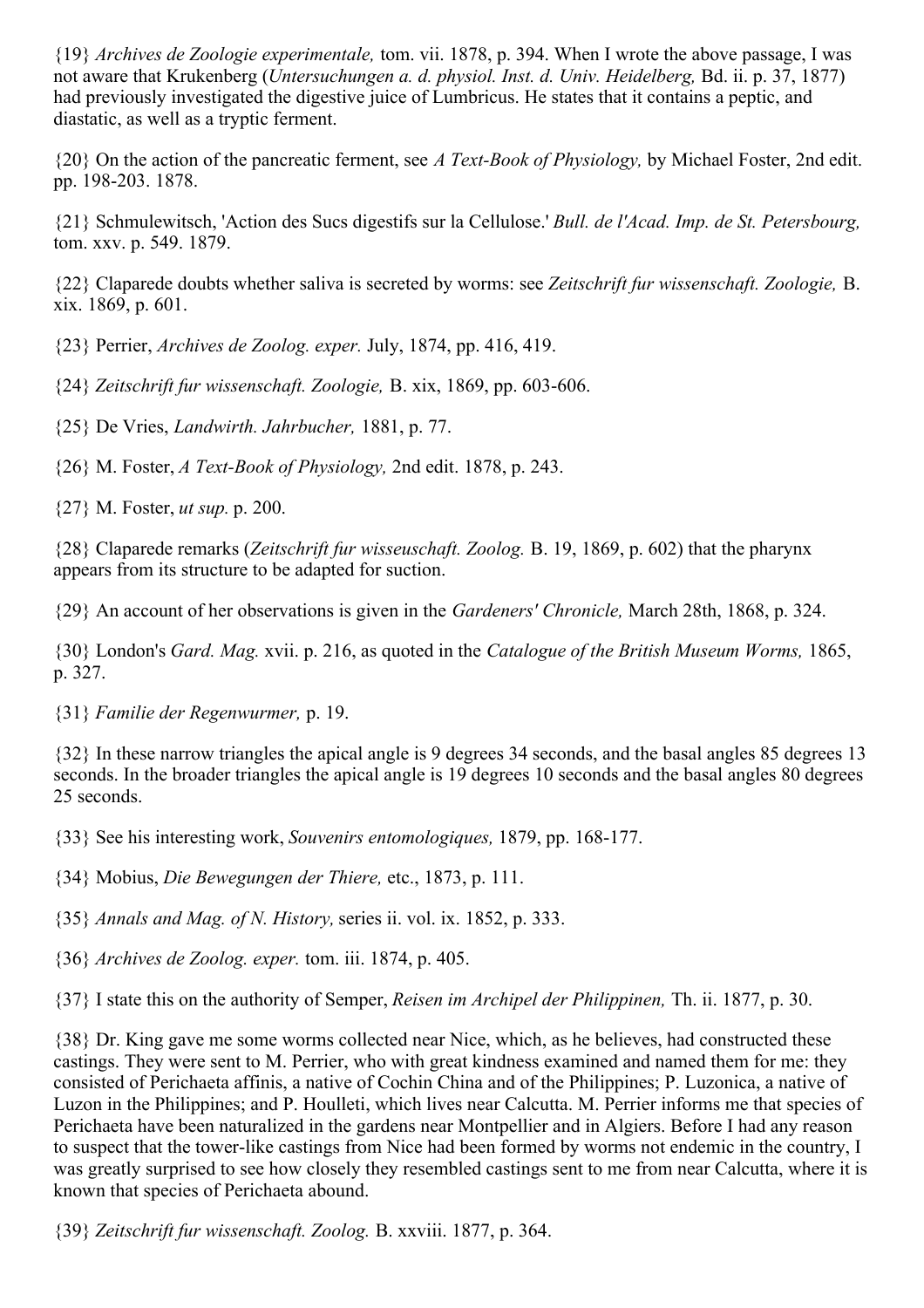<span id="page-83-0"></span>{40} *Zeitschrift fur wissenschaft. Zoolog.* B. xxviii. 1877, p. 356.

{41} Perrier, *Archives de Zoolog. exper.* tom. 3, p. 378, 1874.

{42} This case is given in a postscript to my paper in the *Transact. Geolog. Soc.* (Vol. v. p. 505), and contains a serious error, as in the account received I mistook the figure 30 for 80. The tenant, moreover, formerly said that he had marled the field thirty years before, but was now positive that this was done in 1809, that is twenty-eight years before the first examination of the field by my friend. The error, as far as the figure 80 is concerned, was corrected in an article by me, in the *Gardeners' Chronicle,* 1844, p. 218.

{43} These pits or pipes are still in process of formation. During the last forty years I have seen or heard of five cases, in which a circular space, several feet in diameter, suddenly fell in, leaving on the field an open hole with perpendicular sides, some feet in depth. This occurred in one of my own fields, whilst it was being rolled, and the hinder quarters of the shaft horse fell in; two or three cart-loads of rubbish were required to fill up the hole. The subsidence occurred where there was a broad depression, as if the surface had fallen in at several former periods. I heard of a hole which must have been suddenly formed at the bottom of a small shallow pool, where sheep had been washed during many years, and into which a man thus occupied fell to his great terror. The rain-water over this whole district sinks perpendicularly into the ground, but the chalk is more porous in certain places than in others. Thus the drainage from the overlying clay is directed to certain points, where a greater amount of calcareous matter is dissolved than elsewhere. Even narrow open channels are sometimes formed in the solid chalk. As the chalk is slowly dissolved over the whole country, but more in some parts than in others, the undissolved residue--that is the overlying mass of red clay with flints,--likewise sinks slowly down, and tends to fill up the pipes or cavities. But the upper part of the red clay holds together, aided probably by the roots of plants, for a longer time than the lower parts, and thus forms a roof, which sooner or later falls in, as in the above mentioned five cases. The downward movement of the clay may be compared with that of a glacier, but is incomparably slower; and this movement accounts for a singular fact, namely, that the much elongated flints which are embedded in the chalk in a nearly horizontal position, are commonly found standing nearly or quite upright in the red clay. This fact is so common that the workmen assured me that this was their natural position. I roughly measured one which stood vertically, and it was of the same length and of the same relative thickness as one of my arms. These elongated flints must get placed in their upright position, on the same principle that a trunk of a tree left on a glacier assumes a position parallel to the line of motion. The flints in the clay which form almost half its bulk, are very often broken, though not rolled or abraded; and this may he accounted for by their mutual pressure, whilst the whole mass is subsiding. I may add that the chalk here appears to have been originally covered in parts by a thin bed of fine sand with some perfectly rounded flint pebbles, probably of Tertiary age; for such sand often partly fills up the deeper pits or cavities in the chalk.

{44} S. W. Johnson, *How Crops Feed,* 1870, p. 139.

{45} *Nature,* November 1877, p. 28.

{46} *Proc. Phil. Soc.* of Manchester, 1877, p. 247.

{47} *Trans. of the New Zealand Institute,* vol. xii., 1880, p. 152.

{48} Mr. Lindsay Carnagie, in a letter (June 1838) to Sir C. Lyell, remarks that Scotch farmers are afraid of putting lime on ploughed land until just before it is laid down for pasture, from a belief that it has some tendency to sink. He adds: "Some years since, in autumn, I laid lime on an oat-stubble and ploughed it down; thus bringing it into immediate contact with the dead vegetable matter, and securing its thorough mixture through the means of all the subsequent operations of fallow. In consequence of the above prejudice, I was considered to have committed a great fault; but the result was eminently successful, and the practice was partially followed. By means of Mr. Darwin's observations, I think the prejudice will be removed."

{49} This conclusion, which, as we shall immediately see, is fully justified, is of some little importance, as the so-called bench-stones, which surveyors fix in the ground as a record of their levels, may in time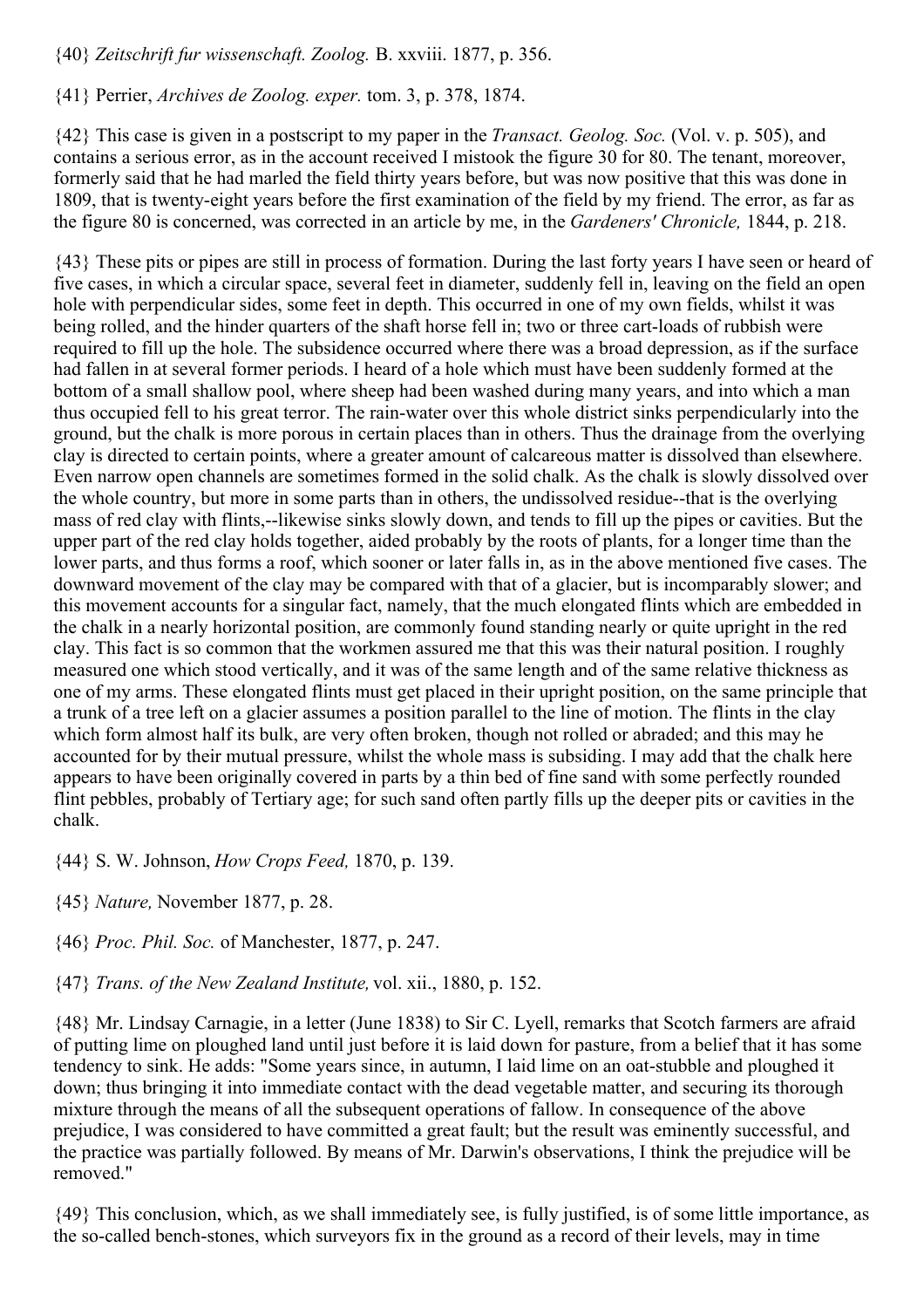become false standards. My son Horace intends at some future period to ascertain how far this has occurred.

{50} Mr. R. Mallet remarks (*Quarterly Journal of Geolog. Soc.* vol. xxxiii., 1877, p. 745) that "the extent to which the ground beneath the foundations of ponderous architectural structures, such as cathedral towers, has been known to become compressed, is as remarkable as it is instructive and curious. The amount of depression in some cases may be measured by feet." He instances the Tower of Pisa, but adds that it was founded on "dense clay."

{51} *Zeitschrift fur wissensch. Zoolog.* Bd. xxviii., 1877, p. 360.

{52} See Mr. Dancer's paper in *Proc. Phil. Soc. of Manchester,* 1877, p. 248.

{53} *Lecons de Geologie pratique,* 1845, p. 142.

{54} A short account of this discovery was published in *The Times* of January 2, 1878; and a fuller account in *The Builder,* January 5, 1878.

{55} Several accounts of these ruins have been published; the best is by Mr. James Farrer in *Proc. Soc. of Antiquaries of Scotland,* vol. vi., Part II., 1867, p. 278. Also J. W. Grover, 'J*ournal of the British Arch. Assoc.* June 1866. Professor Buckman has likewise published a pamphlet, *Notes on the Roman Villa at Chedworth,* 2nd edit. 1873 Cirencester.

{56} These details are taken from the *Penny Cyclopaedia,* article Hampshire.

{57} "On the denudation of South Wales," etc., *Memoirs of the Geological Survey of Great Britain,* vol. 1., p. 297, 1846.

{58} *Geological Magazine,* October and November, 1867, vol. iv. pp. 447 and 483. Copious references on the subject are given in this remarkable memoir.

{59} A. Tylor "On changes of the sea-level," etc., *Philosophical Mag.* (Ser. 4th) vol. v., 1853, p. 258. Archibald Geikie, *Transactions Geolog. Soc. of Glasgow,* vol. iii., p. 153 (read March, 1868). Croll "On Geological Time," *Philosophical Mag.,* May, August, and November, 1868. See also Croll, *Climate and Time,* 1875, Chap. XX. For some recent information on the amount of sediment brought down by rivers, see *Nature,* Sept. 23rd, 1880. Mr. T. Mellard Reade has published some interesting articles on the astonishing amount of matter brought down in solution by rivers. See Address, Geolog. Soc., Liverpool, 1876-77.

{60} "An account of the fine dust which often falls on Vessels in the Atlantic Ocean," *Proc. Geolog. Soc. of London,* June 4th, 1845.

{61} For La Plata, see my *Journal of Researches,* during the voyage of the Beagle, 1845, p. 133. Elie de Beaumont has given (*Lecons de Geolog. pratique,* tom. I. 1845, p. 183) an excellent account of the enormous quantity of dust which is transported in some countries. I cannot but think that Mr. Proctor has somewhat exaggerated (*Pleasant Ways in Science,* 1879, p. 379) the agency of dust in a humid country like Great Britain. James Geikie has given (*Prehistoric Europe,* 1880, p. 165) a full abstract of Richthofen's views, which, however, he disputes.

{62} These statements are taken from Hensen in *Zeitschrift fur wissenschaft. Zoologie.* Bd. xxviii., 1877, p. 360. Those with respect to peat are taken from Mr. A. A. Julien in *Proc. American Assoc. Science,* 1879, p. 354.

{63} I have given some facts on the climate necessary or favourable for the formation of peat, in my *Journal of Researches,* 1845, p. 287.

{64} A. A. Julien "On the Geological action of the Humus-acids," *Proc. American Assoc. Science,* vol. xxviii., 1879, p. 311. Also on "Chemical erosion on Mountain Summits;" *New York Academy of Sciences,*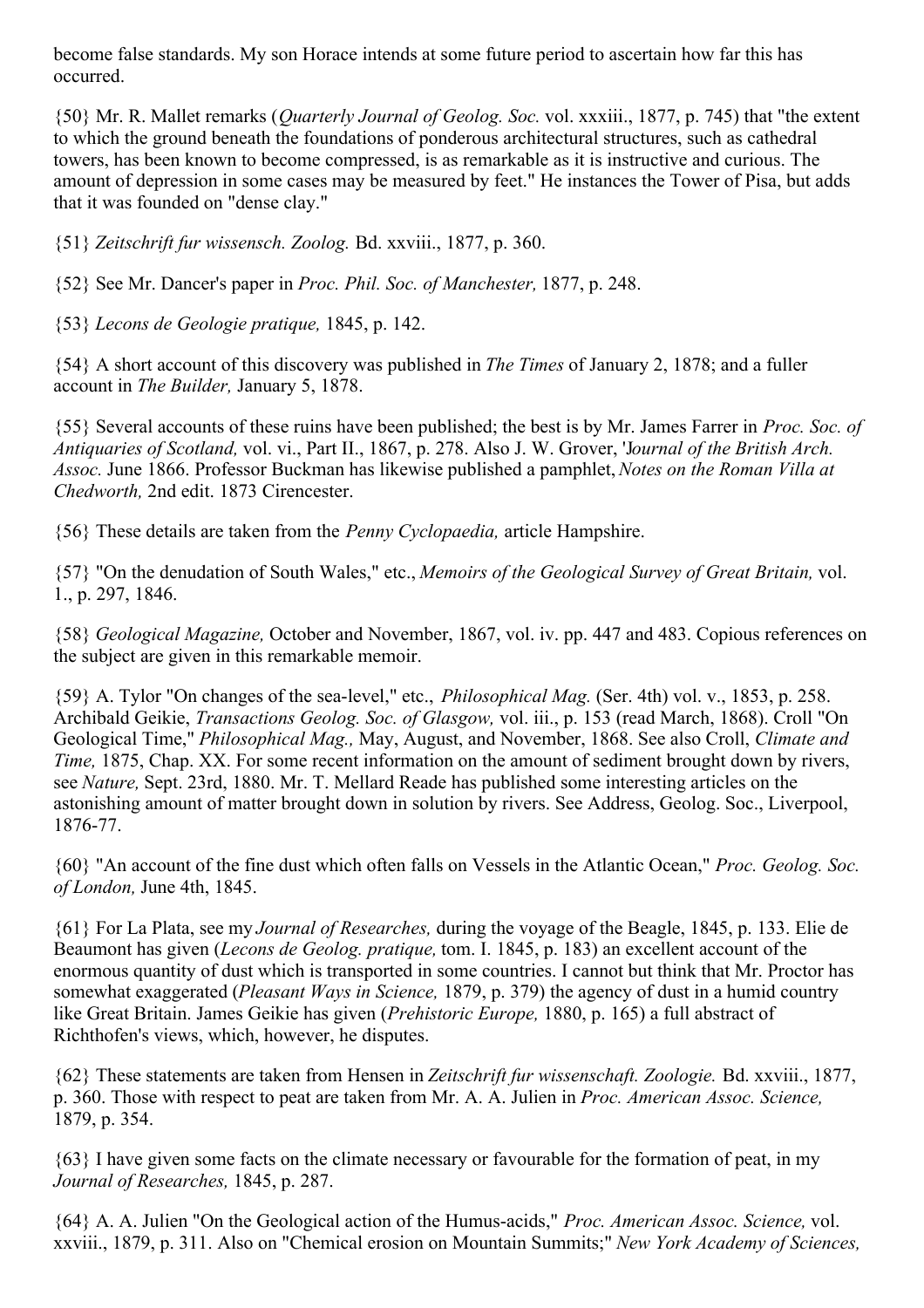Oct. 14, 1878, as quoted in the *American Naturalist*.' See also, on this subject, S. W. Johnson, *How Crops Feed,* 1870, p. 138.

{65} See, for references on this subject, S. W. Johnson, *How Crops Feed,* 1870, p. 326.

{66} This statement is taken from Mr. Julien, *Proc. American Assoc. Science,* vol. xxviii., 1879, p. 330.

{67} The preservative power of a layer of mould and turf is often shown by the perfect state of the glacial scratches on rocks when first uncovered. Mr. J. Geikie maintains, in his last very interesting work (*Prehistoric Europe,* 1881), that the more perfect scratches are probably due to the last access of cold and increase of ice, during the long-continued, intermittent glacial period.

{68} Many geologists have felt much surprise at the complete disappearance of flints over wide and nearly level areas, from which the chalk has been removed by subaerial denudation. But the surface of every flint is coated by an opaque modified layer, which will just yield to a steel point, whilst the freshly fractured, translucent surface will not thus yield. The removal by atmospheric agencies of the outer modified surfaces of freely exposed flints, though no doubt excessively slow, together with the modification travelling inwards, will, as may be suspected, ultimately lead to their complete disintegration, notwithstanding that they appear to be so extremely durable.

{69} *Archives de Zoolog. exper.* tom. iii. 1874, p. 409.

{70} *Nouvelles Archives du Museum,* tom. viii. 1872, pp. 95, 131.

{71} Morren, in speaking of the earth in the alimentary canals of worms, says, "praesepe cum lapillis commixtam vidi:" *De Lumbrici terrestris Hist. Nat.* etc., 1829, p. 16.

{72} Perrier, *Archives de Zoolog. exper.* tom. iii. 1874, p. 419.

{73} Morren, *De Lumbrici terrestris Hist. Nat.* etc., p. 16.

{74} *Archives de Zoolog. exper.* tom. iii. 1874, p. 418.

{75} This conclusion reminds me of the vast amount of extremely fine chalky mud which is found within the lagoons of many atolls, where the sea is tranquil and waves cannot triturate the blocks of coral. This mud must, as I believe (*The Structure and Distribution of Coral-Reefs,* 2nd edit. 1874, p. 19), be attributed to the innumerable annelids and other animals which burrow into the dead coral, and to the fishes, Holothurians, etc., which browse on the living corals.

{76} Anniversary Address: 'T*he Quarterly Journal of the Geological Soc.* May 1880, p. 59.

{77} Mr. James Wallace has pointed out that it is necessary to take into consideration the possibility of burrows being made at right angles to the surface instead of vertically down, in which case the lateral displacement of the soil would be increased.

{78} *Elements of Geology,* 1865, p. 20.

{79} *Lecons de Geologie pratique,* 1845; cinquieme Lecon. All Elie de Beaumont's arguments are admirably controverted by Prof. A. Geikie in his essay in *Transact. Geolog. Soc. of Glasgow,* vol. iii. p. 153, 1868.

{80} *Illustrations of the Huttonian Theory of the Earth,* p. 107.

{81} Mr. E. Tylor in his Presidential address (*Journal of the Anthropological Institute,* May 1880, p. 451) remarks: "It appears from several papers of the Berlin Society as to the German 'high-fields' or 'heathenfields' (Hochacker, and Heidenacker) that they correspond much in their situation on hills and wastes with the 'elf-furrows' of Scotland, which popular mythology accounts for by the story of the fields having been put under a Papal interdict, so that people took to cultivating the hills. There seems reason to suppose that,